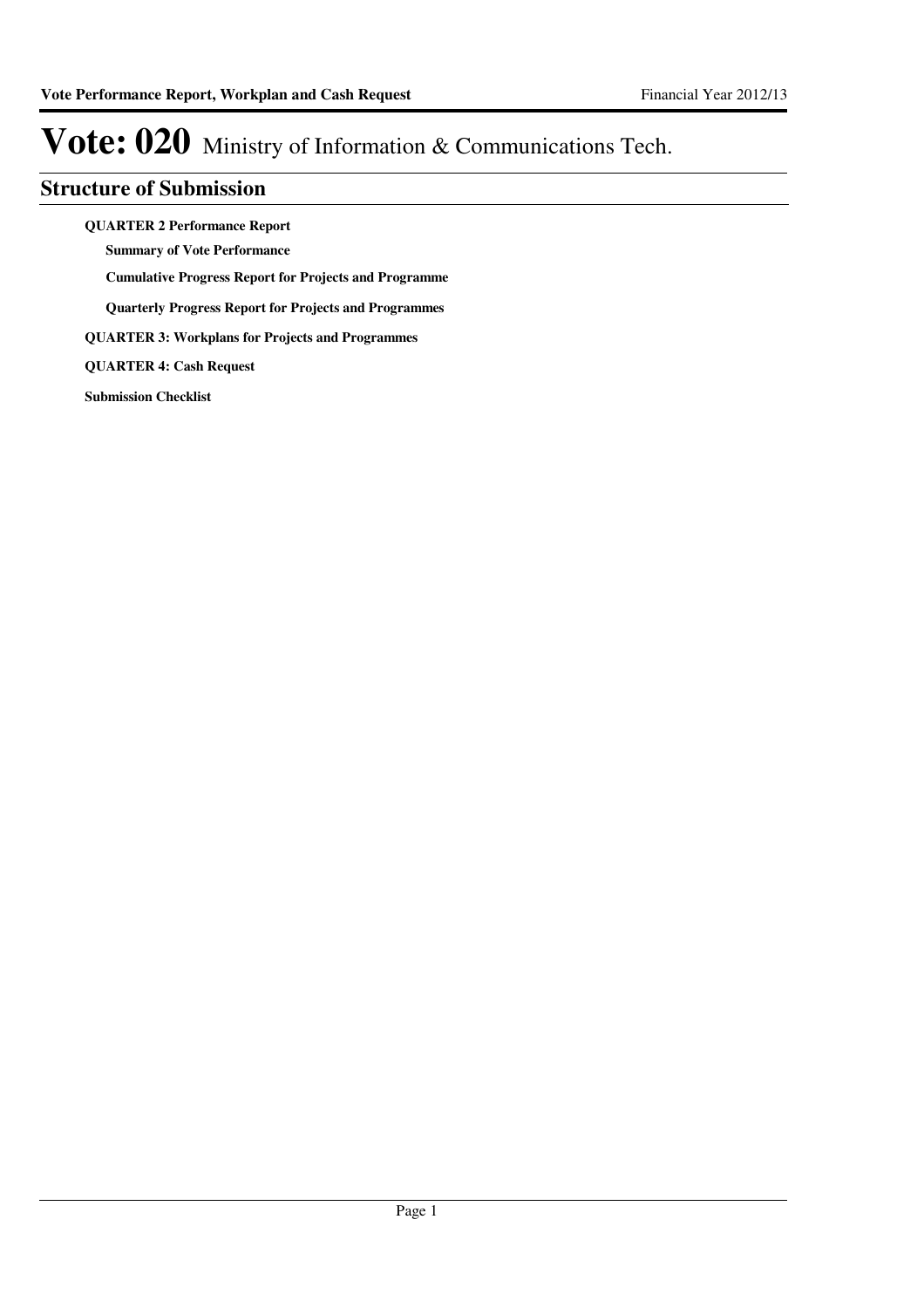## **HALF-YEAR: Highlights of Vote Performance**

### *V1: Summary of Issues in Budget Execution*

*This section provides an overview of Vote expenditure* 

**(i) Snapshot of Vote Releases and Expenditures**

Table V1.1 below summarises cumulative releases and expenditures by the end of the quarter:

### **Table V1.1: Overview of Vote Expenditures (UShs Billion)**

|                       | ( <i>i</i> ) Excluding Arrears, Taxes | Approved<br><b>Budget</b> | <b>Released</b><br>by End | <b>Spent by</b><br><b>End Dec</b> | % Budget<br><b>Released</b> | <b>Spent</b> | % Budget % Releases<br><b>Spent</b> |
|-----------------------|---------------------------------------|---------------------------|---------------------------|-----------------------------------|-----------------------------|--------------|-------------------------------------|
|                       | Wage                                  | 4.378                     | 1.599                     | 2.740                             | 36.5%                       | 62.6%        | 171.4%                              |
| Recurrent             | Non Wage                              | 3.897                     | 1.853                     | 1.763                             | 47.6%                       | $45.2\%$     | 95.1%                               |
| Development           | GoU                                   | 7.248                     | 2.278                     | 2.292                             | $31.4\%$                    | 31.6%        | 100.6%                              |
|                       | Donor $*$                             | 0.000                     | 0.000                     | 0.000                             | N/A                         | N/A          | N/A                                 |
|                       | <b>GoU</b> Total                      | 15.523                    | 5.730                     | 6.795                             | $36.9\%$                    | $43.8\%$     | 118.6%                              |
|                       | <b>Total GoU+Donor (MTEF)</b>         | 15.523                    | 5.730                     | 6.795                             | $36.9\%$                    | $43.8\%$     | 118.6%                              |
| ( <i>ii</i> ) Arrears | Arrears                               | 0.000                     | 0.000                     | 0.000                             | N/A                         | N/A          | N/A                                 |
| and Taxes             | $Taxes**$                             | 4.703                     | 0.081                     | 0.081                             | $1.7\%$                     | $1.7\%$      | $100.0\%$                           |
|                       | <b>Total Budget</b>                   | 20.225                    | 5.811                     | 6.876                             | $28.7\%$                    | $34.0\%$     | 118.3%                              |

The table below shows cumulative releases and expenditures to the Vote by Vote Function :

### **Table V1.2: Releases and Expenditure by Vote Function\***

| <b>Billion Uganda Shillings</b>                             | Approved      | <b>Released</b> | <b>Spent</b> | $%$ Budget | % Budget     | $\%$         |
|-------------------------------------------------------------|---------------|-----------------|--------------|------------|--------------|--------------|
|                                                             | <b>Budget</b> |                 |              | Released   | <i>Spent</i> | Releases     |
|                                                             |               |                 |              |            |              | <b>Spent</b> |
| VF:0501 IT and Information Management Services              | 0.49          | 0.35            | 0.32         | 71.9%      | 65.0%        | 90.4%        |
| VF:0502 Communications and Broadcasting Infrastructure      | 0.47          | 0.34            | 0.31         | 73.5%      | 65.5%        | 89.1%        |
| VF:0503 Information Technology Governance Services (NITA-U) | 10.60         | 2.61            | 3.92         | 24.6%      | 37.0%        | 150.3%       |
| VF:0549 Policy, Planning and Support Services               | 3.97          | 2.43            | 2.25         | $61.1\%$   | 56.7%        | 92.7%        |
| <b>Total For Vote</b>                                       | 15.52         | 5.73            | 6.79         | $36.9\%$   | $43.8\%$     | 118.6%       |

*\* Excluding Taxes and Arrears*

### **(ii) Matters to note in budget execution**

n/a

### **Table V1.3: High Unspent Balances and Over-Expenditure in the Domestic Budget (Ushs Bn)** *(i) Major unpsent balances*

*(ii) Expenditures in excess of the original approved budget*

*\* Excluding Taxes and Arrears*

### *V2: Performance Highlights*

*This section provides highlights of output performance, focusing on key outputs and actions impelemented to improve section performance.*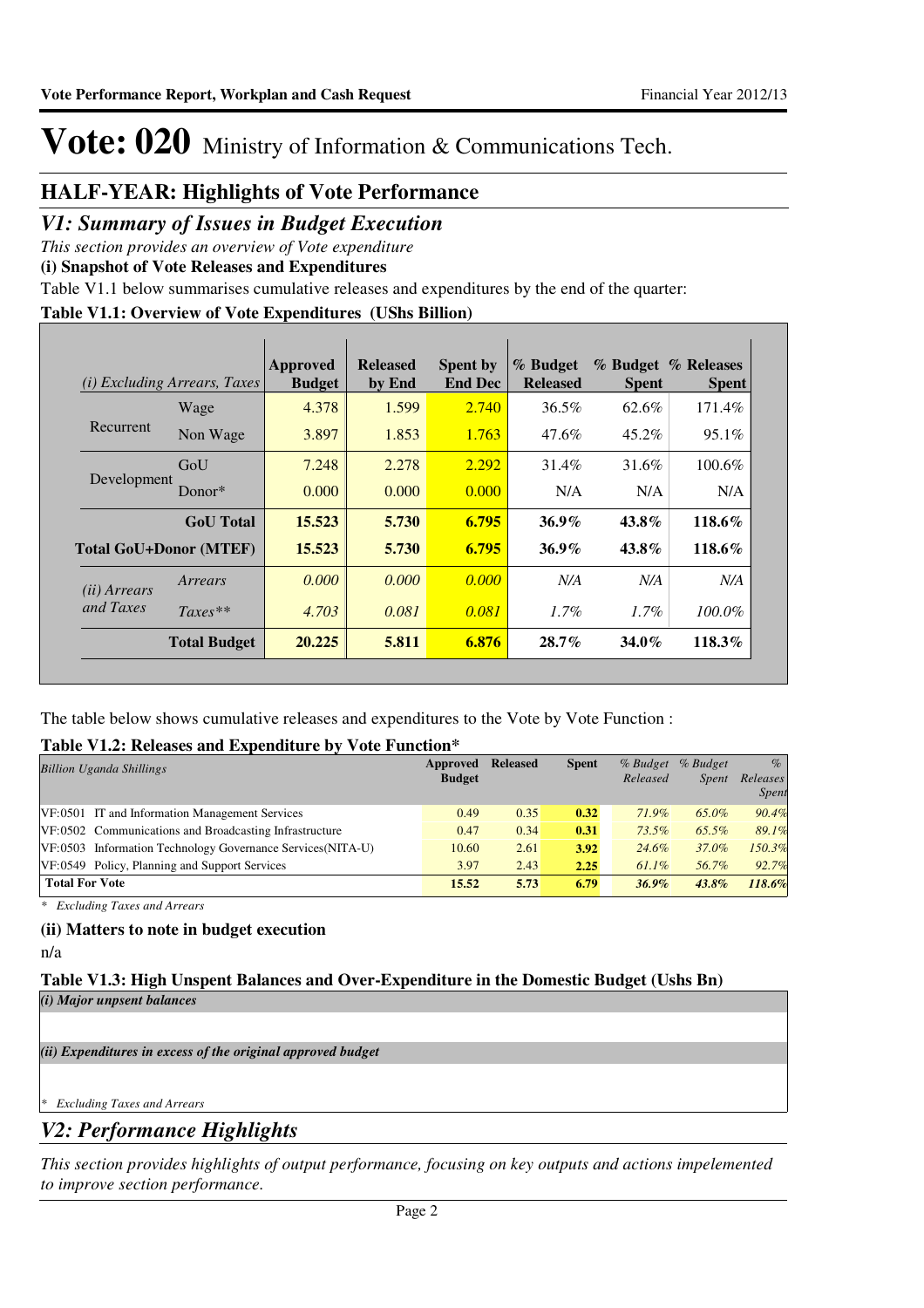## **HALF-YEAR: Highlights of Vote Performance**

### **Table V2.1: Key Vote Output Indicators and Expenditures\***

| Vote, Vote Function<br><b>Key Output</b>                                                 | <b>Approved Budget and</b><br><b>Planned outputs</b>                                                                                                                                                                                                 | <b>Cumulative Expenditure</b><br>and Performance                                                                                                                                                                                                                                                                                                                                                                                                     | <b>Status and Reasons for</b><br>any Variation from Plans                                                                                             |
|------------------------------------------------------------------------------------------|------------------------------------------------------------------------------------------------------------------------------------------------------------------------------------------------------------------------------------------------------|------------------------------------------------------------------------------------------------------------------------------------------------------------------------------------------------------------------------------------------------------------------------------------------------------------------------------------------------------------------------------------------------------------------------------------------------------|-------------------------------------------------------------------------------------------------------------------------------------------------------|
|                                                                                          | Vote Function: 0501 IT and Information Management Services                                                                                                                                                                                           |                                                                                                                                                                                                                                                                                                                                                                                                                                                      |                                                                                                                                                       |
| <b>Output: 050101</b>                                                                    | <b>Enabling Policies, Laws and Regulations developed</b>                                                                                                                                                                                             |                                                                                                                                                                                                                                                                                                                                                                                                                                                      |                                                                                                                                                       |
|                                                                                          | Description of Performance: Implementation of the IT Policy - Coordinated Cabinet training<br>(Massive dissemination and<br>sensitization)<br>Continued<br>operationallisation of the Cyber<br>laws<br>Disseminate information<br>Security strategy. | in basic IT<br>skills<br>- The policy has been sent for<br>printing (600<br>copies)<br>- Dissemination activities not<br>vet undertaken.<br>Draft legislation to the<br>Electronic signatures and<br><b>Electronic Transactions Act</b><br>have been<br>developed.<br>3 Awareness sessions held.<br>CERT training carried out for 4<br>officers in Egypt. A training lab<br>is being set up at UICT. The<br>equipment has already been<br>delivered. | Dissemination activiites for the<br>IT policy was not done due to<br>lack of funds. The certificate of<br>Financial implications was not<br>honoured. |
| Performance Indicators:                                                                  |                                                                                                                                                                                                                                                      |                                                                                                                                                                                                                                                                                                                                                                                                                                                      |                                                                                                                                                       |
| Status of implementation of<br>the IT Policy                                             | 7                                                                                                                                                                                                                                                    | 7                                                                                                                                                                                                                                                                                                                                                                                                                                                    |                                                                                                                                                       |
| <b>Output Cost:</b>                                                                      | UShs Bn:<br>0.146                                                                                                                                                                                                                                    | UShs Bn:<br>0.083                                                                                                                                                                                                                                                                                                                                                                                                                                    | 56.8%<br>% Budget Spent:                                                                                                                              |
| <b>Output: 050102</b>                                                                    | E-government services provided                                                                                                                                                                                                                       |                                                                                                                                                                                                                                                                                                                                                                                                                                                      |                                                                                                                                                       |
| Description of Performance:                                                              |                                                                                                                                                                                                                                                      | Printed 600 copies of E-<br>Government Policy framework<br>for dissemination<br>e-Government Master plan<br>developed in collaboration with<br>the Government of the Republic<br>of Korea.                                                                                                                                                                                                                                                           | e-government services funded<br>under the e-government project.                                                                                       |
| Performance Indicators:                                                                  |                                                                                                                                                                                                                                                      |                                                                                                                                                                                                                                                                                                                                                                                                                                                      |                                                                                                                                                       |
| No. of dissemination<br>campaigns carried out on the<br>e-government Policy<br>Framework |                                                                                                                                                                                                                                                      | 7                                                                                                                                                                                                                                                                                                                                                                                                                                                    |                                                                                                                                                       |
| <b>Output Cost:</b><br>Output: 050103                                                    | UShs Bn:<br>0.148<br><b>BPO</b> industry promoted                                                                                                                                                                                                    | UShs Bn:                                                                                                                                                                                                                                                                                                                                                                                                                                             | 0.090 % Budget Spent:<br>$60.8\%$                                                                                                                     |
|                                                                                          |                                                                                                                                                                                                                                                      |                                                                                                                                                                                                                                                                                                                                                                                                                                                      |                                                                                                                                                       |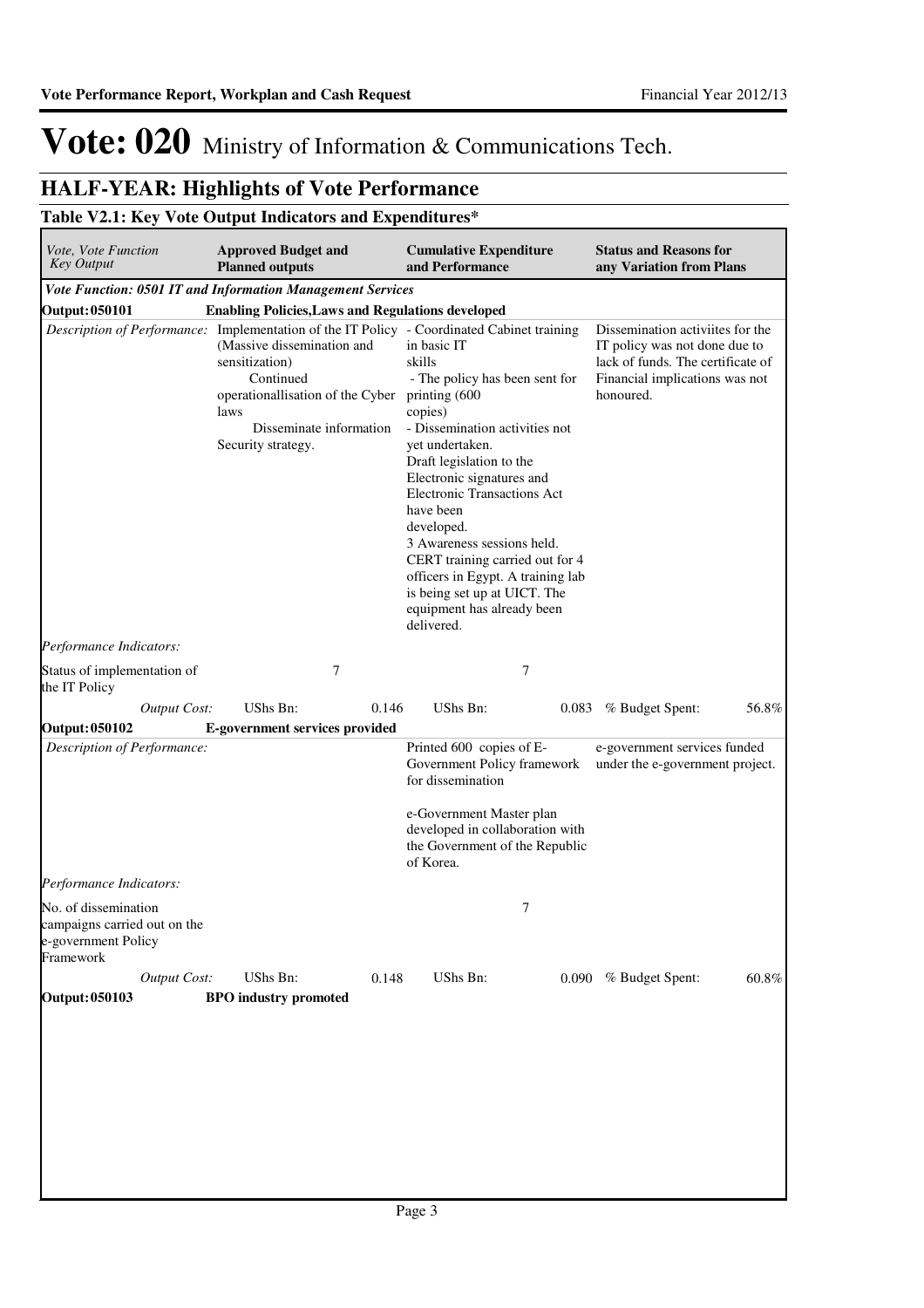| Vote, Vote Function<br><b>Key Output</b>                                        | <b>Approved Budget and</b><br><b>Planned outputs</b> |       | <b>Cumulative Expenditure</b><br>and Performance                                                                                                         |                | <b>Status and Reasons for</b><br>any Variation from Plans |       |
|---------------------------------------------------------------------------------|------------------------------------------------------|-------|----------------------------------------------------------------------------------------------------------------------------------------------------------|----------------|-----------------------------------------------------------|-------|
| Description of Performance:                                                     |                                                      |       | Participated in the planning of<br>BPO activities jointly with BPO<br>Association and NITA-<br>U.<br>2 Monitoring visits to the BPO<br>centres conducted |                | n/a                                                       |       |
| Performance Indicators:                                                         |                                                      |       |                                                                                                                                                          |                |                                                           |       |
| No. of BPO monitoring and<br>coordination campaigns<br>carried out              |                                                      |       |                                                                                                                                                          | 2              |                                                           |       |
| <b>Output Cost:</b>                                                             | UShs Bn:                                             | 0.076 | UShs Bn:                                                                                                                                                 |                | 0.056 % Budget Spent:                                     | 73.1% |
| <b>Output: 050104</b>                                                           | Hardware and software development industry promoted  |       |                                                                                                                                                          |                |                                                           |       |
| Description of Performance:                                                     |                                                      |       | Coordinated the set-up of the<br>innovations centre at Makerere<br>University.                                                                           |                | n/a                                                       |       |
| Performance Indicators:                                                         |                                                      |       |                                                                                                                                                          |                |                                                           |       |
| No. of software and<br>hardware promotion<br>campaigns/activities<br>undertaken |                                                      |       |                                                                                                                                                          | $\overline{2}$ |                                                           |       |
| Status of the transition from<br>IPV4 to IPV6 strategy                          |                                                      |       |                                                                                                                                                          | 5              |                                                           |       |
| <b>Output Cost:</b>                                                             | UShs Bn:                                             | 0.041 | UShs Bn:                                                                                                                                                 |                | 0.028 % Budget Spent:                                     | 68.0% |
| <b>Output: 050105</b>                                                           | Human Resource Base for IT developed                 |       |                                                                                                                                                          |                |                                                           |       |
| Description of Performance:                                                     |                                                      |       | Conducted IPV6 training for 25 n/a<br>participants from both<br>government and private sector.                                                           |                |                                                           |       |
| Performance Indicators:                                                         |                                                      |       |                                                                                                                                                          |                |                                                           |       |
| <b>Status of ICT Training</b><br>authentication Process                         |                                                      |       |                                                                                                                                                          | $\mathbf{1}$   |                                                           |       |
| <b>Output Cost:</b>                                                             | UShs Bn:                                             | 0.073 | UShs Bn:                                                                                                                                                 | 0.059          | % Budget Spent:                                           | 79.8% |
| <b>Vote Function Cost</b>                                                       | <b>UShs Bn:</b>                                      |       | 0.485 UShs Bn:                                                                                                                                           |                | 0.316 % Budget Spent:                                     | 65.0% |
| Vote Function: 0502 Communications and Broadcasting Infrastructure              |                                                      |       |                                                                                                                                                          |                |                                                           |       |
| Output: 050201                                                                  | Policies, Laws and regulations developed             |       |                                                                                                                                                          |                |                                                           |       |
|                                                                                 |                                                      |       |                                                                                                                                                          |                |                                                           |       |
|                                                                                 |                                                      |       |                                                                                                                                                          |                |                                                           |       |
|                                                                                 |                                                      |       |                                                                                                                                                          |                |                                                           |       |
|                                                                                 |                                                      |       |                                                                                                                                                          |                |                                                           |       |
|                                                                                 |                                                      |       |                                                                                                                                                          |                |                                                           |       |
|                                                                                 |                                                      |       |                                                                                                                                                          |                |                                                           |       |
|                                                                                 |                                                      |       |                                                                                                                                                          |                |                                                           |       |
|                                                                                 |                                                      |       |                                                                                                                                                          |                |                                                           |       |
|                                                                                 |                                                      |       |                                                                                                                                                          |                |                                                           |       |
|                                                                                 |                                                      |       |                                                                                                                                                          |                |                                                           |       |
|                                                                                 |                                                      |       |                                                                                                                                                          |                |                                                           |       |
|                                                                                 |                                                      |       |                                                                                                                                                          |                |                                                           |       |
|                                                                                 |                                                      |       |                                                                                                                                                          |                |                                                           |       |
|                                                                                 |                                                      |       |                                                                                                                                                          |                |                                                           |       |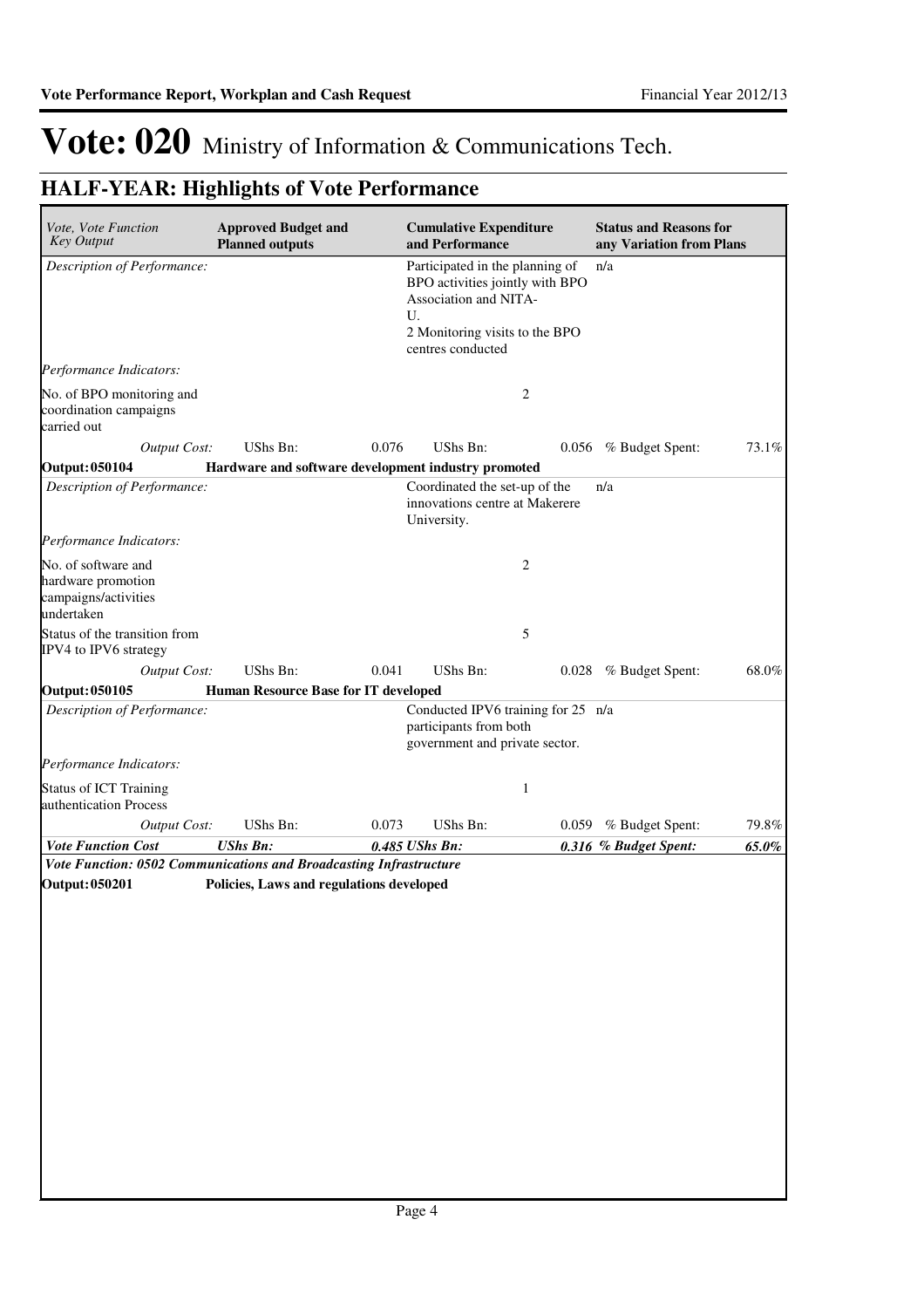| Vote, Vote Function<br><b>Key Output</b>                                        | <b>Approved Budget and</b><br><b>Planned outputs</b>                                                                                                                                                                                                                                                                                                                                                                                                           | <b>Cumulative Expenditure</b><br>and Performance                                                                                                                                                                                                                                                                                                                          | <b>Status and Reasons for</b><br>any Variation from Plans                                                                                                                                                   |  |  |
|---------------------------------------------------------------------------------|----------------------------------------------------------------------------------------------------------------------------------------------------------------------------------------------------------------------------------------------------------------------------------------------------------------------------------------------------------------------------------------------------------------------------------------------------------------|---------------------------------------------------------------------------------------------------------------------------------------------------------------------------------------------------------------------------------------------------------------------------------------------------------------------------------------------------------------------------|-------------------------------------------------------------------------------------------------------------------------------------------------------------------------------------------------------------|--|--|
| Description of Performance: UCRA bill                                           | passed<br>Reviewed broadcasting<br>policy<br>developed<br><b>Scarce ICT Resources</b><br>Management Policy Developed                                                                                                                                                                                                                                                                                                                                           | The UCRA Bill (later renamed<br>UCC Bill 2012) was<br>enacted.<br>А<br>stakeholders' consultative<br>workshop was held on the<br>Broadcasting policy (targeting<br>broadcasters and telecom<br>operators)<br><b>Scarce ICT Resources</b><br>Management Policy not                                                                                                         | <b>Scarce ICT Resources</b><br>Management policy not<br>developed due to lack of funds.<br>Implementation of Postal policy<br>(dissemination, sensitisation,<br>etc.) not yet done due to lack of<br>funds. |  |  |
| Performance Indicators:                                                         |                                                                                                                                                                                                                                                                                                                                                                                                                                                                | developed.                                                                                                                                                                                                                                                                                                                                                                |                                                                                                                                                                                                             |  |  |
| Status of Implementation of<br>the Postal Policy                                | 7                                                                                                                                                                                                                                                                                                                                                                                                                                                              | 7                                                                                                                                                                                                                                                                                                                                                                         |                                                                                                                                                                                                             |  |  |
| Status of implementation of<br>the Analog to Digital<br><b>Migration Policy</b> | 7                                                                                                                                                                                                                                                                                                                                                                                                                                                              | 7                                                                                                                                                                                                                                                                                                                                                                         |                                                                                                                                                                                                             |  |  |
| <b>Output Cost:</b>                                                             | 0.154<br>UShs Bn:                                                                                                                                                                                                                                                                                                                                                                                                                                              | UShs Bn:<br>0.093                                                                                                                                                                                                                                                                                                                                                         | 60.7%<br>% Budget Spent:                                                                                                                                                                                    |  |  |
| <b>Output: 050202</b>                                                           | Sub-sector monitored and promoted                                                                                                                                                                                                                                                                                                                                                                                                                              |                                                                                                                                                                                                                                                                                                                                                                           |                                                                                                                                                                                                             |  |  |
|                                                                                 | Description of Performance: Continued coordination of the<br>implementation of the migration migration distribution network<br>process with the lighting up of<br>kampala and the neighbourhood<br>by December<br>2012<br>Quarterly monitoring<br>carried out on the broadcasting<br>Subsector<br>Undertake M& E on the<br>Implementation of the Analog<br>to Digital Migration<br>Process<br>Technical Guidance and<br>Monitoring provided to MDAs<br>and LGs | Installation of the digital<br>initiated for Kampala<br>metropolitan (Kampala City,<br>Wakiso and<br>Mukono.<br><b>Broadcasting Subsector</b><br>monitoring undertaken in the<br>Northern and Eastern Regions<br>(Arua, Moyo, Gulu, Lira, Jinja,<br>Busia and Tororo) and covered<br>broadcasting signal coverage<br>and usage and sensitisation on<br>digital migration. | n/a                                                                                                                                                                                                         |  |  |
| Performance Indicators:                                                         |                                                                                                                                                                                                                                                                                                                                                                                                                                                                |                                                                                                                                                                                                                                                                                                                                                                           |                                                                                                                                                                                                             |  |  |
| No. of Subsector monitoring<br>activities carried out                           | 2                                                                                                                                                                                                                                                                                                                                                                                                                                                              | 2                                                                                                                                                                                                                                                                                                                                                                         |                                                                                                                                                                                                             |  |  |
| <b>Output Cost:</b>                                                             | UShs Bn:<br>0.136                                                                                                                                                                                                                                                                                                                                                                                                                                              | UShs Bn:<br>0.087                                                                                                                                                                                                                                                                                                                                                         | 63.9%<br>% Budget Spent:                                                                                                                                                                                    |  |  |
| <b>Output: 050203</b>                                                           | <b>Logistical Support to ICT infrastructure</b>                                                                                                                                                                                                                                                                                                                                                                                                                |                                                                                                                                                                                                                                                                                                                                                                           |                                                                                                                                                                                                             |  |  |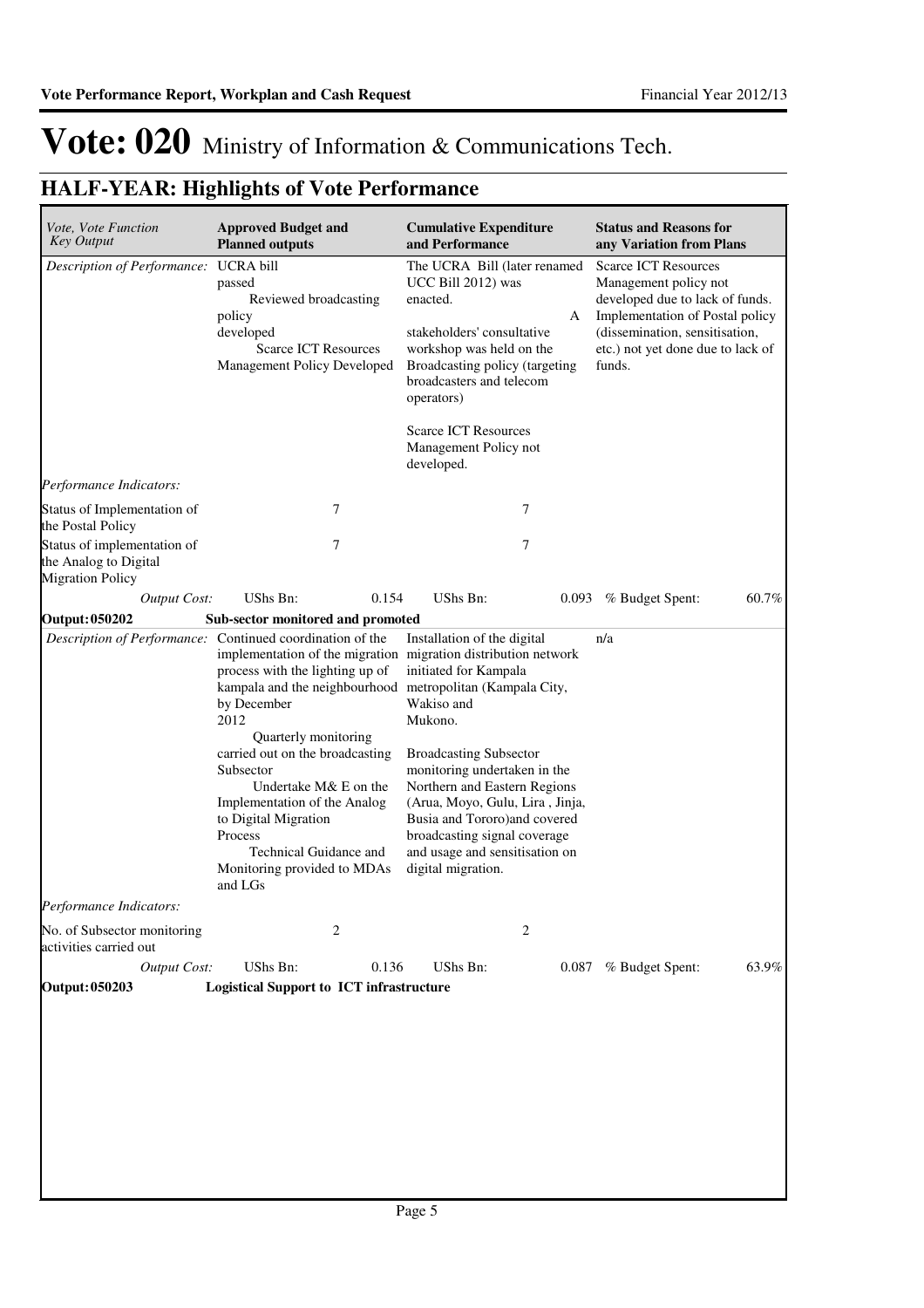| Vote, Vote Function<br><b>Key Output</b>                                                | <b>Approved Budget and</b><br><b>Planned outputs</b>                                                                                                                         |       | <b>Cumulative Expenditure</b><br>and Performance                                                                                                                                                                                                                                                                     |    | <b>Status and Reasons for</b><br>any Variation from Plans                                                                                                                         |       |
|-----------------------------------------------------------------------------------------|------------------------------------------------------------------------------------------------------------------------------------------------------------------------------|-------|----------------------------------------------------------------------------------------------------------------------------------------------------------------------------------------------------------------------------------------------------------------------------------------------------------------------|----|-----------------------------------------------------------------------------------------------------------------------------------------------------------------------------------|-------|
|                                                                                         | Description of Performance: Communications Infrastructure<br>Harmonised<br>Capacity building within<br>the<br>subsector<br>Content development and<br>dissemination promoted |       | A framework for the<br>broadcasting content<br>developed.<br>Specifications for Public safety<br>network developed (together                                                                                                                                                                                         |    | Digital content development<br>development and distribution of and dissemination not done due<br>to lack of funds.                                                                |       |
|                                                                                         |                                                                                                                                                                              |       | with Uganda Police<br>Force).                                                                                                                                                                                                                                                                                        |    |                                                                                                                                                                                   |       |
|                                                                                         |                                                                                                                                                                              |       | Digital content development<br>and dissemination not done.                                                                                                                                                                                                                                                           |    |                                                                                                                                                                                   |       |
| Performance Indicators:                                                                 |                                                                                                                                                                              |       |                                                                                                                                                                                                                                                                                                                      |    |                                                                                                                                                                                   |       |
| Status of development of the<br><b>National Postal Code</b><br><b>Addressing System</b> |                                                                                                                                                                              | 3     |                                                                                                                                                                                                                                                                                                                      | 3  |                                                                                                                                                                                   |       |
| <b>Output Cost:</b>                                                                     | UShs Bn:                                                                                                                                                                     | 0.178 | <b>UShs Bn:</b>                                                                                                                                                                                                                                                                                                      |    | $0.126$ % Budget Spent:                                                                                                                                                           | 71.0% |
| <b>Vote Function Cost</b>                                                               | <b>UShs Bn:</b>                                                                                                                                                              |       | 0.468 UShs Bn:                                                                                                                                                                                                                                                                                                       |    | 0.307 % Budget Spent:                                                                                                                                                             | 65.5% |
| Vote Function: 0503 Information Technology Governance Services(NITA-U)                  |                                                                                                                                                                              |       |                                                                                                                                                                                                                                                                                                                      |    |                                                                                                                                                                                   |       |
| <b>Output: 050301</b>                                                                   |                                                                                                                                                                              |       | A harmonised and coordinated National Information Technology Systems developed                                                                                                                                                                                                                                       |    |                                                                                                                                                                                   |       |
| Description of Performance:                                                             |                                                                                                                                                                              |       | 16 National IT Standards<br>developed and approved and<br>recommeded for declaration by<br>the National Standards<br>Council<br>Strategy 1 of rationalisation (i.e. Oragnisation.<br>use of the NBI as the primary<br>vehicle for all govt. data,<br>internet and Voice services) is<br>currently being implemented. |    | The number of IT standards<br>developed were underestimated<br>at planning level. 16<br>international standards were<br>adopted at ago from the<br><b>International Standards</b> |       |
| Performance Indicators:                                                                 |                                                                                                                                                                              |       |                                                                                                                                                                                                                                                                                                                      |    |                                                                                                                                                                                   |       |
| No. of rationalization<br>recommendations of IT<br>systems implemented                  |                                                                                                                                                                              | 2     |                                                                                                                                                                                                                                                                                                                      | 1  |                                                                                                                                                                                   |       |
| No. of IT standards and<br>regulations developed                                        |                                                                                                                                                                              | 3     |                                                                                                                                                                                                                                                                                                                      | 16 |                                                                                                                                                                                   |       |
| Output Cost:                                                                            | UShs Bn:                                                                                                                                                                     | 1.633 | UShs Bn:                                                                                                                                                                                                                                                                                                             |    | 0.585 % Budget Spent:                                                                                                                                                             | 35.8% |
| <b>Output: 050304</b><br>Description of Performance:                                    |                                                                                                                                                                              |       | Technical Support on e-Government and e-Commerce provided<br>Assessment for MDA readiness<br>for VoIP and UMCS (Unified<br>Messaging and Collaboration<br>System) was<br>conducted.<br>A rollout plan for VoIP and<br>UMCS to MDAs has been<br>developed                                                             |    | n/a                                                                                                                                                                               |       |
| Performance Indicators:                                                                 |                                                                                                                                                                              |       |                                                                                                                                                                                                                                                                                                                      |    |                                                                                                                                                                                   |       |
| No. of MDAs operating<br>VOIP and UMCS                                                  |                                                                                                                                                                              | 8     |                                                                                                                                                                                                                                                                                                                      | 3  |                                                                                                                                                                                   |       |
| <b>Output Cost:</b>                                                                     | UShs Bn:                                                                                                                                                                     | 0.974 | UShs Bn:                                                                                                                                                                                                                                                                                                             |    | 0.335 % Budget Spent:                                                                                                                                                             | 34.4% |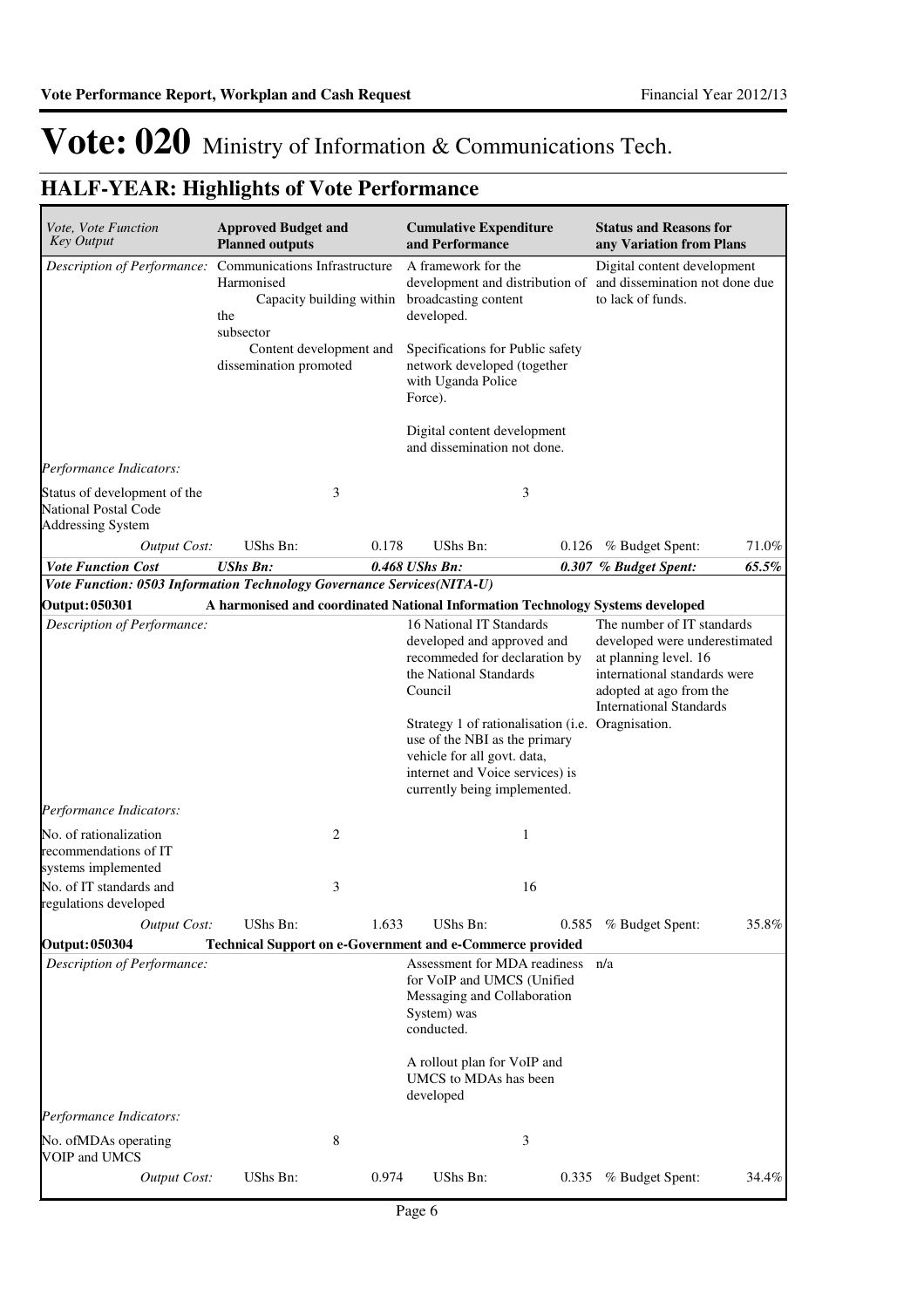## **HALF-YEAR: Highlights of Vote Performance**

| Vote, Vote Function<br><b>Key Output</b>                                  | <b>Approved Budget and</b><br><b>Planned outputs</b> |       | <b>Cumulative Expenditure</b><br>and Performance                                                                                                                                                                                                                          |       | <b>Status and Reasons for</b><br>any Variation from Plans                                                                                              |       |
|---------------------------------------------------------------------------|------------------------------------------------------|-------|---------------------------------------------------------------------------------------------------------------------------------------------------------------------------------------------------------------------------------------------------------------------------|-------|--------------------------------------------------------------------------------------------------------------------------------------------------------|-------|
| <b>Output: 050305</b>                                                     |                                                      |       | <b>Communication Infrastructure Network established in Uganda</b>                                                                                                                                                                                                         |       |                                                                                                                                                        |       |
| Description of Performance:                                               |                                                      |       | New designs for phase III have<br>been completed and approved.<br>Project implementation plan for<br>phase<br>III<br>Tororo DBIC has been set up<br>and Procurement for a<br>contractor for Kitgum DBIC has<br>commenced.<br>9 existing DBICs monitored and<br>maintained |       | Other MDAs not yet provided<br>with high sspeed internet<br>through NBI because NITA-U<br>is still in the process of<br>procurement of bulk bandwidth. |       |
| Performance Indicators:                                                   |                                                      |       |                                                                                                                                                                                                                                                                           |       |                                                                                                                                                        |       |
| No. of MDAs provided with<br>high speed internet through<br><b>NBI</b>    |                                                      | 8     | 2                                                                                                                                                                                                                                                                         |       |                                                                                                                                                        |       |
| KMs covered in the<br>connection of the National<br>transmission Backbone |                                                      |       |                                                                                                                                                                                                                                                                           | 1552  |                                                                                                                                                        |       |
| No. of DBICS operational                                                  |                                                      | 11    |                                                                                                                                                                                                                                                                           | 10    |                                                                                                                                                        |       |
| <b>Output Cost:</b>                                                       | UShs Bn:                                             | 1.556 | UShs Bn:                                                                                                                                                                                                                                                                  |       | 0.336 % Budget Spent:                                                                                                                                  | 21.6% |
| <b>Output: 050351</b>                                                     |                                                      |       | E-Government ICT Policy Implementation (NITA - U)                                                                                                                                                                                                                         |       |                                                                                                                                                        |       |
| Description of Performance:                                               |                                                      |       | NITA-U has supported the roll- n/a<br>out / maintenace of the<br>following e-government<br>services: IFMS, VoIP, UMCS,<br>e-Tax, IPPS and LIS (Land<br>Information System)                                                                                                |       |                                                                                                                                                        |       |
| Performance Indicators:                                                   |                                                      |       |                                                                                                                                                                                                                                                                           |       |                                                                                                                                                        |       |
| Access to e-government<br>services provided                               |                                                      | 10    | 6                                                                                                                                                                                                                                                                         |       |                                                                                                                                                        |       |
| <b>Output Cost:</b>                                                       | UShs Bn:                                             | 5.961 | <b>UShs Bn:</b>                                                                                                                                                                                                                                                           | 2.502 | % Budget Spent:                                                                                                                                        | 42.0% |
| <b>Vote Function Cost</b>                                                 | <b>UShs Bn:</b>                                      |       | 10.602 UShs Bn:                                                                                                                                                                                                                                                           |       | 3.925 % Budget Spent:                                                                                                                                  | 37.0% |
| Vote Function: 0549 Policy, Planning and Support Services                 |                                                      |       |                                                                                                                                                                                                                                                                           |       |                                                                                                                                                        |       |
| <b>Vote Function Cost</b>                                                 | <b>UShs Bn:</b>                                      |       | 3.967 UShs Bn:                                                                                                                                                                                                                                                            |       | 2.248 % Budget Spent:                                                                                                                                  | 56.7% |
| <b>Cost of Vote Services:</b>                                             | UShs Bn:                                             |       | 15.523 UShs Bn:                                                                                                                                                                                                                                                           |       | $6.795$ % Budget Spent:                                                                                                                                | 43.8% |

*\* Excluding Taxes and Arrears*

n/a

### **Table V2.2: Implementing Actions to Improve Vote Performance**

| <b>Planned Actions:</b>                                                                                                           | <b>Actual Actions:</b>                                                                                                                   | <b>Reasons for Variation</b> |
|-----------------------------------------------------------------------------------------------------------------------------------|------------------------------------------------------------------------------------------------------------------------------------------|------------------------------|
| Vote: 020 Ministry of Information & Communications Tech.                                                                          |                                                                                                                                          |                              |
| Vote Function: 05 01 IT and Information Management Services                                                                       |                                                                                                                                          |                              |
| Coordinate and Carryout M&E on the<br>implementation of the Framework to<br>institutionalise ICT functions across<br>MDAs and LGs | Validation workshop for MDAs on the n/a<br>institutionalisation of ICTs in<br>government held and comments<br>incorporated in the report |                              |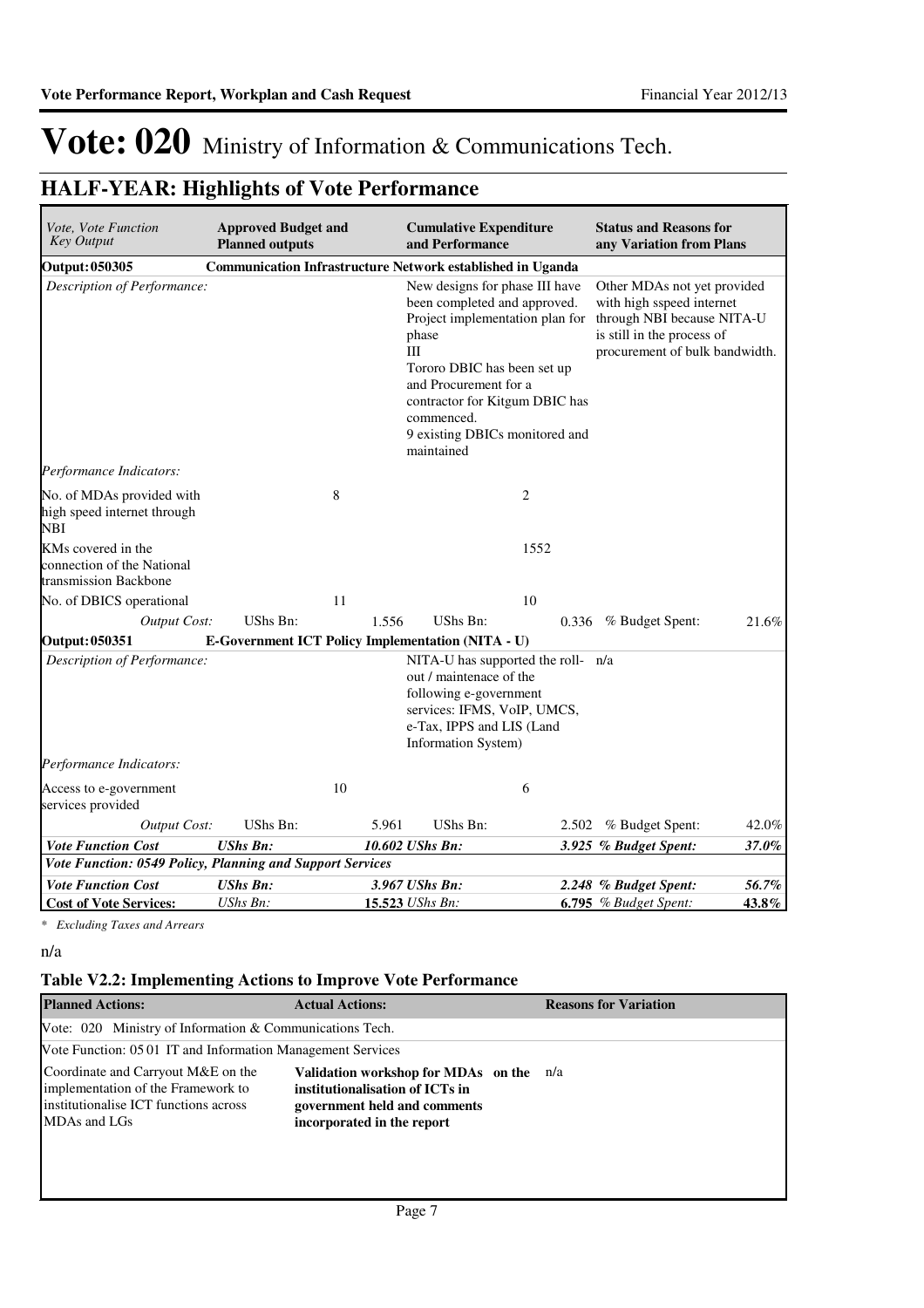| <b>Planned Actions:</b>                                                                                                                                                                                                  | <b>Actual Actions:</b>                                                                                                                                                                                                                                                                                                                                                                           | <b>Reasons for Variation</b>                                                                                                                   |
|--------------------------------------------------------------------------------------------------------------------------------------------------------------------------------------------------------------------------|--------------------------------------------------------------------------------------------------------------------------------------------------------------------------------------------------------------------------------------------------------------------------------------------------------------------------------------------------------------------------------------------------|------------------------------------------------------------------------------------------------------------------------------------------------|
| Hasten the Policy/Laws formulation<br>process specifically the UCRA bill so as<br>to have a condusive Policy and Regulatory<br>enviroment                                                                                | Reported under CBI vote                                                                                                                                                                                                                                                                                                                                                                          | n/a                                                                                                                                            |
| Vote Function: 05 02 Communications and Broadcasting Infrastructure                                                                                                                                                      |                                                                                                                                                                                                                                                                                                                                                                                                  |                                                                                                                                                |
| Developing the UCRA bill                                                                                                                                                                                                 | The UCRA Bill (renamed the UCC Bill<br>2012) has been enacted.                                                                                                                                                                                                                                                                                                                                   | n/a                                                                                                                                            |
| Enactment of the UCRA Bill                                                                                                                                                                                               | The UCRA Bill (renamed the UCC Bill<br>2012) has been enacted.                                                                                                                                                                                                                                                                                                                                   | n/a                                                                                                                                            |
| Vote Function: 05 49 Policy, Planning and Support Services                                                                                                                                                               |                                                                                                                                                                                                                                                                                                                                                                                                  |                                                                                                                                                |
| Development of an ICT Sector Investment<br>Plan and advocating for increased<br>funding to the Sector and seek<br>supplementary means of funding of<br>planned activities in addition to the<br><b>Consolidated Fund</b> | Consultations on the development of an<br><b>ICT Sector Investment Plan have</b><br>commenced. Proposals for oncreased<br>funding have been submitted to MoFED                                                                                                                                                                                                                                   | n/a                                                                                                                                            |
| Vote: 020 Ministry of Information & Communications Tech.                                                                                                                                                                 |                                                                                                                                                                                                                                                                                                                                                                                                  |                                                                                                                                                |
| Vote Function: 05 03 Information Technology Governance Services(NITA-U)                                                                                                                                                  |                                                                                                                                                                                                                                                                                                                                                                                                  |                                                                                                                                                |
| Dissemination of a national e-<br>Government readiness survey findings<br>Production of e-government                                                                                                                     | The final e-readiness survey has been<br>produced.<br>A                                                                                                                                                                                                                                                                                                                                          | n/a                                                                                                                                            |
| readiness/status database                                                                                                                                                                                                | data base for e-government readiness<br>has been developed.                                                                                                                                                                                                                                                                                                                                      |                                                                                                                                                |
| Ensure optimum utilization of the<br>existing NBI<br>Address the Security issues Identified on<br>the FTA<br>A private<br>contractor is being procured to manage<br>and maintain the NBI                                 | The Commercialisation of the NBI is in<br>advanced stages. A manager for the<br>NBI has been procured and handover of<br>the NBI is scheduled for 3rd quarter.<br>The private firm will undertake its<br>management and this is expected to<br>increase the number of users of the<br>NBI.<br>Security issues identified in the Forensic<br><b>Technical Audit (FTA) have been</b><br>addressed. | n/a                                                                                                                                            |
| Vote Function: 05 49 Policy, Planning and Support Services                                                                                                                                                               |                                                                                                                                                                                                                                                                                                                                                                                                  |                                                                                                                                                |
| Engage MoFPED and URA in revision of<br>the levied taxes on ICT imported material                                                                                                                                        | The Ministry has engaged MoFPED<br>with respect to excise duty on air time<br>and VAT on handsets.                                                                                                                                                                                                                                                                                               | n/a                                                                                                                                            |
| Vote: 020 Ministry of Information & Communications Tech.                                                                                                                                                                 |                                                                                                                                                                                                                                                                                                                                                                                                  |                                                                                                                                                |
| Vote Function: 05 01 IT and Information Management Services                                                                                                                                                              |                                                                                                                                                                                                                                                                                                                                                                                                  |                                                                                                                                                |
| handover of the e-projects to the<br>communities and continued M&E of their<br>Implementation<br>progress<br>of the IPv6 strategy                                                                                        | Implementation of Ipv6 strategy is in<br>progress.                                                                                                                                                                                                                                                                                                                                               | e-projects not yet handed over to the<br>communities because the contractor to<br>renovate them failed to perform the<br>contract as expected. |
| Vote Function: 05 02 Communications and Broadcasting Infrastructure                                                                                                                                                      |                                                                                                                                                                                                                                                                                                                                                                                                  |                                                                                                                                                |
| Development of an ICT infrastructure<br>Management Policy                                                                                                                                                                | The ICT infrastructure Management<br>policy has not been developed.                                                                                                                                                                                                                                                                                                                              | The ICT infrastructure Management<br>policy has not been developed due to lack<br>of funds.                                                    |
| Vote Function: 05 03 Information Technology Governance Services(NITA-U)                                                                                                                                                  |                                                                                                                                                                                                                                                                                                                                                                                                  |                                                                                                                                                |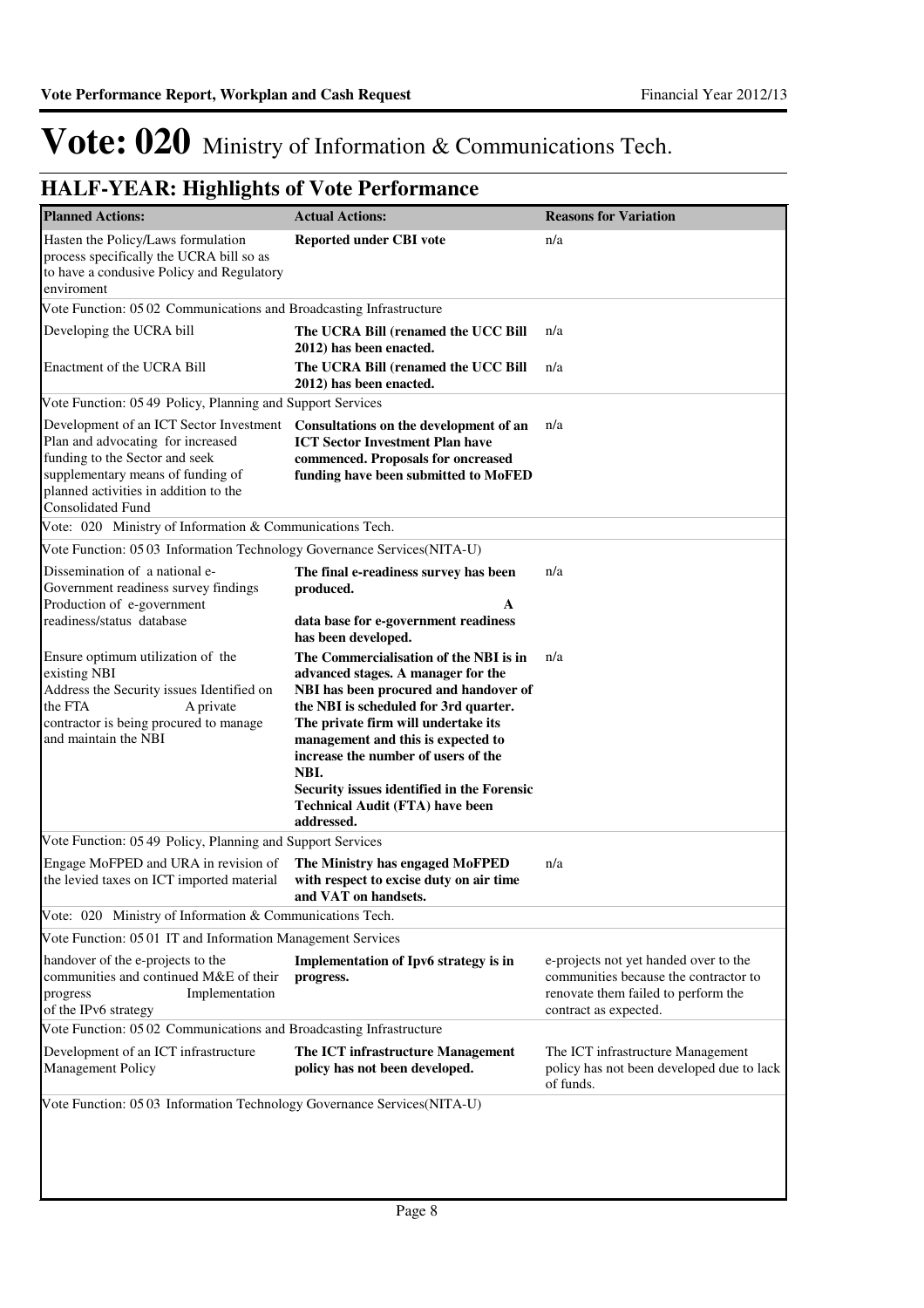## **HALF-YEAR: Highlights of Vote Performance**

| <b>Planned Actions:</b>                                                                                                                                                                                                     | <b>Actual Actions:</b>                                                                                                                                                                                                                                                  | <b>Reasons for Variation</b> |
|-----------------------------------------------------------------------------------------------------------------------------------------------------------------------------------------------------------------------------|-------------------------------------------------------------------------------------------------------------------------------------------------------------------------------------------------------------------------------------------------------------------------|------------------------------|
| Implemetation of the NBI, continued<br>support and establishment of the DBICs<br>Centers.<br>Last Mile connectivity to MDAs, LGS and<br>priority Target User Groups (Universities,<br>research institutions, hospitals etc) | <b>Phase I and II of the NBI have been</b><br>completed. Design and implementation<br>plan of Phase III<br>developed.<br>10<br><b>DBICs</b> established and<br>supported<br>Procurement of a consultancy to<br>undertake a feasibility study for last<br>mile commenced | n/a                          |
| Vote Function: 05.49 Policy, Planning and Support Services                                                                                                                                                                  |                                                                                                                                                                                                                                                                         |                              |
| Carry out a collective baseline survey on<br>the status of ICT within the country                                                                                                                                           | A baseline survey on ICT equipment<br>and Medical ICT related equipment at<br>selected Health centres and Universities<br>conducted.                                                                                                                                    | n/a                          |

### *V3: Details of Releases and Expenditure*

*This section provides a comprehensive summary of the outputs delivered by the Vote and further details of Vote expenditures by Vote Function and Expenditure Item.*

### **Table V3.1: GoU Releases and Expenditure by Output\***

| <b>Billion Uganda Shillings</b>                                     | <b>Approved Released</b> |      | <b>Spent</b> | $\%$ GoU                  | $%$ $GoU$              | $%$ $GoU$         |
|---------------------------------------------------------------------|--------------------------|------|--------------|---------------------------|------------------------|-------------------|
|                                                                     | <b>Budget</b>            |      |              | <b>Budget</b><br>Released | <b>Budget</b><br>Spent | Releases<br>Spen. |
| VF:0501 IT and Information Management Services                      | 0.49                     | 0.35 | 0.32         | 71.9%                     | 65.0%                  | 90.4%             |
| Class: Outputs Provided                                             | 0.49                     | 0.35 | 0.32         | 71.9%                     | 65.0%                  | 90.4%             |
| 050101 Enabling Policies, Laws and Regulations developed            | 0.15                     | 0.09 | 0.08         | 64.4%                     | 56.8%                  | 88.2%             |
| 050102 E-government services provided                               | 0.15                     | 0.10 | 0.09         | 70.3%                     | 60.8%                  | 86.5%             |
| 050103 BPO industry promoted                                        | 0.08                     | 0.06 | 0.06         | 78.9%                     | 73.1%                  | 92.6%             |
| 050104 Hardware and software development industry promoted          | 0.04                     | 0.03 | 0.03         | 73.0%                     | 68.0%                  | 93.1%             |
| 050105 Human Resource Base for IT developed                         | 0.07                     | 0.06 | 0.06         | 82.3%                     | 79.8%                  | 96.9%             |
| VF:0502 Communications and Broadcasting Infrastructure              | 0.47                     | 0.34 | 0.31         | 73.5%                     | 65.5%                  | 89.1%             |
| Class: Outputs Provided                                             | 0.47                     | 0.34 | 0.31         | 73.5%                     | 65.5%                  | 89.1%             |
| 050201 Policies, Laws and regulations developed                     | 0.15                     | 0.11 | 0.09         | 70.2%                     | 60.7%                  | 86.5%             |
| 050202 Sub-sector monitored and promoted                            | 0.14                     | 0.10 | 0.09         | 72.6%                     | 63.9%                  | 88.0%             |
| 050203 Logistical Support to ICT infrastructure                     | 0.18                     | 0.14 | 0.13         | 77.2%                     | 71.0%                  | 91.9%             |
| VF:0503 Information Technology Governance Services(NITA-U)          | 10.60                    | 2.61 | 3.92         | 24.6%                     | 37.0%                  | 150.3%            |
| Class: Outputs Provided                                             | 4.16                     | 1.26 | 1.26         | 30.2%                     | 30.2%                  | 100.0%            |
| 050301 A harmonised and coordinated National Information Technology | 1.63                     | 0.59 | 0.59         | 35.8%                     | 35.8%                  | 100.0%            |
| Systems developed                                                   |                          |      |              |                           |                        |                   |
| 050304 Technical Support on e-Government and e-Commerce provided    | 0.97                     | 0.34 | 0.34         | 34.4%                     | 34.4%                  | 100.0%            |
| 050305 Communication Infrastructure Network established in Uganda   | 1.56                     | 0.34 | 0.34         | 21.6%                     | 21.6%                  | 100.0%            |
| Class: Outputs Funded                                               | 5.96                     | 1.30 | 2.50         | 21.9%                     | 42.0%                  | 191.7%            |
| 050351 E-Government ICT Policy Implementation                       | 5.96                     | 1.30 | 2.50         | 21.9%                     | 42.0%                  | 191.7%            |
| Class: Capital Purchases                                            | 0.48                     | 0.05 | 0.17         | 10.5%                     | 34.9%                  | 334.0%            |
| 050377 Purchase of Specialised Machinery & Equipment                | 0.45                     | 0.05 | 0.16         | 11.1%                     | 35.6%                  | 320.0%            |
| 050378 Purchase of Office and Residential Furniture and Fittings    | 0.03                     | 0.00 | 0.01         | 0.0%                      | 25.0%                  | N/A               |
| VF:0549 Policy, Planning and Support Services                       | 3.97                     | 2.43 | 2.25         | 61.1%                     | 56.7%                  | 92.7%             |
| Class: Outputs Provided                                             | 3.63                     | 2.34 | 2.21         | 64.5%                     | 61.0%                  | 94.5%             |
| 054901 Policy, consultation, planning and monitoring services       | 1.82                     | 1.54 | 1.50         | 84.9%                     | 82.7%                  | 97.5%             |
| 054902 Ministry Support Services (Finance and Administration)       | 1.57                     | 0.59 | 0.54         | 37.7%                     | 34.5%                  | 91.4%             |
| 054903 Ministerial and Top Management Services                      | 0.24                     | 0.21 | 0.17         | 84.4%                     | 68.9%                  | 81.7%             |
| Class: Outputs Funded                                               | 0.10                     | 0.04 | 0.04         | 36.2%                     | 36.2%                  | 100.0%            |
| 054951 Subvention Operational(UICT)                                 | 0.10                     | 0.04 | 0.04         | 36.2%                     | 36.2%                  | 100.0%            |
| Class: Capital Purchases                                            | 0.24                     | 0.05 | 0.00         | 20.8%                     | 0.0%                   | 0.0%              |
| 054975 Purchase of Motor Vehicles and Other Transport Equipment     | 0.24                     | 0.05 | 0.00         | 20.8%                     | 0.0%                   | 0.0%              |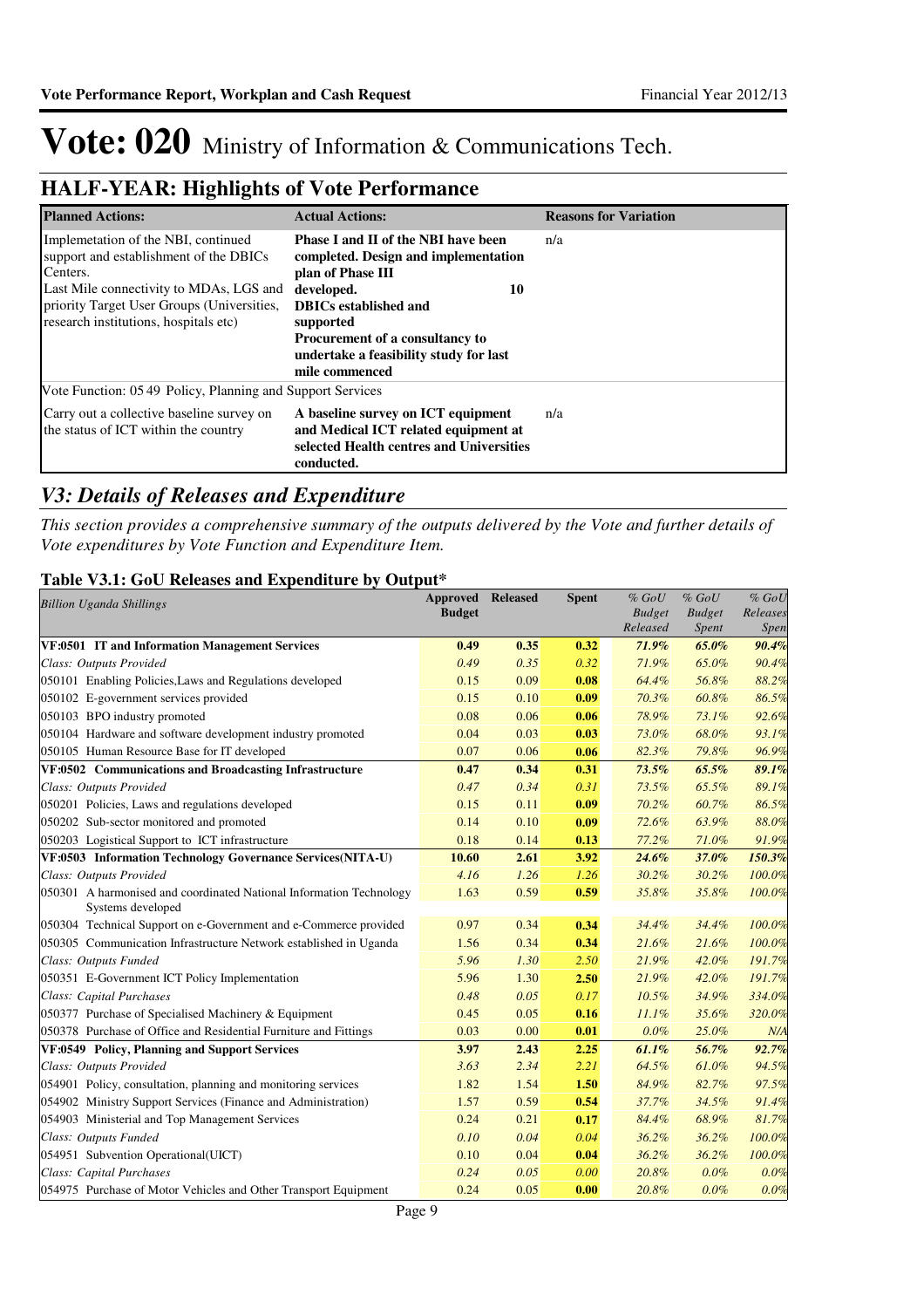## **HALF-YEAR: Highlights of Vote Performance**

| <b>Total For Vote</b>                       | 15.52 | 5.73 | 6.79 | $36.9\%$ | $43.8\%$ | 118.6% |
|---------------------------------------------|-------|------|------|----------|----------|--------|
| * Excluding Taxes and Arrears               |       |      |      |          |          |        |
| Table V3.2: 2012/13 GoU Expenditure by Item |       |      |      |          |          |        |

| <b>Billion Uganda Shillings</b>                           | Approved<br><b>Budget</b> | <b>Releases</b> | <b>Expend-</b><br>iture | % Budged<br><b>Released</b> | % Budget<br><b>Spent</b> | %Releases<br><b>Spent</b> |
|-----------------------------------------------------------|---------------------------|-----------------|-------------------------|-----------------------------|--------------------------|---------------------------|
| <b>Output Class: Outputs Provided</b>                     | 8.74                      | 4.29            | 4.09                    | 49.0%                       | 46.8%                    | 95.4%                     |
| 211101 General Staff Salaries                             | 0.78                      | 1.60            | 1.54                    | 205.5%                      | 198.4%                   | 96.6%                     |
| 211102 Contract Staff Salaries (Incl. Casuals, Temporary) | 1.53                      | 0.58            | 0.58                    | 37.9%                       | 37.9%                    | 100.0%                    |
| 211103 Allowances                                         | 0.50                      | 0.24            | 0.24                    | 48.3%                       | 47.5%                    | 98.3%                     |
| 213001 Medical Expenses(To Employees)                     | 0.11                      | 0.03            | 0.02                    | 27.7%                       | 18.1%                    | 65.3%                     |
| 213002 Incapacity, death benefits and funeral expenses    | 0.01                      | 0.01            | 0.01                    | 82.5%                       | 81.1%                    | 98.3%                     |
| 221001 Advertising and Public Relations                   | 0.03                      | 0.01            | 0.01                    | 27.0%                       | 19.5%                    | 72.1%                     |
| 221002 Workshops and Seminars                             | 0.35                      | 0.13            | 0.12                    | 36.2%                       | 35.3%                    | 97.6%                     |
| 221003 Staff Training                                     | 0.81                      | 0.34            | 0.32                    | 41.2%                       | 39.4%                    | 95.7%                     |
| 221007 Books, Periodicals and Newspapers                  | 0.04                      | 0.01            | 0.01                    | 31.9%                       | 32.0%                    | 100.2%                    |
| 221008 Computer Supplies and IT Services                  | 0.52                      | 0.24            | 0.23                    | 45.8%                       | 44.7%                    | 97.8%                     |
| 221009 Welfare and Entertainment                          | 0.04                      | 0.02            | 0.02                    | 43.8%                       | 43.8%                    | 100.0%                    |
| 221011 Printing, Stationery, Photocopying and Binding     | 0.24                      | 0.08            | 0.07                    | 33.2%                       | 29.5%                    | 88.9%                     |
| 221012 Small Office Equipment                             | 0.16                      | 0.06            | 0.06                    | 38.1%                       | 35.9%                    | 94.2%                     |
| 221016 IFMS Recurrent Costs                               | 0.05                      | 0.02            | 0.01                    | 32.6%                       | 24.5%                    | 75.3%                     |
| 222001 Telecommunications                                 | 0.15                      | 0.02            | 0.01                    | 14.2%                       | 9.2%                     | 65.3%                     |
| 222002 Postage and Courier                                | 0.02                      | 0.00            | 0.00                    | 13.2%                       | 0.0%                     | $0.0\%$                   |
| 222003 Information and Communications Technology          | 0.60                      | 0.26            | 0.25                    | 42.7%                       | 41.0%                    | 96.1%                     |
| 223004 Guard and Security services                        | 0.06                      | 0.06            | 0.06                    | 90.8%                       | 87.9%                    | 96.8%                     |
| 223005 Electricity                                        | 0.18                      | 0.05            | 0.05                    | 27.9%                       | 27.9%                    | 100.0%                    |
| 223006 Water                                              | 0.06                      | 0.00            | 0.00                    | 0.0%                        | 0.0%                     | N/A                       |
| 223901 Rent (Produced Assets) to other govt. Units        | 0.35                      | 0.00            | 0.00                    | 0.0%                        | 0.0%                     | N/A                       |
| 224002 General Supply of Goods and Services               | 0.12                      | 0.03            | 0.02                    | 20.9%                       | 19.8%                    | 94.6%                     |
| 225001 Consultancy Services- Short-term                   | 0.28                      | 0.04            | 0.03                    | 15.1%                       | 11.1%                    | 73.3%                     |
| 225002 Consultancy Services-Long-term                     | 0.57                      | 0.14            | 0.13                    | 24.4%                       | 22.5%                    | 92.3%                     |
| 227001 Travel Inland                                      | 0.37                      | 0.13            | 0.12                    | 33.7%                       | 32.6%                    | 96.6%                     |
| 227002 Travel Abroad                                      | 0.30                      | 0.07            | 0.03                    | 23.0%                       | 11.2%                    | 48.6%                     |
| 227004 Fuel, Lubricants and Oils                          | 0.26                      | 0.09            | 0.09                    | 35.4%                       | 35.4%                    | 99.9%                     |
| 228002 Maintenance - Vehicles                             | 0.10                      | 0.04            | 0.04                    | 38.3%                       | 36.0%                    | 94.2%                     |
| 228003 Maintenance Machinery, Equipment and Furniture     | 0.07                      | 0.01            | 0.01                    | 15.4%                       | 18.5%                    | 120.4%                    |
| 228004 Maintenance Other                                  | 0.08                      | 0.00            | 0.00                    | 3.3%                        | 1.2%                     | 35.4%                     |
| <b>Output Class: Outputs Funded</b>                       | 6.06                      | 1.34            | 1.34                    | 22.1%                       | 22.1%                    | 100.0%                    |
| 264101 Contributions to Autonomous Inst.                  | 0.56                      | 0.14            | 0.14                    | 25.7%                       | 25.7%                    | 100.0%                    |
| 264102 Contributions to Autonomous Inst. Wage Subventio   | 5.50                      | 1.20            | 1.20                    | 21.8%                       | 21.8%                    | 100.0%                    |
| <b>Output Class: Capital Purchases</b>                    | 5.42                      | 0.18            | 0.25                    | 3.3%                        | 4.6%                     | 137.1%                    |
| 231004 Transport Equipment                                | 0.24                      | 0.05            | 0.00                    | 20.8%                       | $0.0\%$                  | $0.0\%$                   |
| 231005 Machinery and Equipment                            | 0.45                      | 0.05            | 0.16                    | $11.1\%$                    | 35.6%                    | 320.0%                    |
| 231006 Furniture and Fixtures                             | 0.03                      | $0.00\,$        | 0.01                    | $0.0\%$                     | 25.0%                    | N/A                       |
| 312206 Gross Tax                                          | 4.70                      | 0.08            | 0.08                    | 1.7%                        | 1.7%                     | 100.0%                    |
| <b>Grand Total:</b>                                       | 20.23                     | 5.81            | 5.68                    | 28.7%                       | 28.1%                    | 97.7%                     |
| <b>Total Excluding Taxes and Arrears:</b>                 | 15.52                     | 5.73            | 5.60                    | 36.9%                       | 36.1%                    | $97.7\%$                  |

### **Table V3.3: GoU Releases and Expenditure by Project and Programme\***

| <b>Billion Uganda Shillings</b>                | Approved Released<br><b>Budget</b> |      | <b>Spent</b> | $%$ GoU<br><b>Budget</b><br>Released | $\%$ GoU<br>Spent | $%$ GoU<br><b>Budget</b> Releases<br>Spent |
|------------------------------------------------|------------------------------------|------|--------------|--------------------------------------|-------------------|--------------------------------------------|
| VF:0501 IT and Information Management Services | 0.49                               | 0.35 | 0.32         | $71.9\%$                             | $65.0\%$          | 90.4%                                      |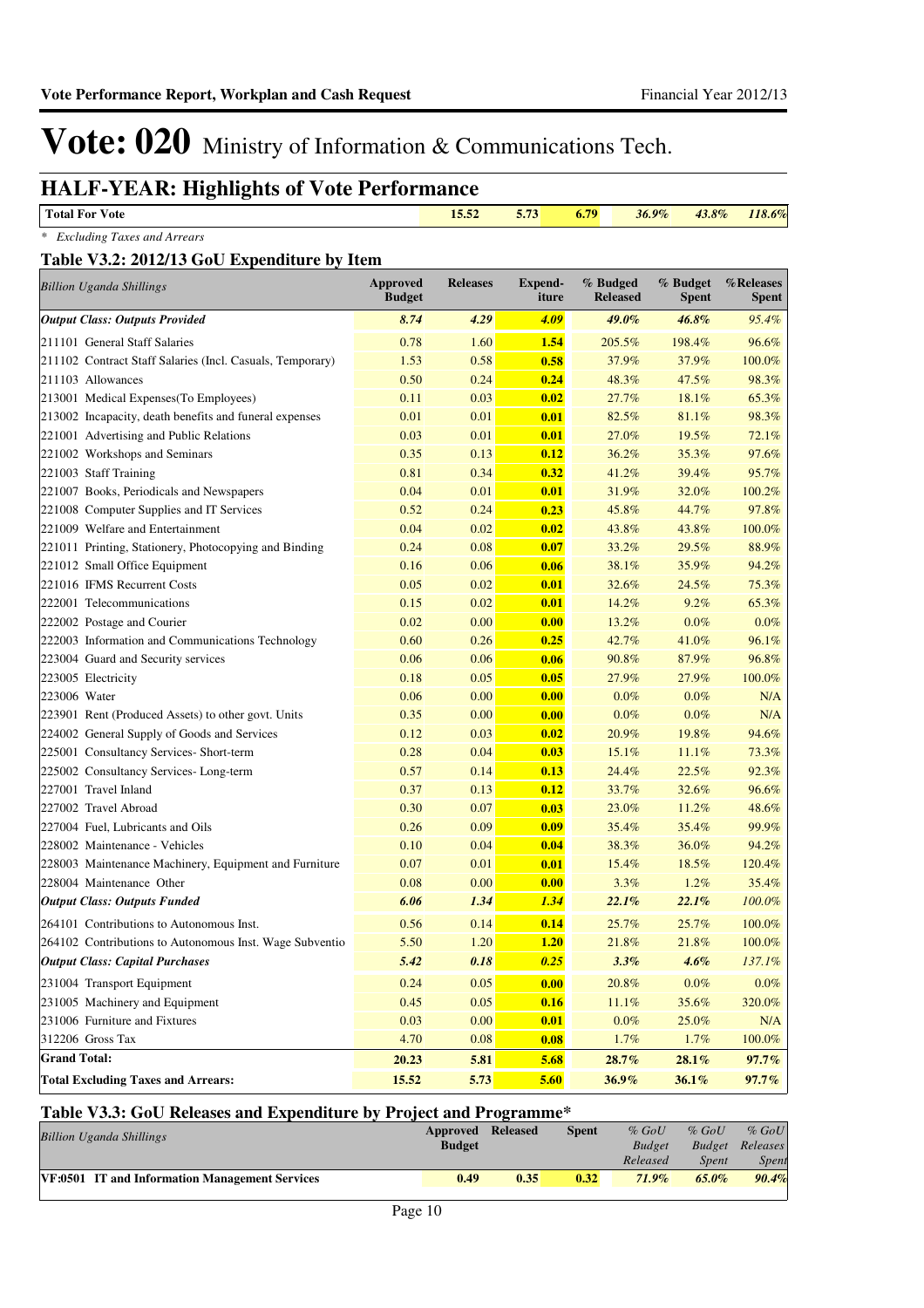## **HALF-YEAR: Highlights of Vote Performance**

| <b>Recurrent Programmes</b>                                |       |      |      |          |        |        |
|------------------------------------------------------------|-------|------|------|----------|--------|--------|
| 02<br><b>Information Technology</b>                        | 0.20  | 0.15 | 0.14 | 73.8%    | 67.0%  | 90.8%  |
| 03<br><b>Information Management Services</b>               | 0.28  | 0.20 | 0.18 | 70.6%    | 63.6%  | 90.1%  |
| VF:0502 Communications and Broadcasting Infrastructure     | 0.47  | 0.34 | 0.31 | $73.5\%$ | 65.5%  | 89.1%  |
| <b>Recurrent Programmes</b>                                |       |      |      |          |        |        |
| 04<br>Broadcasting Infrastructure Department               | 0.27  | 0.19 | 0.17 | 71.8%    | 62.6%  | 87.1%  |
| <b>Telecommunication and Posts</b><br>05                   | 0.20  | 0.15 | 0.14 | 75.8%    | 69.4%  | 91.6%  |
| VF:0503 Information Technology Governance Services(NITA-U) | 10.60 | 3.81 | 3.92 | $35.9\%$ | 37.0%  | 103.1% |
| <b>Recurrent Programmes</b>                                |       |      |      |          |        |        |
| 07<br>Headquaters                                          | 5.96  | 2.50 | 2.50 | 42.0%    | 42.0%  | 100.0% |
| <b>Development Projects</b>                                |       |      |      |          |        |        |
| National Transmission Backbone project<br>1014             | 3.19  | 0.87 | 0.98 | $27.3\%$ | 30.7%  | 112.6% |
| <b>District Business Information Centre</b><br>1053        | 0.17  | 0.05 | 0.05 | 27.0%    | 31.0%  | 115.0% |
| National IT Authority<br>1054                              | 1.07  | 0.33 | 0.33 | 30.5%    | 30.5%  | 100.0% |
| <b>Business Process Outsourcing</b><br>1055                | 0.21  | 0.06 | 0.06 | 30.9%    | 30.9%  | 100.0% |
| VF:0549 Policy, Planning and Support Services              | 3.97  | 2.43 | 2.25 | $61.1\%$ | 56.7%  | 92.7%  |
| <b>Recurrent Programmes</b>                                |       |      |      |          |        |        |
| 01<br>Headquarters                                         | 1.34  | 1.45 | 1.37 | 107.9%   | 102.4% | 94.9%  |
| <b>Internal Audit</b><br>06                                | 0.02  | 0.01 | 0.01 | 37.5%    | 31.5%  | 83.9%  |
| <b>Development Projects</b>                                |       |      |      |          |        |        |
| 0900<br>E-government ICT Policy Implementation             | 1.62  | 0.60 | 0.57 | 37.2%    | 35.5%  | 95.7%  |
| Strengthening Ministry of ICT<br>0990                      | 0.99  | 0.37 | 0.29 | 37.4%    | 29.7%  | 79.2%  |
| <b>Total For Vote</b>                                      | 15.52 | 6.93 | 6.79 | 44.6%    | 43.8%  | 98.1%  |

*\* Excluding Taxes and Arrears*

**Table V3.4: Donor Releases and Expenditure by Project and Programme\***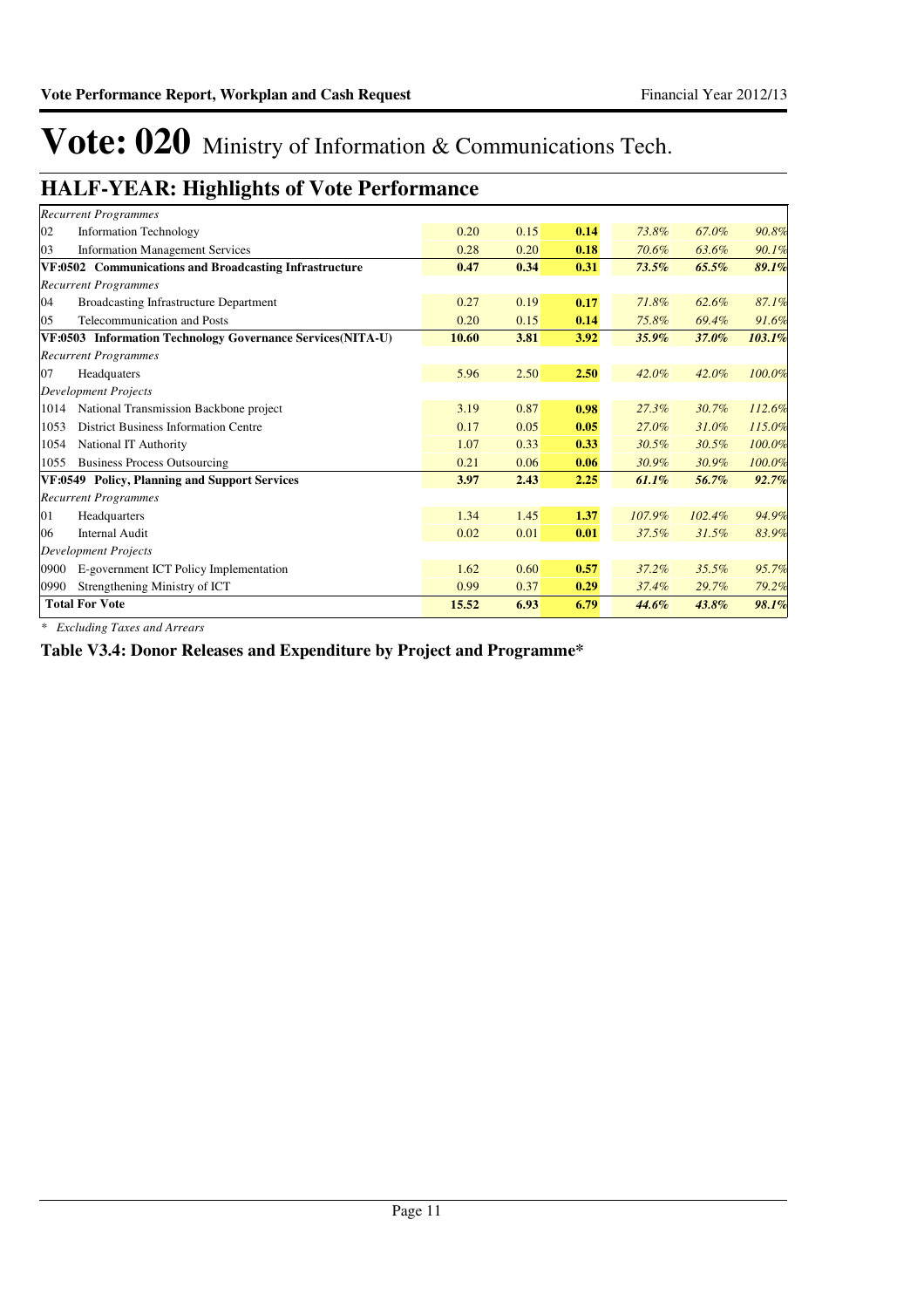## **QUARTER 2: Cumulative Outputs and Expenditure by End of Quarter**

| <b>Annual Planned Outputs and Cumulative Outputs Achieved by End of</b> | Cumulative Expenditures made by the End of the Quarter to |               |
|-------------------------------------------------------------------------|-----------------------------------------------------------|---------------|
| <b>Quarter</b> (Quantity and Location)                                  | <b>Deliver Cumulative Outputs</b>                         | UShs Thousand |

### **Vote Function: 0501 IT and Information Management Services**

*Recurrent Programmes*

### *Programme 02 Information Technology*

*Outputs Provided*

#### **05 0101 Enabling Policies,Laws and Regulations developed Output:**

|                                                                             | <b>Item</b>                              | <b>Spent</b> |
|-----------------------------------------------------------------------------|------------------------------------------|--------------|
| Annual Planned Outputs:                                                     | 211101 General Staff Salaries            | 21,728       |
| Coordinate the dissemination of IT Sector Standards and Guidelines          | 211103 Allowances                        | 2,009        |
|                                                                             | 221003 Staff Training                    | 1,900        |
| Coordinate the dissemination of the IT Business Strategy                    | 221008 Computer Supplies and IT Services | 2,915        |
| Coordinate the dissemination of the information Security Strategy           | 222001 Telecommunications                | 660          |
|                                                                             | 227001 Travel Inland                     | 660          |
| Coordinate the restructuring of the IT functions across government          | 228002 Maintenance - Vehicles            | 150          |
| Carryout wide spread awareness campaigns on the cyber laws                  |                                          |              |
| Comply with the EAC Cyber Legislation Framework                             |                                          |              |
| Accede to International Conventions on Cyber Crime                          |                                          |              |
| Coordinate and Carry out M&E on the implementation of the CCTLD<br>Strategy |                                          |              |

Coordinate and Carry out M&E on the implementation of the NISS

Coordinate and Carry out M&E on the implementation of the E-Waste Management Policy

Coordinate and Carry out M&E on the implementation of the Framework to Institutionalise ICT Functions across MDAs and LGs

*Cumulatie Outputs Achieved by the end of the Quarter:*

**9 sets of standards were developed (mainly on Information Security)** 

#### **Dissemination of IT Business strategy not done**

**Coordinated the creation of the Directorate of IS in NITA**

 **NISS submitted to Minister's office for signature to pave way for dissemination**

**Final consultative workshop held to validate the institutionalisation report (52 representatives from 24 MDAs attended)**

**3 Awareness workshops on cyber laws one each for Bankers' Association, Uganda Law Society and Insurers Association.**

**A technical team to draft Data Protection Bill was constituted and is drafting the principles of the Bill.**

**Acceding to International conventions on cyber laws not yet done planned for third and fourth quarters**

**Implementation of the ccTLD Policy is not yet done as it awaits cabinet approval**

**The e-waste management policy was approved in october 2012.**

*Reasons for Variation in performance*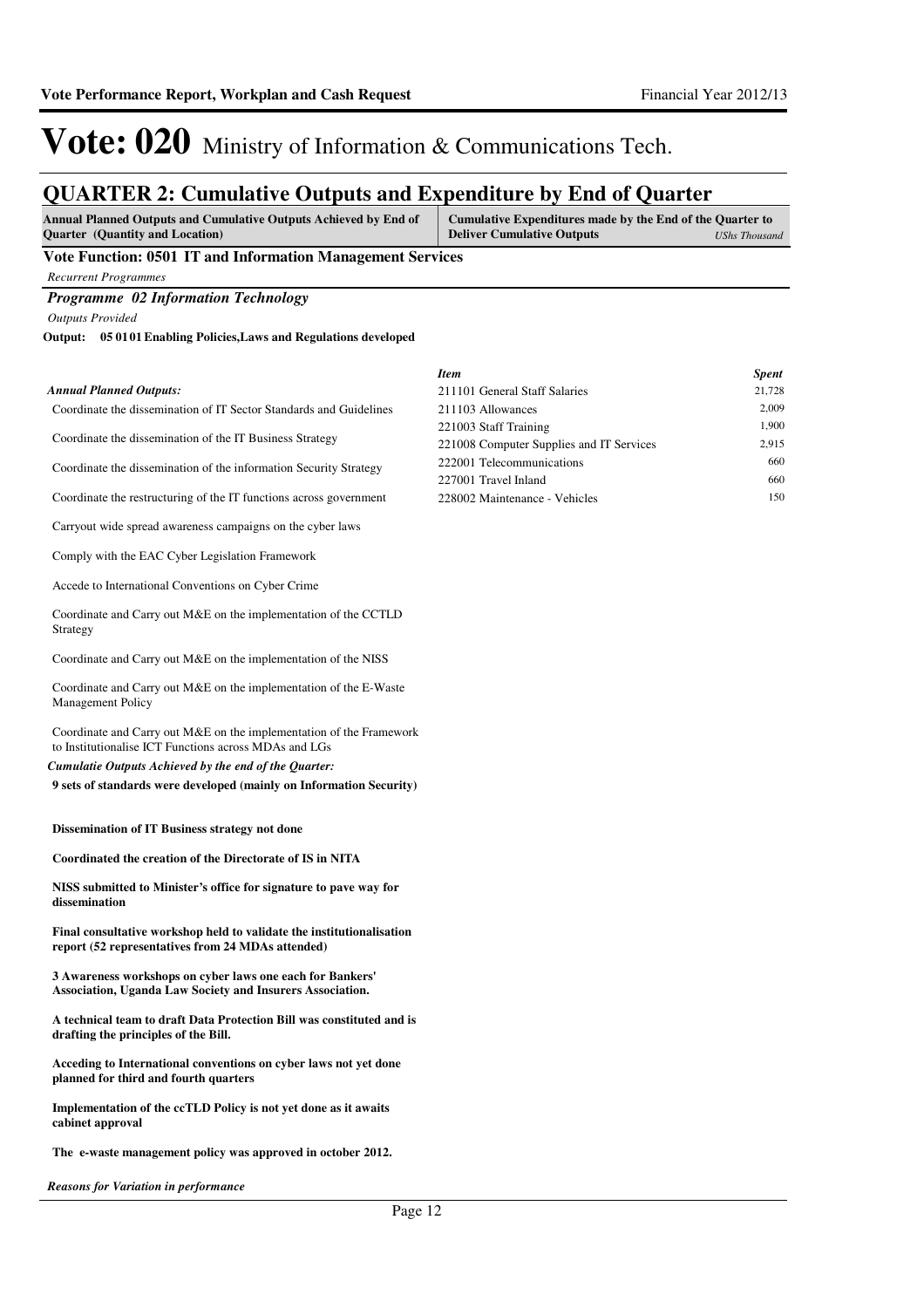## **QUARTER 2: Cumulative Outputs and Expenditure by End of Quarter**

| <b>Annual Planned Outputs and Cumulative Outputs Achieved by End of</b> | Cumulative Expenditures made by the End of the Quarter to |               |
|-------------------------------------------------------------------------|-----------------------------------------------------------|---------------|
| <b>Quarter</b> (Quantity and Location)                                  | <b>Deliver Cumulative Outputs</b>                         | UShs Thousand |

### **Vote Function: 0501 IT and Information Management Services**

*Recurrent Programmes*

Portal

**dissemination**

**and fourth quarter**

**Website**

### *Programme 02 Information Technology*

The IT strategy was not disseminated because it is not yet developed. To be done in third and fourth quarters

Comprehensive awareness strategy of the Cyber Laws lacks funding because the certificate of financial implications was not honoured

Monitoring and Evaluation of the NISS implementation not done because the startegy has not yet been fully implemented

Monitoring and Evaluation of the E-Waste magement policy implementation not done because policy implementation has not yet commenced

| 33,635   | <b>Total</b>              |
|----------|---------------------------|
| 21,728   | <b>Wage Recurrent</b>     |
| 11,908   | <b>Non Wage Recurrent</b> |
| $\theta$ | <b>NTR</b>                |
|          |                           |

#### **05 0102 E-government services provided Output:**

Continued provision of Technical Guidance to MDAs and LGs Coordinate the development of the e-Government Master Plan

**Printed 600 copies of E-Government Policy framework for** 

*Cumulatie Outputs Achieved by the end of the Quarter:*

**Published the E-Government Policy Framework on the Ministry's** 

**E-Government Master Plan developed in collaboration with the** 

**Promotion of Content Development not yet done planned for third** 

**CERT Equipment in place at UCC CERT steering committee** 

Promote Content Development and Dissemination

Coordinate Estalishment of CERT

**Government Republic of Korea**

**Technical guidance provided to 18 MDAs**

**CERT benchmarking undertaken in Egypt**

**constituted, Recruitment of two officers is ongoing**

|                                                                   | <b>Item</b>                                 | <b>Spent</b> |
|-------------------------------------------------------------------|---------------------------------------------|--------------|
| <b>Annual Planned Outputs:</b>                                    | 211101 General Staff Salaries               | 37,240       |
| Disseminate the e-Government Policy Framework                     | 211103 Allowances                           | 1.000        |
|                                                                   | 221003 Staff Training                       | 2,650        |
| Create awareness on the e-Government Policy Framework             | 221008 Computer Supplies and IT Services    | 4.467        |
| Coordinate and Carry out M&E on the implementation of the e-      | 221012 Small Office Equipment               | 500          |
| Government Policy Framework                                       | 224002 General Supply of Goods and Services | 981          |
|                                                                   | 227004 Fuel, Lubricants and Oils            | 330          |
| Coordinate and Carry out M&E on the implementation of the GoU Web |                                             |              |

*Reasons for Variation in performance*

Awareness creation on e-Government Policy was not done due to lack of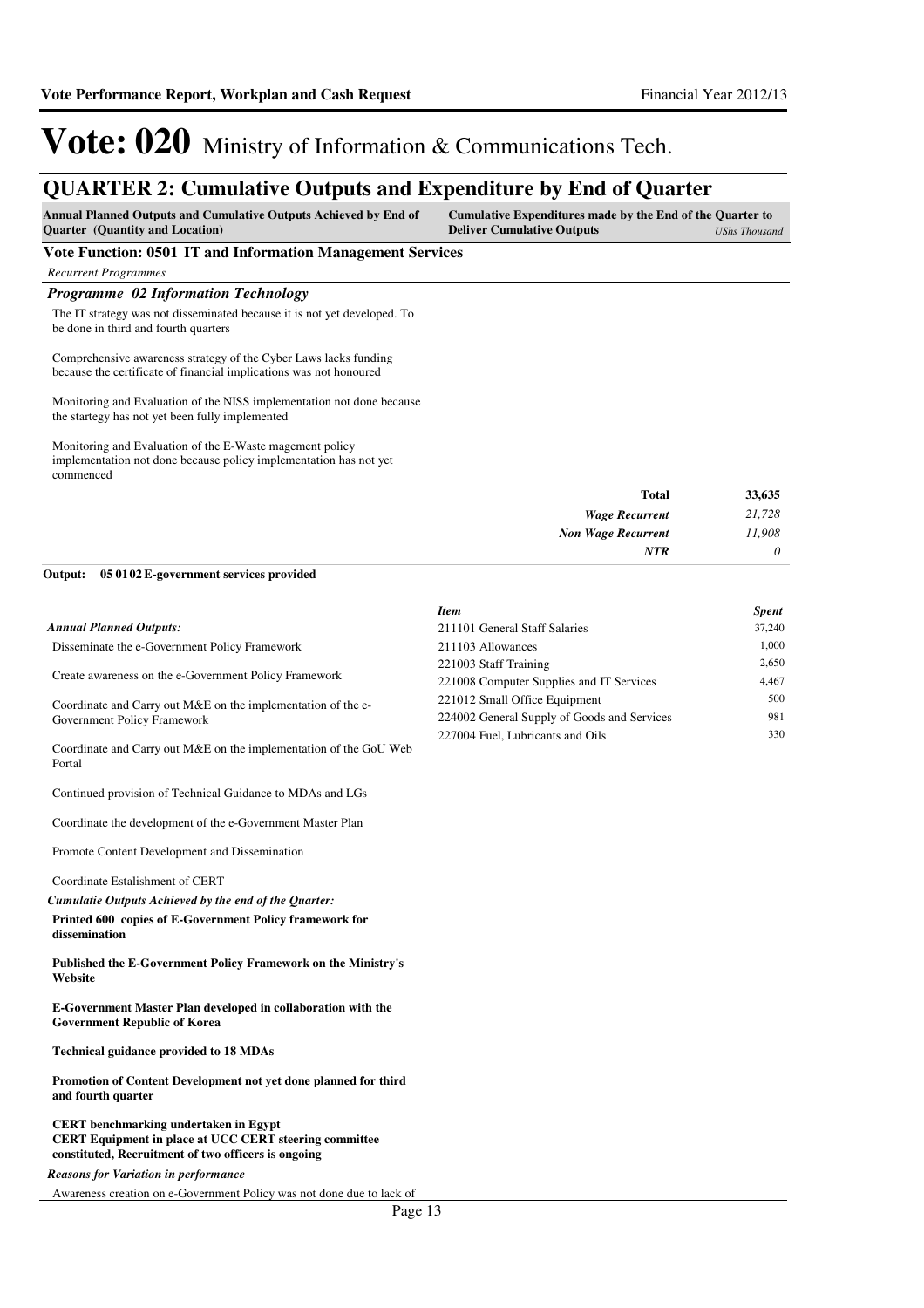## **QUARTER 2: Cumulative Outputs and Expenditure by End of Quarter**

| <b>Annual Planned Outputs and Cumulative Outputs Achieved by End of</b> | Cumulative Expenditures made by the End of the Quarter to |               |
|-------------------------------------------------------------------------|-----------------------------------------------------------|---------------|
| <b>Ouarter</b> (Quantity and Location)                                  | <b>Deliver Cumulative Outputs</b>                         | UShs Thousand |

### **Vote Function: 0501 IT and Information Management Services**

*Recurrent Programmes*

### *Programme 02 Information Technology*

funding.

| Total                                                                                                                                                                                                                                         | 50,068   |
|-----------------------------------------------------------------------------------------------------------------------------------------------------------------------------------------------------------------------------------------------|----------|
| <b>Wage Recurrent</b>                                                                                                                                                                                                                         | 37,240   |
| <b>Non Wage Recurrent</b>                                                                                                                                                                                                                     | 12,828   |
| <b>NTR</b>                                                                                                                                                                                                                                    | $\theta$ |
| $\Omega$ and $\Omega$ and $\Omega$ and $\Omega$ is the same in the same in the same in the same in the same in the same in the same in the same in the same in the same in the same in the same in the same in the same in the same in the sa |          |

#### **05 0104 Hardware and software development industry promoted Output:**

| <b>Item</b>                   | Spent  |
|-------------------------------|--------|
| 211101 General Staff Salaries | 23,569 |
| 211103 Allowances             | 1,000  |
| 221002 Workshops and Seminars | 634    |
| 221003 Staff Training         | 1.516  |
| 221012 Small Office Equipment | 40     |
|                               |        |

Put in place a mechanism to facilitate the establishment of a Refurblishment Center

### *Cumulatie Outputs Achieved by the end of the Quarter:*

**Coordinated the establishment of a Microsoft software innovation centre at MUK. A tripartite MOU was signed.**

**---**

### **Request for support to setup the IPv6 Test bed submitted to ITU through UCC.**

**Held training on IPv6 for participants from both public and private sector**

### *Reasons for Variation in performance*

The activity of extending the promotion of software and hardware development to other institutions was not carried out due to lack of funding

| 28,024   |
|----------|
| 23,569   |
| 4,456    |
| $\theta$ |
|          |

### **05 0105 Human Resource Base for IT developed Output:**

|                                                                                                                | <b>Item</b>                      | <b>Spent</b> |
|----------------------------------------------------------------------------------------------------------------|----------------------------------|--------------|
| <b>Annual Planned Outputs:</b>                                                                                 | 211101 General Staff Salaries    | 22.587       |
| Capacity building for ICT Human Resource in Government                                                         | 211103 Allowances                | 1.000        |
| Continue discussions on syllabus in primary and secondary schools; and<br>tertiary institutions.               | 227004 Fuel, Lubricants and Oils | 330          |
| Cumulatie Outputs Achieved by the end of the Ouarter:                                                          |                                  |              |
| Coordinated and hosted regional training on IPv6 for 35 Ugandan<br><b>Professionals facilitated by AFRINIC</b> |                                  |              |
| Participated in the development of the O&A level ICT syllabus                                                  |                                  |              |
| <b>Reasons for Variation in performance</b>                                                                    |                                  |              |

n/a

| <b>Total</b>          | 24,037 |
|-----------------------|--------|
| <b>Wage Recurrent</b> | 22,587 |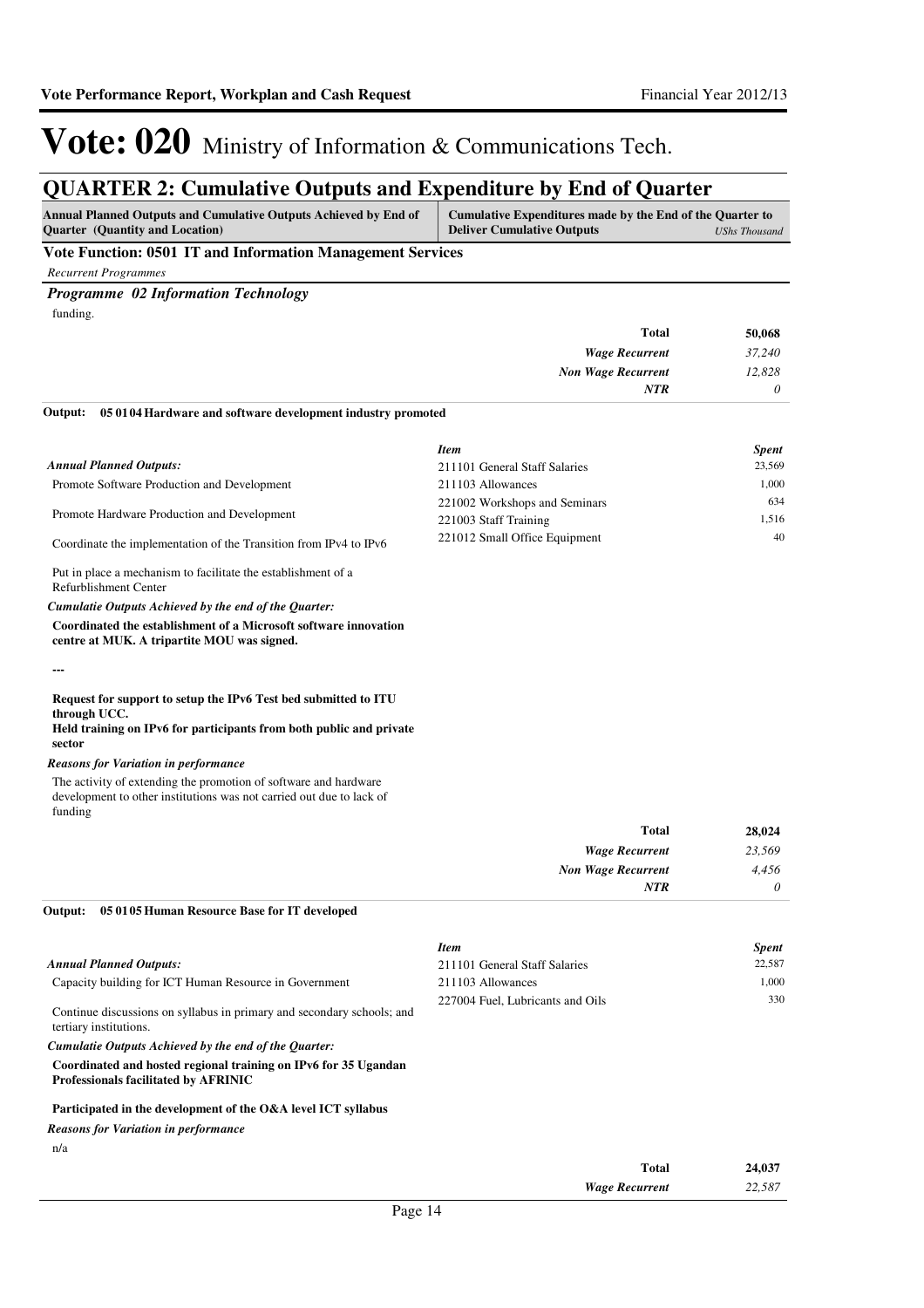## **QUARTER 2: Cumulative Outputs and Expenditure by End of Quarter**

| <b>Annual Planned Outputs and Cumulative Outputs Achieved by End of</b><br><b>Ouarter</b> (Quantity and Location) | Cumulative Expenditures made by the End of the Quarter to<br><b>Deliver Cumulative Outputs</b> | UShs Thousand |
|-------------------------------------------------------------------------------------------------------------------|------------------------------------------------------------------------------------------------|---------------|
| Vote Function: 0501 IT and Information Management Services                                                        |                                                                                                |               |
| <b>Recurrent Programmes</b>                                                                                       |                                                                                                |               |
| <b>Programme 02 Information Technology</b>                                                                        |                                                                                                |               |
|                                                                                                                   | <b>Non Wage Recurrent</b>                                                                      | 1.450         |
|                                                                                                                   | <b>NTR</b>                                                                                     | $\theta$      |
| <b>Programme 03 Information Management Services</b>                                                               |                                                                                                |               |
| <b>Outputs Provided</b>                                                                                           |                                                                                                |               |
|                                                                                                                   |                                                                                                |               |

**05 0101 Enabling Policies,Laws and Regulations developed Output:**

|                                                                                            | <b>Item</b>                                                     | <b>Spent</b> |
|--------------------------------------------------------------------------------------------|-----------------------------------------------------------------|--------------|
| <b>Annual Planned Outputs:</b>                                                             | 211101 General Staff Salaries                                   | 29,309       |
| Develop an implementation plan for the IMS Policy                                          | 211103 Allowances                                               | 1.000        |
|                                                                                            | 221002 Workshops and Seminars                                   | 1,252        |
| Coordinate the development and dissemination of the IMS sector<br>Standards and Guidelines | 221003 Staff Training                                           | 6,346        |
|                                                                                            | 221008 Computer Supplies and IT Services                        | 2,240        |
| Coordinate the dissemination and implementation of the IMS policy                          | 221011 Printing, Stationery, Photocopying and<br><b>Binding</b> | 540          |
| Create awareness of the IMS Policy                                                         | 221012 Small Office Equipment                                   | 1.500        |
| Carry out M&E of the IMS Policy                                                            | 222003 Information and Communications<br>Technology             | 4.288        |
| Coordinate the dissemination of the information Security Strategy                          | 227001 Travel Inland                                            | 540          |
|                                                                                            | 227004 Fuel. Lubricants and Oils                                | 660          |

Coordinate the restructuring of the IT functions across government

Carryout wide spread awareness campaigns on the cyber laws

Coordinate and Carry out M&E on the implementation of the CCTLD Strategy

Coordinate and Carry out M&E on the implementation of the NISS

Coordinate and Carry out M&E on the implementation of the E-Waste Management Policy

Coordinate and Carry out M&E on the implementation of the Framework to Institutionalise ICT Functions across MDAs and LGs

### *Cumulatie Outputs Achieved by the end of the Quarter:*

**IMS Policy presented to Cabinet and awaiting approval**

**A task team has been established for development of the implementation plan and awaits fund allocation**

**Validation workshop held**

### **Certificate of Financial implicatins for ccTLD Policy attained and Policy submitted to Cabinet awating approval**

*Reasons for Variation in performance*

n/a

| 49,275   | <b>Total</b>              |
|----------|---------------------------|
| 29,309   | <b>Wage Recurrent</b>     |
| 19,966   | <b>Non Wage Recurrent</b> |
| $\theta$ | <b>NTR</b>                |
|          |                           |

**Output: 05 0102 E-government services provided**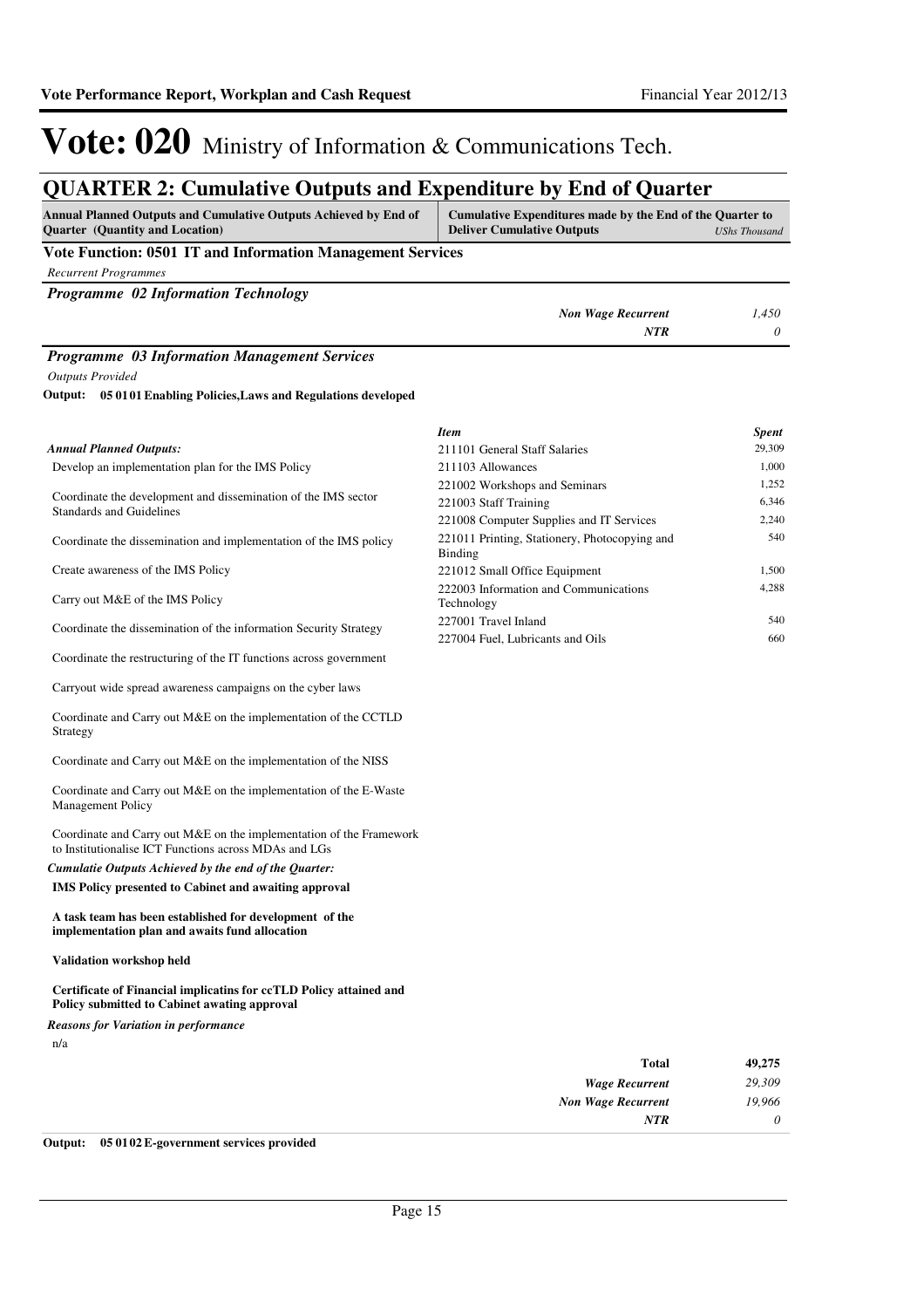## **QUARTER 2: Cumulative Outputs and Expenditure by End of Quarter**

| Annual Planned Outputs and Cumulative Outputs Achieved by End of<br><b>Quarter (Quantity and Location)</b>                                                                | Cumulative Expenditures made by the End of the Quarter to<br><b>Deliver Cumulative Outputs</b> | <b>UShs Thousand</b> |
|---------------------------------------------------------------------------------------------------------------------------------------------------------------------------|------------------------------------------------------------------------------------------------|----------------------|
| Vote Function: 0501 IT and Information Management Services                                                                                                                |                                                                                                |                      |
| <b>Recurrent Programmes</b>                                                                                                                                               |                                                                                                |                      |
| <b>Programme 03 Information Management Services</b>                                                                                                                       |                                                                                                |                      |
|                                                                                                                                                                           | <b>Item</b>                                                                                    | <b>Spent</b>         |
| <b>Annual Planned Outputs:</b>                                                                                                                                            | 211101 General Staff Salaries                                                                  | 29,309               |
| Disseminate the-Government Policy Framework                                                                                                                               | 211103 Allowances                                                                              | 1,000                |
| Create awareness on the e-Government Policy Framework                                                                                                                     | 221003 Staff Training<br>222003 Information and Communications                                 | 2,195<br>2,271       |
| Coordinate and Carry out M&E on the implementation of the e-                                                                                                              | Technology                                                                                     |                      |
| Government Policy Framework                                                                                                                                               | 224002 General Supply of Goods and Services                                                    | 1,000<br>1,000       |
| Coordinate and Carry out M&E on the implementation of the GoU Web<br>Portal                                                                                               | 227001 Travel Inland<br>227004 Fuel, Lubricants and Oils                                       | 660                  |
| Continued provision of Technical Guidance to MDAs and LGs                                                                                                                 |                                                                                                |                      |
| Coordinate the development of the e-Government Master Plan                                                                                                                |                                                                                                |                      |
| Promote Content Development and Dissemination                                                                                                                             |                                                                                                |                      |
| Coordinate Estalishment of CERT                                                                                                                                           |                                                                                                |                      |
| Cumulatie Outputs Achieved by the end of the Quarter:                                                                                                                     |                                                                                                |                      |
| Printed copies delivered to Parliament and all ministries                                                                                                                 |                                                                                                |                      |
| <b>Awareness creation not done</b>                                                                                                                                        |                                                                                                |                      |
| <b>Reasons for Variation in performance</b>                                                                                                                               |                                                                                                |                      |
| Awareness creation has not been done due to lack of adequate funding<br>E-Government Policy framework yet to be tabled before parliament<br>awaiting return of Parliament |                                                                                                |                      |
|                                                                                                                                                                           | Total                                                                                          | 40,190               |
|                                                                                                                                                                           | <b>Wage Recurrent</b>                                                                          | 29,309               |
|                                                                                                                                                                           | <b>Non Wage Recurrent</b>                                                                      | 10,881               |
|                                                                                                                                                                           | <b>NTR</b>                                                                                     | 0                    |
| Output:<br>05 01 03 BPO industry promoted                                                                                                                                 |                                                                                                |                      |
|                                                                                                                                                                           | <b>Item</b>                                                                                    | <b>Spent</b>         |
| <b>Annual Planned Outputs:</b>                                                                                                                                            | 211101 General Staff Salaries                                                                  | 47,004               |
| Coordinate Monitor and Evaluate implementation of the BPO activities                                                                                                      | 211103 Allowances                                                                              | 860                  |
| Create Awareness to the public on BPO acticvities                                                                                                                         | 221003 Staff Training                                                                          | 2,608                |
| Cumulatie Outputs Achieved by the end of the Quarter:                                                                                                                     | 221008 Computer Supplies and IT Services                                                       | 2,500<br>1,008       |
| Ministry represented at the BPO conclave held from 19th to 21st                                                                                                           | 222003 Information and Communications<br>Technology                                            |                      |
| September 2012                                                                                                                                                            | 227004 Fuel, Lubricants and Oils                                                               | 330                  |
| One monitoring visit made to the BPO center at Statistics House                                                                                                           |                                                                                                |                      |
| <b>Reasons for Variation in performance</b>                                                                                                                               |                                                                                                |                      |
| The activity of awareness creation lacks funding                                                                                                                          |                                                                                                |                      |
|                                                                                                                                                                           | Total                                                                                          | 55,810               |
|                                                                                                                                                                           | <b>Wage Recurrent</b>                                                                          | 47,004               |
|                                                                                                                                                                           | <b>Non Wage Recurrent</b>                                                                      | 8,806                |
|                                                                                                                                                                           | <b>NTR</b>                                                                                     | 0                    |

### **Output: 05 0105 Human Resource Base for IT developed**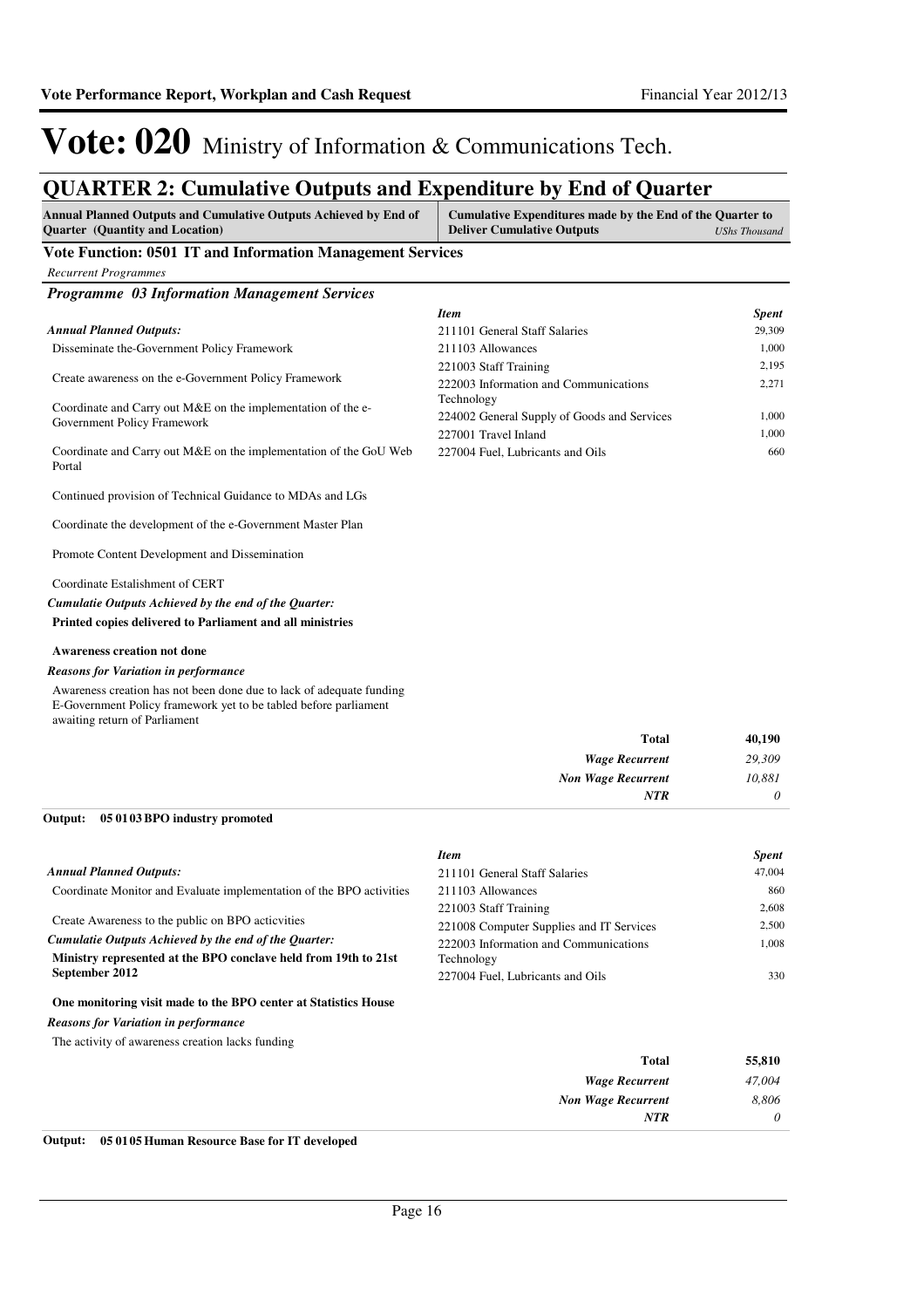## **QUARTER 2: Cumulative Outputs and Expenditure by End of Quarter**

| <b>Annual Planned Outputs and Cumulative Outputs Achieved by End of</b><br><b>Quarter (Quantity and Location)</b>                                                                                                                                                                                                   | Cumulative Expenditures made by the End of the Quarter to<br><b>Deliver Cumulative Outputs</b> | <b>UShs Thousand</b> |
|---------------------------------------------------------------------------------------------------------------------------------------------------------------------------------------------------------------------------------------------------------------------------------------------------------------------|------------------------------------------------------------------------------------------------|----------------------|
| Vote Function: 0501 IT and Information Management Services                                                                                                                                                                                                                                                          |                                                                                                |                      |
| <b>Recurrent Programmes</b>                                                                                                                                                                                                                                                                                         |                                                                                                |                      |
| <b>Programme 03 Information Management Services</b>                                                                                                                                                                                                                                                                 |                                                                                                |                      |
|                                                                                                                                                                                                                                                                                                                     | <b>Item</b>                                                                                    | <b>Spent</b>         |
| <b>Annual Planned Outputs:</b>                                                                                                                                                                                                                                                                                      | 211101 General Staff Salaries                                                                  | 30,286               |
| Capacity building for IT human resource in government                                                                                                                                                                                                                                                               | 211103 Allowances                                                                              | 1,060                |
| Continued discussions on ICT syllabus in Primary, Secondary and tertiary<br>Institutions                                                                                                                                                                                                                            | 221003 Staff Training                                                                          | 2,600                |
| Cumulatie Outputs Achieved by the end of the Quarter:                                                                                                                                                                                                                                                               |                                                                                                |                      |
| MoU Between COMESA and GoU to setup an e-government academy<br>signed                                                                                                                                                                                                                                               |                                                                                                |                      |
| Syllubus for A level Subidiary Computer Studies, subject being<br>developed by NCDC with the Ministry's input in a phased approach                                                                                                                                                                                  |                                                                                                |                      |
| <b>Technical Assistance provided to Ministry of Defense, Ministry of</b><br><b>Internal Affairs, Ministry of Education, Ministry of Lands, Ministry</b><br>of Foreign Affiars, NITA-U, National Council of Curriculum<br>Development (NCDC), UNEB, UBTEB, UNCST, MakerereUniversity,<br><b>OPM MEACA, and MoPS.</b> |                                                                                                |                      |
| <b>Reasons for Variation in performance</b>                                                                                                                                                                                                                                                                         |                                                                                                |                      |
| n/a                                                                                                                                                                                                                                                                                                                 |                                                                                                |                      |
|                                                                                                                                                                                                                                                                                                                     | <b>Total</b>                                                                                   | 34,491               |
|                                                                                                                                                                                                                                                                                                                     | <b>Wage Recurrent</b>                                                                          | 30,286               |
|                                                                                                                                                                                                                                                                                                                     | <b>Non Wage Recurrent</b>                                                                      | 4,205                |
|                                                                                                                                                                                                                                                                                                                     | <b>NTR</b>                                                                                     | 0                    |
| Vote Function: 0502 Communications and Broadcasting Infrastructure                                                                                                                                                                                                                                                  |                                                                                                |                      |
| <b>Recurrent Programmes</b>                                                                                                                                                                                                                                                                                         |                                                                                                |                      |
| <b>Programme 04 Broadcasting Infrastructure Department</b>                                                                                                                                                                                                                                                          |                                                                                                |                      |
| <b>Outputs Provided</b>                                                                                                                                                                                                                                                                                             |                                                                                                |                      |
| Output: 05 0201 Policies, Laws and regulations developed                                                                                                                                                                                                                                                            |                                                                                                |                      |
|                                                                                                                                                                                                                                                                                                                     |                                                                                                |                      |
|                                                                                                                                                                                                                                                                                                                     | <b>Item</b>                                                                                    | <b>Spent</b>         |
| <b>Annual Planned Outputs:</b>                                                                                                                                                                                                                                                                                      | 211101 General Staff Salaries                                                                  | 37,955               |
| <b>Broadcasting Policy reviewed</b>                                                                                                                                                                                                                                                                                 | 211103 Allowances                                                                              | 892                  |

Uganda Communications Regulatory Authority Bill Passed

Scarce ICT Resources Management Policy developed

Spectrum Management Policy (Formulation and implementation).

*Cumulatie Outputs Achieved by the end of the Quarter:*

**Broadcasting Policy 1st draft developed. Stakeholder's consultative workshop held with 40 participants from broadcasters, telecom operators and MDAs, and comments incorporated** 

**Uganda Communications Commission Act enacted**

**Concept paper is being developed to inform Top Management Team on decission making**

n/a *Reasons for Variation in performance* 221003 Staff Training 1,600 221008 Computer Supplies and IT Services 2,000 227001 Travel Inland 480 227004 Fuel, Lubricants and Oils 1,629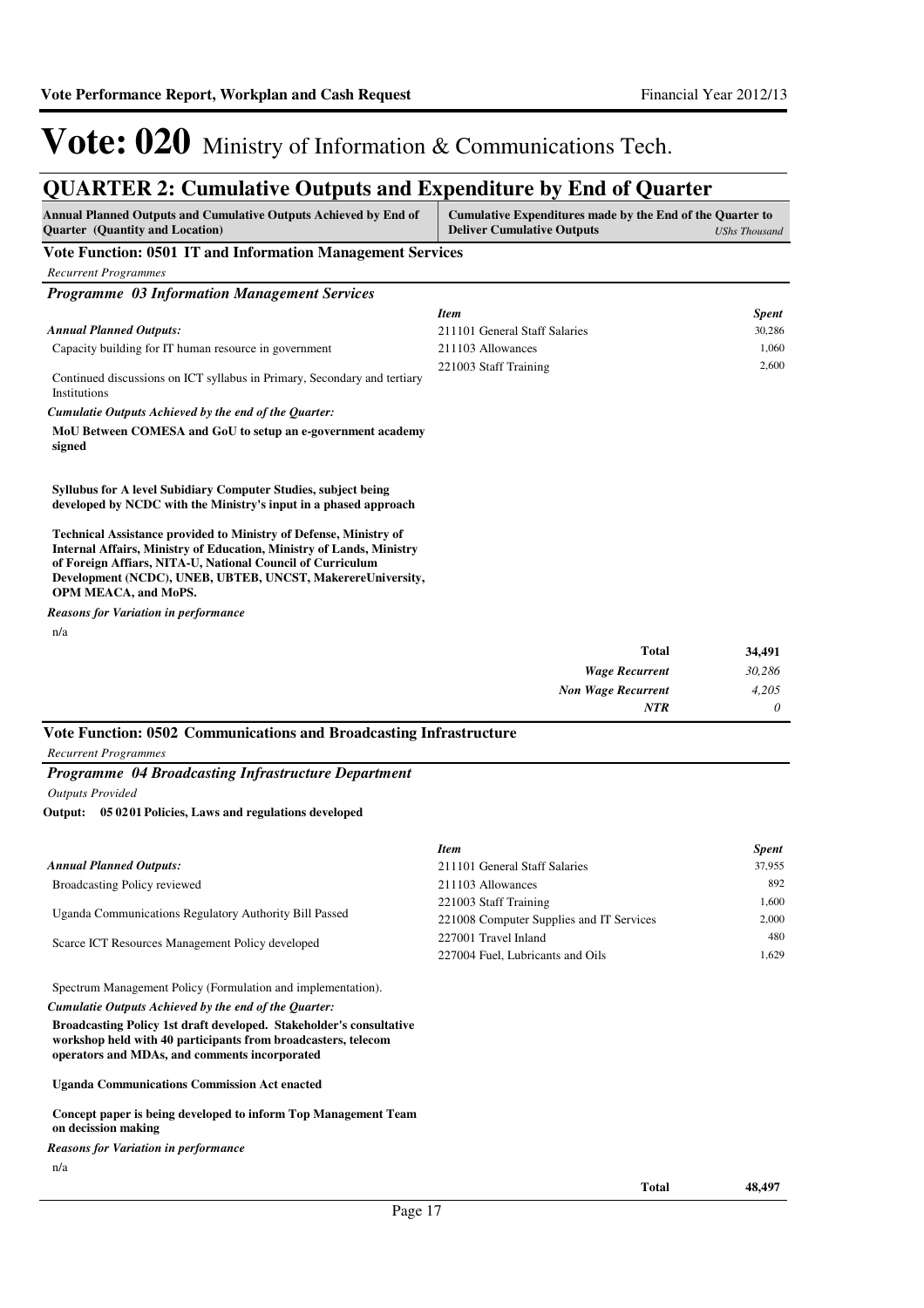## **QUARTER 2: Cumulative Outputs and Expenditure by End of Quarter**

| <b>Annual Planned Outputs and Cumulative Outputs Achieved by End of</b> | Cumulative Expenditures made by the End of the Quarter to |  |
|-------------------------------------------------------------------------|-----------------------------------------------------------|--|
| <b>Ouarter</b> (Quantity and Location)                                  | <b>Deliver Cumulative Outputs</b><br>UShs Thousand        |  |

### **Vote Function: 0502 Communications and Broadcasting Infrastructure**

*Recurrent Programmes*

*Programme 04 Broadcasting Infrastructure Department*

| Output: 05 02 02 Sub-sector monitored and promoted |        |
|----------------------------------------------------|--------|
| NTR                                                |        |
| <b>Non Wage Recurrent</b>                          | 10,542 |
| Wage Recurrent                                     | 37,955 |

Quarterly monitoring carried out on the Broadcasting Subsector Carry out Monitoring and Evaluation of implementation of the Analogue to Digital Migration Policy Technical Guidance and monitoring provided to MDAs and LGs E-government master plan development coordinated *Annual Planned Outputs: Item Spent* 211101 General Staff Salaries 37,901 221003 Staff Training 1,600 221007 Books, Periodicals and Newspapers 330 221008 Computer Supplies and IT Services 1,725 227001 Travel Inland 845 227004 Fuel, Lubricants and Oils 1,500

Participation in institutional governance at Board Level **Quarterly monitoring carried out on the Broadcasting Subsector**  *Cumulatie Outputs Achieved by the end of the Quarter:*

**Monitoring and Evaluation of implementation of the Analogue to Digital Migration Policy was done**

### **Technical Guidance and monitoring provided to MDAs and LGs**

*Reasons for Variation in performance*

n/a

| 50,924   | <b>Total</b>              |
|----------|---------------------------|
| 37,901   | <b>Wage Recurrent</b>     |
| 13,023   | <b>Non Wage Recurrent</b> |
| $\theta$ | <b>NTR</b>                |

### **05 0203 Logistical Support to ICT infrastructure Output:**

|                                                                 | <b>Item</b>                           | <b>Spent</b> |
|-----------------------------------------------------------------|---------------------------------------|--------------|
| <b>Annual Planned Outputs:</b>                                  | 211101 General Staff Salaries         | 55,209       |
| Communications Infrastructure harmonized                        | 211103 Allowances                     | 941          |
|                                                                 | 221002 Workshops and Seminars         | 1.000        |
| Capacity building                                               | 221003 Staff Training                 | 1.600        |
| Content development and Dissemination promoted                  | 222003 Information and Communications | 2.000        |
| Cumulatie Outputs Achieved by the end of the Ouarter:           | Technology                            |              |
|                                                                 | 227004 Fuel, Lubricants and Oils      | 1.660        |
| A conceptual framework for the development and dissemination of | 228002 Maintenance - Vehicles         | 80           |
| broadcasting content developemnt has been prepared by a multi   |                                       |              |
| institutional team comprising of MoICT, UCC & BC, OPM, Uganda   |                                       |              |

**Registration Bureau and UBOS** *Reasons for Variation in performance*

n/a

| <b>Total</b>              | 66,940 |
|---------------------------|--------|
| <b>Wage Recurrent</b>     | 55,209 |
| <b>Non Wage Recurrent</b> | 11,731 |
| <b>NTR</b>                | 0      |
|                           |        |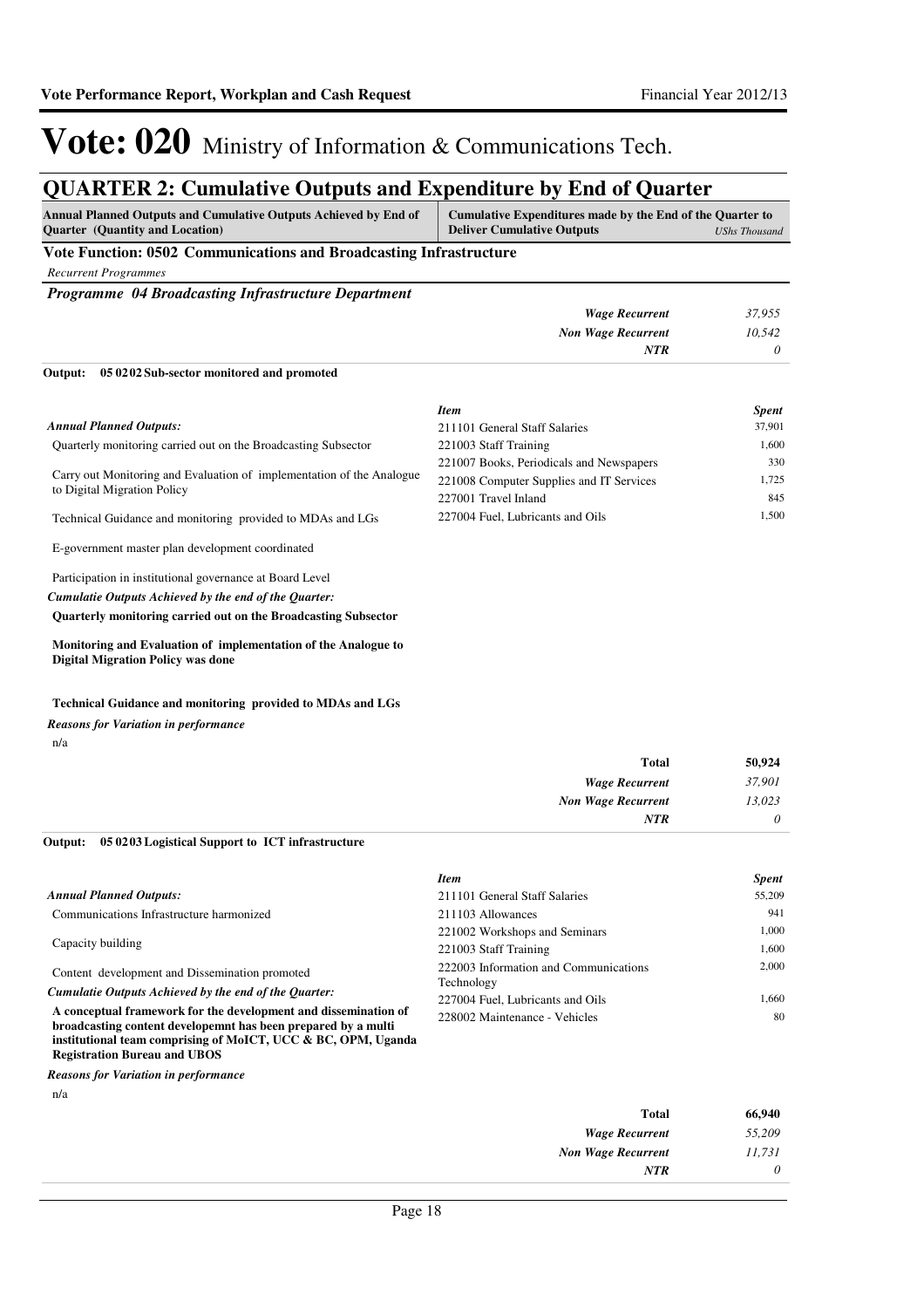## **QUARTER 2: Cumulative Outputs and Expenditure by End of Quarter**

| <b>Annual Planned Outputs and Cumulative Outputs Achieved by End of</b> | Cumulative Expenditures made by the End of the Quarter to |               |
|-------------------------------------------------------------------------|-----------------------------------------------------------|---------------|
| <b>Ouarter</b> (Quantity and Location)                                  | <b>Deliver Cumulative Outputs</b>                         | UShs Thousand |

### **Vote Function: 0502 Communications and Broadcasting Infrastructure**

*Recurrent Programmes*

### *Programme 05 Telecommunication and Posts*

*Outputs Provided*

### **05 0201 Policies, Laws and regulations developed Output:**

|                                                                                  | <b>Item</b>                             | <b>Spent</b> |
|----------------------------------------------------------------------------------|-----------------------------------------|--------------|
| <b>Annual Planned Outputs:</b>                                                   | 211101 General Staff Salaries           | 35,000       |
| Uganda Communications Regulatory Authority Bill Passed                           | 221001 Advertising and Public Relations | 1,055        |
|                                                                                  | 221002 Workshops and Seminars           | 2,500        |
| Spectrum Management Policy Formulated and Implemented                            | 221003 Staff Training                   | 2,700        |
| Scarce ICT Resources Management Policy developed                                 | 227004 Fuel, Lubricants and Oils        | 1,060        |
| Telecommunications and Postal sector Policies in EAC harmonized                  |                                         |              |
| National Postcode and Addressing system strategy implemented.                    |                                         |              |
| Cumulatie Outputs Achieved by the end of the Ouarter:                            |                                         |              |
| <b>Uganda Communications Commission Act enacted.</b>                             |                                         |              |
| Concept being developed to inform on whether to develop a Policy or<br>strategy. |                                         |              |
| Plan to attend 1 harmonisation meeting.                                          |                                         |              |

**Planned for 3rd quarter (developiment of ToRs).**

**Draft Telecom Policy submitted to Cabinet Secretariat. Review comments have been received and incorporated; -Draft Policy submitted to MoFPED for Certificate of Financial Implications; -Stakeholder consultations on Telecom Policy carried.**

n/a *Reasons for Variation in performance*

Policy

Policy

postal Code Addressing System

**Internet Usage and e-payments among others**

*Cumulatie Outputs Achieved by the end of the Quarter:*

| <b>Total</b>              | 44,972   |
|---------------------------|----------|
| <b>Wage Recurrent</b>     | 35,000   |
| <b>Non Wage Recurrent</b> | 9,972    |
| <b>NTR</b>                | $\theta$ |

#### **05 0202 Sub-sector monitored and promoted Output:**

Carry out Monitoring and Evaluation of implementation of the Telecom

Carry out Monitoring and Evaluation of implementation of the National

**4 Telecom and Postal sub-sectors monitoring visits cconducted in East, Western and Northern Uganda covering quality of service, effectiveness of the Value Added Services such as Mobile Money,** 

|                                                                       | <b>Item</b>                      | <b>Spent</b> |
|-----------------------------------------------------------------------|----------------------------------|--------------|
| Annual Planned Outputs:                                               | 211101 General Staff Salaries    | 33.056       |
| Quarterly monitoring carried out on the Postal and telecom Subsectors | 211103 Allowances                | 1.060        |
| Subsector                                                             | 227001 Travel Inland             | 1.150        |
| Carry out Monitoring and Evaluation of implementation of the Postal   | 227004 Fuel. Lubricants and Oils | 660          |

Page 19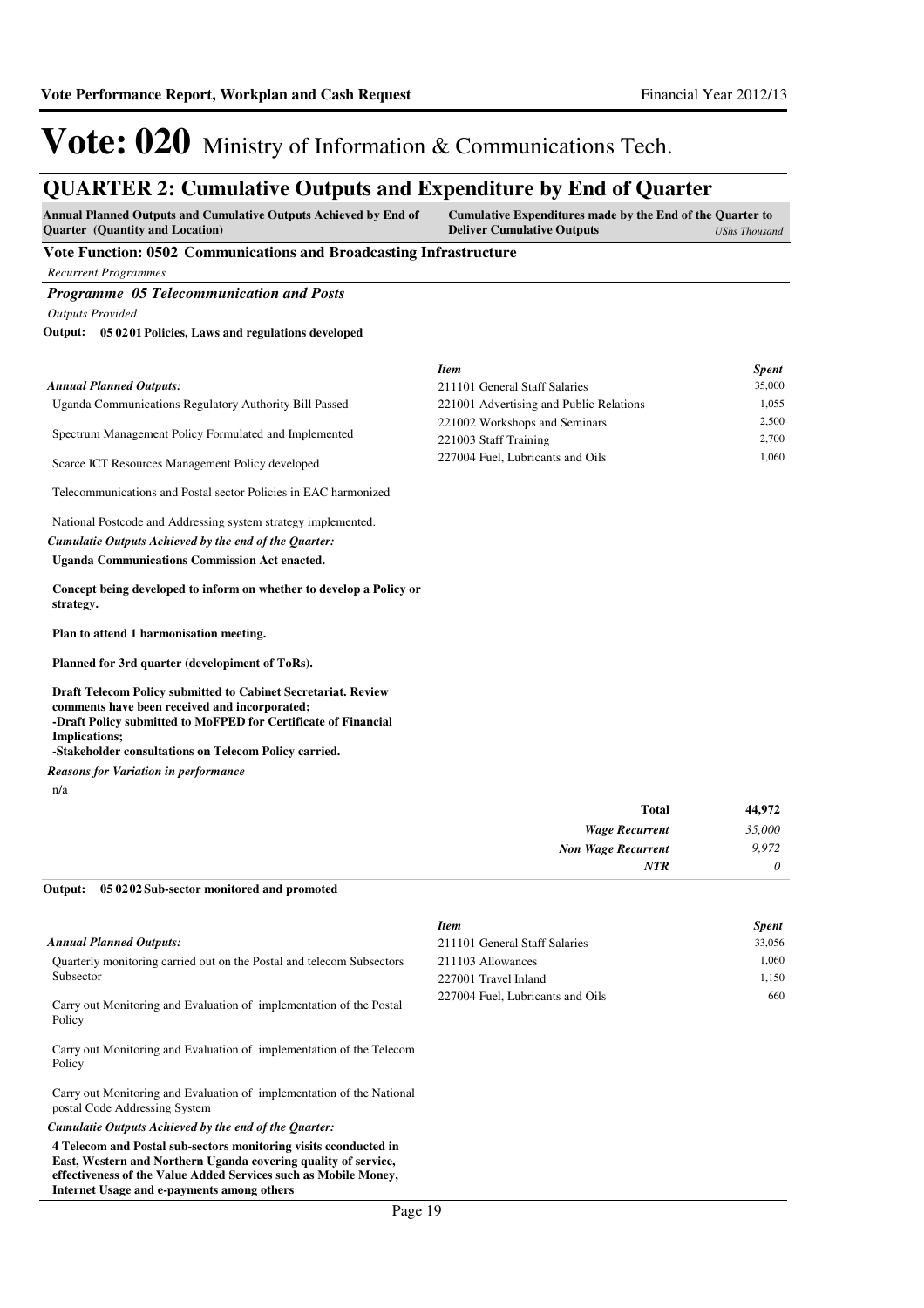### **QUARTER 2: Cumulative Outputs and Expenditure by End of Quarter**

| <b>Ouarter</b> (Quantity and Location)<br><b>Deliver Cumulative Outputs</b> | <b>Annual Planned Outputs and Cumulative Outputs Achieved by End of</b> | Cumulative Expenditures made by the End of the Quarter to |               |
|-----------------------------------------------------------------------------|-------------------------------------------------------------------------|-----------------------------------------------------------|---------------|
|                                                                             |                                                                         |                                                           | UShs Thousand |

### **Vote Function: 0502 Communications and Broadcasting Infrastructure**

*Recurrent Programmes*

*Programme 05 Telecommunication and Posts*

### **Consultations on Draft Telecommunications Policy held**

#### **Postal and telecom Subsectors monitored in Western and Eastern Uganda.**

#### *Reasons for Variation in performance*

The Planned activity of Monitoring of the telecom policy was not done because the policy was not yet approved.

| Total                     | 35,925   |
|---------------------------|----------|
| <b>Wage Recurrent</b>     | 33,056   |
| <b>Non Wage Recurrent</b> | 2,870    |
| <b>NTR</b>                | $\theta$ |

#### **05 0203 Logistical Support to ICT infrastructure Output:**

|                                                                                                    | <b>Item</b>                              | <b>Spent</b> |
|----------------------------------------------------------------------------------------------------|------------------------------------------|--------------|
| <b>Annual Planned Outputs:</b>                                                                     | 211101 General Staff Salaries            | 49,012       |
| Street and plot labelling under the National Postal Code Addressing                                | 211103 Allowances                        | 1.330        |
| System Pilot project in Entebbe                                                                    | 221003 Staff Training                    | 2.320        |
| Geographical Information System (GIS) and Global Positioning System                                | 221007 Books, Periodicals and Newspapers | 325          |
| (GPS) systems developed for the National Postal Code Addressing System<br>Pilot Project in Entebbe | 227001 Travel Inland                     | 1.500        |
|                                                                                                    | 227004 Fuel, Lubricants and Oils         | 660          |

Piloting the door to door mail delivery with Posta Uganda

#### *Cumulatie Outputs Achieved by the end of the Quarter:*

**Streets labeled in Bugonga, Nakasamba, Nsamizi, Post Office, Virus, Nsamizi, Lunyo and Nakiwogo Villages. (130 road signposts installed)**

**Geographical Information System (GIS) and Systems that Capture Block numbers, Plot Numbers, Street names, and Registered Proprieters developed for the National Postal Code Addressing System Pilot Project in Entebbe**

**Street labelling complete in Central Ward (130 road signposts installed).**

**Geographical Information System (GIS) systems covering Entebbe Municipality developed.**

### n/a *Reasons for Variation in performance*

| <b>Total</b>              | 59,526   |
|---------------------------|----------|
| <b>Wage Recurrent</b>     | 49,012   |
| <b>Non Wage Recurrent</b> | 10,515   |
| <b>NTR</b>                | $\theta$ |

### **Vote Function: 0503 Information Technology Governance Services(NITA-U)**

### *Programme 07 Headquaters*

*Outputs Funded*

*Recurrent Programmes*

**Output: 05 0351 E-Government ICT Policy Implementation**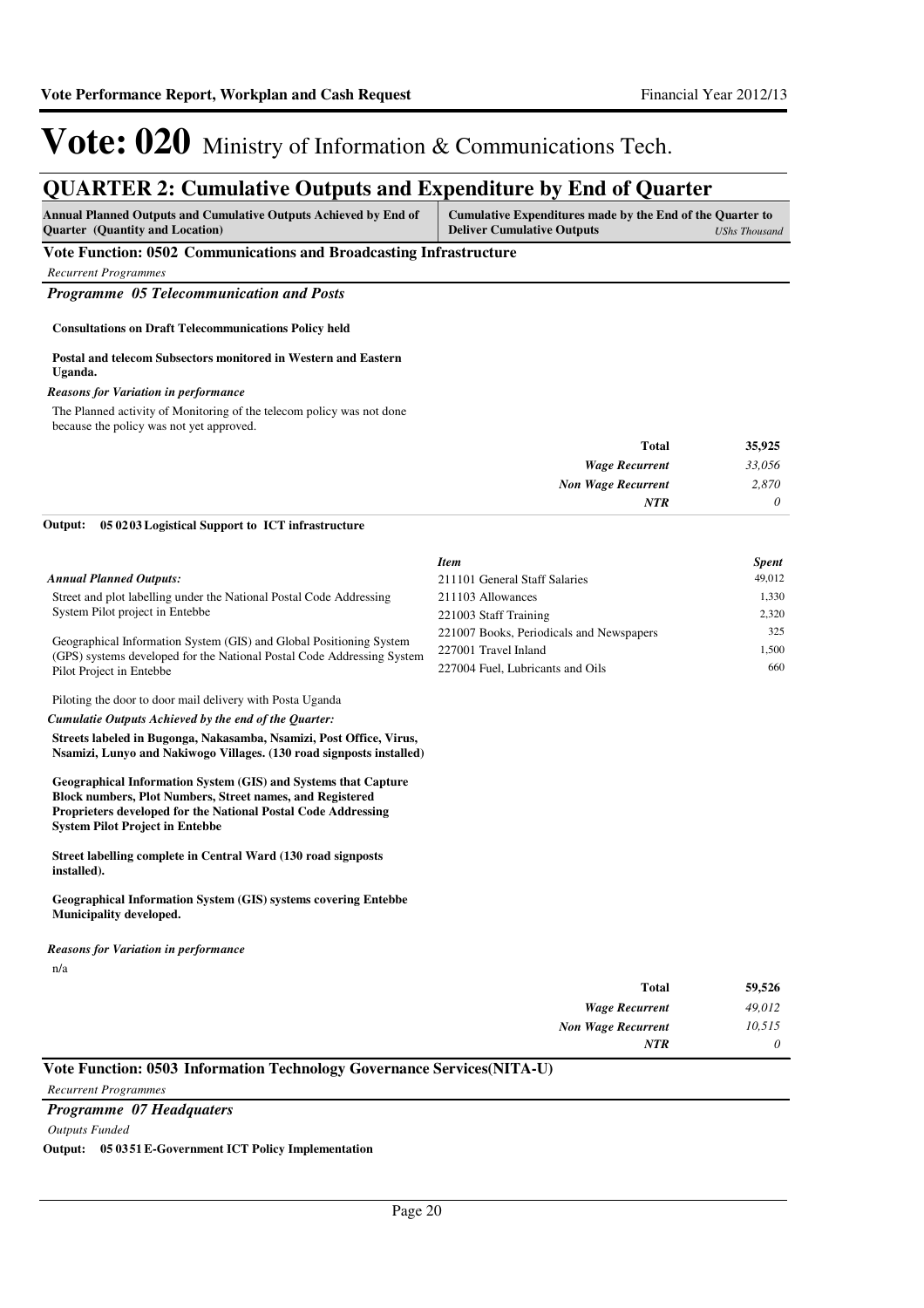## **QUARTER 2: Cumulative Outputs and Expenditure by End of Quarter**

| Annual Planned Outputs and Cumulative Outputs Achieved by End of<br><b>Quarter</b> (Quantity and Location) | Cumulative Expenditures made by the End of the Quarter to<br><b>Deliver Cumulative Outputs</b> | <b>UShs Thousand</b> |
|------------------------------------------------------------------------------------------------------------|------------------------------------------------------------------------------------------------|----------------------|
| Vote Function: 0503 Information Technology Governance Services(NITA-U)                                     |                                                                                                |                      |
| <b>Recurrent Programmes</b>                                                                                |                                                                                                |                      |
| Programme 07 Headquaters                                                                                   |                                                                                                |                      |
|                                                                                                            | <b>Item</b>                                                                                    | <b>Spent</b>         |
| <b>Annual Planned Outputs:</b>                                                                             | 264101 Contributions to Autonomous Inst.                                                       | 108,205              |
| i.Development of IT standards                                                                              | 264102 Contributions to Autonomous Inst. Wage<br>Subventions                                   | 2,393,303            |
| ii. Development e-government enterprise architecture                                                       |                                                                                                |                      |
| iii. Development of e government interoperability framework                                                |                                                                                                |                      |
| Cumulatie Outputs Achieved by the end of the Quarter:                                                      |                                                                                                |                      |
| 16 National IT Standards developed and approved by NITA and<br>UNBS.                                       |                                                                                                |                      |
| 4 MDA standards developed and approved by NITA-U EXCO                                                      |                                                                                                |                      |
| Procurement for consultancy to develop certification and<br>accreditation framework initiated              |                                                                                                |                      |
| Terms of reference for the development of e-Government<br>interoperability framework developed             |                                                                                                |                      |
| <b>Reasons for Variation in performance</b>                                                                |                                                                                                |                      |
| n/a                                                                                                        |                                                                                                |                      |
|                                                                                                            | <b>Total</b>                                                                                   | 2,501,508            |
|                                                                                                            | <b>Wage Recurrent</b>                                                                          | 1,196,651            |
|                                                                                                            | <b>Non Wage Recurrent</b><br>NTR                                                               | 1,304,857<br>0       |
|                                                                                                            |                                                                                                |                      |
| <b>Development Projects</b><br><b>Project 1014 National Transmission Backbone project</b>                  |                                                                                                |                      |
| Capital Purchases                                                                                          |                                                                                                |                      |
| Output: 05 0377 Purchase of Specialised Machinery & Equipment                                              |                                                                                                |                      |
|                                                                                                            |                                                                                                |                      |
|                                                                                                            | <b>Item</b>                                                                                    | <b>Spent</b>         |
| <b>Annual Planned Outputs:</b>                                                                             | 231005 Machinery and Equipment                                                                 | 110,000              |
| purchase of machinery and equipment                                                                        |                                                                                                |                      |
| Cumulatie Outputs Achieved by the end of the Quarter:<br>n/a                                               |                                                                                                |                      |
| <b>Reasons for Variation in performance</b>                                                                |                                                                                                |                      |
| n/a                                                                                                        |                                                                                                |                      |
|                                                                                                            | Total                                                                                          | 110,000              |
|                                                                                                            | <b>GoU</b> Development                                                                         | 110,000              |
|                                                                                                            | <b>Donor Development</b>                                                                       | 0                    |
|                                                                                                            | <b>NTR</b>                                                                                     | 0                    |
| <b>Outputs Provided</b>                                                                                    |                                                                                                |                      |
| Output: 05 0301 A harmonised and coordinated National Information Technology Systems developed             |                                                                                                |                      |
|                                                                                                            | <b>Item</b>                                                                                    | <b>Spent</b>         |
| <b>Annual Planned Outputs:</b>                                                                             | 211102 Contract Staff Salaries (Incl. Casuals,                                                 | 580,000              |
| NITA-U contract Staff Salaries                                                                             | Temporary)                                                                                     |                      |
| Cumulatie Outputs Achieved by the end of the Quarter:                                                      |                                                                                                |                      |

**n/a**

*Reasons for Variation in performance*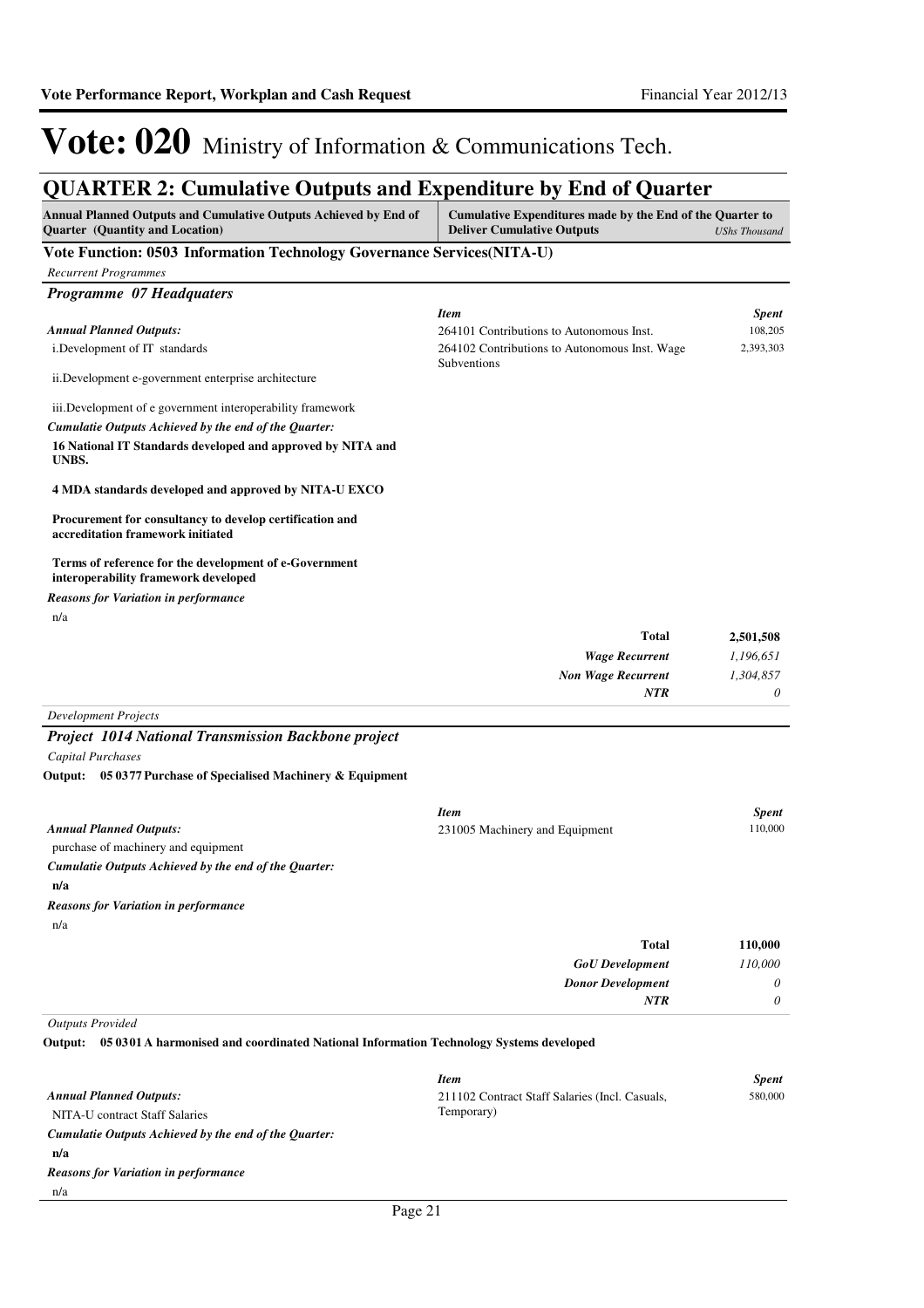## **QUARTER 2: Cumulative Outputs and Expenditure by End of Quarter**

| <b>Annual Planned Outputs and Cumulative Outputs Achieved by End of</b><br><b>Ouarter</b> (Quantity and Location)        | Cumulative Expenditures made by the End of the Quarter to<br><b>Deliver Cumulative Outputs</b> | <b>UShs Thousand</b>  |
|--------------------------------------------------------------------------------------------------------------------------|------------------------------------------------------------------------------------------------|-----------------------|
| Vote Function: 0503 Information Technology Governance Services(NITA-U)                                                   |                                                                                                |                       |
| <b>Development Projects</b>                                                                                              |                                                                                                |                       |
| Project 1014 National Transmission Backbone project                                                                      |                                                                                                |                       |
|                                                                                                                          | Total                                                                                          | 580,000               |
|                                                                                                                          | <b>GoU</b> Development                                                                         | 580,000               |
|                                                                                                                          | <b>Donor Development</b>                                                                       | 0                     |
|                                                                                                                          | <b>NTR</b>                                                                                     | $\boldsymbol{\theta}$ |
| Output:<br>05 03 05 Communication Infrastructure Network established in Uganda                                           |                                                                                                |                       |
|                                                                                                                          | <b>Item</b>                                                                                    | <b>Spent</b>          |
| <b>Annual Planned Outputs:</b>                                                                                           | 223005 Electricity                                                                             | 50,000                |
| Conduct a Forensic Technical Audit on Phase II of the NBI/EGI Project                                                    | 225002 Consultancy Services-Long-term<br>227001 Travel Inland                                  | 75,000<br>79,592      |
| Extension of the NBI/EGI Infrastructure (Phase III)                                                                      |                                                                                                |                       |
| Develop an alternative route to the sea cable (Optical Fibre Optic Cable to<br>Mutukula - Phase iV)                      |                                                                                                |                       |
| National Backbone & e-Government Infrastruture Extended,<br>Operationalized and Maintained                               |                                                                                                |                       |
| Upcoming and/or Emerging Information Technologies embraced,<br>implemented and or Promoted Nationally                    |                                                                                                |                       |
| Cumulatie Outputs Achieved by the end of the Quarter:                                                                    |                                                                                                |                       |
| <b>Forensic Technical Audit Report produced</b>                                                                          |                                                                                                |                       |
| <b>Implemetation Plan for Phase III developed and final design for</b><br>Phase III agreed upon. Procurement is underway |                                                                                                |                       |
| Alternative route covered under the new design of Phase III                                                              |                                                                                                |                       |
| <b>Reasons for Variation in performance</b>                                                                              |                                                                                                |                       |
| n/a                                                                                                                      |                                                                                                |                       |
|                                                                                                                          | <b>Total</b>                                                                                   | 289,617               |
|                                                                                                                          | <b>GoU</b> Development                                                                         | 289,617               |
|                                                                                                                          | <b>Donor Development</b>                                                                       | 0                     |
|                                                                                                                          | <b>NTR</b>                                                                                     | $\theta$              |
| <b>Project 1053 District Business Information Centre</b>                                                                 |                                                                                                |                       |
| <b>Capital Purchases</b>                                                                                                 |                                                                                                |                       |
| Output: 05 0378 Purchase of Office and Residential Furniture and Fittings                                                |                                                                                                |                       |
| <b>Annual Planned Outputs:</b>                                                                                           |                                                                                                |                       |
| purchase of office equipment and fittings                                                                                |                                                                                                |                       |
|                                                                                                                          |                                                                                                |                       |

**n/a** *Cumulatie Outputs Achieved by the end of the Quarter:* n/a *Reasons for Variation in performance*

| 7,000    | <b>Total</b>             |
|----------|--------------------------|
| 7,000    | <b>GoU</b> Development   |
| $\theta$ | <b>Donor Development</b> |
| 0        | <b>NTR</b>               |
|          |                          |

*Outputs Provided*

**Output: 05 0305 Communication Infrastructure Network established in Uganda**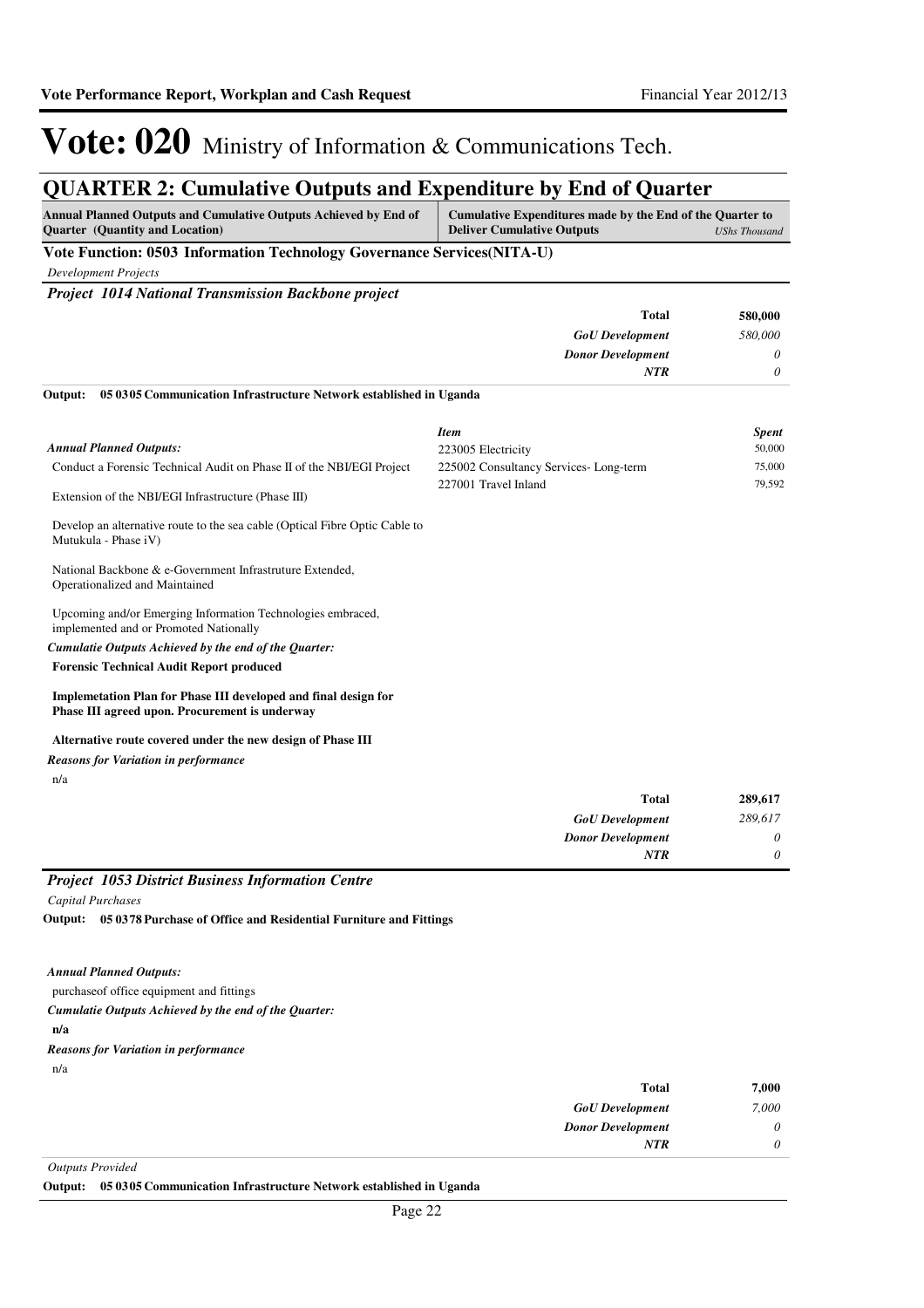## **QUARTER 2: Cumulative Outputs and Expenditure by End of Quarter**

| <b>Annual Planned Outputs and Cumulative Outputs Achieved by End of</b><br><b>Quarter</b> (Quantity and Location)                                                                                                                                                                                                                                                                                                                     | Cumulative Expenditures made by the End of the Quarter to<br><b>Deliver Cumulative Outputs</b>                                         | <b>UShs Thousand</b>                               |
|---------------------------------------------------------------------------------------------------------------------------------------------------------------------------------------------------------------------------------------------------------------------------------------------------------------------------------------------------------------------------------------------------------------------------------------|----------------------------------------------------------------------------------------------------------------------------------------|----------------------------------------------------|
| Vote Function: 0503 Information Technology Governance Services(NITA-U)                                                                                                                                                                                                                                                                                                                                                                |                                                                                                                                        |                                                    |
| <b>Development Projects</b>                                                                                                                                                                                                                                                                                                                                                                                                           |                                                                                                                                        |                                                    |
| <b>Project 1053 District Business Information Centre</b>                                                                                                                                                                                                                                                                                                                                                                              |                                                                                                                                        |                                                    |
| <b>Annual Planned Outputs:</b><br>Develop a District Business Information Centres (DBICs) Model &<br>Strategy<br>Existing DBICs Monitored and maintained.<br>Design and pilot District Business Information Centres (DBICs) basing on<br>the new Model & Strategy<br>Cumulatie Outputs Achieved by the end of the Quarter:<br><b>Tororo DBIC fully set up</b><br><b>Existing DBICS</b> monitored and monitoring and evaluation report | <b>Item</b><br>211103 Allowances<br>221002 Workshops and Seminars<br>221003 Staff Training<br>221008 Computer Supplies and IT Services | <b>Spent</b><br>4,768<br>6,859<br>18,000<br>17,000 |
| produced                                                                                                                                                                                                                                                                                                                                                                                                                              |                                                                                                                                        |                                                    |
| <b>Reasons for Variation in performance</b>                                                                                                                                                                                                                                                                                                                                                                                           |                                                                                                                                        |                                                    |
| n/a                                                                                                                                                                                                                                                                                                                                                                                                                                   | Total<br><b>GoU</b> Development<br><b>Donor Development</b><br><b>NTR</b>                                                              | 46,626<br>46,626<br>0<br>0                         |
| <b>Project 1054 National IT Authority</b><br>Capital Purchases<br>Output: 05 0377 Purchase of Specialised Machinery & Equipment                                                                                                                                                                                                                                                                                                       |                                                                                                                                        |                                                    |
| <b>Annual Planned Outputs:</b><br>purchase of machinery and equipment for NITA U operations<br>Cumulatie Outputs Achieved by the end of the Quarter:<br>n/a                                                                                                                                                                                                                                                                           |                                                                                                                                        |                                                    |

n/a *Reasons for Variation in performance*

| 50,000   | Total                    |
|----------|--------------------------|
| 50,000   | <b>GoU</b> Development   |
| 0        | <b>Donor Development</b> |
| $\theta$ | <b>NTR</b>               |
|          |                          |

*Outputs Provided*

**05 0301 A harmonised and coordinated National Information Technology Systems developed Output:**

### *Annual Planned Outputs:*

Monitoring, Evaluation and Impact Assessment of National IT Strategies, Laws, Policies, Plans & Initiatives

Development and dissermination of a National IT Planning, Budgeting and M & E Framework and Tool

Monitoring & Evaluation of National IT Projects and Initiatives

Development and Implementation of an National IT Research & Innovation System and a Data Collection and Dissemination System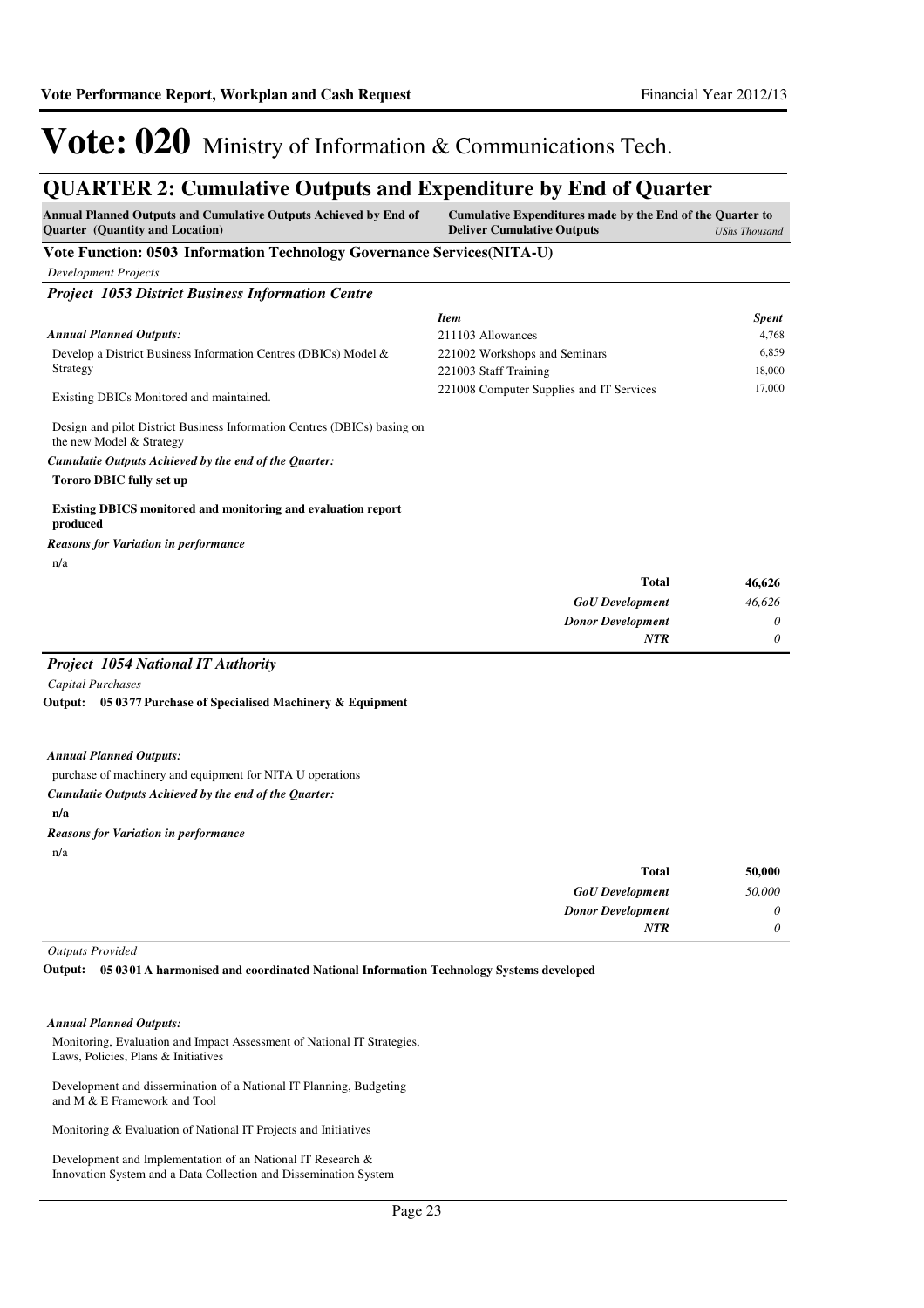### **QUARTER 2: Cumulative Outputs and Expenditure by End of Quarter**

| Annual Planned Outputs and Cumulative Outputs Achieved by End of | Cumulative Expenditures made by the End of the Quarter to |               |
|------------------------------------------------------------------|-----------------------------------------------------------|---------------|
| <b>Quarter</b> (Quantity and Location)                           | <b>Deliver Cumulative Outputs</b>                         | UShs Thousand |

### **Vote Function: 0503 Information Technology Governance Services(NITA-U)**

*Development Projects*

*Project 1054 National IT Authority*

Development, Implementation and Maintenance of an Architecture Blueprint, Standards and Certification for Government IT Services

Set up a Project Management Office (PMO) that will develop a framework, model and process to provide support to all IT NITA-U related Projects

*Cumulatie Outputs Achieved by the end of the Quarter:*

**Procurement for undertaking impact assessment on the ban of used computers initiated**

**Engaged UNIDO for possible funding of one of the impact assessment study**

**Procurement initiated for the development of a National IT Research Master Plan**

**Draft Zero of the Project Management Methodology developed**

**10 priority templates and 5 supporting guides drafted for the PMO methodology**

n/a *Reasons for Variation in performance*

| 5,000    | <b>Total</b>             |
|----------|--------------------------|
| 5,000    | <b>GoU</b> Development   |
| $\theta$ | <b>Donor Development</b> |
| $\theta$ | <b>NTR</b>               |
|          |                          |

**05 0304 Technical Support on e-Government and e-Commerce provided Output:**

### *Annual Planned Outputs:*

Provision of Applications Delivery Support Services to MDAs & Local Governments to enhance their productivity and economy

Technical support requests to NITA-U coordinated

Participate in e-Readiness surveys; update inventory quarterly

Participate in the piloting of Office Automation and collaboration system

Coordinate and monitor the development of e-Government services e-Government architecture, standards and regulations developed

Operationalization of the Cyber Laws

Country Code Top-level Domain (CCTLD) Management

Internet Protocol Version 6 (IPV6) Implementation

Setting up & operationalising the NSIS Sectretariat

Promoting and or undertaking Information Technology Trainning, Development and Capacity Building Services for Public & Private Sectors

Conduct an IT Capacity Building Needs Assessment (CBNA)

Development and implementation of an IT Capacity Building Action Plan

| Item                                     | <b>Spent</b> |
|------------------------------------------|--------------|
| 211103 Allowances                        | 50,000       |
| 221003 Staff Training                    | 66,000       |
| 221008 Computer Supplies and IT Services | 80,000       |
| 221012 Small Office Equipment            | 10,000       |
| 225002 Consultancy Services-Long-term    | 16,000       |
| 227004 Fuel, Lubricants and Oils         | 15,930       |
| 228002 Maintenance - Vehicles            | 2.362        |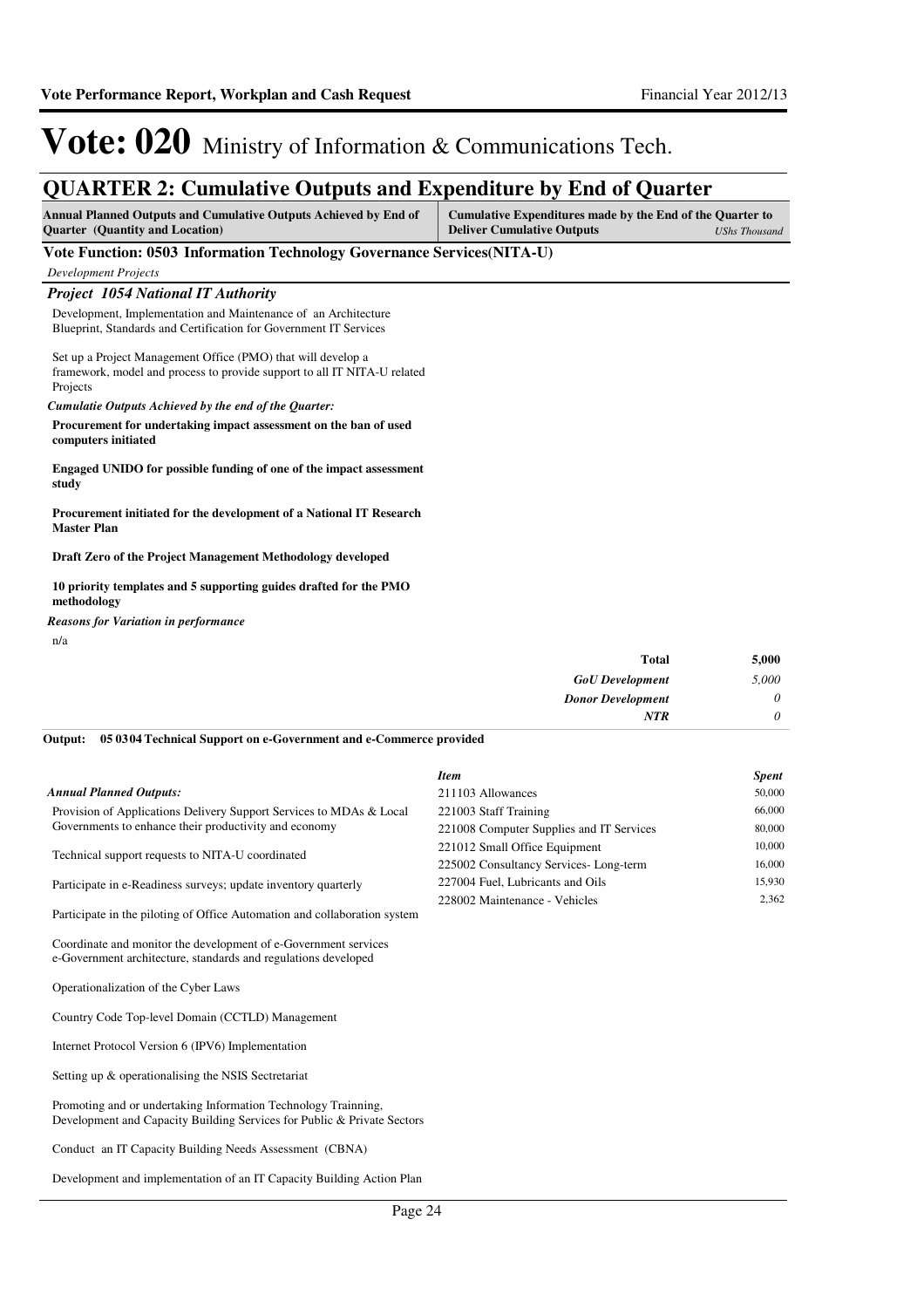## **QUARTER 2: Cumulative Outputs and Expenditure by End of Quarter**

| <b>Annual Planned Outputs and Cumulative Outputs Achieved by End of</b> | Cumulative Expenditures made by the End of the Quarter to |               |
|-------------------------------------------------------------------------|-----------------------------------------------------------|---------------|
| <b>Ouarter</b> (Quantity and Location)                                  | <b>Deliver Cumulative Outputs</b>                         | UShs Thousand |

### **Vote Function: 0503 Information Technology Governance Services(NITA-U)**

*Development Projects*

### *Project 1054 National IT Authority*

(CBAP)

*Cumulatie Outputs Achieved by the end of the Quarter:*

**Roadmaps for certification and accreditation of IT professionals and IT training developed and approved**

**Participated in the launch of ICT Training for Head Teachers at Makerere University Business School**

#### **Completed the revision of the draft regulations and obtained approval of the final drafts by EXCO and the Technical Committee of the Board**

n/a *Reasons for Variation in performance*

| 270,292 | Total                    |
|---------|--------------------------|
| 270,292 | <b>GoU</b> Development   |
| 0       | <b>Donor Development</b> |
| 0       | <b>NTR</b>               |

### *Project 1055 Business Process Outsourcing*

*Outputs Provided*

**05 0304 Technical Support on e-Government and e-Commerce provided Output:**

|                                                                                                               | <b>Item</b>                                                                                     | <b>Spent</b>             |
|---------------------------------------------------------------------------------------------------------------|-------------------------------------------------------------------------------------------------|--------------------------|
| <b>Annual Planned Outputs:</b>                                                                                | 211103 Allowances                                                                               | 16,000                   |
| BPO Operations Standards developed and disseminated                                                           | 221002 Workshops and Seminars                                                                   | 13,000                   |
| Review & update BPO Strategy & Model for Uganda 2008; Develop an<br><b>Implementation Plan</b>                | 221003 Staff Training<br>221012 Small Office Equipment<br>222003 Information and Communications | 12,475<br>5,354<br>8,000 |
| Develop BPO Standards & Accreditation Guidelines                                                              | Technology                                                                                      |                          |
| Develop BPO PPP Framework Documents                                                                           |                                                                                                 |                          |
| Develop guidelines for the provision of incentives to BPO operators                                           |                                                                                                 |                          |
| Set up a BPO incubation centre                                                                                |                                                                                                 |                          |
| Brand and Market Uganda as a preferred BPO destination                                                        |                                                                                                 |                          |
| Develop a BPO Communication Strategy                                                                          |                                                                                                 |                          |
| Cumulatie Outputs Achieved by the end of the Ouarter:                                                         |                                                                                                 |                          |
| Contract for development of BPO standards signed and Inception<br>report produced                             |                                                                                                 |                          |
| BPO strategy and model reviewed by the TMT at the Ministry of ICT<br>and submitted to the Minister for review |                                                                                                 |                          |
| 29 agents selected for the pilot training in BPO in partnership with<br><b>Government of Egypt</b>            |                                                                                                 |                          |
| Hosted the first ever East African Regional leadership conferenceon                                           |                                                                                                 |                          |

**Information Technology Enabled Services (ITES) from 20th-21st September at Grand Emperial Hotel Kampala**

*Reasons for Variation in performance*

n/a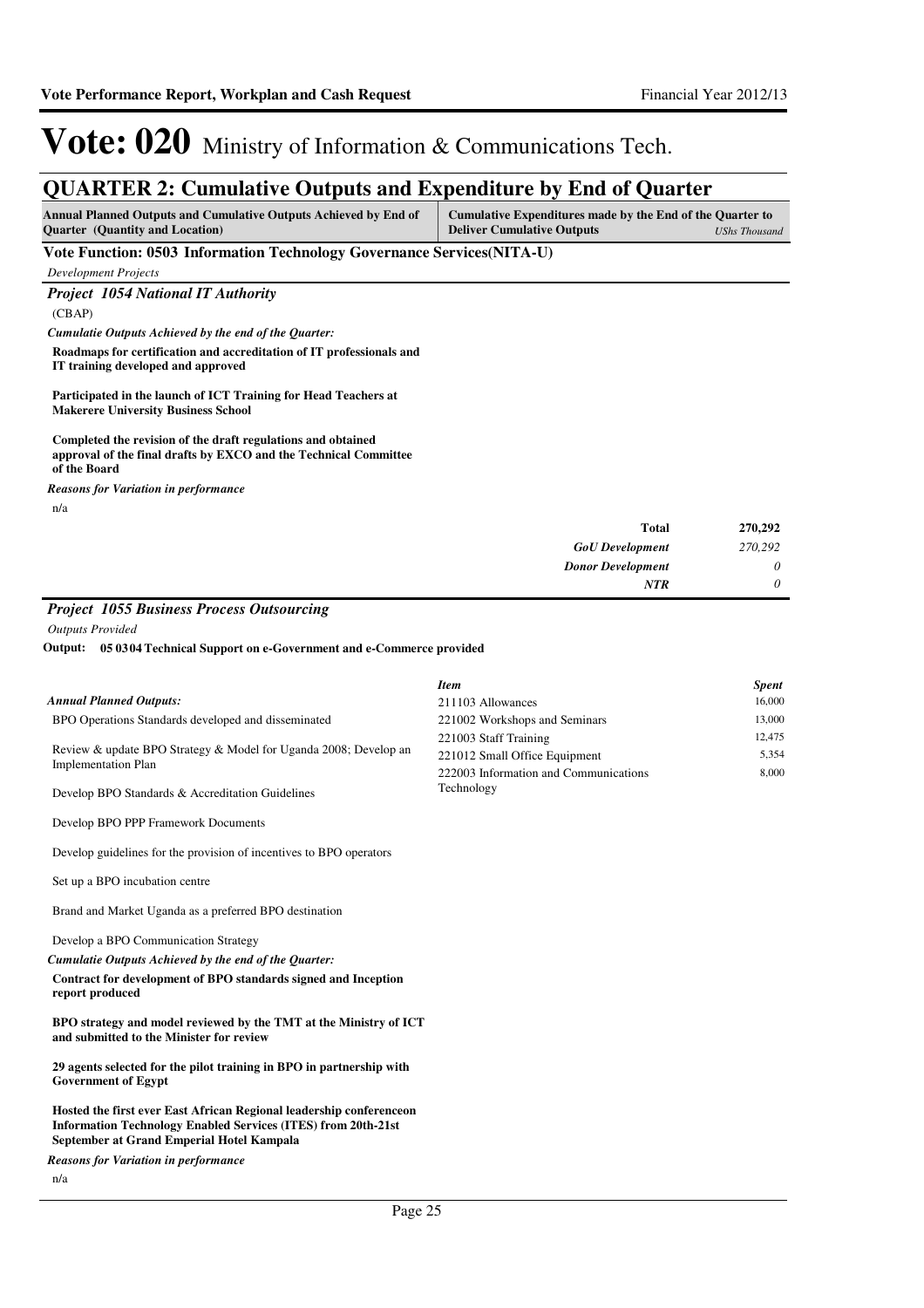*0*

*NTR*

# Vote: 020 Ministry of Information & Communications Tech.

## **QUARTER 2: Cumulative Outputs and Expenditure by End of Quarter**

| Annual Planned Outputs and Cumulative Outputs Achieved by End of<br><b>Quarter</b> (Quantity and Location) | Cumulative Expenditures made by the End of the Quarter to<br><b>Deliver Cumulative Outputs</b><br><b>UShs Thousand</b> |                         |
|------------------------------------------------------------------------------------------------------------|------------------------------------------------------------------------------------------------------------------------|-------------------------|
| Vote Function: 0503 Information Technology Governance Services(NITA-U)                                     |                                                                                                                        |                         |
| Development Projects                                                                                       |                                                                                                                        |                         |
| <b>Project 1055 Business Process Outsourcing</b>                                                           |                                                                                                                        |                         |
|                                                                                                            | Total                                                                                                                  | 64,885                  |
|                                                                                                            | <b>GoU</b> Development                                                                                                 | 64,885                  |
|                                                                                                            | <b>Donor Development</b>                                                                                               | 0                       |
|                                                                                                            | NTR                                                                                                                    | 0                       |
| Vote Function: 0549 Policy, Planning and Support Services                                                  |                                                                                                                        |                         |
| <b>Recurrent Programmes</b>                                                                                |                                                                                                                        |                         |
| <b>Programme 01 Headquarters</b>                                                                           |                                                                                                                        |                         |
| <b>Outputs Funded</b>                                                                                      |                                                                                                                        |                         |
| Output: 05 49 51 Subvention Operational (UICT)                                                             |                                                                                                                        |                         |
|                                                                                                            |                                                                                                                        |                         |
|                                                                                                            | <b>Item</b>                                                                                                            | <b>Spent</b>            |
| <b>Annual Planned Outputs:</b>                                                                             | 264101 Contributions to Autonomous Inst.                                                                               | 36,245                  |
| Subvention to UICT                                                                                         |                                                                                                                        |                         |
| Cumulatie Outputs Achieved by the end of the Quarter:                                                      |                                                                                                                        |                         |
| SHS.16,995,183 processed and remitted to UICT to assist them in<br>their operations                        |                                                                                                                        |                         |
| <b>Reasons for Variation in performance</b>                                                                |                                                                                                                        |                         |
| n/a                                                                                                        |                                                                                                                        |                         |
|                                                                                                            | Total                                                                                                                  | 36,245                  |
|                                                                                                            | <b>Wage Recurrent</b>                                                                                                  | 0                       |
|                                                                                                            | <b>Non Wage Recurrent</b>                                                                                              | 36,245                  |
|                                                                                                            | <b>NTR</b>                                                                                                             | 0                       |
| <b>Outputs Provided</b>                                                                                    |                                                                                                                        |                         |
| Output: 05 4901 Policy, consultation, planning and monitoring services                                     |                                                                                                                        |                         |
|                                                                                                            | <b>Item</b>                                                                                                            |                         |
| <b>Annual Planned Outputs:</b>                                                                             | 211101 General Staff Salaries                                                                                          | <b>Spent</b><br>898,614 |
| ICT Sector Policies reviewed and developed                                                                 | 211103 Allowances                                                                                                      | 1,600                   |
|                                                                                                            | 221001 Advertising and Public Relations                                                                                | 200                     |
| <b>ROM</b> framework Monitored                                                                             | 221002 Workshops and Seminars                                                                                          | 5,457                   |
|                                                                                                            | 221003 Staff Training                                                                                                  | 1,255                   |
| Cumulatie Outputs Achieved by the end of the Quarter:                                                      | 221007 Books, Periodicals and Newspapers                                                                               | 716                     |
| 3 ICT sector policies consultations workshops held                                                         | 221011 Printing, Stationery, Photocopying and<br>Binding                                                               | 2,030                   |
| Draft ICT policy developed.                                                                                | 222003 Information and Communications<br>Technology                                                                    | 1,956                   |
| <b>IMS</b> Policy at Cabinet and awaits approval.                                                          | 224002 General Supply of Goods and Services                                                                            | 1,670                   |
|                                                                                                            | 225002 Consultancy Services-Long-term                                                                                  | 5,500                   |
| 1 ROM M&E monitored                                                                                        | 227004 Fuel, Lubricants and Oils                                                                                       | 1,500                   |
| Appraisals for staff carried out                                                                           | <b>Total</b>                                                                                                           | 928,898                 |
| <b>Reasons for Variation in performance</b>                                                                | <b>Wage Recurrent</b>                                                                                                  | 898,614                 |
| n/a                                                                                                        | <b>Non Wage Recurrent</b>                                                                                              | 30,284                  |

**Output: 05 4902 Ministry Support Services (Finance and Administration)**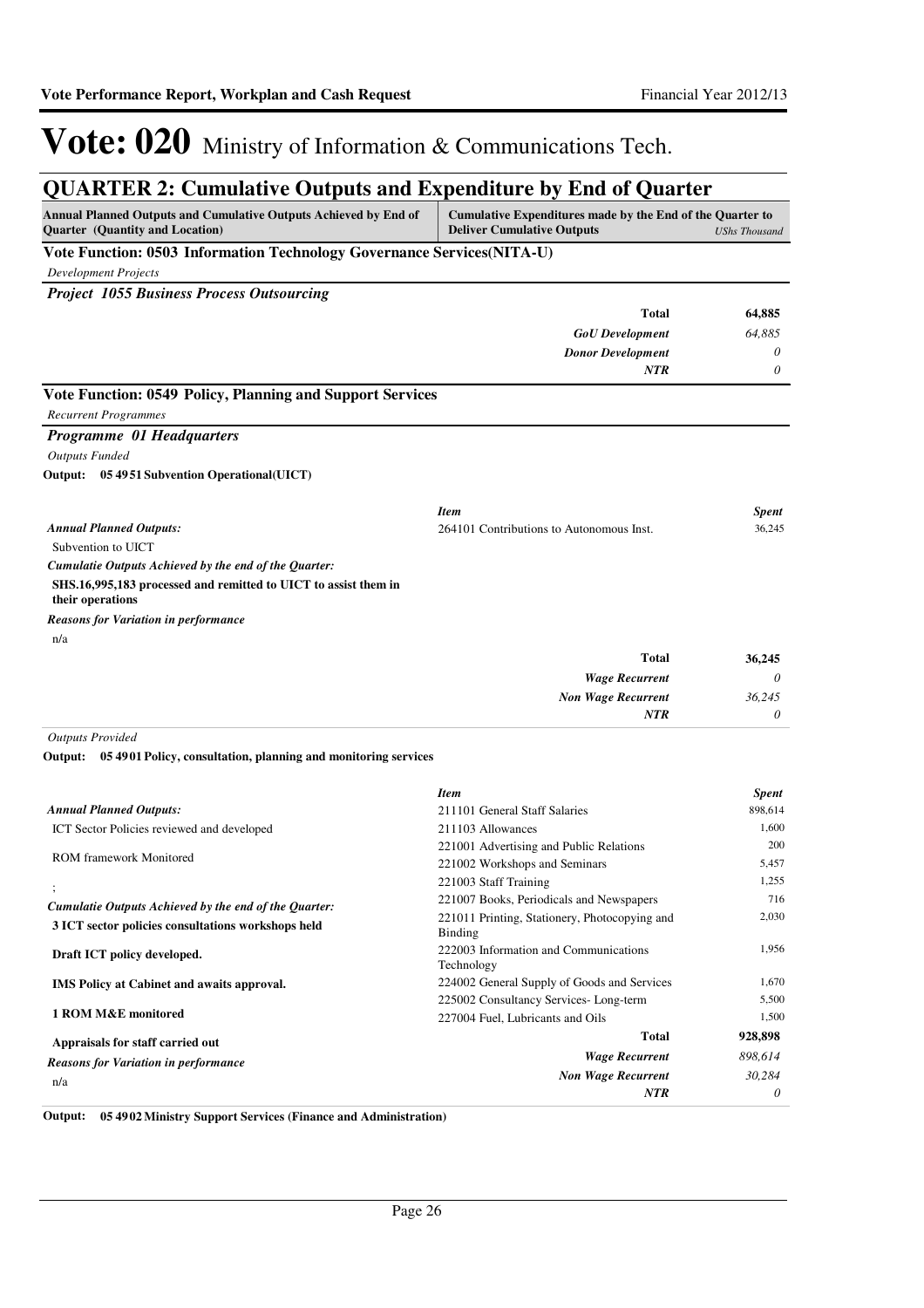## **QUARTER 2: Cumulative Outputs and Expenditure by End of Quarter**

| Annual Planned Outputs and Cumulative Outputs Achieved by End of<br>Cumulative Expenditures made by the End of the Quarter to<br>Quarter (Quantity and Location)<br><b>Deliver Cumulative Outputs</b> |                                                          | <b>UShs Thousand</b> |
|-------------------------------------------------------------------------------------------------------------------------------------------------------------------------------------------------------|----------------------------------------------------------|----------------------|
| Vote Function: 0549 Policy, Planning and Support Services                                                                                                                                             |                                                          |                      |
| <b>Recurrent Programmes</b>                                                                                                                                                                           |                                                          |                      |
| Programme 01 Headquarters                                                                                                                                                                             |                                                          |                      |
|                                                                                                                                                                                                       | <b>Item</b>                                              | <b>Spent</b>         |
| <b>Annual Planned Outputs:</b>                                                                                                                                                                        | 211101 General Staff Salaries                            | 68,993               |
| Ministry's Financial Statements prepared                                                                                                                                                              | 211103 Allowances                                        | 22,000               |
|                                                                                                                                                                                                       | 213001 Medical Expenses (To Employees)                   | 9,600                |
| Recruitment of Staff                                                                                                                                                                                  | 213002 Incapacity, death benefits and funeral            | 9,135                |
| Ministry staff appraised                                                                                                                                                                              | expenses                                                 |                      |
|                                                                                                                                                                                                       | 221001 Advertising and Public Relations                  | 1,767                |
| Timely Process of Logistics                                                                                                                                                                           | 221002 Workshops and Seminars                            | 9,380                |
|                                                                                                                                                                                                       | 221003 Staff Training                                    | 21,600               |
| Preparation of Procurement Plan                                                                                                                                                                       | 221007 Books, Periodicals and Newspapers                 | 2,430                |
| Cumulatie Outputs Achieved by the end of the Quarter:                                                                                                                                                 | 221008 Computer Supplies and IT Services                 | 11,000               |
| Final Accounts prepared and submitted to MFPED                                                                                                                                                        | 221009 Welfare and Entertainment                         | 7,782                |
| 10staff recruited                                                                                                                                                                                     | 221011 Printing, Stationery, Photocopying and<br>Binding | 11,342               |
| <b>Staff apparised</b>                                                                                                                                                                                | 221012 Small Office Equipment                            | 5,310                |
|                                                                                                                                                                                                       | 222001 Telecommunications                                | 11,493               |
|                                                                                                                                                                                                       | 222003 Information and Communications                    | 8,300                |
| <b>LPOs raised</b>                                                                                                                                                                                    | Technology                                               |                      |
| <b>Reasons for Variation in performance</b>                                                                                                                                                           | 224002 General Supply of Goods and Services              | 5,160                |
| n/a                                                                                                                                                                                                   | 225001 Consultancy Services- Short-term                  | 5,000                |
|                                                                                                                                                                                                       | 225002 Consultancy Services-Long-term                    | 8,300                |
|                                                                                                                                                                                                       | 227004 Fuel, Lubricants and Oils                         | 7,300                |
|                                                                                                                                                                                                       | 228002 Maintenance - Vehicles                            | 5,211                |
|                                                                                                                                                                                                       | 228004 Maintenance Other                                 | 900                  |
|                                                                                                                                                                                                       | <b>Total</b>                                             | 239,446              |
|                                                                                                                                                                                                       | <b>Wage Recurrent</b>                                    | 68,993               |
|                                                                                                                                                                                                       | <b>Non Wage Recurrent</b>                                | 170,453              |
|                                                                                                                                                                                                       | NTR                                                      | 0                    |
| Output:<br>05 4903 Ministerial and Top Management Services                                                                                                                                            |                                                          |                      |
|                                                                                                                                                                                                       | <b>Item</b>                                              | <b>Spent</b>         |
| <b>Annual Planned Outputs:</b>                                                                                                                                                                        | 211101 General Staff Salaries                            | 87,025               |
| Cabinet memos reviewed, approved and submitted                                                                                                                                                        | 211103 Allowances                                        | 9,642                |
| Discussions and Approval of Sector Policies                                                                                                                                                           | 221003 Staff Training                                    | 2,756                |
|                                                                                                                                                                                                       | 223004 Guard and Security services                       | 55,358               |
| Ministry's BFP, MPS, & Draft Budget Estimates reviewed and approved                                                                                                                                   | 227001 Travel Inland                                     | 2,500                |
|                                                                                                                                                                                                       | 227004 Fuel, Lubricants and Oils                         | 3,000                |
| Participation in International meetings and gatherings                                                                                                                                                |                                                          |                      |

**Draft ICT policy developed** *Cumulatie Outputs Achieved by the end of the Quarter:*

### **IMS Policy at Cabinet and awaits approval.**

*Reasons for Variation in performance*

n/a

| Total                     | 168,389  |
|---------------------------|----------|
| <b>Wage Recurrent</b>     | 87.025   |
| <b>Non Wage Recurrent</b> | 81,364   |
| NTR                       | $\theta$ |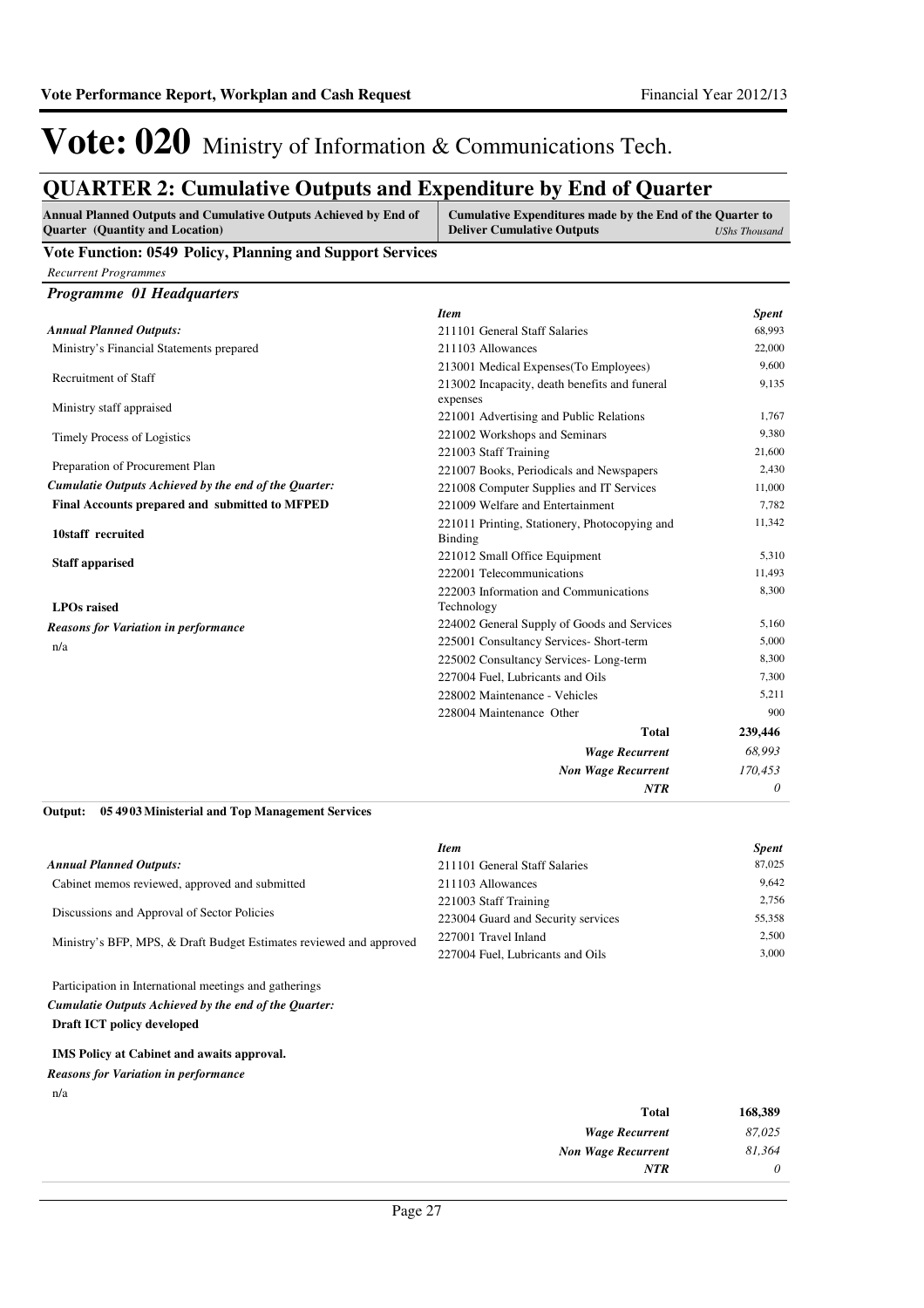## **QUARTER 2: Cumulative Outputs and Expenditure by End of Quarter**

| Annual Planned Outputs and Cumulative Outputs Achieved by End of<br><b>Ouarter</b> (Quantity and Location) | Cumulative Expenditures made by the End of the Quarter to<br><b>Deliver Cumulative Outputs</b> | UShs Thousand |
|------------------------------------------------------------------------------------------------------------|------------------------------------------------------------------------------------------------|---------------|
| Vote Function: 0549 Policy, Planning and Support Services                                                  |                                                                                                |               |

### **Vote Function: 0549 Policy, Planning and Support Services**

*Recurrent Programmes Programme 06 Internal Audit*

*Outputs Provided*

**05 4902 Ministry Support Services (Finance and Administration) Output:**

|                                                                           | <b>Item</b>                              | <b>Spent</b> |
|---------------------------------------------------------------------------|------------------------------------------|--------------|
| <b>Annual Planned Outputs:</b>                                            | 211103 Allowances                        | 1.860        |
| Quarterly and Annual Audit Reports prepared                               | 221003 Staff Training                    | 2.000        |
|                                                                           | 221008 Computer Supplies and IT Services | 350          |
| Value for Money Audits on Sector Planned Activities undertaken            | 227001 Travel Inland                     | 943          |
| Cumulatie Outputs Achieved by the end of the Ouarter:                     | 227004 Fuel. Lubricants and Oils         | 1.147        |
| Quarterly Internal Audit reports prepared for first and second<br>quarter |                                          |              |

### **One field visit conducted to ascertain value for money**

*Reasons for Variation in performance*

n/a

| <b>Total</b>              | 6,300    |
|---------------------------|----------|
| <b>Wage Recurrent</b>     | $\theta$ |
| <b>Non Wage Recurrent</b> | 6,300    |
| <b>NTR</b>                | $\theta$ |

*Development Projects*

### *Project 0900 E-government ICT Policy Implementation*

*Outputs Provided*

### **05 4901 Policy, consultation, planning and monitoring services Output:**

|                                                          | <b>Spent</b> |
|----------------------------------------------------------|--------------|
| 211103 Allowances                                        | 79,840       |
| 213001 Medical Expenses(To Employees)                    | 4,434        |
| 221001 Advertising and Public Relations                  | 1,000        |
| 221002 Workshops and Seminars                            | 50,000       |
| 221003 Staff Training                                    | 63,162       |
| 221007 Books, Periodicals and Newspapers                 | 7.103        |
| 221008 Computer Supplies and IT Services                 | 24,444       |
| 221009 Welfare and Entertainment                         | 5,000        |
| 221011 Printing, Stationery, Photocopying and<br>Binding | 48,021       |
| 221012 Small Office Equipment                            | 26,967       |
| 221016 IFMS Recurrent Costs                              | 10,000       |
| 222001 Telecommunications                                | 1,988        |
| 222003 Information and Communications<br>Technology      | 144,071      |
| 224002 General Supply of Goods and Services              | 7,880        |
| 225001 Consultancy Services- Short-term                  | 20,000       |
| 225002 Consultancy Services-Long-term                    | 20,000       |
| 227001 Travel Inland                                     | 19,000       |
| 227002 Travel Abroad                                     | 4,594        |
| 227004 Fuel, Lubricants and Oils                         | 23,976       |
| 228002 Maintenance - Vehicles                            | 12,952       |
|                                                          |              |

Postcode and addressing standards developed

Data entry and indexing in the GIS database supervised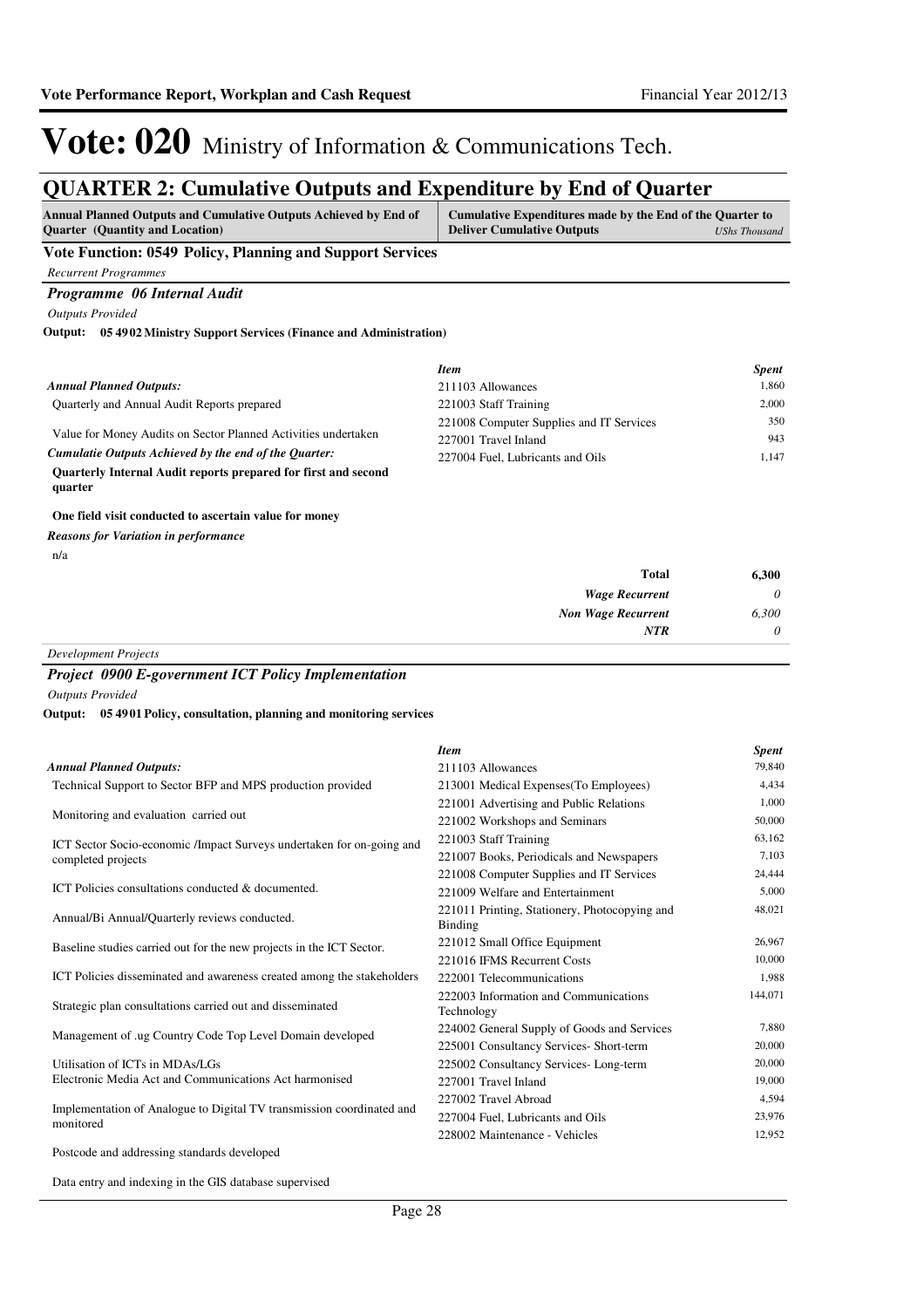### **QUARTER 2: Cumulative Outputs and Expenditure by End of Quarter**

| Annual Planned Outputs and Cumulative Outputs Achieved by End of | Cumulative Expenditures made by the End of the Quarter to |               |
|------------------------------------------------------------------|-----------------------------------------------------------|---------------|
| <b>Ouarter</b> (Quantity and Location)                           | <b>Deliver Cumulative Outputs</b>                         | UShs Thousand |

**Vote Function: 0549 Policy, Planning and Support Services**

*Development Projects*

*Project 0900 E-government ICT Policy Implementation*

Assignment of postcodes to households supervised

Area mapping and digitization supervised

Postal Code Addressing System Project evaluated

IPv6 Awareness created

IPv6 Technical capacity developed

Information Security technical capacity built in Government

Global Information Security initiatives coordinated

*Cumulatie Outputs Achieved by the end of the Quarter:*

**Draft ICT policy developed and one stakeholder consultative workshop conducted (70 participants attended)**

**Support to departments and Agencies in preparation of the BFP rendered.**

**Monitoring conducted by the subsectors of Broadcastibg Infrastructure and Communation and Posts in Eastern, Western and Norther Uganda. 5 Reports in place**

**Socio-economic surveys to be done in third quarter**

**3 ConsultativeWorkshops on ICT policies conducted (i.e. ICT policy, Telecom policy and Broadcasting policy)**

**Quarter one performance/progess report compiled and one semi annual report compiled**

**1000 copies of Postal Services Policy printed (400 copies sent to Parliament) 600 copies of e-goverment policy framework printed and 400 sent to** 

**Parliament.**

**A multi-institutional task team has been put in place, TORs have been put in place for the team and draft TORs for the consultant developed.**

**Draft policy for streamlining of management of the .ug ccTLD was developed and submitted to cabinet for approval.**

**A strategy framework for institutionalisation of ICTs in MDAs and LGs was developed and a final consultative workshop conducted (52 participants from 24 MDAs attended)**

**Uganda Communications Commission Act enacted.**

**4 meetings of the technical committee and 2 meetings of steering committee on Ananlogue to Digital migration held to discuss the implementation of the road map.**

**Additional content (cadastral layers/households ) added to the GIS**

**Post codes have been assigned in all the 4 wards of Entebbe**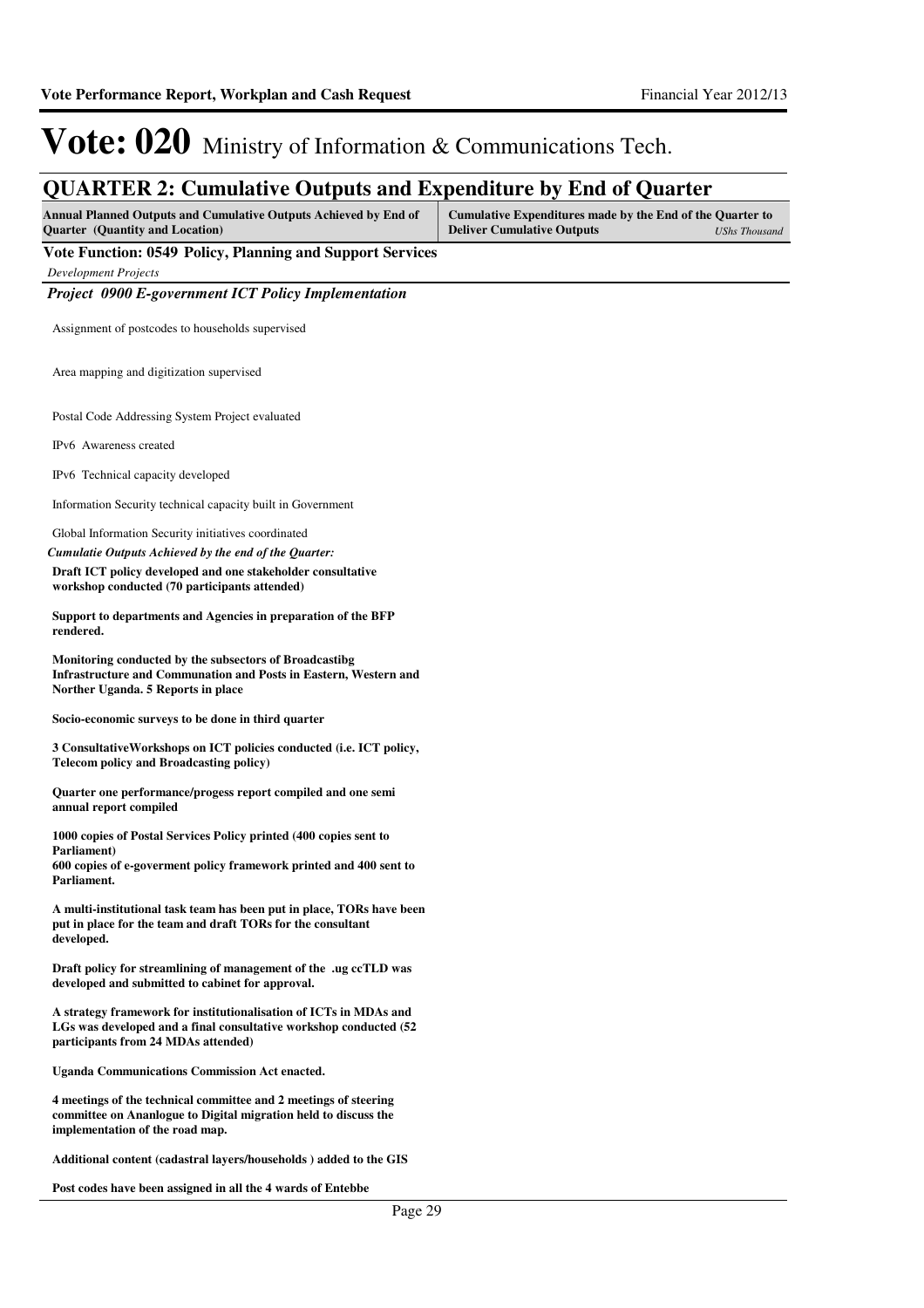## **QUARTER 2: Cumulative Outputs and Expenditure by End of Quarter**

| <b>Annual Planned Outputs and Cumulative Outputs Achieved by End of</b> | Cumulative Expenditures made by the End of the Quarter to |               |
|-------------------------------------------------------------------------|-----------------------------------------------------------|---------------|
| <b>Ouarter</b> (Quantity and Location)                                  | <b>Deliver Cumulative Outputs</b>                         | UShs Thousand |

**Vote Function: 0549 Policy, Planning and Support Services**

*Development Projects*

*Project 0900 E-government ICT Policy Implementation* **Municipality.**

### **4 people trained on ICT security in Egypt for 1 week**

*Reasons for Variation in performance*

n/a

| 574,431 | <b>Total</b>             |
|---------|--------------------------|
| 574,431 | <b>GoU</b> Development   |
| 0       | <b>Donor Development</b> |
| 0       | <b>NTR</b>               |
|         |                          |

### *Project 0990 Strengthening Ministry of ICT*

*Capital Purchases*

**05 4975 Purchase of Motor Vehicles and Other Transport Equipment Output:**

### *Annual Planned Outputs:*

Purchase of Motor Vehicle for the Director IT & IMS

Purchase of Motor Vehicle for Support services in the Offices of Hon. Minister and Hon minister of State

*Cumulatie Outputs Achieved by the end of the Quarter:*

### **Vehicle not procured**

*Reasons for Variation in performance*

Inadequate funds

| $\bf{0}$ | Total                    |
|----------|--------------------------|
| $\theta$ | <b>GoU</b> Development   |
| $\theta$ | <b>Donor Development</b> |
| 0        | <b>NTR</b>               |
|          |                          |

*Outputs Provided*

### **05 4902 Ministry Support Services (Finance and Administration) Output:**

|                                                       | <b>Item</b>                                              | <b>Spent</b> |
|-------------------------------------------------------|----------------------------------------------------------|--------------|
| <b>Annual Planned Outputs:</b>                        | 211103 Allowances                                        | 37,925       |
| Books and Periodicals provided                        | 221002 Workshops and Seminars                            | 19,199       |
|                                                       | 221003 Staff Training                                    | 68,037       |
| Staff training undertaken                             | 221008 Computer Supplies and IT Services                 | 36,332       |
| General goods and services provided                   | 221016 IFMS Recurrent Costs                              | 1,820        |
| Resource center maintained                            | 222003 Information and Communications<br>Technology      | 50,000       |
| Cumulatie Outputs Achieved by the end of the Quarter: | 224002 General Supply of Goods and Services              | 7,301        |
| <b>Books and Periodicals provided</b>                 | 227001 Travel Inland                                     | 9,945        |
|                                                       | 227004 Fuel, Lubricants and Oils                         | 11,000       |
| Staff training undertaken                             | 228002 Maintenance - Vehicles                            | 11,585       |
| General goods and services provided                   | 228003 Maintenance Machinery, Equipment and<br>Furniture | 12,036       |
| <b>Resource center maintained</b>                     | <b>Total</b>                                             | 293,951      |
| <b>Reasons for Variation in performance</b>           | <b>GoU</b> Development                                   | 293,951      |
| n/a                                                   | <b>Donor Development</b>                                 | $\theta$     |
|                                                       | <b>NTR</b>                                               | 0            |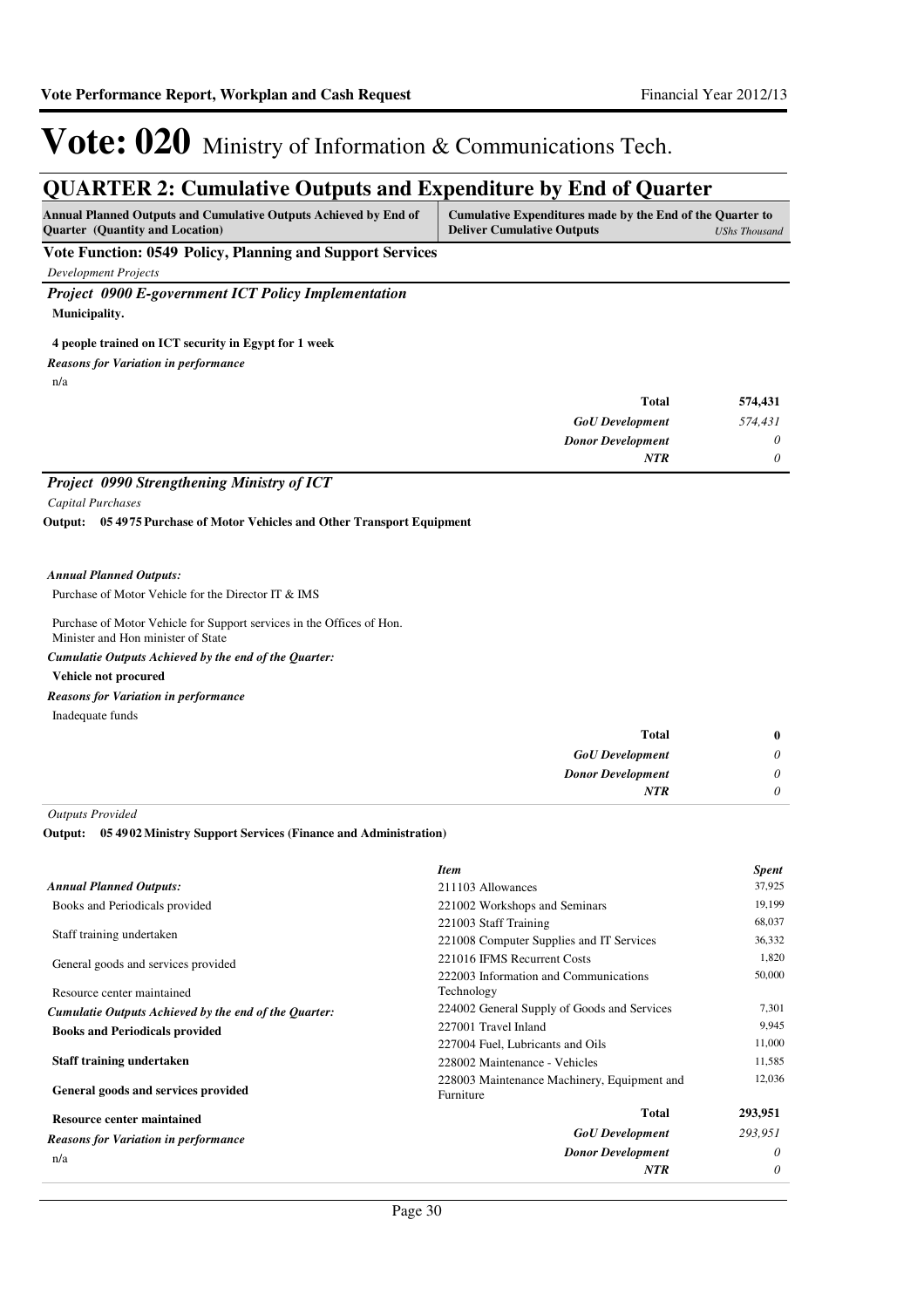## **QUARTER 2: Cumulative Outputs and Expenditure by End of Quarter**

| <b>Annual Planned Outputs and Cumulative Outputs Achieved by End of</b><br><b>Quarter</b> (Quantity and Location) | Cumulative Expenditures made by the End of the Quarter to<br><b>Deliver Cumulative Outputs</b><br><b>UShs Thousand</b> |           |
|-------------------------------------------------------------------------------------------------------------------|------------------------------------------------------------------------------------------------------------------------|-----------|
|                                                                                                                   | <b>GRAND TOTAL</b>                                                                                                     | 6,794,901 |
|                                                                                                                   | <b>Wage Recurrent</b>                                                                                                  | 2,740,447 |
|                                                                                                                   | <b>Non Wage Recurrent</b>                                                                                              | 1,762,652 |
|                                                                                                                   | <b>GoU</b> Development                                                                                                 | 2,291,802 |
|                                                                                                                   | <b>Donor Development</b>                                                                                               | 0         |
|                                                                                                                   | <b>NTR</b>                                                                                                             |           |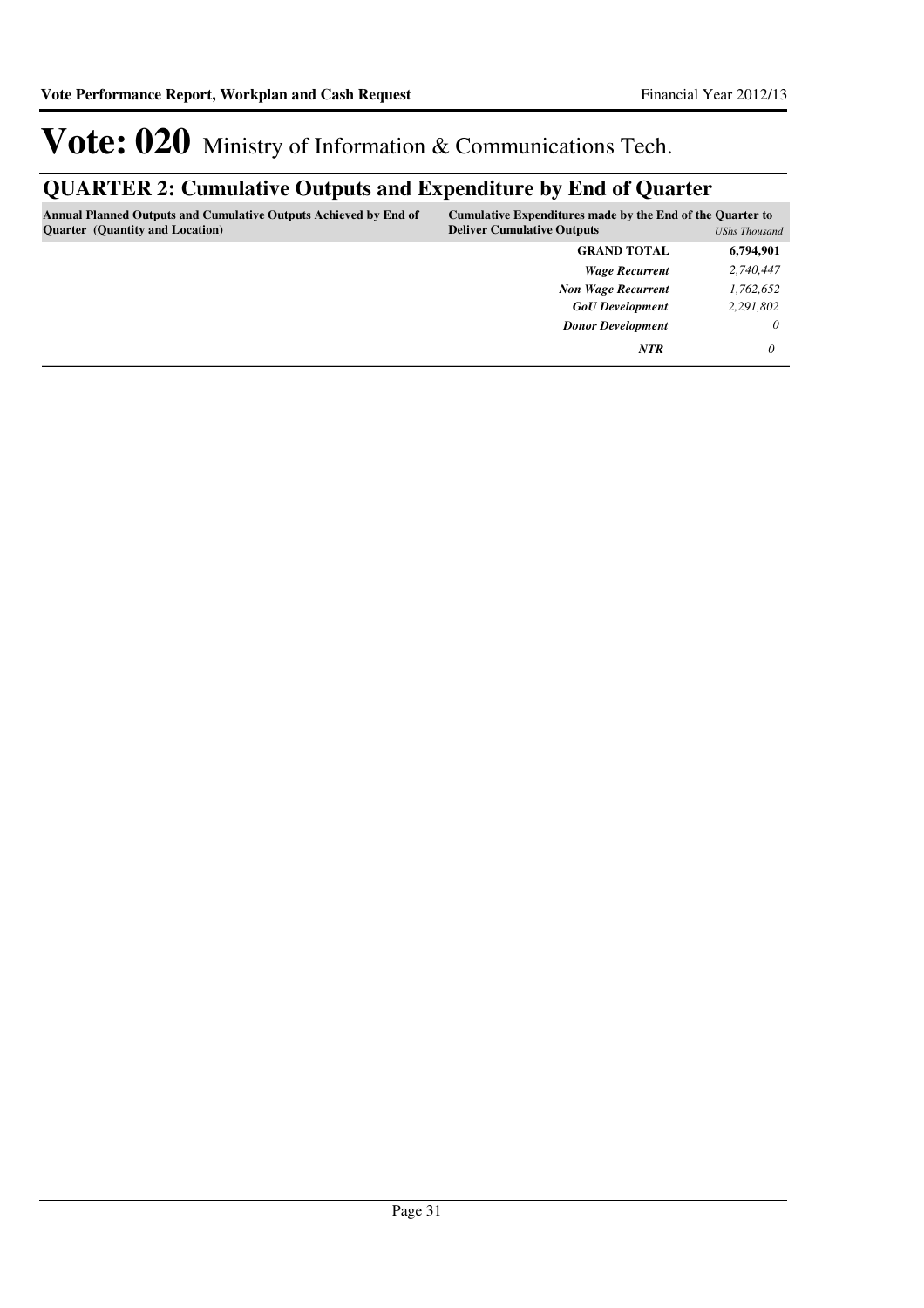## **QUARTER 2: Outputs and Expenditure in Quarter**

| VUARTER 2. Outputs and Expenditure in Quarter<br><b>Planned and Actual Outputs in Quarter</b><br>(Quantity and Location)                                                                                                        | <b>Expenditures incurred in the Quarter to deliver outputs</b>        | <b>UShs Thousand</b> |
|---------------------------------------------------------------------------------------------------------------------------------------------------------------------------------------------------------------------------------|-----------------------------------------------------------------------|----------------------|
| Vote Function: 0501 IT and Information Management Services                                                                                                                                                                      |                                                                       |                      |
| <b>Recurrent Programmes</b>                                                                                                                                                                                                     |                                                                       |                      |
| <b>Programme 02 Information Technology</b>                                                                                                                                                                                      |                                                                       |                      |
| <b>Outputs Provided</b>                                                                                                                                                                                                         |                                                                       |                      |
| Output: 05 0101 Enabling Policies, Laws and Regulations developed                                                                                                                                                               |                                                                       |                      |
|                                                                                                                                                                                                                                 |                                                                       |                      |
|                                                                                                                                                                                                                                 | <b>Item</b>                                                           | Spent                |
| <b>Outputs Planned in Quarter:</b>                                                                                                                                                                                              | 211101 General Staff Salaries                                         | 20,486               |
| Circulate the 2nd Draft of the ICT Policy to MDAs for their Comments                                                                                                                                                            | 211103 Allowances                                                     | 759                  |
| Hold a stakeholder workshop on the ICT Policy and prepare the 3rd Draft.                                                                                                                                                        | 221003 Staff Training                                                 | 300                  |
|                                                                                                                                                                                                                                 | 221008 Computer Supplies and IT Services<br>222001 Telecommunications | 1,500<br>660         |
| E-Waste Policy approved                                                                                                                                                                                                         | 227001 Travel Inland                                                  | 660                  |
| Establish the status of E-Waste Hospitals and Universities                                                                                                                                                                      | 228002 Maintenance - Vehicles                                         | 150                  |
|                                                                                                                                                                                                                                 |                                                                       |                      |
| Undertake a validation workshop for MDAs on the institutionalisation of<br>ICT functions across Government.                                                                                                                     |                                                                       |                      |
| <b>Actual Outputs Achieved in Quarter:</b>                                                                                                                                                                                      |                                                                       |                      |
| ICT policy circulated to all MDAS and comments received were<br>incorporated                                                                                                                                                    |                                                                       |                      |
| Stakeholder workshop held and comments received were<br>incorporated; 3rd draft has been prepared                                                                                                                               |                                                                       |                      |
| Final round of consultations concluded with MDAs.<br>Report on institutionalization of the ICT function in MDAs to be<br>finalized in quarter 3 and to be submitted to the Ministry of Public<br>Service for further management |                                                                       |                      |
| Awareness on cyber laws created to Banker's association, Uganda<br>law society, and insurers association                                                                                                                        |                                                                       |                      |
| Monitoring and Evaluation of the NISS implementation not done                                                                                                                                                                   |                                                                       |                      |
| Monitoring and Evaluation of the E-Waste magement policy<br>implementation not done                                                                                                                                             |                                                                       |                      |
| <b>Reasons for Variation in performance</b>                                                                                                                                                                                     |                                                                       |                      |
| The IT strategy was not disseminated because it is not yet developed. To<br>be done in third and fourth quarters                                                                                                                |                                                                       |                      |
| Comprehensive awareness strategy of the Cyber Laws lacks funding<br>because the certificate of financial implications was not honoured                                                                                          |                                                                       |                      |
| Monitoring and Evaluation of the NISS implementation not done because<br>the startegy has not yet been fully implemented                                                                                                        |                                                                       |                      |
| Monitoring and Evaluation of the E-Waste magement policy<br>implementation not done because policy implementation has not yet<br>commenced                                                                                      |                                                                       |                      |
|                                                                                                                                                                                                                                 | <b>Total</b>                                                          | 24,515               |
|                                                                                                                                                                                                                                 | <b>Wage Recurrent</b>                                                 | 20,486               |
|                                                                                                                                                                                                                                 | <b>Non Wage Recurrent</b>                                             | 4,029                |
|                                                                                                                                                                                                                                 | NTR                                                                   | 0                    |

**Output: 05 0102 E-government services provided**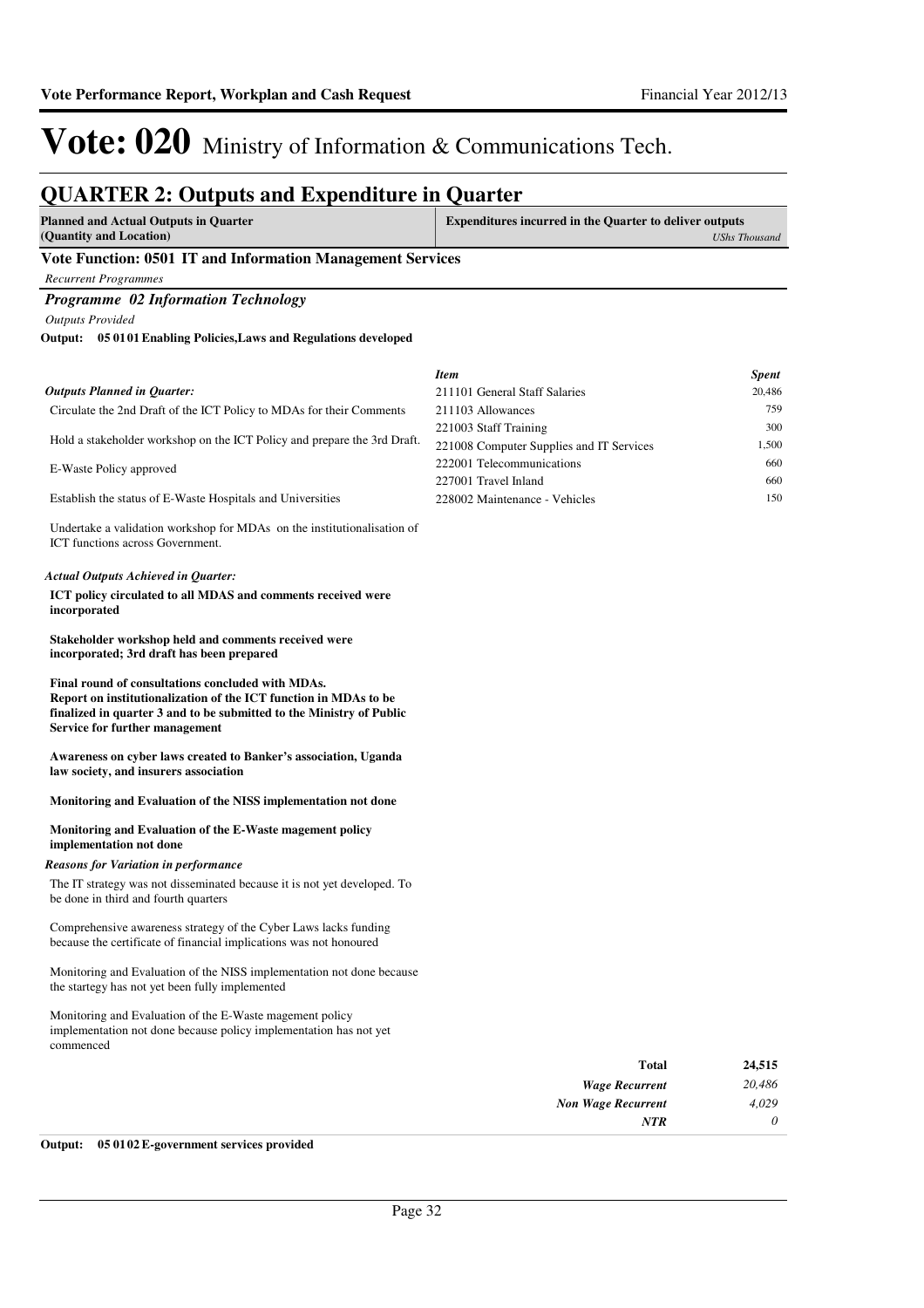## **QUARTER 2: Outputs and Expenditure in Quarter**

| <b>Planned and Actual Outputs in Quarter</b> | <b>Expenditures incurred in the Quarter to deliver outputs</b> |  |
|----------------------------------------------|----------------------------------------------------------------|--|
| (Quantity and Location)                      | <b>UShs Thousand</b>                                           |  |
|                                              |                                                                |  |

### **Vote Function: 0501 IT and Information Management Services**

*Recurrent Programmes*

| <b>Programme 02 Information Technology</b>                                                                                            |                                             |              |
|---------------------------------------------------------------------------------------------------------------------------------------|---------------------------------------------|--------------|
|                                                                                                                                       | <b>Item</b>                                 | <b>Spent</b> |
| <b>Outputs Planned in Ouarter:</b>                                                                                                    | 211101 General Staff Salaries               | 35,112       |
| Table the printed e-Government Policy Framework before Parliament.                                                                    | 211103 Allowances                           | 700          |
|                                                                                                                                       | 221003 Staff Training                       | 1,110        |
| Send Copies of the printed e-Government Policy Framework to other<br>stakeholders and MDAs                                            | 221008 Computer Supplies and IT Services    | 2.967        |
|                                                                                                                                       | 221012 Small Office Equipment               | 500          |
| Sign the MoU with the South Korean Government and in collaboration                                                                    | 224002 General Supply of Goods and Services | 482          |
| with NITA-U for technical and financial support in the development of<br>the Implementation Plan of the e-Government Policy Framework | 227004 Fuel, Lubricants and Oils            | 330          |
| Monitor the GoU Websites in collaboration with NITA-U and OPM                                                                         |                                             |              |
| Actual Outputs Achieved in Oughton                                                                                                    |                                             |              |

### *Actual Outputs Achieved in Quarter:*

**400 printed copies of the e-Government Policy framework delivered to Parliament**

#### **Copies of e-Government Policy framework delivered to all Ministries**

### *Reasons for Variation in performance*

Awareness creation on e-Government Policy was not done due to lack of funding.

| 41,200   | <b>Total</b>              |
|----------|---------------------------|
| 35,112   | <b>Wage Recurrent</b>     |
| 6,089    | <b>Non Wage Recurrent</b> |
| $\theta$ | <b>NTR</b>                |
|          |                           |

#### **05 0104 Hardware and software development industry promoted Output:**

|                                                                                                                                                                                                                                   | <b>Item</b>                   | <b>Spent</b> |
|-----------------------------------------------------------------------------------------------------------------------------------------------------------------------------------------------------------------------------------|-------------------------------|--------------|
| <b>Outputs Planned in Ouarter:</b>                                                                                                                                                                                                | 211101 General Staff Salaries | 17.618       |
| Promote the Operations at the UNIDO Microsoft Innovation Center at<br>MUK with one monitoring Visit to establish its status.<br>Extend the promotion of Software and Hardware Development to other<br>developers (Private Sector) | 211103 Allowances             | 700          |
|                                                                                                                                                                                                                                   | 221002 Workshops and Seminars | 60           |
|                                                                                                                                                                                                                                   | 221003 Staff Training         | 516          |
|                                                                                                                                                                                                                                   | 221012 Small Office Equipment | 40           |

Coordinate the implementation of the Transition from IPv4 to IPv6

Put in place a mechanism to facilitate the establishment of a Refurblishment Center

*Actual Outputs Achieved in Quarter:*

**Monitoring visit to the incubation center and MUK was done**

### **This activity was not done**

### *Reasons for Variation in performance*

The activity of extending the promotion of software and hardware development to other institutions was not carried out due to lack of funding

| 18,934   | <b>Total</b>              |
|----------|---------------------------|
| 17,618   | <b>Wage Recurrent</b>     |
| 1,316    | <b>Non Wage Recurrent</b> |
| $\theta$ | <b>NTR</b>                |
|          |                           |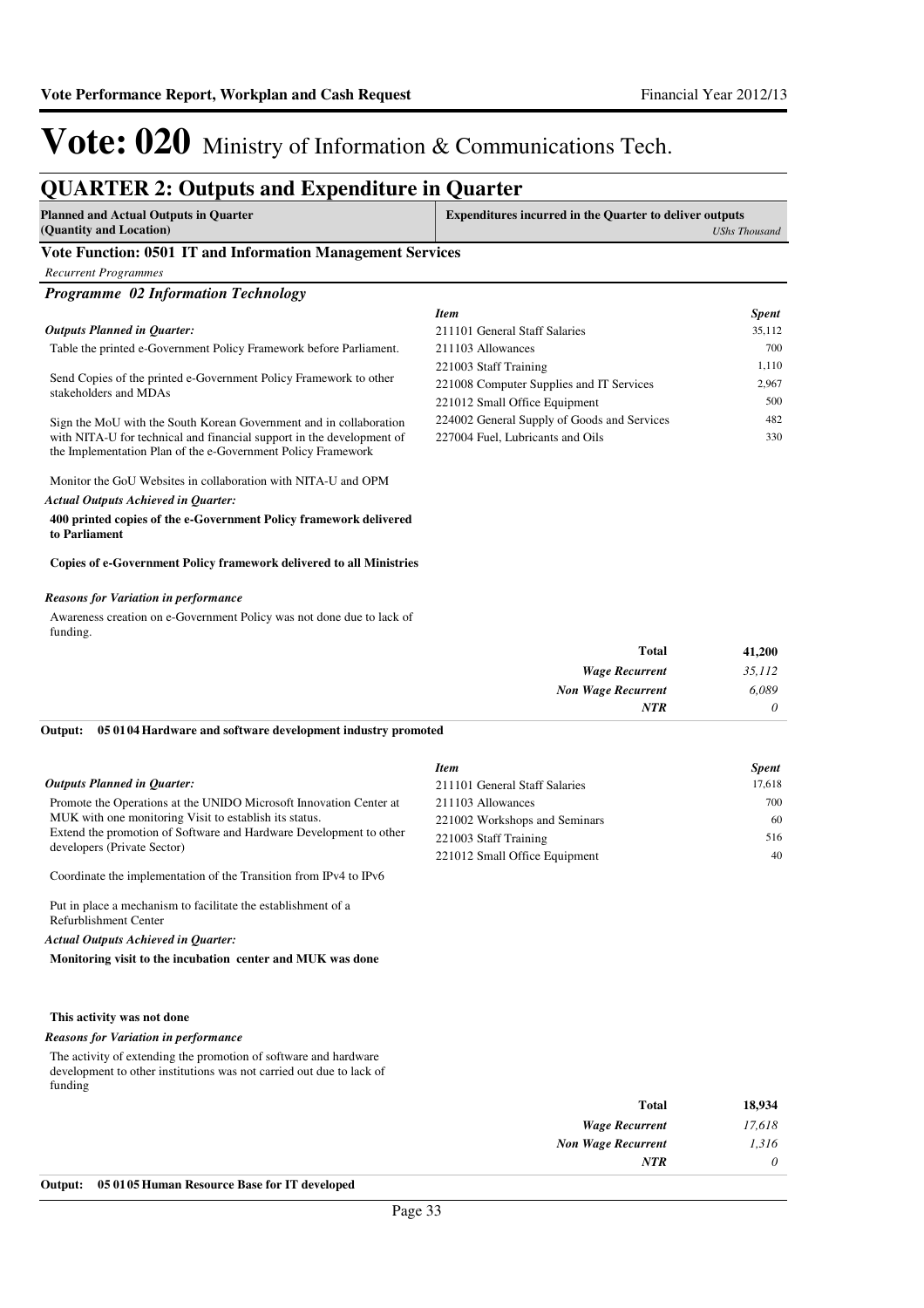#### **QUARTER 2: Outputs and Expenditure in Quarter Planned and Actual Outputs in Quarter (Quantity and Location) Expenditures incurred in the Quarter to deliver outputs**  *UShs Thousand* **Vote Function: 0501 IT and Information Management Services** *Recurrent Programmes Programme 02 Information Technology* Capacity building for ICT Human Resource in Government Continue discussions on syllabus in primary and secondary schools; and tertiary institutions. Continued Stocking of Equipment at the NISS lab at UICT **Coordinated and hosted regional training on IPv6 for 35 Ugandan Professionals facilitated by AFRINIC Syllabus for O level already exists and examined since 2002; Syllubus for A level Subidiary Computer Studies subject being developed by NCDC in a phased approach** *Wage Recurrent Non Wage Recurrent* **Total** *21,296 1,030 0* **22,326** *Actual Outputs Achieved in Quarter: Outputs Planned in Quarter: NTR* n/a *Reasons for Variation in performance Item Spent* 211101 General Staff Salaries 21,296 211103 Allowances 700 227004 Fuel, Lubricants and Oils 330

### *Programme 03 Information Management Services*

*Outputs Provided*

#### **05 0101 Enabling Policies,Laws and Regulations developed Output:**

|                                                                        | <b>Item</b>                                   | <b>Spent</b> |
|------------------------------------------------------------------------|-----------------------------------------------|--------------|
| <b>Outputs Planned in Quarter:</b>                                     | 211101 General Staff Salaries                 | 27,634       |
| Approval of the IMS Policy                                             | 211103 Allowances                             | 700          |
|                                                                        | 221002 Workshops and Seminars                 | 1,060        |
| Carryout a Validation workshop for MDAs on the institutionalisation of | 221003 Staff Training                         | 3,846        |
| ICT functions across government                                        | 221008 Computer Supplies and IT Services      | 990          |
| Attain Certificates of Financial Implications for the CCTLD Policy     | 221011 Printing, Stationery, Photocopying and | 540          |
|                                                                        | Binding                                       |              |
| Carryout wide spread awareness campaigns on the cyber laws             | 221012 Small Office Equipment                 | 500          |
| <b>Actual Outputs Achieved in Ouarter:</b>                             | 222003 Information and Communications         | 2.400        |
| <b>IMS</b> Policy presented to Cabinet and awaiting approval           | Technology                                    |              |
|                                                                        | 227001 Travel Inland                          | 540          |
| <b>Validation workshop held</b>                                        | 227004 Fuel, Lubricants and Oils              | 660          |

#### **Certificate of Financial implicatins for ccTLD Policy attained and Policy submitted to Cabinet awating approval**

*Reasons for Variation in performance*

n/a

| 38,870 |
|--------|
| 27,634 |
| 11,236 |
| 0      |
|        |

#### **Output: 05 0102 E-government services provided**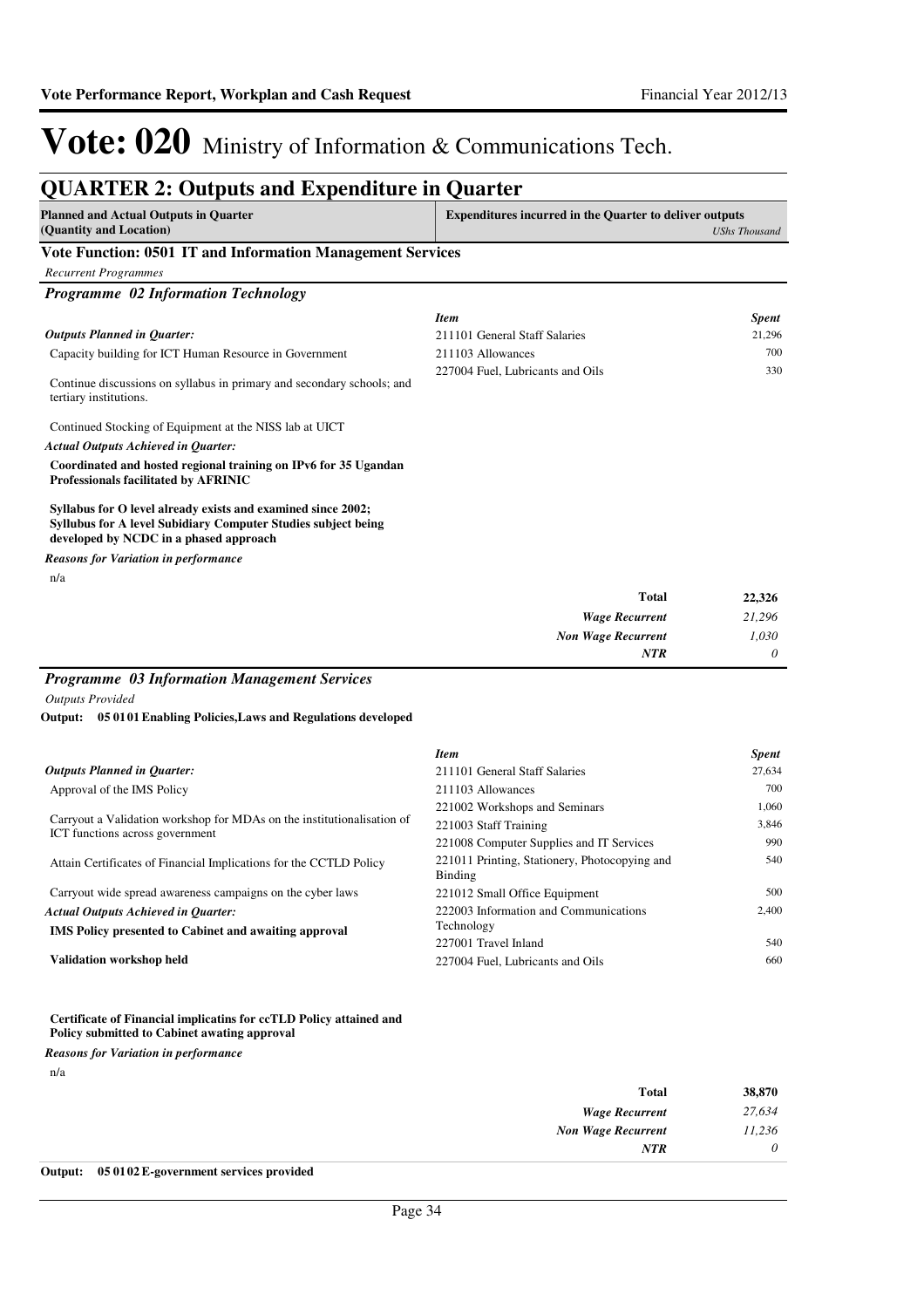## **QUARTER 2: Outputs and Expenditure in Quarter**

| <b>Planned and Actual Outputs in Quarter</b> | <b>Expenditures incurred in the Quarter to deliver outputs</b> |  |
|----------------------------------------------|----------------------------------------------------------------|--|
| (Quantity and Location)                      | UShs Thousand                                                  |  |
| ___                                          |                                                                |  |

### **Vote Function: 0501 IT and Information Management Services**

| <b>Recurrent Programmes</b>                                                                                                                                                                                 |                                             |              |
|-------------------------------------------------------------------------------------------------------------------------------------------------------------------------------------------------------------|---------------------------------------------|--------------|
| <b>Programme 03 Information Management Services</b>                                                                                                                                                         |                                             |              |
|                                                                                                                                                                                                             | <b>Item</b>                                 | <b>Spent</b> |
| <b>Outputs Planned in Quarter:</b>                                                                                                                                                                          | 211101 General Staff Salaries               | 27,634       |
| Continued Stocking of Equipment at the NISS lab at UICT                                                                                                                                                     | 211103 Allowances                           | 702          |
|                                                                                                                                                                                                             | 221003 Staff Training                       | 595          |
| Table the printed e-Government Policy Framework before Parliament.                                                                                                                                          | 222003 Information and Communications       | 1,071        |
| Send Copies of the printed e-Government Policy Framework to other                                                                                                                                           | Technology                                  |              |
| stakeholders and MDAs                                                                                                                                                                                       | 224002 General Supply of Goods and Services | 1.000        |
|                                                                                                                                                                                                             | 227001 Travel Inland                        | 1.000        |
| Sign the MoU with the South Korean Government and in collaboration<br>with NITA-U for technical and financial support in the development of<br>the Implementation Plan of the e-Government Policy Framework | 227004 Fuel, Lubricants and Oils            | 660          |
|                                                                                                                                                                                                             |                                             |              |

Monitor the GoU Websites in collaboration with NITA-U and OPM *Actual Outputs Achieved in Quarter:*

**Equipment at the NISS lab at UICT procured and delivered to stores**

### **E-Government framework yet to be tabled before Parliament**

### *Reasons for Variation in performance*

Awareness creation has not been done due to lack of adequate funding E-Government Policy framework yet to be tabled before parliament awaiting return of Parliament

| 27,634 |
|--------|
| 5,028  |
| 0      |
|        |

### **05 0103 BPO industry promoted Output:**

|                                                                      | <b>Item</b>                              | <b>Spent</b> |
|----------------------------------------------------------------------|------------------------------------------|--------------|
| <b>Outputs Planned in Ouarter:</b>                                   | 211101 General Staff Salaries            | 34,318       |
| Coordinate Monitor and Evaluate implementation of the BPO activities | 211103 Allowances                        | 260          |
| Create Awareness to the public on BPO activities                     | 221003 Staff Training                    | 1,008        |
|                                                                      | 221008 Computer Supplies and IT Services | 1.300        |
| <b>Actual Outputs Achieved in Ouarter:</b>                           | 222003 Information and Communications    | 1.008        |
| One monitoring visit made to the BPO center at Statistics House      | Technology                               |              |
|                                                                      | 227004 Fuel, Lubricants and Oils         | 330          |
| <b>Awareness creation not done</b>                                   |                                          |              |

### *Reasons for Variation in performance*

The activity of awareness creation lacks funding

| 38,224   | <b>Total</b>          |
|----------|-----------------------|
| 34,318   | <b>Wage Recurrent</b> |
| 3,906    | Non Wage Recurrent    |
| $\theta$ | <b>NTR</b>            |
|          |                       |

**Output: 05 0105 Human Resource Base for IT developed**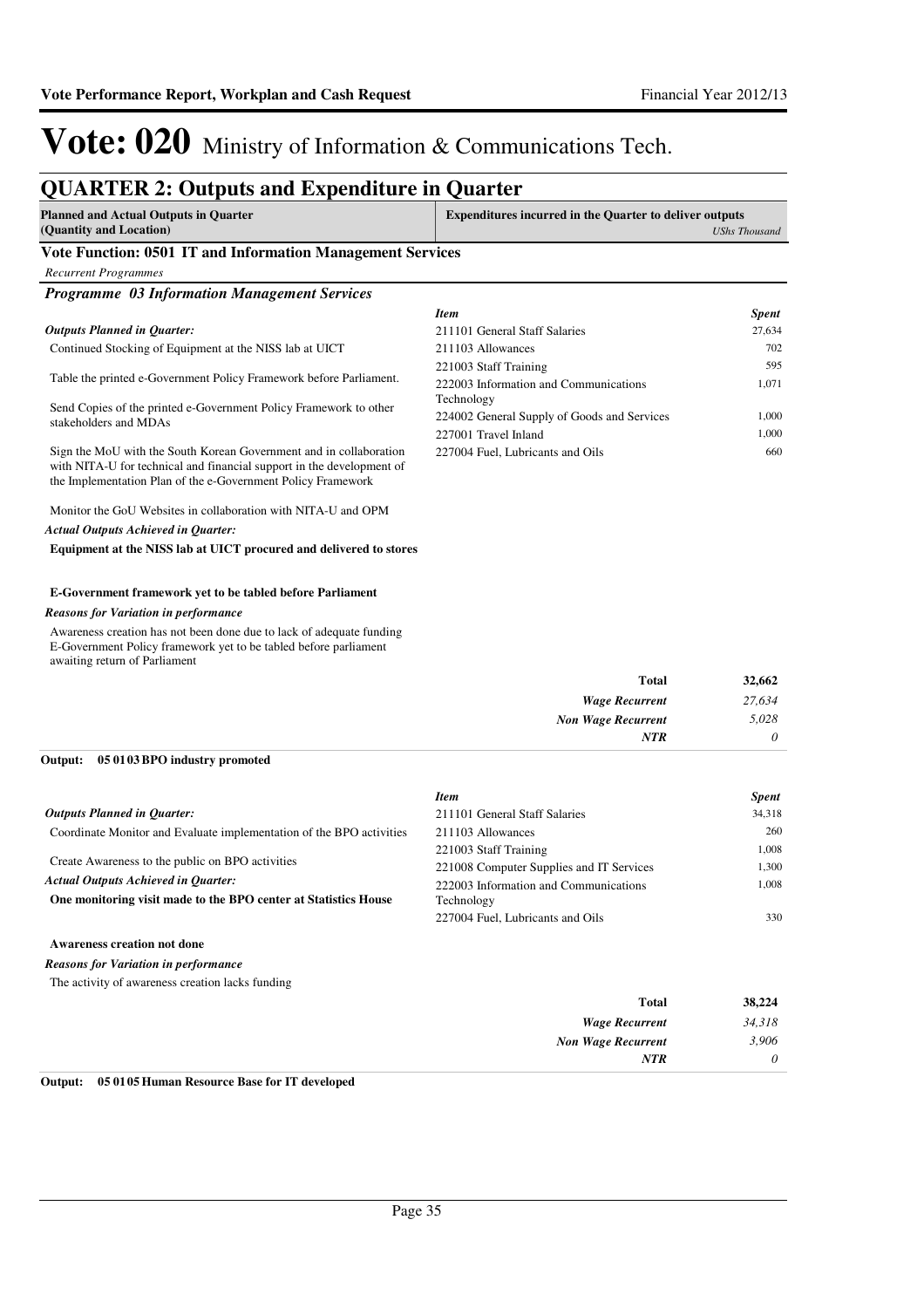| <b>Planned and Actual Outputs in Quarter</b>                                                                                       | <b>Expenditures incurred in the Quarter to deliver outputs</b> |                                                        |
|------------------------------------------------------------------------------------------------------------------------------------|----------------------------------------------------------------|--------------------------------------------------------|
| (Quantity and Location)                                                                                                            |                                                                | <b>UShs Thousand</b>                                   |
| Vote Function: 0501 IT and Information Management Services                                                                         |                                                                |                                                        |
| <b>Recurrent Programmes</b>                                                                                                        |                                                                |                                                        |
| <b>Programme 03 Information Management Services</b>                                                                                |                                                                |                                                        |
| <b>Outputs Planned in Quarter:</b>                                                                                                 | <b>Item</b><br>211101 General Staff Salaries                   | <b>Spent</b><br>28,555                                 |
| Capacity building for IT human resource in government                                                                              | 211103 Allowances                                              | 460                                                    |
|                                                                                                                                    | 221003 Staff Training                                          | 1,000                                                  |
| Continued discussions on ICT syllabus in Primary, Secondary and tertiary<br>Institutions                                           |                                                                |                                                        |
| Actual Outputs Achieved in Quarter:                                                                                                |                                                                |                                                        |
| MoU Between COMESA and GoU to setup an e-government academy<br>signed                                                              |                                                                |                                                        |
| Syllubus for A level Subidiary Computer Studies, subject being<br>developed by NCDC with the Ministry's input in a phased approach |                                                                |                                                        |
| Reasons for Variation in performance                                                                                               |                                                                |                                                        |
| n/a                                                                                                                                |                                                                |                                                        |
|                                                                                                                                    | Total                                                          | 30,015                                                 |
|                                                                                                                                    | <b>Wage Recurrent</b>                                          | 28,555                                                 |
|                                                                                                                                    | <b>Non Wage Recurrent</b><br><b>NTR</b>                        | 1,460<br>0                                             |
|                                                                                                                                    |                                                                |                                                        |
|                                                                                                                                    |                                                                |                                                        |
| Vote Function: 0502 Communications and Broadcasting Infrastructure                                                                 |                                                                |                                                        |
| <b>Recurrent Programmes</b>                                                                                                        |                                                                |                                                        |
| Programme 04 Broadcasting Infrastructure Department                                                                                |                                                                |                                                        |
| <b>Outputs Provided</b>                                                                                                            |                                                                |                                                        |
| 05 0201 Policies, Laws and regulations developed<br>Output:                                                                        |                                                                |                                                        |
|                                                                                                                                    | <b>Item</b>                                                    |                                                        |
| <b>Outputs Planned in Quarter:</b>                                                                                                 | 211101 General Staff Salaries                                  |                                                        |
| Broadcasting Policy reviewed                                                                                                       | 211103 Allowances                                              |                                                        |
|                                                                                                                                    | 221003 Staff Training                                          |                                                        |
| Uganda Communications Commission Bill assented to by H.E the<br>President                                                          | 221008 Computer Supplies and IT Services                       |                                                        |
|                                                                                                                                    | 227001 Travel Inland                                           | <b>Spent</b><br>35,786<br>292<br>1,600<br>2,000<br>115 |
| Hold a stakeholders workshop on the review of the Braodcasting Policy<br>and incorprate comments from the stakeholders             | 227004 Fuel, Lubricants and Oils                               | 629                                                    |
| <b>Actual Outputs Achieved in Quarter:</b>                                                                                         |                                                                |                                                        |
| <b>Broadcasting Policy 1st draft developed.</b>                                                                                    |                                                                |                                                        |
| Uganda Communications Commission Bill assented to by H.E the<br>President                                                          |                                                                |                                                        |
| Stakeholders workshop on the review of the Braodcasting Policy and                                                                 |                                                                |                                                        |
| incorprate comments from the stakeholders was held<br>Reasons for Variation in performance                                         |                                                                |                                                        |
| n/a                                                                                                                                |                                                                |                                                        |
|                                                                                                                                    | Total                                                          |                                                        |
|                                                                                                                                    | <b>Wage Recurrent</b>                                          | 40,422<br>35,786                                       |
|                                                                                                                                    | <b>Non Wage Recurrent</b>                                      | 4,636                                                  |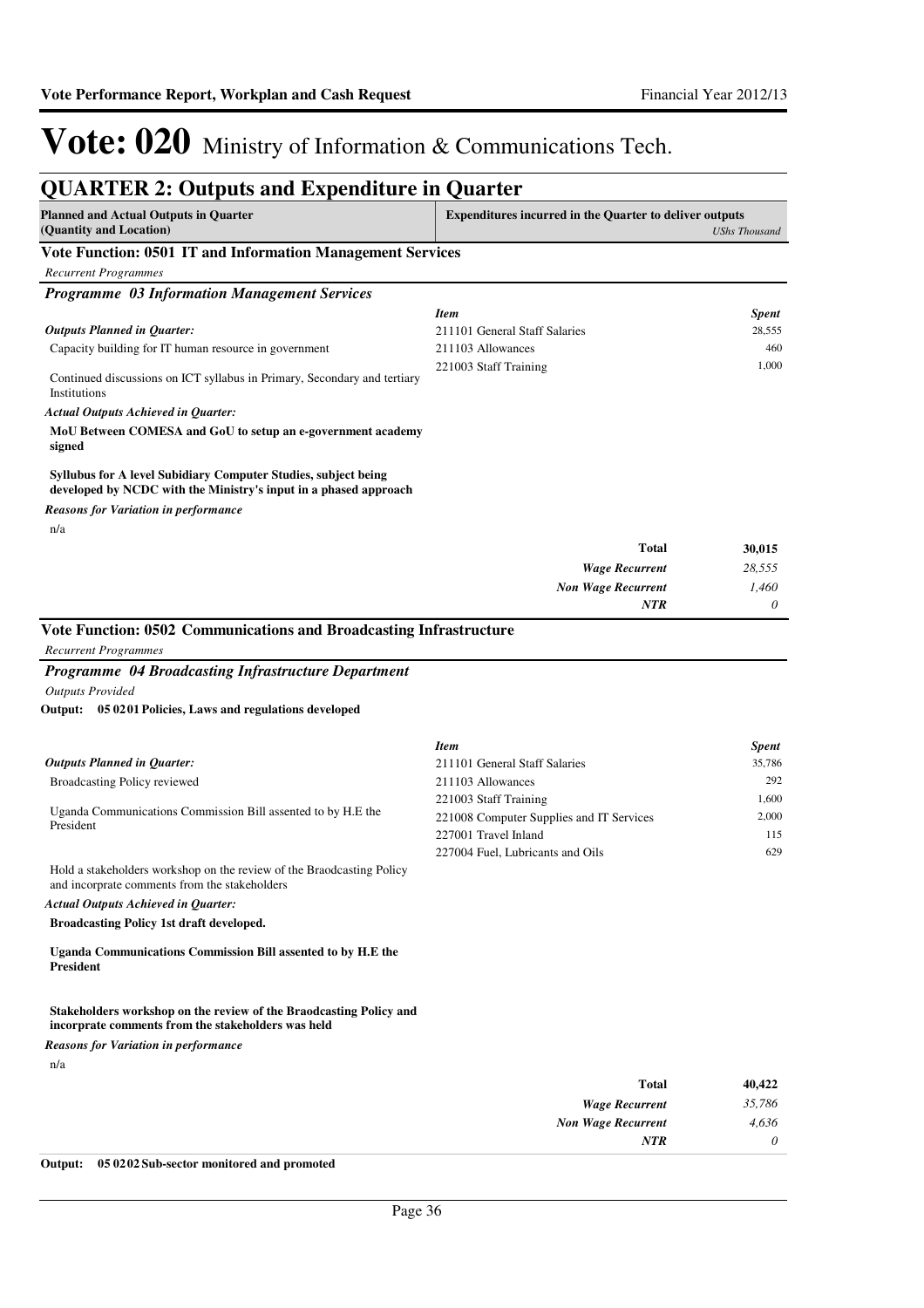## **QUARTER 2: Outputs and Expenditure in Quarter**

| <b>Planned and Actual Outputs in Quarter</b><br>(Quantity and Location) | <b>Expenditures incurred in the Quarter to deliver outputs</b><br>UShs Thousand |  |
|-------------------------------------------------------------------------|---------------------------------------------------------------------------------|--|
| Vote Function: 0502 Communications and Broadcasting Infrastructure      |                                                                                 |  |
| Recurrent Programmes                                                    |                                                                                 |  |
| <b>Programme 04 Broadcasting Infrastructure Department</b>              |                                                                                 |  |

| г годтатте - он птошсаят деп изгатетет постать                                                       | <b>Item</b>                              | <b>Spent</b> |
|------------------------------------------------------------------------------------------------------|------------------------------------------|--------------|
| <b>Outputs Planned in Ouarter:</b>                                                                   | 211101 General Staff Salaries            | 35,735       |
| Quarterly monitoring carried out on the Broadcasting Subsector                                       | 221003 Staff Training                    | 1.600        |
| Carry out Monitoring and Evaluation of implementation of the Analogue<br>to Digital Migration Policy | 221007 Books, Periodicals and Newspapers | 330          |
|                                                                                                      | 221008 Computer Supplies and IT Services | 1.000        |
|                                                                                                      | 227001 Travel Inland                     | 95           |
| Technical Guidance and monitoring provided to MDAs and LGs                                           | 227004 Fuel, Lubricants and Oils         | 750          |
| <b>Actual Outputs Achieved in Quarter:</b>                                                           |                                          |              |

**Quarterly monitoring carried out on the Broadcasting Subsector** 

### **Monitoring and Evaluation of implementation of the Analogue to Digital Migration Policy was done**

### **Technical Guidance and monitoring provided to MDAs and LGs**

*Reasons for Variation in performance*

n/a

| <b>Total</b>              | 39,510   |
|---------------------------|----------|
| <b>Wage Recurrent</b>     | 35,735   |
| <b>Non Wage Recurrent</b> | 3,775    |
| <b>NTR</b>                | $\theta$ |

### **05 0203 Logistical Support to ICT infrastructure Output:**

|                                                                                                                                | <b>Item</b>                                         | <b>Spent</b> |
|--------------------------------------------------------------------------------------------------------------------------------|-----------------------------------------------------|--------------|
| <b>Outputs Planned in Ouarter:</b>                                                                                             | 211101 General Staff Salaries                       | 40.054       |
| Content development and Dissemination promoted                                                                                 | 211103 Allowances                                   | 341          |
| <b>Actual Outputs Achieved in Ouarter:</b>                                                                                     | 221002 Workshops and Seminars                       | 1.000        |
| A conceptual framework for the development and dissemination of                                                                | 221003 Staff Training                               | 1,600        |
| broadcasting content developemnt has been prepared by a multi<br>institutional team comprising of MoICT, UCC & BC, OPM, Uganda | 222003 Information and Communications<br>Technology | 1.000        |
| <b>Registration Bureau and UBOS</b>                                                                                            | 227004 Fuel, Lubricants and Oils                    | 660          |
| <b>Reasons for Variation in performance</b>                                                                                    | 228002 Maintenance - Vehicles                       | 80           |
| n/a                                                                                                                            |                                                     |              |
|                                                                                                                                | Total                                               | 44,735       |
|                                                                                                                                | <b>Wage Recurrent</b>                               | 40,054       |
|                                                                                                                                | <b>Non Wage Recurrent</b>                           | 4.681        |
|                                                                                                                                | <b>NTR</b>                                          | 0            |

### *Programme 05 Telecommunication and Posts*

*Outputs Provided*

**05 0201 Policies, Laws and regulations developed Output:**

|                                                               | <b>Item</b>                             | <b>Spent</b> |
|---------------------------------------------------------------|-----------------------------------------|--------------|
| <b>Outputs Planned in Ouarter:</b>                            | 211101 General Staff Salaries           | 33,000       |
| Uganda Communications Commission Bill assented to by H.E. the | 221001 Advertising and Public Relations | 455          |
| President                                                     | 221002 Workshops and Seminars           | 1.250        |
| Draft Telecom Policy submitted to Cabinet                     | 221003 Staff Training                   | 1.100        |
|                                                               | 227004 Fuel, Lubricants and Oils        | 60           |
| Produce a conceptual Paper on the development of the Spectrum |                                         |              |
| Management Policy and presenting it to TMT                    |                                         |              |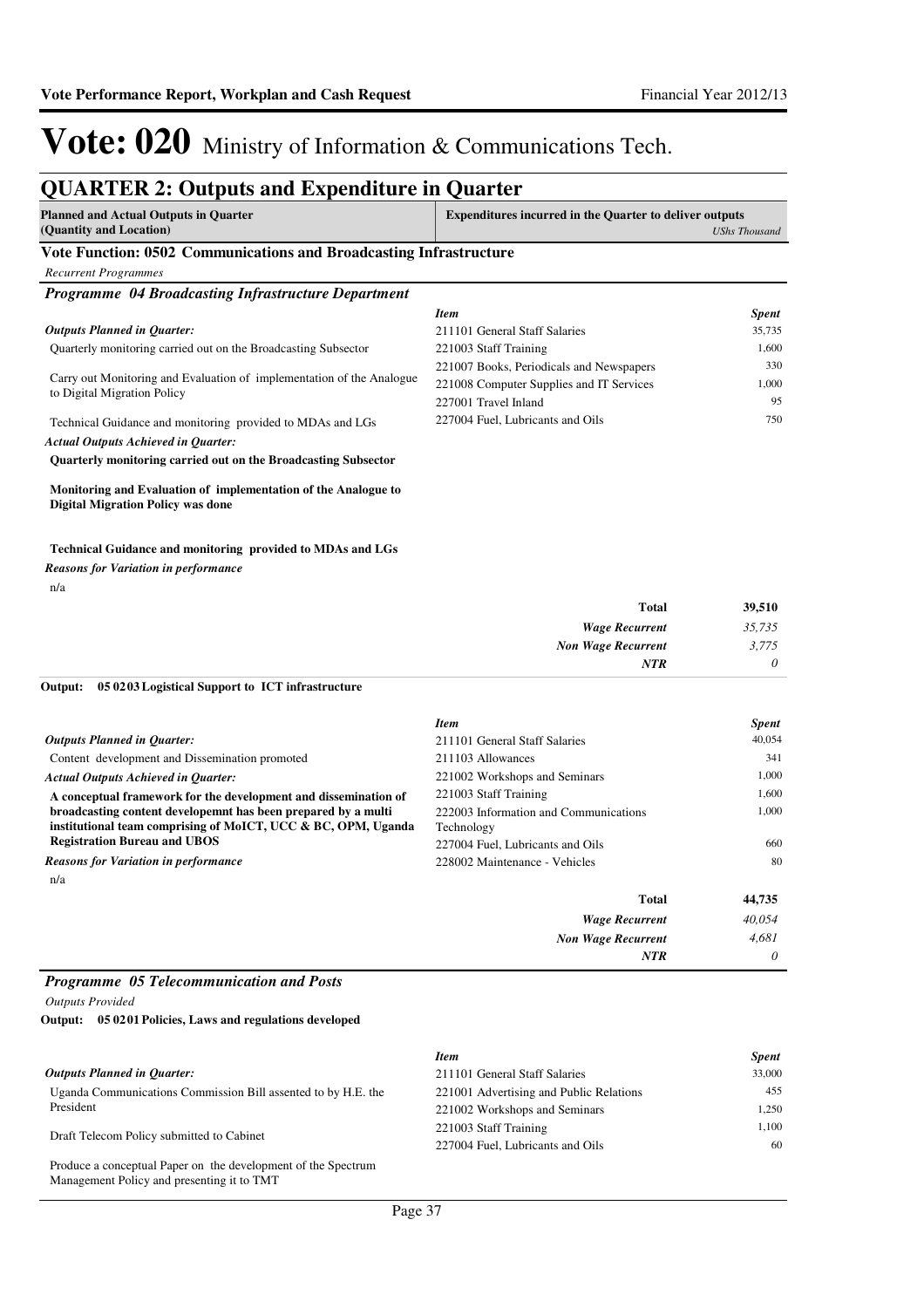*2,865 0*

*Non Wage Recurrent*

*NTR*

# Vote: 020 Ministry of Information & Communications Tech.

### **QUARTER 2: Outputs and Expenditure in Quarter Planned and Actual Outputs in Quarter (Quantity and Location) Expenditures incurred in the Quarter to deliver outputs**  *UShs Thousand* **Vote Function: 0502 Communications and Broadcasting Infrastructure** *Recurrent Programmes Programme 05 Telecommunication and Posts* Setup a task team to develop the Spectrum Management Policy **Uganda Communications Commission Act enacted. Draft Telecom Policy submitted to Cabinet Secretariat. Review comments have been received and incorporated; Draft Policy submitted to MoFPED for Certificate of Financial Implications; Final Stakeholder consultations carried out in August 2012. Concept note on development of Spectrum Management Policy drafted.** *Wage Recurrent* **Total** *33,000* **35,865** *Actual Outputs Achieved in Quarter:* n/a *Reasons for Variation in performance*

#### **05 0202 Sub-sector monitored and promoted Output:**

|                                                                                | <b>Item</b>                      | <b>Spent</b> |
|--------------------------------------------------------------------------------|----------------------------------|--------------|
| <b>Outputs Planned in Ouarter:</b>                                             | 211101 General Staff Salaries    | 31,167       |
| Quarterly monitoring carried out on the Postal subsector                       | 211103 Allowances                | 460          |
|                                                                                | 227001 Travel Inland             | 620          |
| Carry out Monitoring and Evaluation of implementation of the Telecom<br>Policy | 227004 Fuel, Lubricants and Oils | 660          |
| <b>Actual Outputs Achieved in Quarter:</b>                                     |                                  |              |

#### **2 Postal and telecom Subsectors monitoring visits conducted in Western (1) and Eastern (1) Uganda.**

#### **Not done**

### *Reasons for Variation in performance*

The Planned activity of Monitoring of the telecom policy was not done because the policy was not yet approved.

| <b>Total</b>              | 32,907   |
|---------------------------|----------|
| <b>Wage Recurrent</b>     | 31,167   |
| <b>Non Wage Recurrent</b> | 1,740    |
| <b>NTR</b>                | $\theta$ |

#### **05 0203 Logistical Support to ICT infrastructure Output:**

|                                                                                                                                                                           | <b>Item</b>                              | <b>Spent</b> |
|---------------------------------------------------------------------------------------------------------------------------------------------------------------------------|------------------------------------------|--------------|
| <b>Outputs Planned in Quarter:</b>                                                                                                                                        | 211101 General Staff Salaries            | 36.211       |
| Street and plot labelling under the National Postal Code Addressing                                                                                                       | 211103 Allowances                        | 386          |
| System Pilot project in Entebbe                                                                                                                                           | 221003 Staff Training                    | 1.320        |
| Geographical Information System (GIS) and Global Positioning System<br>(GPS) systems developed for the National Postal Code Addressing System<br>Pilot Project in Entebbe | 221007 Books, Periodicals and Newspapers | 325          |
|                                                                                                                                                                           | 227001 Travel Inland                     | 857          |
|                                                                                                                                                                           | 227004 Fuel. Lubricants and Oils         | 660          |
|                                                                                                                                                                           |                                          |              |

### *Actual Outputs Achieved in Quarter:*

### **Street labelling complete in Bugonga, Nakasamba, Nsamizi, Post**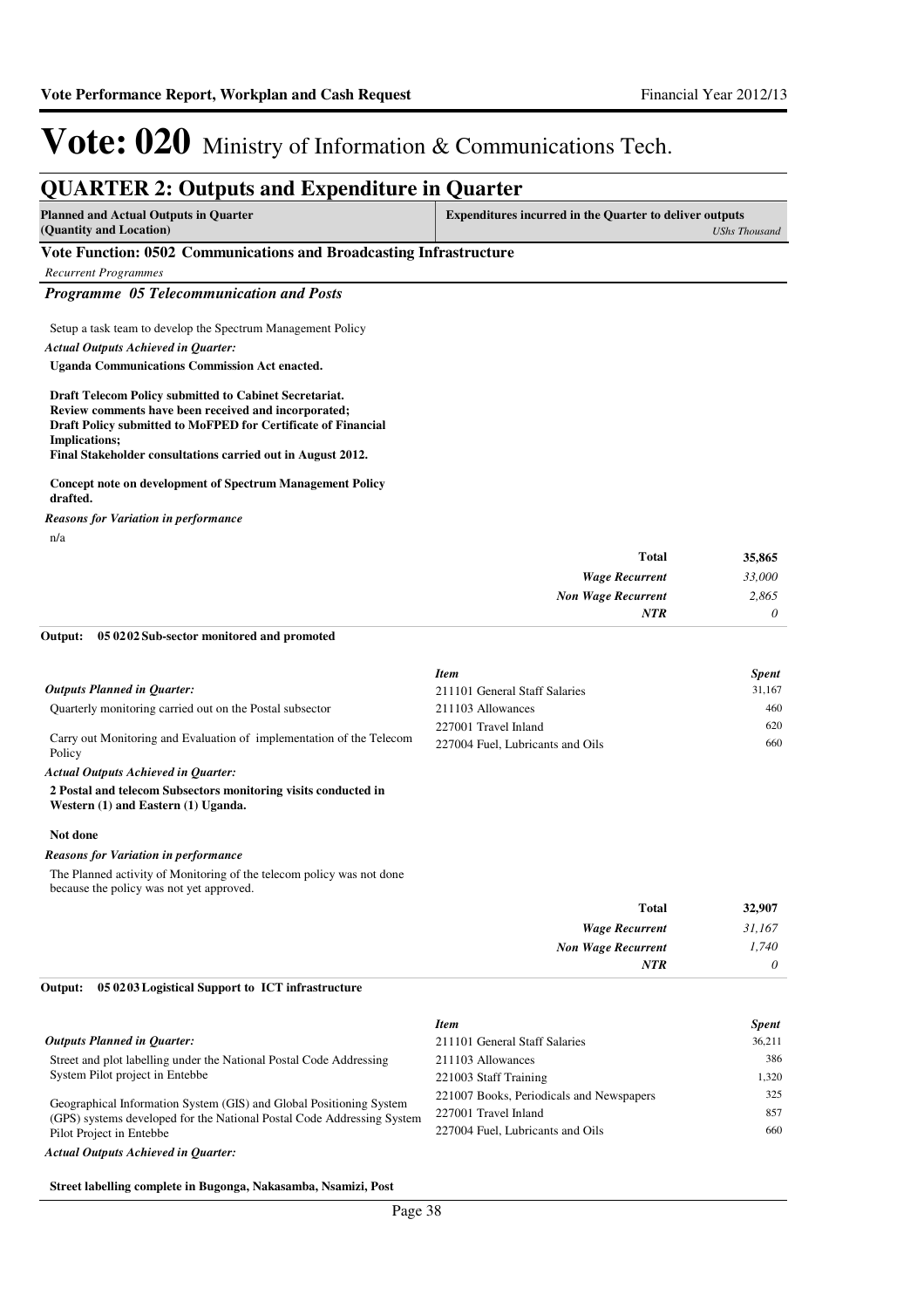| <b>QUARTER 2: Outputs and Expenditure in Quarter</b>                                                                                            |                                                                                                                         |                                     |
|-------------------------------------------------------------------------------------------------------------------------------------------------|-------------------------------------------------------------------------------------------------------------------------|-------------------------------------|
| <b>Planned and Actual Outputs in Quarter</b><br>(Quantity and Location)                                                                         | <b>Expenditures incurred in the Quarter to deliver outputs</b>                                                          | <b>UShs Thousand</b>                |
| Vote Function: 0502 Communications and Broadcasting Infrastructure                                                                              |                                                                                                                         |                                     |
| <b>Recurrent Programmes</b>                                                                                                                     |                                                                                                                         |                                     |
| Programme 05 Telecommunication and Posts                                                                                                        |                                                                                                                         |                                     |
| Office, Virus, Nsamizi, Lunyo and Nakiwogo Villages (130 road<br>signposts installed).                                                          |                                                                                                                         |                                     |
| <b>Geographical Information System (GIS) systems covering Entebbe</b><br>Municipality developed.                                                |                                                                                                                         |                                     |
| <b>Reasons for Variation in performance</b>                                                                                                     |                                                                                                                         |                                     |
| n/a                                                                                                                                             |                                                                                                                         |                                     |
|                                                                                                                                                 | Total                                                                                                                   | 39,759                              |
|                                                                                                                                                 | <b>Wage Recurrent</b>                                                                                                   | 36,211                              |
|                                                                                                                                                 | <b>Non Wage Recurrent</b>                                                                                               | 3,548                               |
|                                                                                                                                                 | <b>NTR</b>                                                                                                              | 0                                   |
| Vote Function: 0503 Information Technology Governance Services(NITA-U)                                                                          |                                                                                                                         |                                     |
| <b>Recurrent Programmes</b>                                                                                                                     |                                                                                                                         |                                     |
| Programme 07 Headquaters                                                                                                                        |                                                                                                                         |                                     |
| <b>Outputs Funded</b>                                                                                                                           |                                                                                                                         |                                     |
| Output: 05 0351 E-Government ICT Policy Implementation                                                                                          |                                                                                                                         |                                     |
| <b>Outputs Planned in Quarter:</b><br>Implement HR, Procurement, Finance & Accounting manuals<br>Strategic Plan Approval by NITA-U Board        | <b>Item</b><br>264101 Contributions to Autonomous Inst.<br>264102 Contributions to Autonomous Inst. Wage<br>Subventions | <b>Spent</b><br>48,158<br>1,172,529 |
| Submit regulations for Cyber laws to Solicitor General<br><b>Actual Outputs Achieved in Quarter:</b><br><b>Additional 8 new staff recruited</b> |                                                                                                                         |                                     |
| 17 staff recommended for training sessions and 2 internal training<br>sessions arranged                                                         |                                                                                                                         |                                     |
| <b>Approved Manuals operationalized</b>                                                                                                         |                                                                                                                         |                                     |
| Climate survey on staff job satisfaction conducted                                                                                              |                                                                                                                         |                                     |
| <b>Reasons for Variation in performance</b>                                                                                                     |                                                                                                                         |                                     |
| n/a                                                                                                                                             |                                                                                                                         |                                     |
|                                                                                                                                                 | <b>Total</b>                                                                                                            | 1,220,687                           |
|                                                                                                                                                 | <b>Wage Recurrent</b>                                                                                                   | 586,265                             |
|                                                                                                                                                 | <b>Non Wage Recurrent</b>                                                                                               | 634,422                             |
|                                                                                                                                                 |                                                                                                                         | 0                                   |

*Project 1014 National Transmission Backbone project*

*Capital Purchases*

**Output: 05 0377 Purchase of Specialised Machinery & Equipment**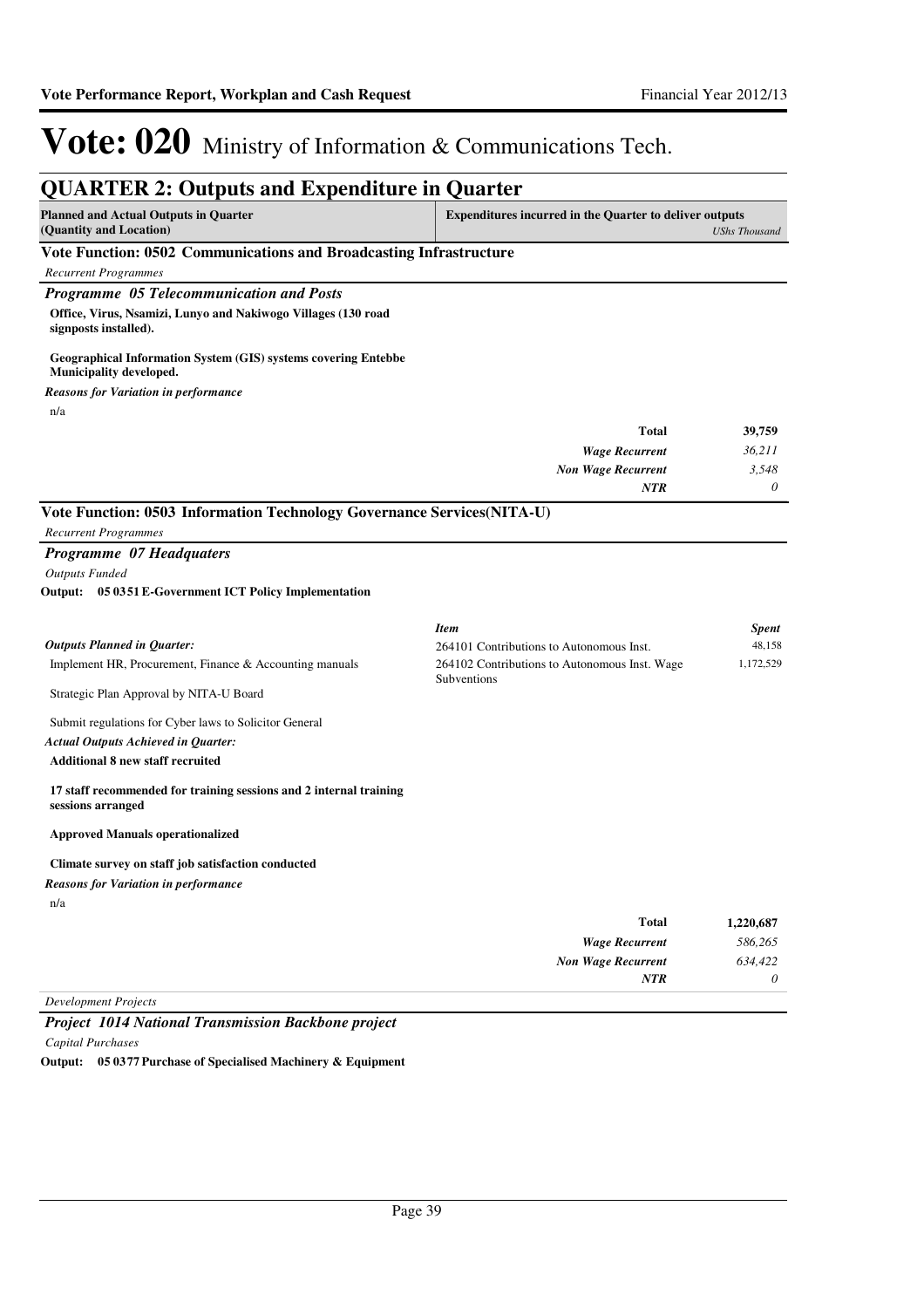| <b>QUARTER 2: Outputs and Expenditure in Quarter</b>                                                                         |                                                                |                      |
|------------------------------------------------------------------------------------------------------------------------------|----------------------------------------------------------------|----------------------|
| <b>Planned and Actual Outputs in Quarter</b><br>(Quantity and Location)                                                      | <b>Expenditures incurred in the Quarter to deliver outputs</b> | <b>UShs Thousand</b> |
| Vote Function: 0503 Information Technology Governance Services(NITA-U)                                                       |                                                                |                      |
| <b>Development Projects</b>                                                                                                  |                                                                |                      |
| <b>Project 1014 National Transmission Backbone project</b>                                                                   |                                                                |                      |
|                                                                                                                              | <b>Item</b>                                                    | Spent                |
| <b>Outputs Planned in Quarter:</b><br>purchase of machinery and equipment                                                    | 231005 Machinery and Equipment                                 | 50,000               |
| <b>Actual Outputs Achieved in Quarter:</b>                                                                                   |                                                                |                      |
| n/a                                                                                                                          |                                                                |                      |
| <b>Reasons for Variation in performance</b>                                                                                  |                                                                |                      |
| n/a                                                                                                                          |                                                                |                      |
|                                                                                                                              | Total                                                          | 50,000               |
|                                                                                                                              | <b>GoU</b> Development                                         | 50,000               |
|                                                                                                                              | <b>Donor Development</b><br>NTR                                | 0<br>0               |
|                                                                                                                              |                                                                |                      |
| <b>Outputs Provided</b><br>05 0301 A harmonised and coordinated National Information Technology Systems developed<br>Output: |                                                                |                      |
|                                                                                                                              | <b>Item</b>                                                    | <b>Spent</b>         |
| <b>Outputs Planned in Quarter:</b><br>Ensure the issues identified are resolved by Huawei                                    | 211102 Contract Staff Salaries (Incl. Casuals,<br>Temporary)   | 200,000              |
| Hand over to the NBI Manager                                                                                                 |                                                                |                      |
| Advise MDAs on the requirement for (Unified Messaging Colaboration<br>SystemUMCS and VoIP                                    |                                                                |                      |
| Complete Procurement of Phase III Supervisor                                                                                 |                                                                |                      |
| Sign the contract with the firm to undertake feasibility study for last mile.                                                |                                                                |                      |
| Complete connection of KCCA, Gulu University and Busitema University                                                         |                                                                |                      |
| Complete connection of UBOS, Uganda Police and Ministry of Water                                                             |                                                                |                      |
| <b>Actual Outputs Achieved in Quarter:</b><br>Report of issues for rectification produced and submitted to Huawei            |                                                                |                      |
| <b>Conducted field assessment for Network handover to the Manager</b>                                                        |                                                                |                      |
| Guiding principles for using the NBI drafted                                                                                 |                                                                |                      |
| Report for assessment on MDAs readiness for UMCS produced                                                                    |                                                                |                      |
| Developed implementation plan for rolling out of UMCS and VoIP<br><b>Reasons for Variation in performance</b><br>n/a         |                                                                |                      |
|                                                                                                                              | Total                                                          | 200,000              |
|                                                                                                                              | <b>GoU</b> Development                                         | 200,000              |
|                                                                                                                              | <b>Donor Development</b>                                       | 0                    |
|                                                                                                                              | NTR                                                            | 0                    |

**Output: 05 0305 Communication Infrastructure Network established in Uganda**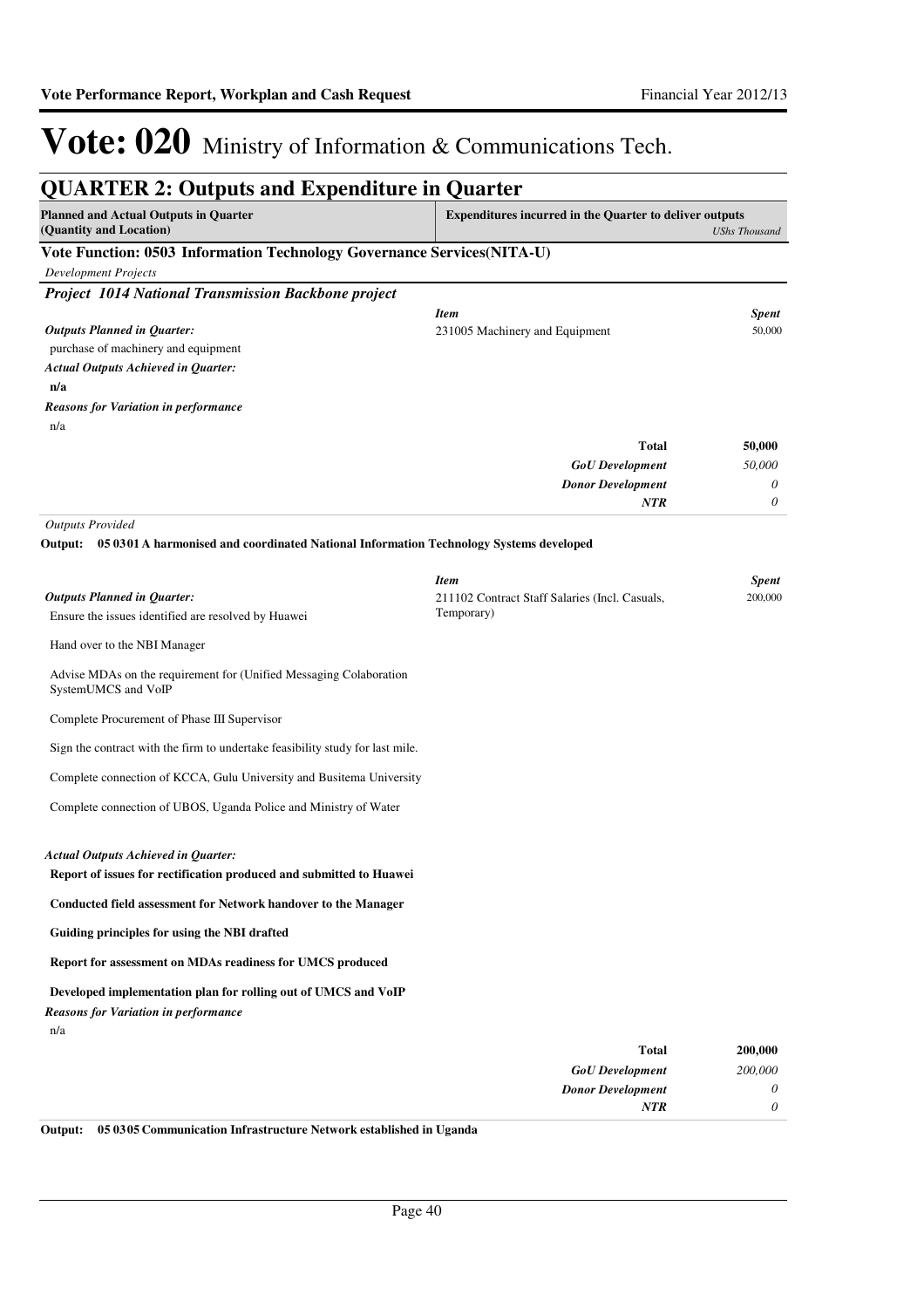### **QUARTER 2: Outputs and Expenditure in Quarter Planned and Actual Outputs in Quarter (Quantity and Location) Expenditures incurred in the Quarter to deliver outputs**  *UShs Thousand* **Vote Function: 0503 Information Technology Governance Services(NITA-U)** *Development Projects Project 1014 National Transmission Backbone project* Extension of the NBI/EGI Infrastructure (Phase III) Develop an alternative route to the sea cable (Optical Fibre Optic Cable to Mutukula - Phase iV) National Backbone & e-Government Infrastruture Extended, Operationalized and Maintained Upcoming and/or Emerging Information Technologies embraced, implemented and or Promoted Nationally **Re-design for Phase III agreed with the Contractor. Contract submitted to Solicitor General Alternative route covered under the new design of Phase III** *GoU Development Donor Development* **Total** *99,592 0 0* **99,592** *Actual Outputs Achieved in Quarter: Outputs Planned in Quarter: NTR* n/a *Reasons for Variation in performance Item Spent* 223005 Electricity 20,000 225002 Consultancy Services- Long-term 60,000 227001 Travel Inland 19,592 *Project 1053 District Business Information Centre Capital Purchases*

**05 0378 Purchase of Office and Residential Furniture and Fittings Output:**

n/a **n/a** *Actual Outputs Achieved in Quarter: Outputs Planned in Quarter:* n/a *Reasons for Variation in performance*

| $\bf{0}$ | Total                    |
|----------|--------------------------|
| $\theta$ | <b>GoU</b> Development   |
| 0        | <b>Donor Development</b> |
| 0        | <b>NTR</b>               |
|          |                          |

*Outputs Provided*

**05 0305 Communication Infrastructure Network established in Uganda Output:**

|                                                      | <b>Item</b>                              | <b>Spent</b> |
|------------------------------------------------------|------------------------------------------|--------------|
| <b>Outputs Planned in Ouarter:</b>                   | 211103 Allowances                        | 2.600        |
| Install Tororo DBIC                                  | 221002 Workshops and Seminars            | 1.859        |
| Routine monitoring and maintenance of existing DBICS | 221003 Staff Training                    | 8.000        |
|                                                      | 221008 Computer Supplies and IT Services | 7.000        |

Roll out more e-government services to the centres

Develop a District Business Information Centres (DBICs) Model &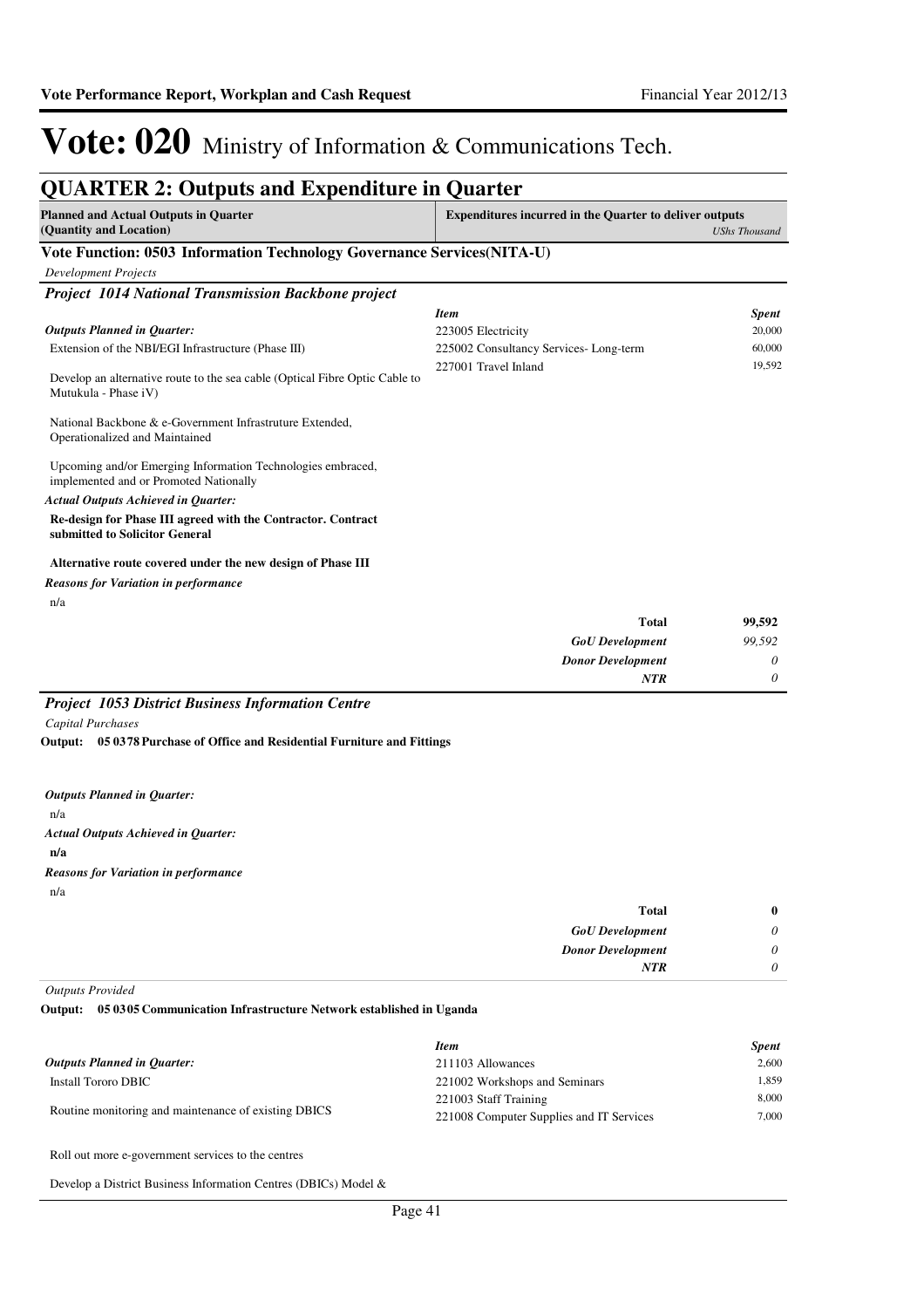### **QUARTER 2: Outputs and Expenditure in Quarter Planned and Actual Outputs in Quarter (Quantity and Location) Expenditures incurred in the Quarter to deliver outputs**  *UShs Thousand* **Vote Function: 0503 Information Technology Governance Services(NITA-U)** *Development Projects Project 1053 District Business Information Centre* Strategy Existing DBICs Monitored and maintained. **Tororo DBIC set up Existing DBICS monitored and maintained** *GoU Development Donor Development* **Total** *19,459 0 0* **19,459** *Actual Outputs Achieved in Quarter: NTR* n/a *Reasons for Variation in performance Project 1054 National IT Authority Capital Purchases* purchase of machinery and equipment for NITA U operations **n/a 05 0377 Purchase of Specialised Machinery & Equipment Output:** *Actual Outputs Achieved in Quarter: Outputs Planned in Quarter:* n/a *Reasons for Variation in performance*

| $\bf{0}$ | <b>Total</b>             |
|----------|--------------------------|
| $\theta$ | <b>GoU</b> Development   |
| $\theta$ | <b>Donor Development</b> |
| $\theta$ | <b>NTR</b>               |
|          |                          |

*Outputs Provided*

**05 0301 A harmonised and coordinated National Information Technology Systems developed Output:**

### *Outputs Planned in Quarter:*

Monitoring, Evaluation and Impact Assessment of National IT Strategies, Laws, Policies, Plans & Initiatives

Development and dissermination of a National IT Planning, Budgeting and M & E Framework and Tool

Monitoring & Evaluation of National IT Projects and Initiatives

Development and Implementation of an National IT Research & Innovation System and a Data Collection and Dissemination System

Development, Implementation and Maintenance of an Architecture Blueprint, Standards and Certification for Government IT Services

Set up a Project Management Office (PMO) that will develop a framework, model and process to provide support to all IT NITA-U related ProjectsMonitoring, Evaluation and Impact Assessment of National IT Strategies, Laws, Policies, Plans & Initiatives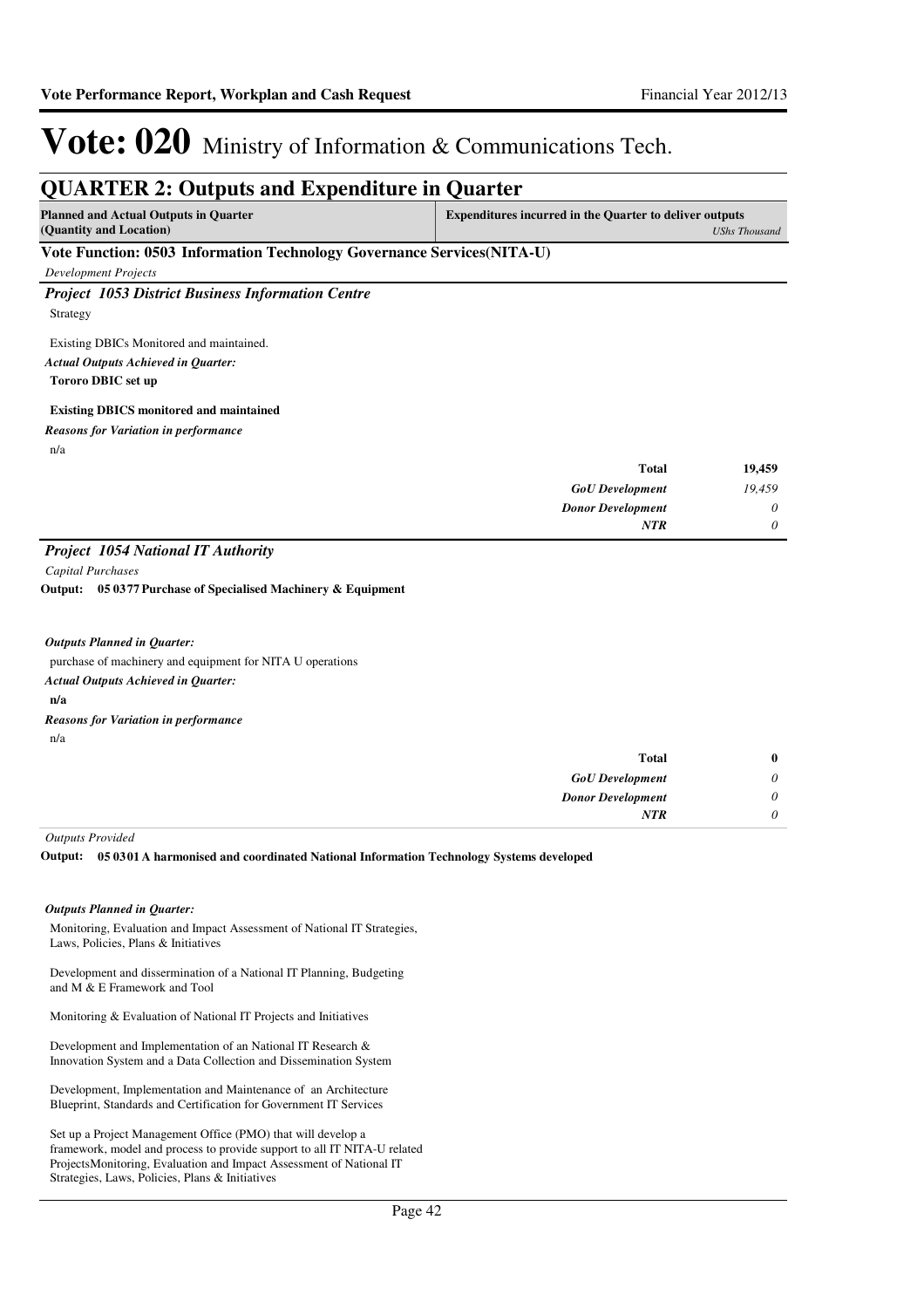### **QUARTER 2: Outputs and Expenditure in Quarter Planned and Actual Outputs in Quarter (Quantity and Location) Expenditures incurred in the Quarter to deliver outputs**  *UShs Thousand* **Vote Function: 0503 Information Technology Governance Services(NITA-U)** *Development Projects Project 1054 National IT Authority* Development and dissermination of a National IT Planning, Budgeting and M & E Framework and Tool Monitoring & Evaluation of National IT Projects and Initiatives Development and Implementation of an National IT Research & Innovation System and a Data Collection and Dissemination System Development, Implementation and Maintenance of an Architecture Blueprint, Standards and Certification for Government IT Services Set up a Project Management Office (PMO) that will develop a framework, model and process to provide support to all IT NITA-U related Projects **Procurement for undertaking impact assessment on the ban of used computers initiated Engaged UNIDO for possible funding of one of the impact assessment study Procurement initiated for the development of a National IT Research Master Plan Draft Zero of the Project Management Methodology developed** *Actual Outputs Achieved in Quarter:*

**10 priority templates and 5 supporting guides drafted for the PMO methodology**

*Reasons for Variation in performance*

n/a

| $\bf{0}$                             |
|--------------------------------------|
| 0<br><b>GoU</b> Development          |
| $\theta$<br><b>Donor Development</b> |
| 0                                    |
| <b>Total</b><br>NTR                  |

**05 0304 Technical Support on e-Government and e-Commerce provided Output:**

|                                                                                                                                                                                                                                                                                                                                                               | <b>Item</b>                              | <b>Spent</b> |
|---------------------------------------------------------------------------------------------------------------------------------------------------------------------------------------------------------------------------------------------------------------------------------------------------------------------------------------------------------------|------------------------------------------|--------------|
| <b>Outputs Planned in Ouarter:</b>                                                                                                                                                                                                                                                                                                                            | 211103 Allowances                        | 20,000       |
| Provision of Applications Delivery Support Services to MDAs & Local                                                                                                                                                                                                                                                                                           | 221003 Staff Training                    | 26,000       |
| Governments to enhance their productivity and economy                                                                                                                                                                                                                                                                                                         | 221008 Computer Supplies and IT Services | 30,000       |
| Technical support requests to NITA-U coordinated                                                                                                                                                                                                                                                                                                              | 221012 Small Office Equipment            | 10,000       |
|                                                                                                                                                                                                                                                                                                                                                               | 225002 Consultancy Services-Long-term    | 16,000       |
| Participate in e-Readiness surveys; update inventory quarterly                                                                                                                                                                                                                                                                                                | 227004 Fuel, Lubricants and Oils         | 10,000       |
| Participate in the piloting of Office Automation and collaboration system                                                                                                                                                                                                                                                                                     | 228002 Maintenance - Vehicles            | 2.362        |
| $\alpha$ , $\alpha$ , $\alpha$ , $\alpha$ , $\alpha$ , $\alpha$ , $\alpha$ , $\alpha$ , $\alpha$ , $\alpha$ , $\alpha$ , $\alpha$ , $\alpha$ , $\alpha$ , $\alpha$ , $\alpha$ , $\alpha$ , $\alpha$ , $\alpha$ , $\alpha$ , $\alpha$ , $\alpha$ , $\alpha$ , $\alpha$ , $\alpha$ , $\alpha$ , $\alpha$ , $\alpha$ , $\alpha$ , $\alpha$ , $\alpha$ , $\alpha$ |                                          |              |

Coordinate and monitor the development of e-Government services e-Government architecture, standards and regulations developed

Operationalization of the Cyber Laws

Country Code Top-level Domain (CCTLD) Management implementation

Internet Protocol Version 6 (IPV6) Implementation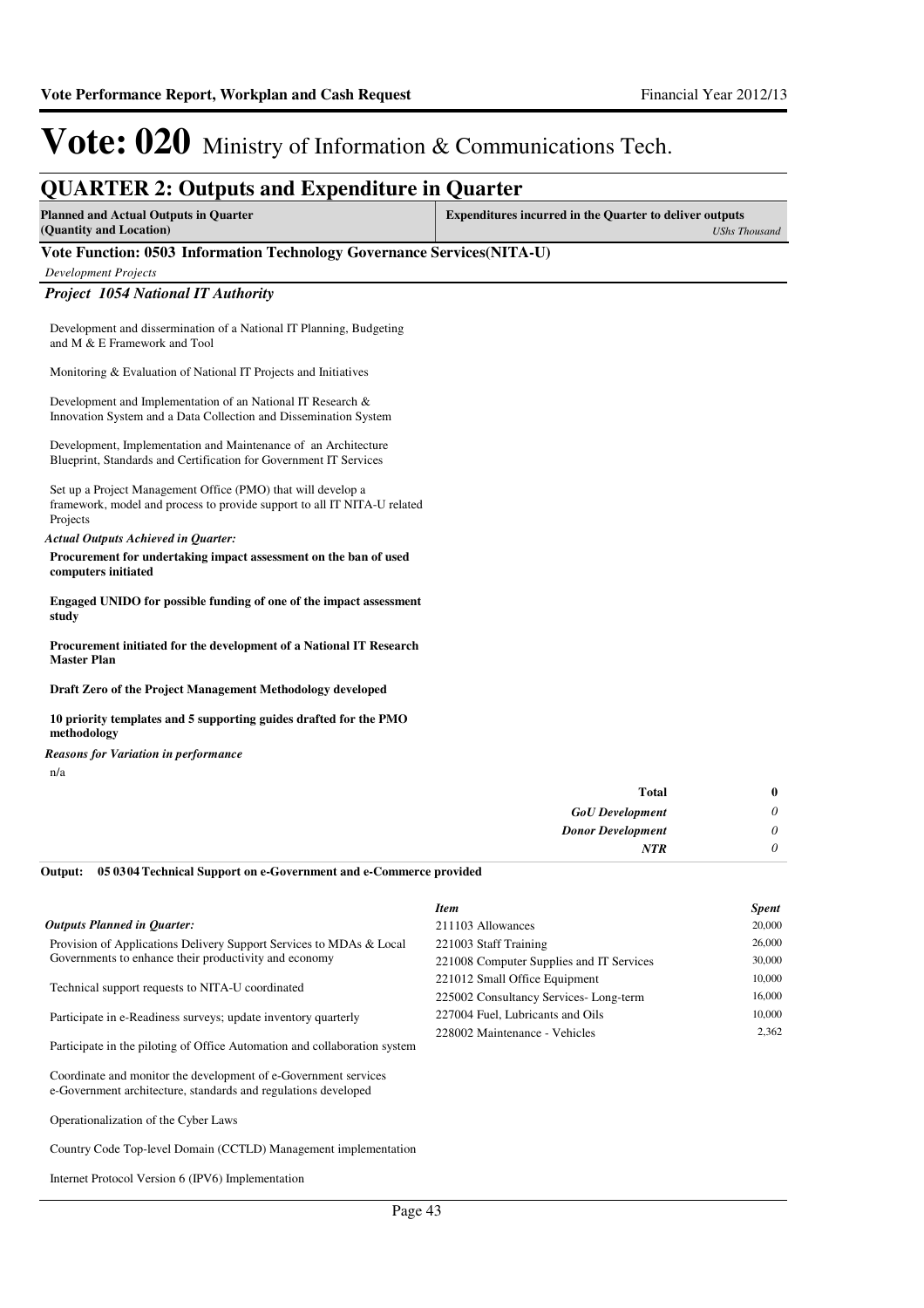### **QUARTER 2: Outputs and Expenditure in Quarter Planned and Actual Outputs in Quarter (Quantity and Location) Expenditures incurred in the Quarter to deliver outputs**  *UShs Thousand* **Vote Function: 0503 Information Technology Governance Services(NITA-U)** *Development Projects Project 1054 National IT Authority* Setting up & operationalising the NSIS Sectretariat Promoting and or undertaking Information Technology Trainning, Development and Capacity Building Services for Public & Private Sectors Conduct an IT Capacity Building Needs Assessment (CBNA) Development and implementation of an IT Capacity Building Action Plan (CBAP) **Roadmaps for certification and accreditation of IT professionals and IT training developed and approved Participated in the launch of ICT Training for Head Teachers at Makerere University Business School Completed the revision of the draft regulations and obtained approval of the final drafts by EXCO and the Technical Committee of the Board** *Actual Outputs Achieved in Quarter: Reasons for Variation in performance*

n/a

| 114,362  | <b>Total</b>             |
|----------|--------------------------|
| 114,362  | <b>GoU</b> Development   |
| $\theta$ | <b>Donor Development</b> |
| $\theta$ | <b>NTR</b>               |

### *Project 1055 Business Process Outsourcing*

*Outputs Provided*

**05 0304 Technical Support on e-Government and e-Commerce provided Output:**

|                                                                     | <b>Item</b>                           | <b>Spent</b> |
|---------------------------------------------------------------------|---------------------------------------|--------------|
| <b>Outputs Planned in Ouarter:</b>                                  | 211103 Allowances                     | 6.000        |
| n/a                                                                 | 221002 Workshops and Seminars         | 5.000        |
| <b>Actual Outputs Achieved in Ouarter:</b>                          | 221003 Staff Training                 | 6.000        |
| Final technical and administration guidelines submitted to EXCO for | 221012 Small Office Equipment         | 2.354        |
| approval                                                            | 222003 Information and Communications | 3.000        |
|                                                                     | Technology                            |              |
| BPO center managed and maintained                                   |                                       |              |

### **Contract for BPO Standards signed and inception report produced**

*Reasons for Variation in performance*

n/a

| <b>Total</b>             | 22,354   |
|--------------------------|----------|
| <b>GoU</b> Development   | 22,354   |
| <b>Donor Development</b> | $\theta$ |
| <b>NTR</b>               | 0        |
|                          |          |

### **Vote Function: 0549 Policy, Planning and Support Services**

*Recurrent Programmes*

### *Programme 01 Headquarters*

*Outputs Funded*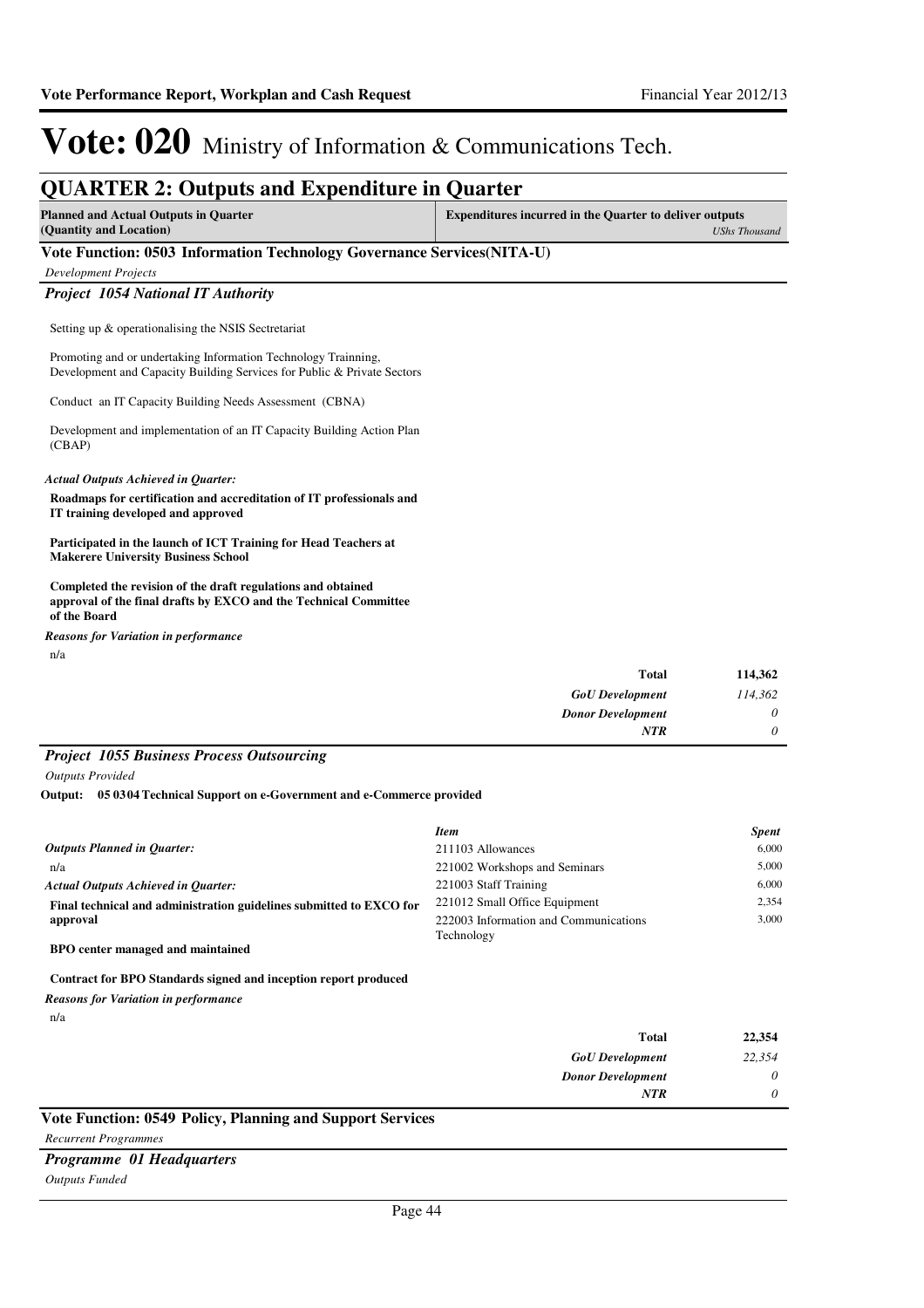*0*

*NTR*

# Vote: 020 Ministry of Information & Communications Tech.

| <b>Planned and Actual Outputs in Quarter</b>                              |                                                                 | <b>Expenditures incurred in the Quarter to deliver outputs</b> |  |
|---------------------------------------------------------------------------|-----------------------------------------------------------------|----------------------------------------------------------------|--|
| (Quantity and Location)                                                   |                                                                 | <b>UShs Thousand</b>                                           |  |
| Vote Function: 0549 Policy, Planning and Support Services                 |                                                                 |                                                                |  |
| <b>Recurrent Programmes</b>                                               |                                                                 |                                                                |  |
| Programme 01 Headquarters                                                 |                                                                 |                                                                |  |
| Output: 05 4951 Subvention Operational(UICT)                              |                                                                 |                                                                |  |
|                                                                           | <b>Item</b>                                                     | <b>Spent</b>                                                   |  |
| <b>Outputs Planned in Quarter:</b>                                        | 264101 Contributions to Autonomous Inst.                        | 16,995                                                         |  |
| <b>UICT</b> Subvention processed                                          |                                                                 |                                                                |  |
| <b>Actual Outputs Achieved in Quarter:</b>                                |                                                                 |                                                                |  |
| SHS.16,995,183 processed and remitted to UICT                             |                                                                 |                                                                |  |
| <b>Reasons for Variation in performance</b>                               |                                                                 |                                                                |  |
| n/a                                                                       |                                                                 |                                                                |  |
|                                                                           | <b>Total</b>                                                    | 16,995                                                         |  |
|                                                                           | <b>Wage Recurrent</b>                                           | 0                                                              |  |
|                                                                           | <b>Non Wage Recurrent</b>                                       | 16,995                                                         |  |
|                                                                           | <b>NTR</b>                                                      | 0                                                              |  |
| <b>Outputs Provided</b>                                                   |                                                                 |                                                                |  |
| 05 4901 Policy, consultation, planning and monitoring services<br>Output: |                                                                 |                                                                |  |
|                                                                           | <b>Item</b>                                                     | <b>Spent</b>                                                   |  |
| <b>Outputs Planned in Quarter:</b>                                        | 211101 General Staff Salaries                                   | 874,395                                                        |  |
| ICT Sector Policies reviewed and developed                                | 211103 Allowances                                               | 1,600                                                          |  |
| <b>ROM</b> framework Monitored                                            | 221001 Advertising and Public Relations                         | 200                                                            |  |
| <b>Actual Outputs Achieved in Quarter:</b>                                | 221002 Workshops and Seminars                                   | 2,182                                                          |  |
| 3 ICT sector policies consultations workshops held                        | 221003 Staff Training                                           | 1,255<br>225                                                   |  |
|                                                                           | 221007 Books, Periodicals and Newspapers                        | 780                                                            |  |
| 1 ROM M&E monitored                                                       | 221011 Printing, Stationery, Photocopying and<br><b>Binding</b> |                                                                |  |
| Appraisals for staff carried out                                          | 222003 Information and Communications                           | 756                                                            |  |
| <b>Reasons for Variation in performance</b>                               | Technology                                                      |                                                                |  |
| n/a                                                                       | 224002 General Supply of Goods and Services                     | 720                                                            |  |
|                                                                           | 225002 Consultancy Services-Long-term                           | 2,200<br>750                                                   |  |
|                                                                           | 227004 Fuel, Lubricants and Oils                                |                                                                |  |
|                                                                           | Total                                                           | 885,063                                                        |  |
|                                                                           | <b>Wage Recurrent</b>                                           | 874,395                                                        |  |
|                                                                           | <b>Non Wage Recurrent</b>                                       | 10.668                                                         |  |

**05 4902 Ministry Support Services (Finance and Administration) Output:**

|                                                  | <b>Item</b>                                   | <b>Spent</b> |
|--------------------------------------------------|-----------------------------------------------|--------------|
| <b>Outputs Planned in Ouarter:</b>               | 211101 General Staff Salaries                 | 53,255       |
| Ministry's Financial Statements prepared         | 211103 Allowances                             | 9,000        |
|                                                  | 213001 Medical Expenses (To Employees)        | 3.000        |
| Recruitment of Staff                             | 213002 Incapacity, death benefits and funeral | 6,135        |
| Ministry staff appraised                         | expenses                                      |              |
|                                                  | 221001 Advertising and Public Relations       | 1,492        |
| <b>Timely Process of Logistics</b>               | 221002 Workshops and Seminars                 | 2,800        |
| <b>Actual Outputs Achieved in Ouarter:</b>       | 221003 Staff Training                         | 7,000        |
| - Final Accounts prepared and submitted to MFPED | 221007 Books, Periodicals and Newspapers      | 1,230        |
|                                                  | 221008 Computer Supplies and IT Services      | 4.400        |
|                                                  | 221009 Welfare and Entertainment              | 2.800        |
| 10staff recruited                                |                                               |              |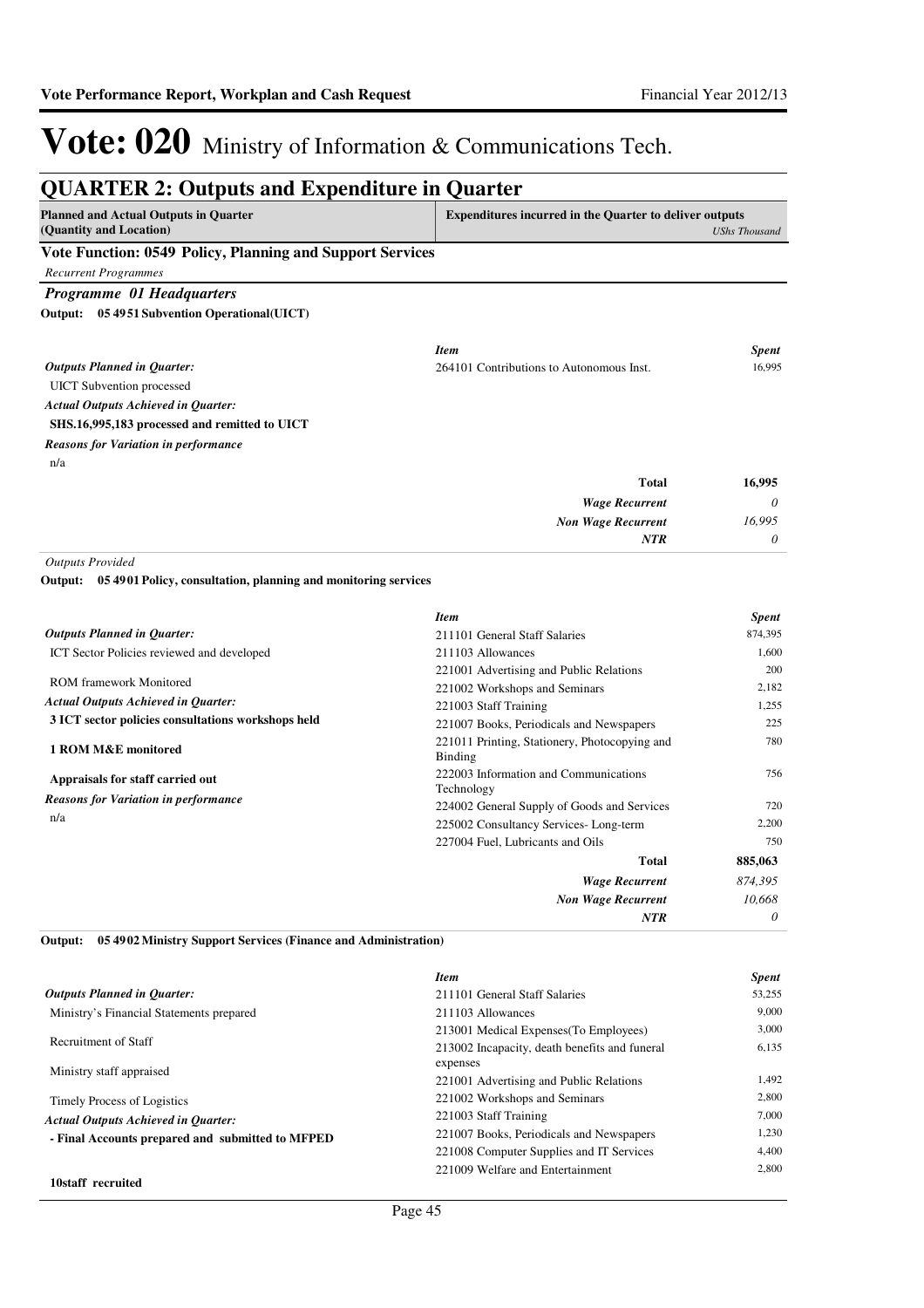## **QUARTER 2: Outputs and Expenditure in Quarter**

| <b>Planned and Actual Outputs in Quarter</b><br>(Quantity and Location)                              | <b>Expenditures incurred in the Quarter to deliver outputs</b>  | <b>UShs Thousand</b> |
|------------------------------------------------------------------------------------------------------|-----------------------------------------------------------------|----------------------|
| Vote Function: 0549 Policy, Planning and Support Services                                            |                                                                 |                      |
| <b>Recurrent Programmes</b>                                                                          |                                                                 |                      |
| Programme 01 Headquarters                                                                            |                                                                 |                      |
|                                                                                                      | 221011 Printing, Stationery, Photocopying and<br><b>Binding</b> | 4,235                |
|                                                                                                      | 221012 Small Office Equipment                                   | 2,010                |
| <b>LPOs</b> raised                                                                                   | 222001 Telecommunications                                       | 5,063                |
| <b>Reasons for Variation in performance</b><br>n/a                                                   | 222003 Information and Communications<br>Technology             | 3,300                |
|                                                                                                      | 224002 General Supply of Goods and Services                     | 2,660                |
|                                                                                                      | 225001 Consultancy Services- Short-term                         | 2,500                |
|                                                                                                      | 225002 Consultancy Services-Long-term                           | 3,350                |
|                                                                                                      | 227004 Fuel, Lubricants and Oils                                | 2,350                |
|                                                                                                      | 228002 Maintenance - Vehicles                                   | 2,840                |
|                                                                                                      | 228004 Maintenance Other                                        | 900                  |
|                                                                                                      | <b>Total</b>                                                    | 120,319              |
|                                                                                                      | <b>Wage Recurrent</b>                                           | 53,255               |
|                                                                                                      | <b>Non Wage Recurrent</b>                                       | 67,064               |
|                                                                                                      | <b>NTR</b>                                                      | 0                    |
| Output:<br>05 4903 Ministerial and Top Management Services                                           | <b>Item</b>                                                     | <b>Spent</b>         |
| <b>Outputs Planned in Quarter:</b>                                                                   | 211101 General Staff Salaries                                   | 76,824               |
| Cabinet memos reviewed, approved and submitted                                                       | 211103 Allowances                                               | 2,982                |
| Discussions and Approval of Sector Policies                                                          | 221003 Staff Training                                           | 756                  |
|                                                                                                      | 223004 Guard and Security services                              | 55,358               |
| Ministry's BFP, MPS, & Draft Budget Estimates reviewed and approved                                  | 227001 Travel Inland<br>227004 Fuel, Lubricants and Oils        | 1,250<br>1,500       |
|                                                                                                      |                                                                 |                      |
| Participation in International meetings and gatherings<br><b>Actual Outputs Achieved in Quarter:</b> |                                                                 |                      |
| 3 Cabinet memos reviewed, approved and submitted to Cabinet                                          |                                                                 |                      |
| Participated in 1 international conference of ITU                                                    |                                                                 |                      |
| <b>Reasons for Variation in performance</b><br>n/a                                                   |                                                                 |                      |
|                                                                                                      | <b>Total</b>                                                    | 138,671              |
|                                                                                                      | <b>Wage Recurrent</b>                                           | 76,824               |
|                                                                                                      | <b>Non Wage Recurrent</b>                                       | 61,846               |
|                                                                                                      | NTR                                                             | 0                    |
| Programme 06 Internal Audit                                                                          |                                                                 |                      |

| <b>Item</b>                              | <b>Spent</b> |
|------------------------------------------|--------------|
| 211103 Allowances                        | 860          |
| 221003 Staff Training                    | 2,000        |
| 221008 Computer Supplies and IT Services | 350          |
| 227001 Travel Inland                     | 193          |
| 227004 Fuel. Lubricants and Oils         | 987          |
|                                          |              |
|                                          |              |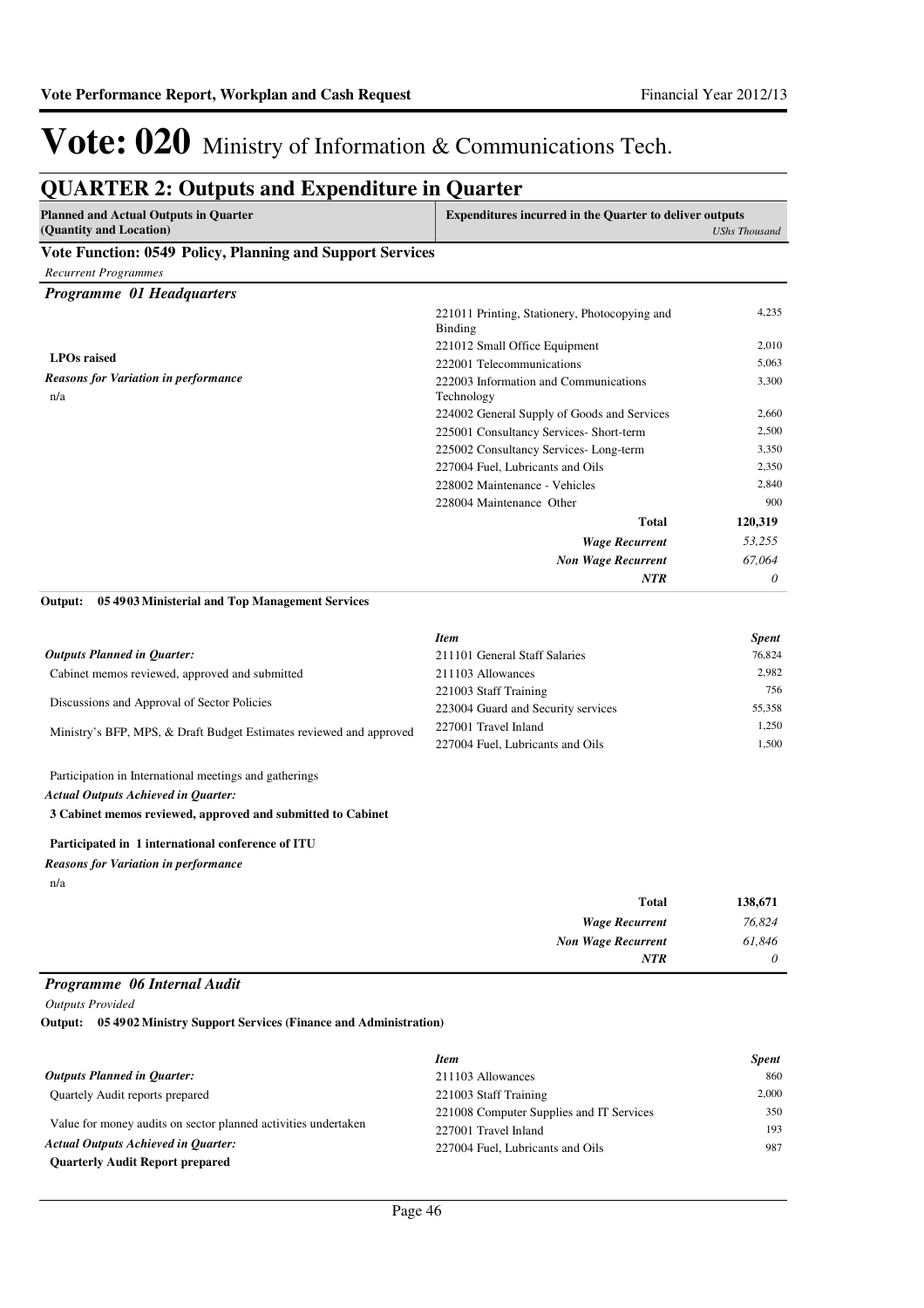## **QUARTER 2: Outputs and Expenditure in Quarter**

| <b>Planned and Actual Outputs in Quarter</b>             | <b>Expenditures incurred in the Quarter to deliver outputs</b> |
|----------------------------------------------------------|----------------------------------------------------------------|
| (Quantity and Location)                                  | <b>UShs Thousand</b>                                           |
| $0 = 10$ m $10$<br>$\sim$<br>$\mathbf{r}$ . $\mathbf{r}$ |                                                                |

### **Vote Function: 0549 Policy, Planning and Support Services**

*Recurrent Programmes*

*Programme 06 Internal Audit*

**One Field Visit**

n/a *Reasons for Variation in performance*

| Total                                                                         | 4,390    |
|-------------------------------------------------------------------------------|----------|
| <b>Wage Recurrent</b>                                                         | $\theta$ |
| <b>Non Wage Recurrent</b>                                                     | 4,390    |
| <b>NTR</b>                                                                    | $\theta$ |
| $\mathbf{r}$ $\mathbf{r}$ $\mathbf{r}$ $\mathbf{r}$ $\mathbf{r}$ $\mathbf{r}$ |          |

*Development Projects*

### *Project 0900 E-government ICT Policy Implementation Outputs Provided*

**05 4901 Policy, consultation, planning and monitoring services Output:**

|                                                                                                                                               | <b>Item</b>                                   | <b>Spent</b> |
|-----------------------------------------------------------------------------------------------------------------------------------------------|-----------------------------------------------|--------------|
| <b>Outputs Planned in Ouarter:</b>                                                                                                            | 211103 Allowances                             | 29,840       |
| Quarter I report compiled and produced                                                                                                        | 213001 Medical Expenses (To Employees)        | 4,434        |
|                                                                                                                                               | 221001 Advertising and Public Relations       | 1,000        |
| Stakeholders consultations undertaken on the draft ICT Policy                                                                                 | 221002 Workshops and Seminars                 | 20,111       |
| Review of the Strategic plan consultations initiated ineternally within the                                                                   | 221003 Staff Training                         | 33,182       |
| Ministry                                                                                                                                      | 221007 Books, Periodicals and Newspapers      | 4,153        |
|                                                                                                                                               | 221008 Computer Supplies and IT Services      | 11,275       |
| Validation workshop on the institutionalisation of ICT functions across                                                                       | 221009 Welfare and Entertainment              | 2,000        |
| government undertaken                                                                                                                         | 221011 Printing, Stationery, Photocopying and | 13,782       |
| E-government Policy Framework disseminated first with a tabling to                                                                            | Binding                                       |              |
| Parliament and the distribution to other Stakeholders                                                                                         | 221012 Small Office Equipment                 | 13,702       |
|                                                                                                                                               | 221016 IFMS Recurrent Costs                   | 4,298        |
| Continued implementation of the Postal Code Addressing system Pilot                                                                           | 222001 Telecommunications                     | 1,858        |
| project in Entebbe with Data entry and indexing in the GIS database street<br>labeling assignment of postcodes, Area mapping and digitization | 222003 Information and Communications         | 44,071       |
| supervised.                                                                                                                                   | Technology                                    |              |
| <b>Actual Outputs Achieved in Ouarter:</b>                                                                                                    | 224002 General Supply of Goods and Services   | 2,936        |
|                                                                                                                                               | 225001 Consultancy Services- Short-term       | 20,000       |
| Quarter one progess report compiled                                                                                                           | 225002 Consultancy Services-Long-term         | 20,000       |
| <b>Reasons for Variation in performance</b>                                                                                                   | 227001 Travel Inland                          | 8,000        |
| n/a                                                                                                                                           | 227002 Travel Abroad                          | 4,594        |
|                                                                                                                                               | 227004 Fuel, Lubricants and Oils              | 8,000        |
|                                                                                                                                               | 228002 Maintenance - Vehicles                 | 4.905        |
|                                                                                                                                               | Total                                         | 252,140      |
|                                                                                                                                               | <b>GoU</b> Development                        | 252,140      |
|                                                                                                                                               | <b>Donor Development</b>                      | 0            |
|                                                                                                                                               | <b>NTR</b>                                    | $\theta$     |

*Project 0990 Strengthening Ministry of ICT*

*Capital Purchases*

**Output: 05 4975 Purchase of Motor Vehicles and Other Transport Equipment**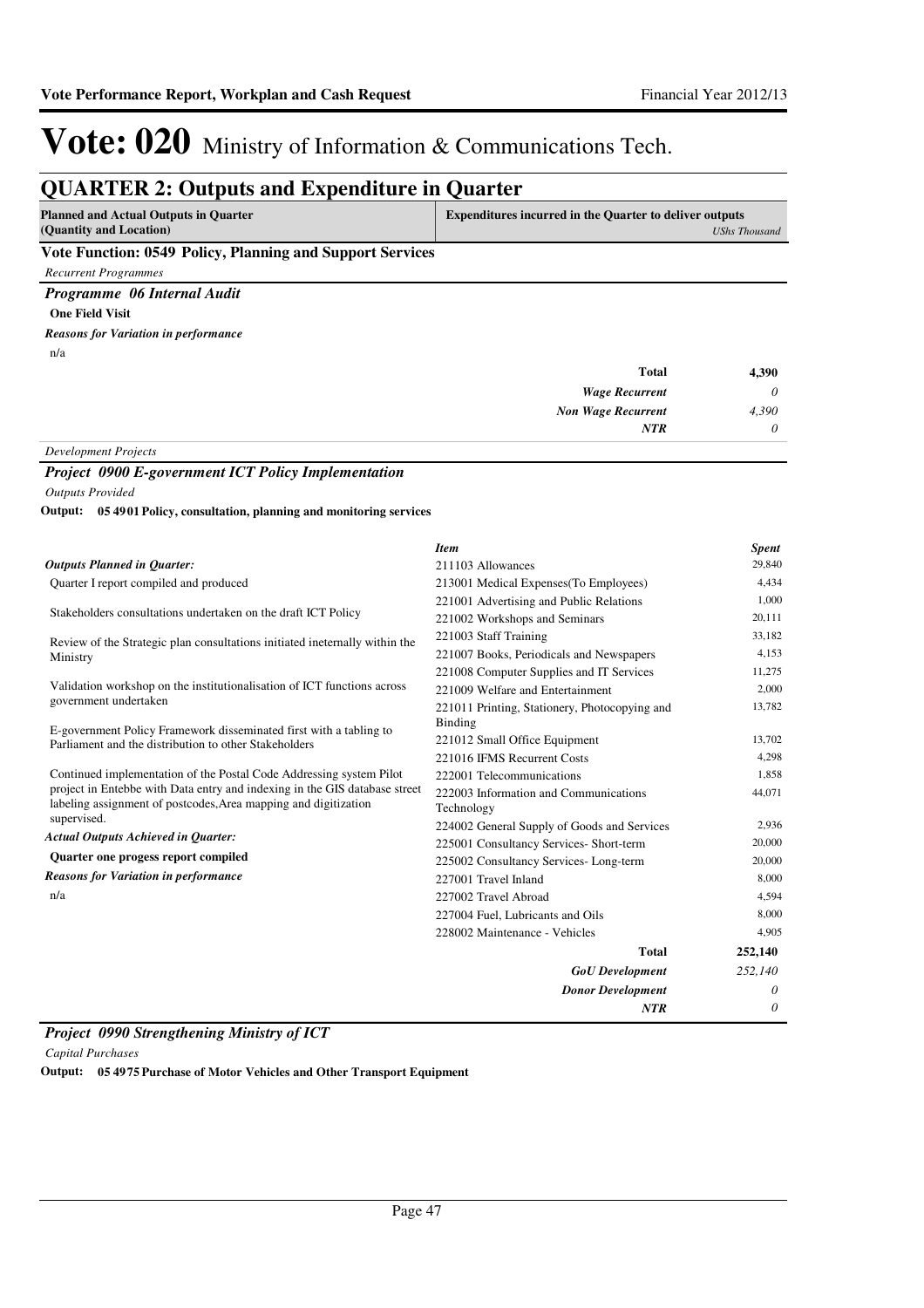# **QUARTER 2: Outputs and Expenditure in Quarter**

| <b>Planned and Actual Outputs in Quarter</b>             | <b>Expenditures incurred in the Quarter to deliver outputs</b> |
|----------------------------------------------------------|----------------------------------------------------------------|
| (Quantity and Location)                                  | UShs Thousand                                                  |
| Vote Function: 0549 Policy Planning and Sunnort Services |                                                                |

### **Vote Function: 0549 Policy, Planning and Support Services**

*Development Projects*

*Project 0990 Strengthening Ministry of ICT*

### *Outputs Planned in Quarter:*

| Purchase of Motor Vehicle for the Director IT & IMS |
|-----------------------------------------------------|
| <b>Actual Outputs Achieved in Ouarter:</b>          |
| Vehicle not procured                                |
| <b>Reasons for Variation in performance</b>         |
| Inadequate funds                                    |

| $\bf{0}$ | Total                    |  |
|----------|--------------------------|--|
| 0        | <b>GoU</b> Development   |  |
| 0        | <b>Donor Development</b> |  |
| 0        | <b>NTR</b>               |  |
|          |                          |  |

*Outputs Provided*

**05 4902 Ministry Support Services (Finance and Administration) Output:**

| <b>Outputs Planned in Quarter:</b><br>211103 Allowances                                         | 14,926    |
|-------------------------------------------------------------------------------------------------|-----------|
| Books and Periodicals provided<br>221002 Workshops and Seminars                                 | 8,932     |
| 221003 Staff Training                                                                           | 24,058    |
| Staff training undertaken<br>221008 Computer Supplies and IT Services                           | 14,521    |
| 221016 IFMS Recurrent Costs<br>General goods and services provided                              | 500       |
| 222003 Information and Communications<br>Technology<br>Resource center maintained               | 20,000    |
| 224002 General Supply of Goods and Services<br><b>Actual Outputs Achieved in Quarter:</b>       | 5,046     |
| 227001 Travel Inland<br><b>Books and Periodicals provided</b>                                   | 8,915     |
| 227004 Fuel, Lubricants and Oils                                                                | 4,000     |
| Staff training undertaken<br>228002 Maintenance - Vehicles                                      | 6,098     |
| 228003 Maintenance Machinery, Equipment and<br>General goods and services provided<br>Furniture | 6,800     |
| <b>Total</b><br><b>Resource center maintained</b>                                               | 113,796   |
| <b>GoU</b> Development<br><b>Reasons for Variation in performance</b>                           | 113,796   |
| <b>Donor Development</b><br>n/a                                                                 | 0         |
| <b>NTR</b>                                                                                      | $\theta$  |
| <b>GRAND TOTAL</b>                                                                              | 3,737,771 |
| <b>Wage Recurrent</b>                                                                           | 2,015,345 |
| <b>Non Wage Recurrent</b>                                                                       | 850,724   |
| <b>GoU</b> Development                                                                          | 871,702   |
| <b>Donor Development</b>                                                                        | $\theta$  |
| <b>NTR</b>                                                                                      | 0         |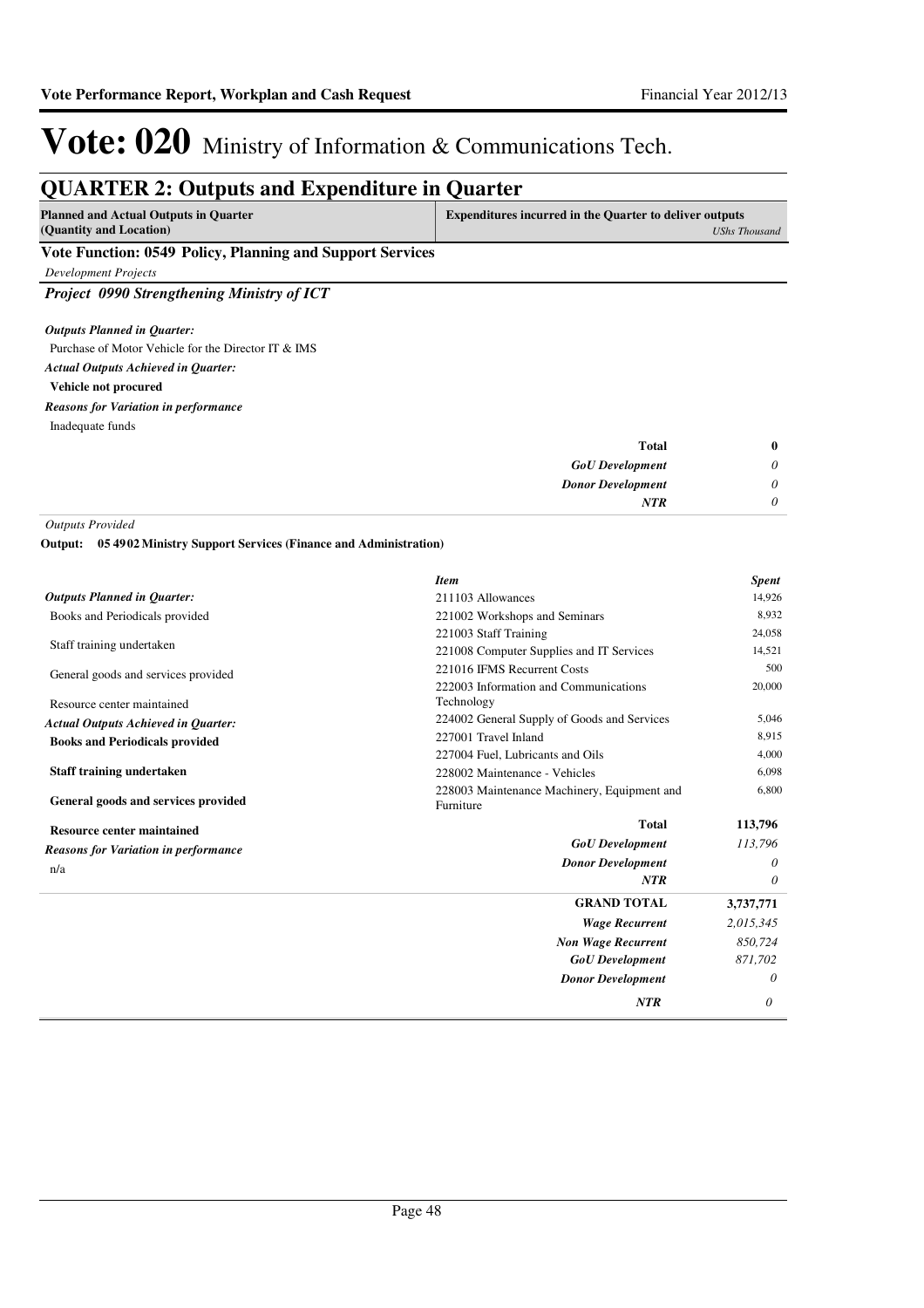## **QUARTER 3: Revised Workplan**

| Vote Function: 0501 IT and Information Management Services<br><b>Recurrent Programmes</b><br><b>Programme 02 Information Technology</b><br><b>Outputs Provided</b><br>Output: 05 0101 Enabling Policies, Laws and Regulations developed<br><b>Balance b/f</b><br><b>New Funds</b><br><b>Item</b><br>Total<br>621<br>211101 General Staff Salaries<br>0<br>621<br>Coordinate and Carry out M&E on the<br>491<br>0<br>491<br>211103 Allowances<br>implementation of the CCTLD Strategy<br>221002 Workshops and Seminars<br>472<br>472<br>0<br>E-waste management promoted<br>221003 Staff Training<br>800<br>0<br>800<br>85<br>85<br>221008 Computer Supplies and IT Services<br>0<br>221011 Printing, Stationery, Photocopying and Binding<br>660<br>0<br>660<br>221012 Small Office Equipment<br>330<br>0<br>330<br>222003 Information and Communications Technology<br>1,100<br>0<br>1,100<br>225001 Consultancy Services- Short-term<br>1,000<br>0<br>1,000<br>227002 Travel Abroad<br>660<br>660<br>0<br>228002 Maintenance - Vehicles<br>10<br>0<br>10<br>Total<br>6,228<br>0<br>6,228<br>621<br>0<br>621<br><b>Wage Recurrent</b><br><b>Non Wage Recurrent</b><br>5,608<br>$\theta$<br>5,608<br><b>NTR</b><br>0<br>0<br>0<br>05 01 02 E-government services provided<br>Output:<br><b>Item</b><br><b>Balance b/f</b><br><b>New Funds</b><br><b>Total</b><br>211101 General Staff Salaries<br>1,064<br>0<br>1,064<br>Coordinate and Carry out M&E on the<br>221003 Staff Training<br>50<br>50<br>0<br>implementation of the GoU Web Portal<br>221008 Computer Supplies and IT Services<br>33<br>33<br>0<br>221012 Small Office Equipment<br>160<br>$\bf{0}$<br>160<br>222003 Information and Communications Technology<br>660<br>0<br>660<br>224002 General Supply of Goods and Services<br>19<br>0<br>19<br>225001 Consultancy Services- Short-term<br>1,000<br>0<br>1,000<br>660<br>227001 Travel Inland<br>0<br>660<br>0<br>227002 Travel Abroad<br>660<br>660<br>228002 Maintenance - Vehicles<br>330<br>$\bf{0}$<br>330<br><b>Total</b><br>0<br>4,636<br>4,636<br><b>Wage Recurrent</b><br>1,064<br>0<br>1,064<br>3,572<br>0<br><b>Non Wage Recurrent</b><br>3,572<br>$\theta$<br>0<br><b>NTR</b><br>0<br>Output:<br>05 0104 Hardware and software development industry promoted<br><b>Balance b/f</b><br><b>New Funds</b><br><b>Item</b><br><b>Total</b><br>211101 General Staff Salaries<br>673<br>673<br>0<br>Support private sector actors to establish<br>14<br>$\bf{0}$<br>14<br>221001 Advertising and Public Relations<br>innovation centres and other investments in the<br>development of both software and hardware in<br>426<br>$\bf{0}$<br>426<br>221002 Workshops and Seminars<br>the country.<br>221003 Staff Training<br>144<br>0<br>144<br>221012 Small Office Equipment<br>290<br>290<br>0<br>222003 Information and Communications Technology<br>21<br>21<br>0<br>225001 Consultancy Services- Short-term<br>500<br>$\bf{0}$<br>500<br>Total<br>2,068<br>0<br>2,068<br><b>Wage Recurrent</b><br>673<br>0<br>673<br><b>Non Wage Recurrent</b><br>1,394<br>1,394<br>0<br>NTR<br>$\boldsymbol{\mathit{0}}$<br>0<br>0 | <b>Planned Outputs for the Quarter</b><br>(Quantity and Location) | <b>Estimated Funds Available in Quarter</b><br>(from balance brought forward and actual/expected releaes) |  | <b>UShs Thousand</b> |
|-----------------------------------------------------------------------------------------------------------------------------------------------------------------------------------------------------------------------------------------------------------------------------------------------------------------------------------------------------------------------------------------------------------------------------------------------------------------------------------------------------------------------------------------------------------------------------------------------------------------------------------------------------------------------------------------------------------------------------------------------------------------------------------------------------------------------------------------------------------------------------------------------------------------------------------------------------------------------------------------------------------------------------------------------------------------------------------------------------------------------------------------------------------------------------------------------------------------------------------------------------------------------------------------------------------------------------------------------------------------------------------------------------------------------------------------------------------------------------------------------------------------------------------------------------------------------------------------------------------------------------------------------------------------------------------------------------------------------------------------------------------------------------------------------------------------------------------------------------------------------------------------------------------------------------------------------------------------------------------------------------------------------------------------------------------------------------------------------------------------------------------------------------------------------------------------------------------------------------------------------------------------------------------------------------------------------------------------------------------------------------------------------------------------------------------------------------------------------------------------------------------------------------------------------------------------------------------------------------------------------------------------------------------------------------------------------------------------------------------------------------------------------------------------------------------------------------------------------------------------------------------------------------------------------------------------------------------------------------------------------------------------------------------------------------------------------------------------------------------------------------------------------|-------------------------------------------------------------------|-----------------------------------------------------------------------------------------------------------|--|----------------------|
|                                                                                                                                                                                                                                                                                                                                                                                                                                                                                                                                                                                                                                                                                                                                                                                                                                                                                                                                                                                                                                                                                                                                                                                                                                                                                                                                                                                                                                                                                                                                                                                                                                                                                                                                                                                                                                                                                                                                                                                                                                                                                                                                                                                                                                                                                                                                                                                                                                                                                                                                                                                                                                                                                                                                                                                                                                                                                                                                                                                                                                                                                                                                               |                                                                   |                                                                                                           |  |                      |
|                                                                                                                                                                                                                                                                                                                                                                                                                                                                                                                                                                                                                                                                                                                                                                                                                                                                                                                                                                                                                                                                                                                                                                                                                                                                                                                                                                                                                                                                                                                                                                                                                                                                                                                                                                                                                                                                                                                                                                                                                                                                                                                                                                                                                                                                                                                                                                                                                                                                                                                                                                                                                                                                                                                                                                                                                                                                                                                                                                                                                                                                                                                                               |                                                                   |                                                                                                           |  |                      |
|                                                                                                                                                                                                                                                                                                                                                                                                                                                                                                                                                                                                                                                                                                                                                                                                                                                                                                                                                                                                                                                                                                                                                                                                                                                                                                                                                                                                                                                                                                                                                                                                                                                                                                                                                                                                                                                                                                                                                                                                                                                                                                                                                                                                                                                                                                                                                                                                                                                                                                                                                                                                                                                                                                                                                                                                                                                                                                                                                                                                                                                                                                                                               |                                                                   |                                                                                                           |  |                      |
|                                                                                                                                                                                                                                                                                                                                                                                                                                                                                                                                                                                                                                                                                                                                                                                                                                                                                                                                                                                                                                                                                                                                                                                                                                                                                                                                                                                                                                                                                                                                                                                                                                                                                                                                                                                                                                                                                                                                                                                                                                                                                                                                                                                                                                                                                                                                                                                                                                                                                                                                                                                                                                                                                                                                                                                                                                                                                                                                                                                                                                                                                                                                               |                                                                   |                                                                                                           |  |                      |
|                                                                                                                                                                                                                                                                                                                                                                                                                                                                                                                                                                                                                                                                                                                                                                                                                                                                                                                                                                                                                                                                                                                                                                                                                                                                                                                                                                                                                                                                                                                                                                                                                                                                                                                                                                                                                                                                                                                                                                                                                                                                                                                                                                                                                                                                                                                                                                                                                                                                                                                                                                                                                                                                                                                                                                                                                                                                                                                                                                                                                                                                                                                                               |                                                                   |                                                                                                           |  |                      |
|                                                                                                                                                                                                                                                                                                                                                                                                                                                                                                                                                                                                                                                                                                                                                                                                                                                                                                                                                                                                                                                                                                                                                                                                                                                                                                                                                                                                                                                                                                                                                                                                                                                                                                                                                                                                                                                                                                                                                                                                                                                                                                                                                                                                                                                                                                                                                                                                                                                                                                                                                                                                                                                                                                                                                                                                                                                                                                                                                                                                                                                                                                                                               |                                                                   |                                                                                                           |  |                      |
|                                                                                                                                                                                                                                                                                                                                                                                                                                                                                                                                                                                                                                                                                                                                                                                                                                                                                                                                                                                                                                                                                                                                                                                                                                                                                                                                                                                                                                                                                                                                                                                                                                                                                                                                                                                                                                                                                                                                                                                                                                                                                                                                                                                                                                                                                                                                                                                                                                                                                                                                                                                                                                                                                                                                                                                                                                                                                                                                                                                                                                                                                                                                               |                                                                   |                                                                                                           |  |                      |
|                                                                                                                                                                                                                                                                                                                                                                                                                                                                                                                                                                                                                                                                                                                                                                                                                                                                                                                                                                                                                                                                                                                                                                                                                                                                                                                                                                                                                                                                                                                                                                                                                                                                                                                                                                                                                                                                                                                                                                                                                                                                                                                                                                                                                                                                                                                                                                                                                                                                                                                                                                                                                                                                                                                                                                                                                                                                                                                                                                                                                                                                                                                                               |                                                                   |                                                                                                           |  |                      |
|                                                                                                                                                                                                                                                                                                                                                                                                                                                                                                                                                                                                                                                                                                                                                                                                                                                                                                                                                                                                                                                                                                                                                                                                                                                                                                                                                                                                                                                                                                                                                                                                                                                                                                                                                                                                                                                                                                                                                                                                                                                                                                                                                                                                                                                                                                                                                                                                                                                                                                                                                                                                                                                                                                                                                                                                                                                                                                                                                                                                                                                                                                                                               |                                                                   |                                                                                                           |  |                      |
|                                                                                                                                                                                                                                                                                                                                                                                                                                                                                                                                                                                                                                                                                                                                                                                                                                                                                                                                                                                                                                                                                                                                                                                                                                                                                                                                                                                                                                                                                                                                                                                                                                                                                                                                                                                                                                                                                                                                                                                                                                                                                                                                                                                                                                                                                                                                                                                                                                                                                                                                                                                                                                                                                                                                                                                                                                                                                                                                                                                                                                                                                                                                               |                                                                   |                                                                                                           |  |                      |
|                                                                                                                                                                                                                                                                                                                                                                                                                                                                                                                                                                                                                                                                                                                                                                                                                                                                                                                                                                                                                                                                                                                                                                                                                                                                                                                                                                                                                                                                                                                                                                                                                                                                                                                                                                                                                                                                                                                                                                                                                                                                                                                                                                                                                                                                                                                                                                                                                                                                                                                                                                                                                                                                                                                                                                                                                                                                                                                                                                                                                                                                                                                                               |                                                                   |                                                                                                           |  |                      |
|                                                                                                                                                                                                                                                                                                                                                                                                                                                                                                                                                                                                                                                                                                                                                                                                                                                                                                                                                                                                                                                                                                                                                                                                                                                                                                                                                                                                                                                                                                                                                                                                                                                                                                                                                                                                                                                                                                                                                                                                                                                                                                                                                                                                                                                                                                                                                                                                                                                                                                                                                                                                                                                                                                                                                                                                                                                                                                                                                                                                                                                                                                                                               |                                                                   |                                                                                                           |  |                      |
|                                                                                                                                                                                                                                                                                                                                                                                                                                                                                                                                                                                                                                                                                                                                                                                                                                                                                                                                                                                                                                                                                                                                                                                                                                                                                                                                                                                                                                                                                                                                                                                                                                                                                                                                                                                                                                                                                                                                                                                                                                                                                                                                                                                                                                                                                                                                                                                                                                                                                                                                                                                                                                                                                                                                                                                                                                                                                                                                                                                                                                                                                                                                               |                                                                   |                                                                                                           |  |                      |
|                                                                                                                                                                                                                                                                                                                                                                                                                                                                                                                                                                                                                                                                                                                                                                                                                                                                                                                                                                                                                                                                                                                                                                                                                                                                                                                                                                                                                                                                                                                                                                                                                                                                                                                                                                                                                                                                                                                                                                                                                                                                                                                                                                                                                                                                                                                                                                                                                                                                                                                                                                                                                                                                                                                                                                                                                                                                                                                                                                                                                                                                                                                                               |                                                                   |                                                                                                           |  |                      |
|                                                                                                                                                                                                                                                                                                                                                                                                                                                                                                                                                                                                                                                                                                                                                                                                                                                                                                                                                                                                                                                                                                                                                                                                                                                                                                                                                                                                                                                                                                                                                                                                                                                                                                                                                                                                                                                                                                                                                                                                                                                                                                                                                                                                                                                                                                                                                                                                                                                                                                                                                                                                                                                                                                                                                                                                                                                                                                                                                                                                                                                                                                                                               |                                                                   |                                                                                                           |  |                      |
|                                                                                                                                                                                                                                                                                                                                                                                                                                                                                                                                                                                                                                                                                                                                                                                                                                                                                                                                                                                                                                                                                                                                                                                                                                                                                                                                                                                                                                                                                                                                                                                                                                                                                                                                                                                                                                                                                                                                                                                                                                                                                                                                                                                                                                                                                                                                                                                                                                                                                                                                                                                                                                                                                                                                                                                                                                                                                                                                                                                                                                                                                                                                               |                                                                   |                                                                                                           |  |                      |
|                                                                                                                                                                                                                                                                                                                                                                                                                                                                                                                                                                                                                                                                                                                                                                                                                                                                                                                                                                                                                                                                                                                                                                                                                                                                                                                                                                                                                                                                                                                                                                                                                                                                                                                                                                                                                                                                                                                                                                                                                                                                                                                                                                                                                                                                                                                                                                                                                                                                                                                                                                                                                                                                                                                                                                                                                                                                                                                                                                                                                                                                                                                                               |                                                                   |                                                                                                           |  |                      |
|                                                                                                                                                                                                                                                                                                                                                                                                                                                                                                                                                                                                                                                                                                                                                                                                                                                                                                                                                                                                                                                                                                                                                                                                                                                                                                                                                                                                                                                                                                                                                                                                                                                                                                                                                                                                                                                                                                                                                                                                                                                                                                                                                                                                                                                                                                                                                                                                                                                                                                                                                                                                                                                                                                                                                                                                                                                                                                                                                                                                                                                                                                                                               |                                                                   |                                                                                                           |  |                      |
|                                                                                                                                                                                                                                                                                                                                                                                                                                                                                                                                                                                                                                                                                                                                                                                                                                                                                                                                                                                                                                                                                                                                                                                                                                                                                                                                                                                                                                                                                                                                                                                                                                                                                                                                                                                                                                                                                                                                                                                                                                                                                                                                                                                                                                                                                                                                                                                                                                                                                                                                                                                                                                                                                                                                                                                                                                                                                                                                                                                                                                                                                                                                               |                                                                   |                                                                                                           |  |                      |
|                                                                                                                                                                                                                                                                                                                                                                                                                                                                                                                                                                                                                                                                                                                                                                                                                                                                                                                                                                                                                                                                                                                                                                                                                                                                                                                                                                                                                                                                                                                                                                                                                                                                                                                                                                                                                                                                                                                                                                                                                                                                                                                                                                                                                                                                                                                                                                                                                                                                                                                                                                                                                                                                                                                                                                                                                                                                                                                                                                                                                                                                                                                                               |                                                                   |                                                                                                           |  |                      |
|                                                                                                                                                                                                                                                                                                                                                                                                                                                                                                                                                                                                                                                                                                                                                                                                                                                                                                                                                                                                                                                                                                                                                                                                                                                                                                                                                                                                                                                                                                                                                                                                                                                                                                                                                                                                                                                                                                                                                                                                                                                                                                                                                                                                                                                                                                                                                                                                                                                                                                                                                                                                                                                                                                                                                                                                                                                                                                                                                                                                                                                                                                                                               |                                                                   |                                                                                                           |  |                      |
|                                                                                                                                                                                                                                                                                                                                                                                                                                                                                                                                                                                                                                                                                                                                                                                                                                                                                                                                                                                                                                                                                                                                                                                                                                                                                                                                                                                                                                                                                                                                                                                                                                                                                                                                                                                                                                                                                                                                                                                                                                                                                                                                                                                                                                                                                                                                                                                                                                                                                                                                                                                                                                                                                                                                                                                                                                                                                                                                                                                                                                                                                                                                               |                                                                   |                                                                                                           |  |                      |
|                                                                                                                                                                                                                                                                                                                                                                                                                                                                                                                                                                                                                                                                                                                                                                                                                                                                                                                                                                                                                                                                                                                                                                                                                                                                                                                                                                                                                                                                                                                                                                                                                                                                                                                                                                                                                                                                                                                                                                                                                                                                                                                                                                                                                                                                                                                                                                                                                                                                                                                                                                                                                                                                                                                                                                                                                                                                                                                                                                                                                                                                                                                                               |                                                                   |                                                                                                           |  |                      |
|                                                                                                                                                                                                                                                                                                                                                                                                                                                                                                                                                                                                                                                                                                                                                                                                                                                                                                                                                                                                                                                                                                                                                                                                                                                                                                                                                                                                                                                                                                                                                                                                                                                                                                                                                                                                                                                                                                                                                                                                                                                                                                                                                                                                                                                                                                                                                                                                                                                                                                                                                                                                                                                                                                                                                                                                                                                                                                                                                                                                                                                                                                                                               |                                                                   |                                                                                                           |  |                      |
|                                                                                                                                                                                                                                                                                                                                                                                                                                                                                                                                                                                                                                                                                                                                                                                                                                                                                                                                                                                                                                                                                                                                                                                                                                                                                                                                                                                                                                                                                                                                                                                                                                                                                                                                                                                                                                                                                                                                                                                                                                                                                                                                                                                                                                                                                                                                                                                                                                                                                                                                                                                                                                                                                                                                                                                                                                                                                                                                                                                                                                                                                                                                               |                                                                   |                                                                                                           |  |                      |
|                                                                                                                                                                                                                                                                                                                                                                                                                                                                                                                                                                                                                                                                                                                                                                                                                                                                                                                                                                                                                                                                                                                                                                                                                                                                                                                                                                                                                                                                                                                                                                                                                                                                                                                                                                                                                                                                                                                                                                                                                                                                                                                                                                                                                                                                                                                                                                                                                                                                                                                                                                                                                                                                                                                                                                                                                                                                                                                                                                                                                                                                                                                                               |                                                                   |                                                                                                           |  |                      |
|                                                                                                                                                                                                                                                                                                                                                                                                                                                                                                                                                                                                                                                                                                                                                                                                                                                                                                                                                                                                                                                                                                                                                                                                                                                                                                                                                                                                                                                                                                                                                                                                                                                                                                                                                                                                                                                                                                                                                                                                                                                                                                                                                                                                                                                                                                                                                                                                                                                                                                                                                                                                                                                                                                                                                                                                                                                                                                                                                                                                                                                                                                                                               |                                                                   |                                                                                                           |  |                      |
|                                                                                                                                                                                                                                                                                                                                                                                                                                                                                                                                                                                                                                                                                                                                                                                                                                                                                                                                                                                                                                                                                                                                                                                                                                                                                                                                                                                                                                                                                                                                                                                                                                                                                                                                                                                                                                                                                                                                                                                                                                                                                                                                                                                                                                                                                                                                                                                                                                                                                                                                                                                                                                                                                                                                                                                                                                                                                                                                                                                                                                                                                                                                               |                                                                   |                                                                                                           |  |                      |
|                                                                                                                                                                                                                                                                                                                                                                                                                                                                                                                                                                                                                                                                                                                                                                                                                                                                                                                                                                                                                                                                                                                                                                                                                                                                                                                                                                                                                                                                                                                                                                                                                                                                                                                                                                                                                                                                                                                                                                                                                                                                                                                                                                                                                                                                                                                                                                                                                                                                                                                                                                                                                                                                                                                                                                                                                                                                                                                                                                                                                                                                                                                                               |                                                                   |                                                                                                           |  |                      |
|                                                                                                                                                                                                                                                                                                                                                                                                                                                                                                                                                                                                                                                                                                                                                                                                                                                                                                                                                                                                                                                                                                                                                                                                                                                                                                                                                                                                                                                                                                                                                                                                                                                                                                                                                                                                                                                                                                                                                                                                                                                                                                                                                                                                                                                                                                                                                                                                                                                                                                                                                                                                                                                                                                                                                                                                                                                                                                                                                                                                                                                                                                                                               |                                                                   |                                                                                                           |  |                      |
|                                                                                                                                                                                                                                                                                                                                                                                                                                                                                                                                                                                                                                                                                                                                                                                                                                                                                                                                                                                                                                                                                                                                                                                                                                                                                                                                                                                                                                                                                                                                                                                                                                                                                                                                                                                                                                                                                                                                                                                                                                                                                                                                                                                                                                                                                                                                                                                                                                                                                                                                                                                                                                                                                                                                                                                                                                                                                                                                                                                                                                                                                                                                               |                                                                   |                                                                                                           |  |                      |
|                                                                                                                                                                                                                                                                                                                                                                                                                                                                                                                                                                                                                                                                                                                                                                                                                                                                                                                                                                                                                                                                                                                                                                                                                                                                                                                                                                                                                                                                                                                                                                                                                                                                                                                                                                                                                                                                                                                                                                                                                                                                                                                                                                                                                                                                                                                                                                                                                                                                                                                                                                                                                                                                                                                                                                                                                                                                                                                                                                                                                                                                                                                                               |                                                                   |                                                                                                           |  |                      |
|                                                                                                                                                                                                                                                                                                                                                                                                                                                                                                                                                                                                                                                                                                                                                                                                                                                                                                                                                                                                                                                                                                                                                                                                                                                                                                                                                                                                                                                                                                                                                                                                                                                                                                                                                                                                                                                                                                                                                                                                                                                                                                                                                                                                                                                                                                                                                                                                                                                                                                                                                                                                                                                                                                                                                                                                                                                                                                                                                                                                                                                                                                                                               |                                                                   |                                                                                                           |  |                      |
|                                                                                                                                                                                                                                                                                                                                                                                                                                                                                                                                                                                                                                                                                                                                                                                                                                                                                                                                                                                                                                                                                                                                                                                                                                                                                                                                                                                                                                                                                                                                                                                                                                                                                                                                                                                                                                                                                                                                                                                                                                                                                                                                                                                                                                                                                                                                                                                                                                                                                                                                                                                                                                                                                                                                                                                                                                                                                                                                                                                                                                                                                                                                               |                                                                   |                                                                                                           |  |                      |
|                                                                                                                                                                                                                                                                                                                                                                                                                                                                                                                                                                                                                                                                                                                                                                                                                                                                                                                                                                                                                                                                                                                                                                                                                                                                                                                                                                                                                                                                                                                                                                                                                                                                                                                                                                                                                                                                                                                                                                                                                                                                                                                                                                                                                                                                                                                                                                                                                                                                                                                                                                                                                                                                                                                                                                                                                                                                                                                                                                                                                                                                                                                                               |                                                                   |                                                                                                           |  |                      |
|                                                                                                                                                                                                                                                                                                                                                                                                                                                                                                                                                                                                                                                                                                                                                                                                                                                                                                                                                                                                                                                                                                                                                                                                                                                                                                                                                                                                                                                                                                                                                                                                                                                                                                                                                                                                                                                                                                                                                                                                                                                                                                                                                                                                                                                                                                                                                                                                                                                                                                                                                                                                                                                                                                                                                                                                                                                                                                                                                                                                                                                                                                                                               |                                                                   |                                                                                                           |  |                      |
|                                                                                                                                                                                                                                                                                                                                                                                                                                                                                                                                                                                                                                                                                                                                                                                                                                                                                                                                                                                                                                                                                                                                                                                                                                                                                                                                                                                                                                                                                                                                                                                                                                                                                                                                                                                                                                                                                                                                                                                                                                                                                                                                                                                                                                                                                                                                                                                                                                                                                                                                                                                                                                                                                                                                                                                                                                                                                                                                                                                                                                                                                                                                               |                                                                   |                                                                                                           |  |                      |
|                                                                                                                                                                                                                                                                                                                                                                                                                                                                                                                                                                                                                                                                                                                                                                                                                                                                                                                                                                                                                                                                                                                                                                                                                                                                                                                                                                                                                                                                                                                                                                                                                                                                                                                                                                                                                                                                                                                                                                                                                                                                                                                                                                                                                                                                                                                                                                                                                                                                                                                                                                                                                                                                                                                                                                                                                                                                                                                                                                                                                                                                                                                                               |                                                                   |                                                                                                           |  |                      |
|                                                                                                                                                                                                                                                                                                                                                                                                                                                                                                                                                                                                                                                                                                                                                                                                                                                                                                                                                                                                                                                                                                                                                                                                                                                                                                                                                                                                                                                                                                                                                                                                                                                                                                                                                                                                                                                                                                                                                                                                                                                                                                                                                                                                                                                                                                                                                                                                                                                                                                                                                                                                                                                                                                                                                                                                                                                                                                                                                                                                                                                                                                                                               |                                                                   |                                                                                                           |  |                      |
|                                                                                                                                                                                                                                                                                                                                                                                                                                                                                                                                                                                                                                                                                                                                                                                                                                                                                                                                                                                                                                                                                                                                                                                                                                                                                                                                                                                                                                                                                                                                                                                                                                                                                                                                                                                                                                                                                                                                                                                                                                                                                                                                                                                                                                                                                                                                                                                                                                                                                                                                                                                                                                                                                                                                                                                                                                                                                                                                                                                                                                                                                                                                               |                                                                   |                                                                                                           |  |                      |
|                                                                                                                                                                                                                                                                                                                                                                                                                                                                                                                                                                                                                                                                                                                                                                                                                                                                                                                                                                                                                                                                                                                                                                                                                                                                                                                                                                                                                                                                                                                                                                                                                                                                                                                                                                                                                                                                                                                                                                                                                                                                                                                                                                                                                                                                                                                                                                                                                                                                                                                                                                                                                                                                                                                                                                                                                                                                                                                                                                                                                                                                                                                                               |                                                                   |                                                                                                           |  |                      |
|                                                                                                                                                                                                                                                                                                                                                                                                                                                                                                                                                                                                                                                                                                                                                                                                                                                                                                                                                                                                                                                                                                                                                                                                                                                                                                                                                                                                                                                                                                                                                                                                                                                                                                                                                                                                                                                                                                                                                                                                                                                                                                                                                                                                                                                                                                                                                                                                                                                                                                                                                                                                                                                                                                                                                                                                                                                                                                                                                                                                                                                                                                                                               |                                                                   |                                                                                                           |  |                      |
|                                                                                                                                                                                                                                                                                                                                                                                                                                                                                                                                                                                                                                                                                                                                                                                                                                                                                                                                                                                                                                                                                                                                                                                                                                                                                                                                                                                                                                                                                                                                                                                                                                                                                                                                                                                                                                                                                                                                                                                                                                                                                                                                                                                                                                                                                                                                                                                                                                                                                                                                                                                                                                                                                                                                                                                                                                                                                                                                                                                                                                                                                                                                               |                                                                   |                                                                                                           |  |                      |
|                                                                                                                                                                                                                                                                                                                                                                                                                                                                                                                                                                                                                                                                                                                                                                                                                                                                                                                                                                                                                                                                                                                                                                                                                                                                                                                                                                                                                                                                                                                                                                                                                                                                                                                                                                                                                                                                                                                                                                                                                                                                                                                                                                                                                                                                                                                                                                                                                                                                                                                                                                                                                                                                                                                                                                                                                                                                                                                                                                                                                                                                                                                                               |                                                                   |                                                                                                           |  |                      |
|                                                                                                                                                                                                                                                                                                                                                                                                                                                                                                                                                                                                                                                                                                                                                                                                                                                                                                                                                                                                                                                                                                                                                                                                                                                                                                                                                                                                                                                                                                                                                                                                                                                                                                                                                                                                                                                                                                                                                                                                                                                                                                                                                                                                                                                                                                                                                                                                                                                                                                                                                                                                                                                                                                                                                                                                                                                                                                                                                                                                                                                                                                                                               |                                                                   |                                                                                                           |  |                      |
|                                                                                                                                                                                                                                                                                                                                                                                                                                                                                                                                                                                                                                                                                                                                                                                                                                                                                                                                                                                                                                                                                                                                                                                                                                                                                                                                                                                                                                                                                                                                                                                                                                                                                                                                                                                                                                                                                                                                                                                                                                                                                                                                                                                                                                                                                                                                                                                                                                                                                                                                                                                                                                                                                                                                                                                                                                                                                                                                                                                                                                                                                                                                               |                                                                   |                                                                                                           |  |                      |
|                                                                                                                                                                                                                                                                                                                                                                                                                                                                                                                                                                                                                                                                                                                                                                                                                                                                                                                                                                                                                                                                                                                                                                                                                                                                                                                                                                                                                                                                                                                                                                                                                                                                                                                                                                                                                                                                                                                                                                                                                                                                                                                                                                                                                                                                                                                                                                                                                                                                                                                                                                                                                                                                                                                                                                                                                                                                                                                                                                                                                                                                                                                                               |                                                                   |                                                                                                           |  |                      |
|                                                                                                                                                                                                                                                                                                                                                                                                                                                                                                                                                                                                                                                                                                                                                                                                                                                                                                                                                                                                                                                                                                                                                                                                                                                                                                                                                                                                                                                                                                                                                                                                                                                                                                                                                                                                                                                                                                                                                                                                                                                                                                                                                                                                                                                                                                                                                                                                                                                                                                                                                                                                                                                                                                                                                                                                                                                                                                                                                                                                                                                                                                                                               |                                                                   |                                                                                                           |  |                      |
|                                                                                                                                                                                                                                                                                                                                                                                                                                                                                                                                                                                                                                                                                                                                                                                                                                                                                                                                                                                                                                                                                                                                                                                                                                                                                                                                                                                                                                                                                                                                                                                                                                                                                                                                                                                                                                                                                                                                                                                                                                                                                                                                                                                                                                                                                                                                                                                                                                                                                                                                                                                                                                                                                                                                                                                                                                                                                                                                                                                                                                                                                                                                               |                                                                   |                                                                                                           |  |                      |
|                                                                                                                                                                                                                                                                                                                                                                                                                                                                                                                                                                                                                                                                                                                                                                                                                                                                                                                                                                                                                                                                                                                                                                                                                                                                                                                                                                                                                                                                                                                                                                                                                                                                                                                                                                                                                                                                                                                                                                                                                                                                                                                                                                                                                                                                                                                                                                                                                                                                                                                                                                                                                                                                                                                                                                                                                                                                                                                                                                                                                                                                                                                                               |                                                                   |                                                                                                           |  |                      |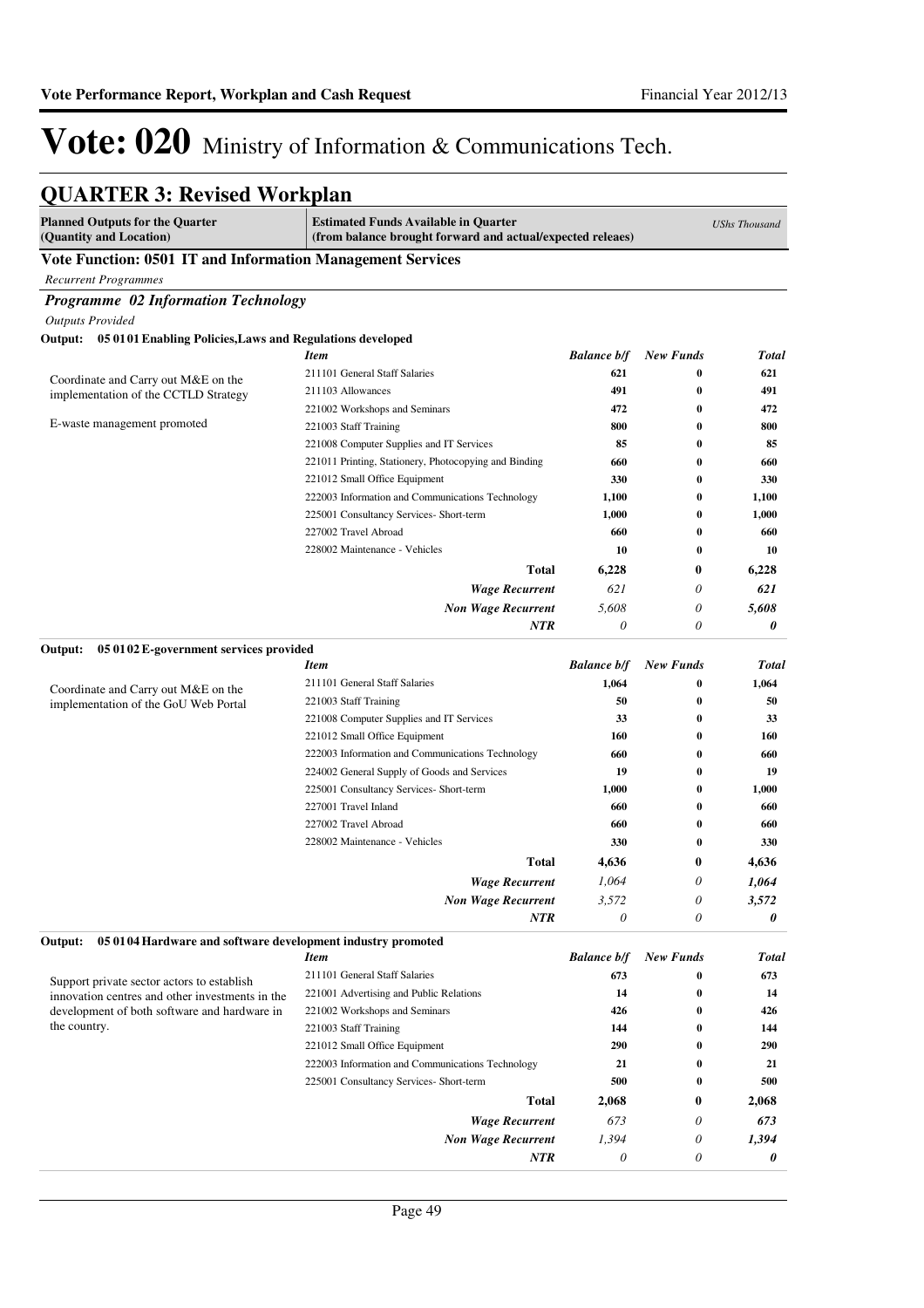| <b>QUARTER 3: Revised Workplan</b>                                                               |                                                                                                           |                           |                              |                      |
|--------------------------------------------------------------------------------------------------|-----------------------------------------------------------------------------------------------------------|---------------------------|------------------------------|----------------------|
| <b>Planned Outputs for the Quarter</b><br>(Quantity and Location)                                | <b>Estimated Funds Available in Quarter</b><br>(from balance brought forward and actual/expected releaes) |                           |                              | <b>UShs Thousand</b> |
| Vote Function: 0501 IT and Information Management Services                                       |                                                                                                           |                           |                              |                      |
| <b>Recurrent Programmes</b>                                                                      |                                                                                                           |                           |                              |                      |
| Programme 02 Information Technology                                                              |                                                                                                           |                           |                              |                      |
| 05 0105 Human Resource Base for IT developed<br>Output:                                          |                                                                                                           |                           |                              |                      |
|                                                                                                  | Item                                                                                                      | <b>Balance b/f</b>        | <b>New Funds</b>             | <b>Total</b>         |
| Capacity building for ICT Human Resource in                                                      | 211101 General Staff Salaries                                                                             | 645                       | $\bf{0}$                     | 645                  |
| Government                                                                                       | 221002 Workshops and Seminars                                                                             | 180                       | $\bf{0}$                     | 180                  |
|                                                                                                  | <b>Total</b>                                                                                              | 825                       | 0                            | 825                  |
| Continue discussions on syllabus in primary<br>and secondary schools; and tertiary institutions. | <b>Wage Recurrent</b>                                                                                     | 645                       | 0                            | 645                  |
|                                                                                                  | <b>Non Wage Recurrent</b>                                                                                 | 180                       | 0                            | 180                  |
|                                                                                                  | NTR                                                                                                       | $\theta$                  | 0                            | 0                    |
| <b>Programme 03 Information Management Services</b>                                              |                                                                                                           |                           |                              |                      |
| <b>Outputs Provided</b>                                                                          |                                                                                                           |                           |                              |                      |
| Output: 05 0101 Enabling Policies, Laws and Regulations developed                                |                                                                                                           |                           |                              |                      |
|                                                                                                  | Item                                                                                                      | <b>Balance b/f</b>        | <b>New Funds</b>             | <b>Total</b>         |
| Coordinate the development and dissemination                                                     | 211101 General Staff Salaries                                                                             | 837                       | $\bf{0}$                     | 837                  |
| of the IMS sector Standards and Guidelines                                                       | 221008 Computer Supplies and IT Services                                                                  | 260                       | $\bf{0}$                     | 260                  |
| Coordinate the dissemination and                                                                 | 221011 Printing, Stationery, Photocopying and Binding                                                     | 120                       | $\bf{0}$                     | 120                  |
| implementation of the IMS policy                                                                 | 221012 Small Office Equipment                                                                             | 500                       | $\bf{0}$                     | 500                  |
|                                                                                                  | 222003 Information and Communications Technology                                                          | 12                        | 0                            | 12                   |
| Create awareness of the IMS Policy                                                               | 224002 General Supply of Goods and Services                                                               | 500                       | $\bf{0}$                     | 500                  |
|                                                                                                  | 225001 Consultancy Services- Short-term<br>227001 Travel Inland                                           | 2,200<br>460              | $\bf{0}$<br>$\bf{0}$         | 2,200<br>460         |
|                                                                                                  | 227002 Travel Abroad                                                                                      | 1,000                     | $\bf{0}$                     | 1,000                |
|                                                                                                  | 228002 Maintenance - Vehicles                                                                             | 500                       | $\bf{0}$                     | 500                  |
|                                                                                                  | <b>Total</b>                                                                                              | 4,852                     | 0                            | 4,852                |
|                                                                                                  |                                                                                                           | 837                       | 0                            | 837                  |
|                                                                                                  | <b>Wage Recurrent</b>                                                                                     |                           | 0                            |                      |
|                                                                                                  | <b>Non Wage Recurrent</b><br>NTR                                                                          | 4,014<br>$\theta$         | 0                            | 4,014<br>0           |
|                                                                                                  |                                                                                                           |                           |                              |                      |
| Output:<br>05 01 02 E-government services provided                                               |                                                                                                           |                           |                              |                      |
|                                                                                                  | Item                                                                                                      | <b>Balance b/f</b><br>837 | <b>New Funds</b><br>$\bf{0}$ | <b>Total</b><br>837  |
| Disseminate the e-Government Policy                                                              | 211101 General Staff Salaries<br>221001 Advertising and Public Relations                                  | 500                       | $\bf{0}$                     | 500                  |
| Framework                                                                                        | 221003 Staff Training                                                                                     | 505                       | $\bf{0}$                     | 505                  |
| Create awareness on the e-Government Policy                                                      | 221008 Computer Supplies and IT Services                                                                  | 1,345                     | $\bf{0}$                     | 1,345                |
| Framework                                                                                        | 221011 Printing, Stationery, Photocopying and Binding                                                     | 660                       | $\bf{0}$                     | 660                  |
|                                                                                                  | 221012 Small Office Equipment                                                                             | 660                       | $\bf{0}$                     | 660                  |
| Coordinate and Carry out M&E on the<br>implementation of the e-Government Policy                 | 222003 Information and Communications Technology                                                          | 129                       | $\bf{0}$                     | 129                  |
| Framework                                                                                        | 225001 Consultancy Services- Short-term                                                                   | 1,000                     | $\bf{0}$                     | 1,000                |
|                                                                                                  | 225002 Consultancy Services-Long-term                                                                     | 1,667                     | 0                            | 1,667                |
| Continued provision of Technical Guidance to<br>MDAs and LGs                                     | 227002 Travel Abroad                                                                                      | 1,660                     | $\bf{0}$                     | 1,660                |
|                                                                                                  | 228002 Maintenance - Vehicles                                                                             | 500                       | $\bf{0}$                     | 500                  |
| Promote Content Development and                                                                  | Total                                                                                                     | 9,463                     | 0                            | 9,463                |
| Dissemination                                                                                    | <b>Wage Recurrent</b>                                                                                     | 837                       | 0                            | 837                  |
| Coordinate Estalishment of CERT                                                                  | <b>Non Wage Recurrent</b>                                                                                 | 8,626                     | 0                            | 8,626                |
|                                                                                                  | NTR                                                                                                       | $\theta$                  | 0                            | 0                    |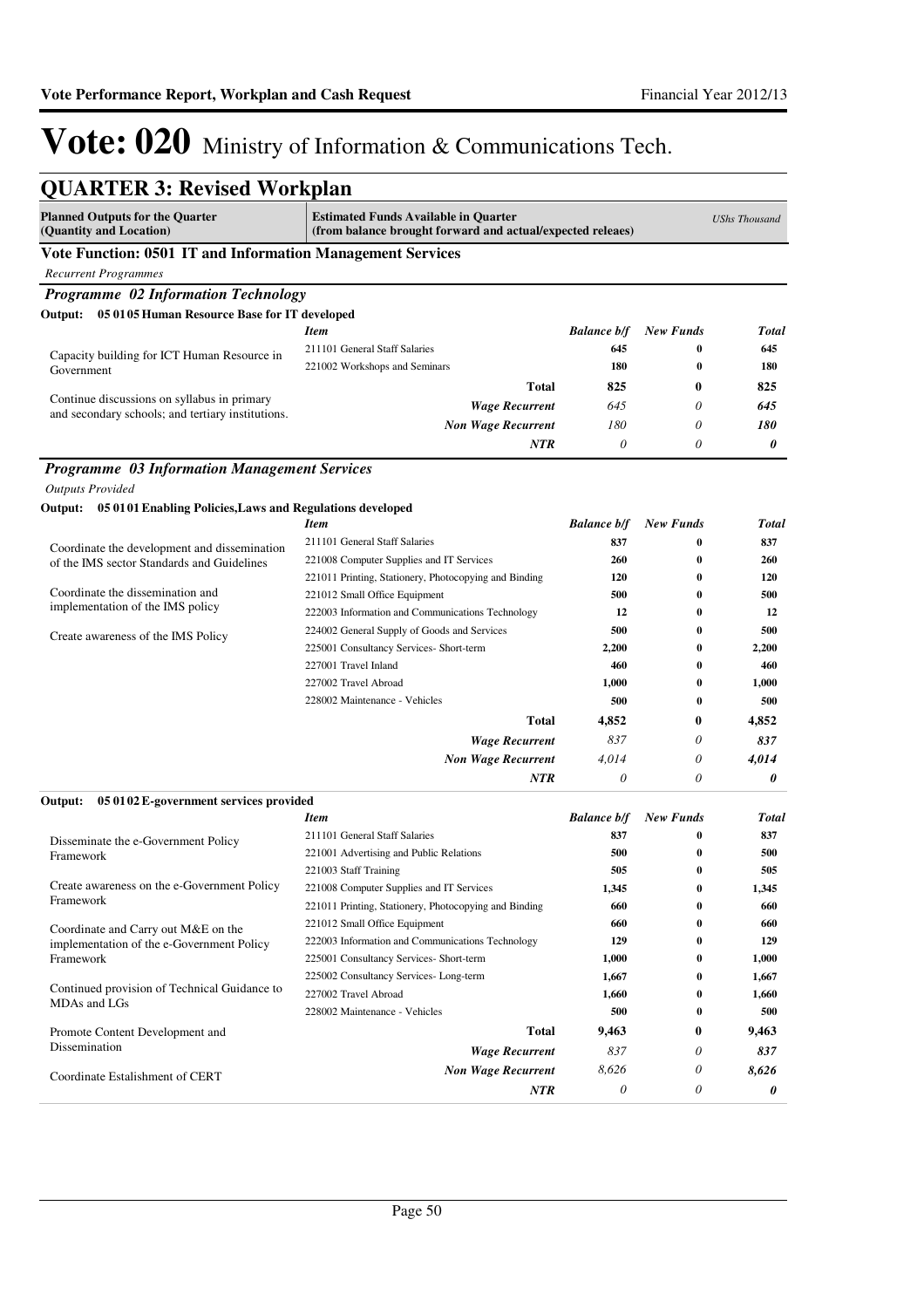| <b>QUARTER 3: Revised Workplan</b>                                |                                                                                                           |                    |                  |                      |
|-------------------------------------------------------------------|-----------------------------------------------------------------------------------------------------------|--------------------|------------------|----------------------|
| <b>Planned Outputs for the Quarter</b><br>(Quantity and Location) | <b>Estimated Funds Available in Quarter</b><br>(from balance brought forward and actual/expected releaes) |                    |                  | <b>UShs Thousand</b> |
| Vote Function: 0501 IT and Information Management Services        |                                                                                                           |                    |                  |                      |
| <b>Recurrent Programmes</b>                                       |                                                                                                           |                    |                  |                      |
| <b>Programme 03 Information Management Services</b>               |                                                                                                           |                    |                  |                      |
| 05 01 03 BPO industry promoted<br>Output:                         |                                                                                                           |                    |                  |                      |
|                                                                   | <b>Item</b>                                                                                               | <b>Balance b/f</b> | <b>New Funds</b> | Total                |
| Coordinate Monitor and Evaluate                                   | 211101 General Staff Salaries                                                                             | 1,343              | 0                | 1.343                |
| implementation of the BPO activities                              | 221001 Advertising and Public Relations                                                                   | 500                | $\bf{0}$         | 500                  |
|                                                                   | 221002 Workshops and Seminars                                                                             | 660                | 0                | 660                  |
| Create Awareness to the public on BPO<br>acticvities              | 221003 Staff Training                                                                                     | 92                 | 0                | 92                   |
|                                                                   | 221007 Books, Periodicals and Newspapers                                                                  | 600                | 0                | 600                  |
|                                                                   | 222003 Information and Communications Technology                                                          | 292                | 0                | 292                  |
|                                                                   | 224002 General Supply of Goods and Services                                                               | 300                | 0                | 300                  |
|                                                                   | 225001 Consultancy Services- Short-term                                                                   | 667                | 0                | 667                  |
|                                                                   | <b>Total</b>                                                                                              | 4,454              | 0                | 4,454                |
|                                                                   | <b>Wage Recurrent</b>                                                                                     | 1.343              | 0                | 1,343                |
|                                                                   | <b>Non Wage Recurrent</b>                                                                                 | 3.111              | 0                | 3,111                |
|                                                                   | <b>NTR</b>                                                                                                | $\theta$           | 0                | 0                    |
| 05 0105 Human Resource Base for IT developed<br>Output:           |                                                                                                           |                    |                  |                      |
|                                                                   | <b>Item</b>                                                                                               | <b>Balance b/f</b> | <b>New Funds</b> | Total                |
| Capacity building for IT human resource in                        | 211101 General Staff Salaries                                                                             | 865                | 0                | 865                  |
| government                                                        | 221002 Workshops and Seminars                                                                             | 55                 | $\bf{0}$         | 55                   |
|                                                                   | 221003 Staff Training                                                                                     | 100                | 0                | 100                  |
| Continued discussions on ICT syllabus in                          | <b>Total</b>                                                                                              | 1,020              | $\bf{0}$         | 1,020                |
| Primary, Secondary and tertiary Institutions                      | <b>Wage Recurrent</b>                                                                                     | 865                | 0                | 865                  |
|                                                                   | <b>Non Wage Recurrent</b>                                                                                 | 155                | 0                | 155                  |
|                                                                   | NTR                                                                                                       | 0                  | 0                | 0                    |

## **Vote Function: 0502 Communications and Broadcasting Infrastructure**

*Recurrent Programmes*

### *Programme 04 Broadcasting Infrastructure Department*

*Outputs Provided*

### **Output: 05 0201 Policies, Laws and regulations developed**

|                                            | <b>Item</b>                                           | <b>Balance b/f</b> | <b>New Funds</b> | <b>Total</b> |
|--------------------------------------------|-------------------------------------------------------|--------------------|------------------|--------------|
|                                            | 211101 General Staff Salaries                         | 1,084              | $\bf{0}$         | 1,084        |
| Broadcasting Policy reviewed               | 211103 Allowances                                     | 168                | $\bf{0}$         | 168          |
|                                            | 213001 Medical Expenses (To Employees)                | 1,400              | $\bf{0}$         | 1,400        |
| <b>Uganda Communication Commission Act</b> | 221001 Advertising and Public Relations               | 50                 | $\bf{0}$         | 50           |
| Implemented.                               | 221002 Workshops and Seminars                         | 1,600              | $\bf{0}$         | 1,600        |
|                                            | 221007 Books, Periodicals and Newspapers              | 330                | $\bf{0}$         | 330          |
|                                            | 221011 Printing, Stationery, Photocopying and Binding | 660                | $\bf{0}$         | 660          |
|                                            | 222003 Information and Communications Technology      | 800                | $\bf{0}$         | 800          |
|                                            | 227002 Travel Abroad                                  | 1,100              | $\bf{0}$         | 1,100        |
|                                            | 227004 Fuel, Lubricants and Oils                      | 31                 | $\bf{0}$         | 31           |
|                                            | 228002 Maintenance - Vehicles                         | 1,309              | $\bf{0}$         | 1,309        |
|                                            | <b>Total</b>                                          | 8,533              | $\bf{0}$         | 8,533        |
|                                            | <b>Wage Recurrent</b>                                 | 1,084              | 0                | 1,084        |
|                                            | <b>Non Wage Recurrent</b>                             | 7,448              | 0                | 7,448        |
|                                            | <b>NTR</b>                                            | $\theta$           | 0                | 0            |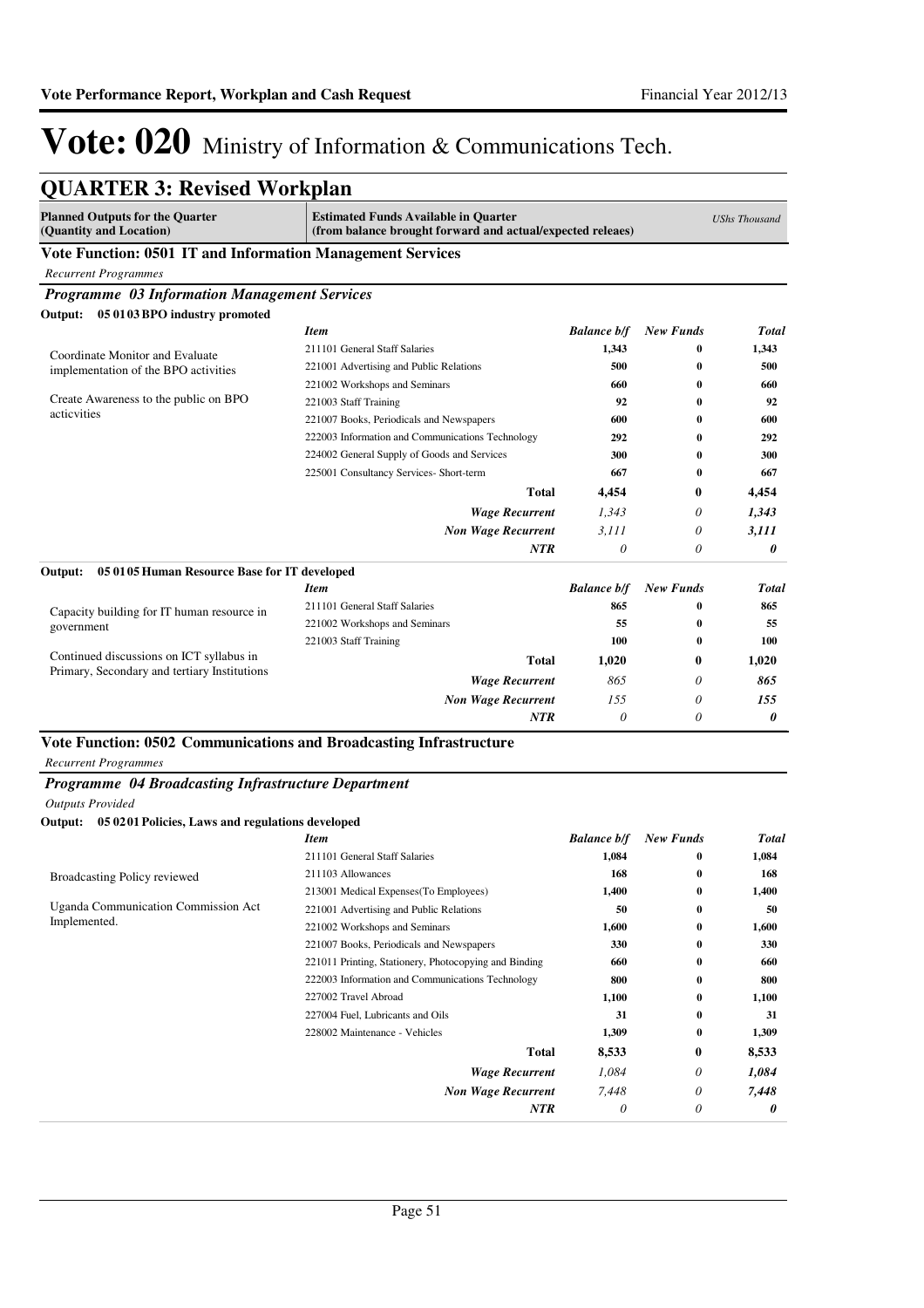| <b>Planned Outputs for the Quarter</b><br>(Quantity and Location)                   | <b>Estimated Funds Available in Quarter</b><br>(from balance brought forward and actual/expected releaes) |                    |                  | <b>UShs Thousand</b>  |
|-------------------------------------------------------------------------------------|-----------------------------------------------------------------------------------------------------------|--------------------|------------------|-----------------------|
| Vote Function: 0502 Communications and Broadcasting Infrastructure                  |                                                                                                           |                    |                  |                       |
| <b>Recurrent Programmes</b>                                                         |                                                                                                           |                    |                  |                       |
| Programme 04 Broadcasting Infrastructure Department                                 |                                                                                                           |                    |                  |                       |
| 05 02 02 Sub-sector monitored and promoted<br>Output:                               |                                                                                                           |                    |                  |                       |
|                                                                                     | <b>Item</b>                                                                                               | <b>Balance b/f</b> | <b>New Funds</b> | <b>Total</b>          |
| Quarterly monitoring carried out on the                                             | 211101 General Staff Salaries                                                                             | 1,083              | $\bf{0}$         | 1,083                 |
| Broadcasting Subsector (formulation of the                                          | 211103 Allowances                                                                                         | 777                | $\bf{0}$         | 777                   |
| UCC Board)                                                                          | 213001 Medical Expenses(To Employees)                                                                     | 1,400              | $\bf{0}$         | 1,400                 |
|                                                                                     | 221008 Computer Supplies and IT Services                                                                  | 25                 | 0                | 25                    |
| Carry out Monitoring and Evaluation of<br>implementation of the Analogue to Digital | 225001 Consultancy Services- Short-term                                                                   | 1.667              | $\bf{0}$         | 1.667                 |
| <b>Migration Policy</b>                                                             | 225002 Consultancy Services-Long-term                                                                     | 1,800              | 0                | 1,800                 |
|                                                                                     | 227001 Travel Inland                                                                                      | 655                | 0                | 655                   |
| Technical Guidance and support provided to                                          | 227002 Travel Abroad                                                                                      | 1,100              | $\bf{0}$         | 1,100                 |
| MDAs and LGs                                                                        | 228002 Maintenance - Vehicles                                                                             | 500                | $\bf{0}$         | 500                   |
|                                                                                     | <b>Total</b>                                                                                              | 9,007              | 0                | 9,007                 |
|                                                                                     | <b>Wage Recurrent</b>                                                                                     | 1,083              | 0                | 1,083                 |
|                                                                                     | <b>Non Wage Recurrent</b>                                                                                 | 7,924              | 0                | 7,924                 |
|                                                                                     | <b>NTR</b>                                                                                                | 0                  | $\theta$         | 0                     |
| 05 02 03 Logistical Support to ICT infrastructure<br>Output:                        |                                                                                                           |                    |                  |                       |
|                                                                                     | <b>Item</b>                                                                                               | <b>Balance b/f</b> | <b>New Funds</b> | <b>Total</b>          |
| Communications Infrastructure harmonized                                            | 211101 General Staff Salaries                                                                             | 1,577              | $\bf{0}$         | 1,577                 |
|                                                                                     | 211103 Allowances                                                                                         | 119                | $\bf{0}$         | 119                   |
| Capacity building                                                                   | 221001 Advertising and Public Relations                                                                   | 330                | $\bf{0}$         | 330                   |
| Content development and Dissemination                                               | 221007 Books, Periodicals and Newspapers                                                                  | 330                | $\bf{0}$         | 330                   |
| promoted                                                                            | 221008 Computer Supplies and IT Services                                                                  | 660                | 0                | 660                   |
|                                                                                     | 225001 Consultancy Services- Short-term                                                                   | 667                | 0                | 667                   |
|                                                                                     | 225002 Consultancy Services- Long-term                                                                    | 1,300              | $\bf{0}$         | 1,300                 |
|                                                                                     | 227001 Travel Inland                                                                                      | 750                | 0                | 750                   |
|                                                                                     | 227002 Travel Abroad                                                                                      | 1,100              | $\bf{0}$         | 1,100                 |
|                                                                                     | 228002 Maintenance - Vehicles                                                                             | 250                | $\bf{0}$         | 250                   |
|                                                                                     | <b>Total</b>                                                                                              | 7,083              | $\bf{0}$         | 7,083                 |
|                                                                                     | <b>Wage Recurrent</b>                                                                                     | 1,577              | 0                | 1,577                 |
|                                                                                     | <b>Non Wage Recurrent</b>                                                                                 | 5,506              | 0                | 5,506                 |
|                                                                                     | <b>NTR</b>                                                                                                | 0                  | $\theta$         | $\boldsymbol{\theta}$ |

*Outputs Provided*

| 05 0201 Policies, Laws and regulations developed<br>Output: |                                                  |                    |                  |              |
|-------------------------------------------------------------|--------------------------------------------------|--------------------|------------------|--------------|
|                                                             | Item                                             | <b>Balance b/f</b> | <b>New Funds</b> | <b>Total</b> |
| Coordinate the implementation of the Uganda                 | 211101 General Staff Salaries                    | 1,000              | $\bf{0}$         | 1,000        |
| <b>Communications Commission Act</b>                        | 211103 Allowances                                | 665                | $\bf{0}$         | 665          |
|                                                             | 221001 Advertising and Public Relations          | 5                  | $\bf{0}$         | 5            |
| Draft Telecom Policy submitted to Cabinet for               | 221008 Computer Supplies and IT Services         | 660                | $\bf{0}$         | 660          |
| consideration.                                              | 222003 Information and Communications Technology | 600                | $\bf{0}$         | 600          |
|                                                             | 225001 Consultancy Services- Short-term          | 667                | $\bf{0}$         | 667          |
|                                                             | 225002 Consultancy Services-Long-term            | 667                | $\bf{0}$         | 667          |
|                                                             | 227001 Travel Inland                             | 839                | 0                | 839          |
|                                                             | 227002 Travel Abroad                             | 1,000              | $\bf{0}$         | 1,000        |
|                                                             | Total                                            | 6,102              | $\bf{0}$         | 6,102        |
|                                                             | <b>Wage Recurrent</b>                            | 1,000              | 0                | 1,000        |
|                                                             | <b>Non Wage Recurrent</b>                        | 5,102              | 0                | 5,102        |
|                                                             | <b>NTR</b>                                       | 0                  | 0                | 0            |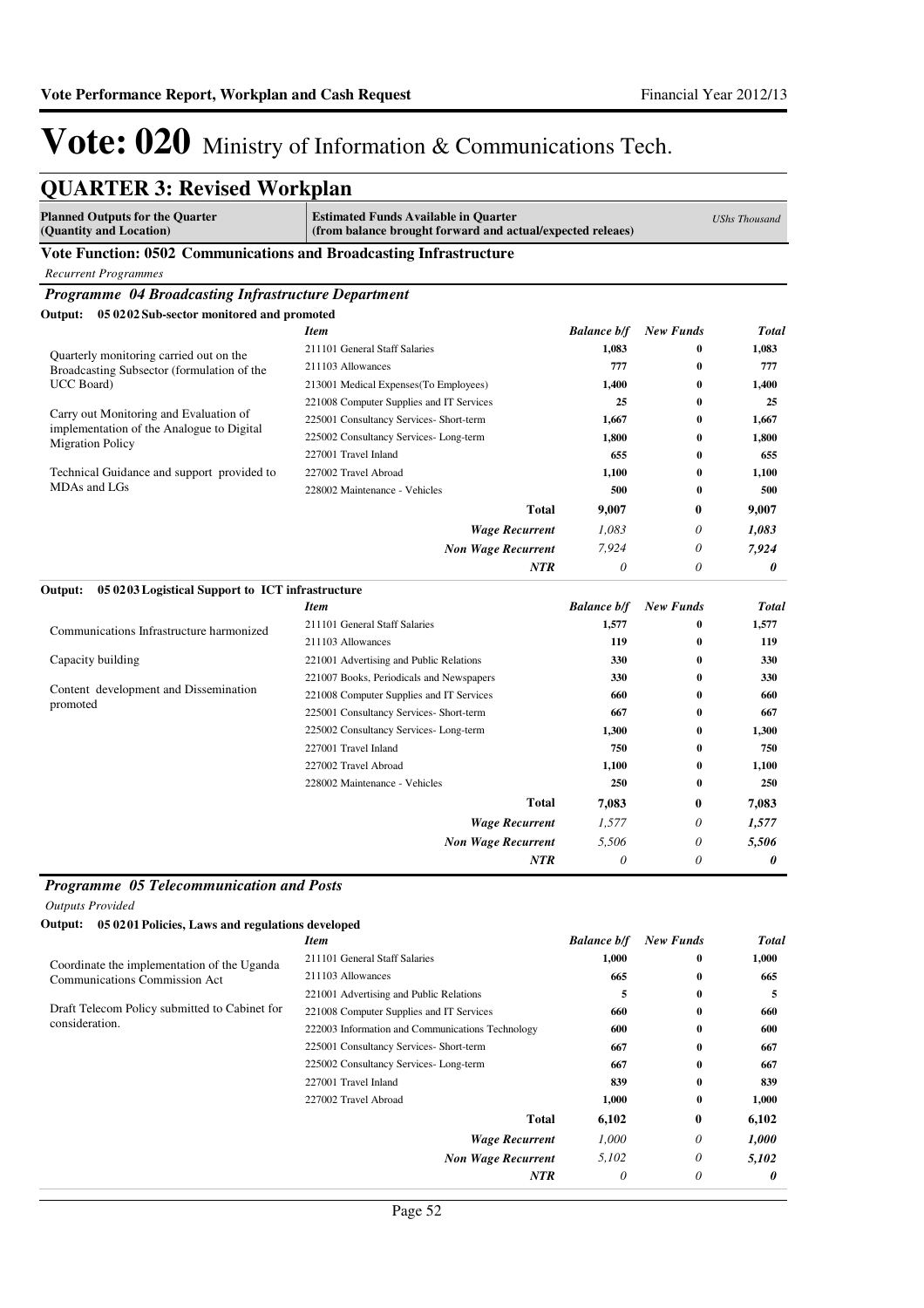| <b>QUARTER 3: Revised Workplan</b>                                                   |                                                                                                           |                    |                  |                      |
|--------------------------------------------------------------------------------------|-----------------------------------------------------------------------------------------------------------|--------------------|------------------|----------------------|
| <b>Planned Outputs for the Quarter</b><br>(Quantity and Location)                    | <b>Estimated Funds Available in Quarter</b><br>(from balance brought forward and actual/expected releaes) |                    |                  | <b>UShs Thousand</b> |
| Vote Function: 0502 Communications and Broadcasting Infrastructure                   |                                                                                                           |                    |                  |                      |
| <b>Recurrent Programmes</b>                                                          |                                                                                                           |                    |                  |                      |
| Programme 05 Telecommunication and Posts                                             |                                                                                                           |                    |                  |                      |
| Output: 05 0202 Sub-sector monitored and promoted                                    |                                                                                                           |                    |                  |                      |
|                                                                                      | <b>Item</b>                                                                                               | <b>Balance b/f</b> | <b>New Funds</b> | <b>Total</b>         |
| Quarterly monitoring carried out on the Postal                                       | 211101 General Staff Salaries                                                                             | 944                | 0                | 944                  |
| and telecom Subsectors Subsector in northern                                         | 221001 Advertising and Public Relations                                                                   | 530                | $\bf{0}$         | 530                  |
| and central Uganda                                                                   | 221003 Staff Training                                                                                     | 660                | $\bf{0}$         | 660                  |
|                                                                                      | 221008 Computer Supplies and IT Services                                                                  | 330                | $\bf{0}$         | 330                  |
| Carry out Monitoring and Evaluation of<br>implementation of the National postal Code | 227001 Travel Inland                                                                                      | 351                | $\bf{0}$         | 351                  |
| <b>Addressing System</b>                                                             | <b>Total</b>                                                                                              | 2,815              | 0                | 2,815                |
|                                                                                      | <b>Wage Recurrent</b>                                                                                     | 944                | 0                | 944                  |
|                                                                                      | <b>Non Wage Recurrent</b>                                                                                 | 1,871              | 0                | 1,871                |
|                                                                                      | <b>NTR</b>                                                                                                | $\theta$           | 0                | 0                    |
|                                                                                      |                                                                                                           |                    |                  |                      |
| 05 0203 Logistical Support to ICT infrastructure<br>Output:                          | <b>Item</b>                                                                                               | <b>Balance b/f</b> | <b>New Funds</b> | <b>Total</b>         |
|                                                                                      | 211101 General Staff Salaries                                                                             | 1,400              | $\bf{0}$         | 1,400                |
| Street and plot labeling in Katabi ward under                                        | 211103 Allowances                                                                                         | 330                | $\bf{0}$         | 330                  |
| the National Postal Code Addressing System<br>Pilot project in Entebbe.              |                                                                                                           | 20                 | $\bf{0}$         | 20                   |
|                                                                                      | 221001 Advertising and Public Relations<br>221007 Books, Periodicals and Newspapers                       | 5                  | $\bf{0}$         | 5                    |
| Technical support provided on implementation                                         | 221008 Computer Supplies and IT Services                                                                  | 500                | $\bf{0}$         | 500                  |
| of National Public Safety Network.                                                   | 225001 Consultancy Services- Short-term                                                                   | 667                | $\bf{0}$         | 667                  |
|                                                                                      | 227002 Travel Abroad                                                                                      | 1,100              | $\bf{0}$         | 1,100                |
| Damaged Equipment (computers and radios)<br>repaired/replaced in Nakaseke.           | <b>Total</b>                                                                                              |                    |                  |                      |
|                                                                                      |                                                                                                           | 4,023              | 0                | 4,023                |
| 256Kbps Bandwidth provided to Nakaseke                                               | <b>Wage Recurrent</b>                                                                                     | 1,400              | 0                | 1,400                |
| wireless IP network.                                                                 | <b>Non Wage Recurrent</b>                                                                                 | 2,622              | 0                | 2,622                |
|                                                                                      | <b>NTR</b>                                                                                                | 0                  | 0                | 0                    |
|                                                                                      | Vote Function: 0503 Information Technology Governance Services(NITA-U)                                    |                    |                  |                      |
| <b>Recurrent Programmes</b>                                                          |                                                                                                           |                    |                  |                      |
| Programme 07 Headquaters                                                             |                                                                                                           |                    |                  |                      |
| <b>Outputs Funded</b>                                                                |                                                                                                           |                    |                  |                      |
| Output: 05 0351 E-Government ICT Policy Implementation (NITA - U)                    |                                                                                                           |                    |                  |                      |
| i) Staff salaries paid                                                               |                                                                                                           |                    |                  |                      |
| ii) medical insurance paid                                                           | <b>Total</b>                                                                                              | 0                  | 0                | $\bf{0}$             |
|                                                                                      | <b>Wage Recurrent</b>                                                                                     | 0                  | 0                | 0                    |
| iii) Rent paid                                                                       | <b>Non Wage Recurrent</b>                                                                                 | 0                  | 0                | 0                    |
|                                                                                      | NTR                                                                                                       | 0                  | 0                | 0                    |
| <b>Development Projects</b>                                                          |                                                                                                           |                    |                  |                      |
| Project 1014 National Transmission Backbone project                                  |                                                                                                           |                    |                  |                      |
| <b>Capital Purchases</b>                                                             |                                                                                                           |                    |                  |                      |
| Output: 050377 Purchase of Specialised Machinery & Faujament                         |                                                                                                           |                    |                  |                      |

**Output: 05 0377 Purchase of Specialised Machinery & Equipment**

n/a

| <b>Total</b>             | $-110,000$ | $\bf{0}$ | $-110,000$ |
|--------------------------|------------|----------|------------|
| <b>GoU</b> Development   | $-110,000$ |          | $-110,000$ |
| <b>Donor Development</b> |            |          |            |
| NTR                      |            |          | 0          |
| $D_{0.22}$ 52            |            |          |            |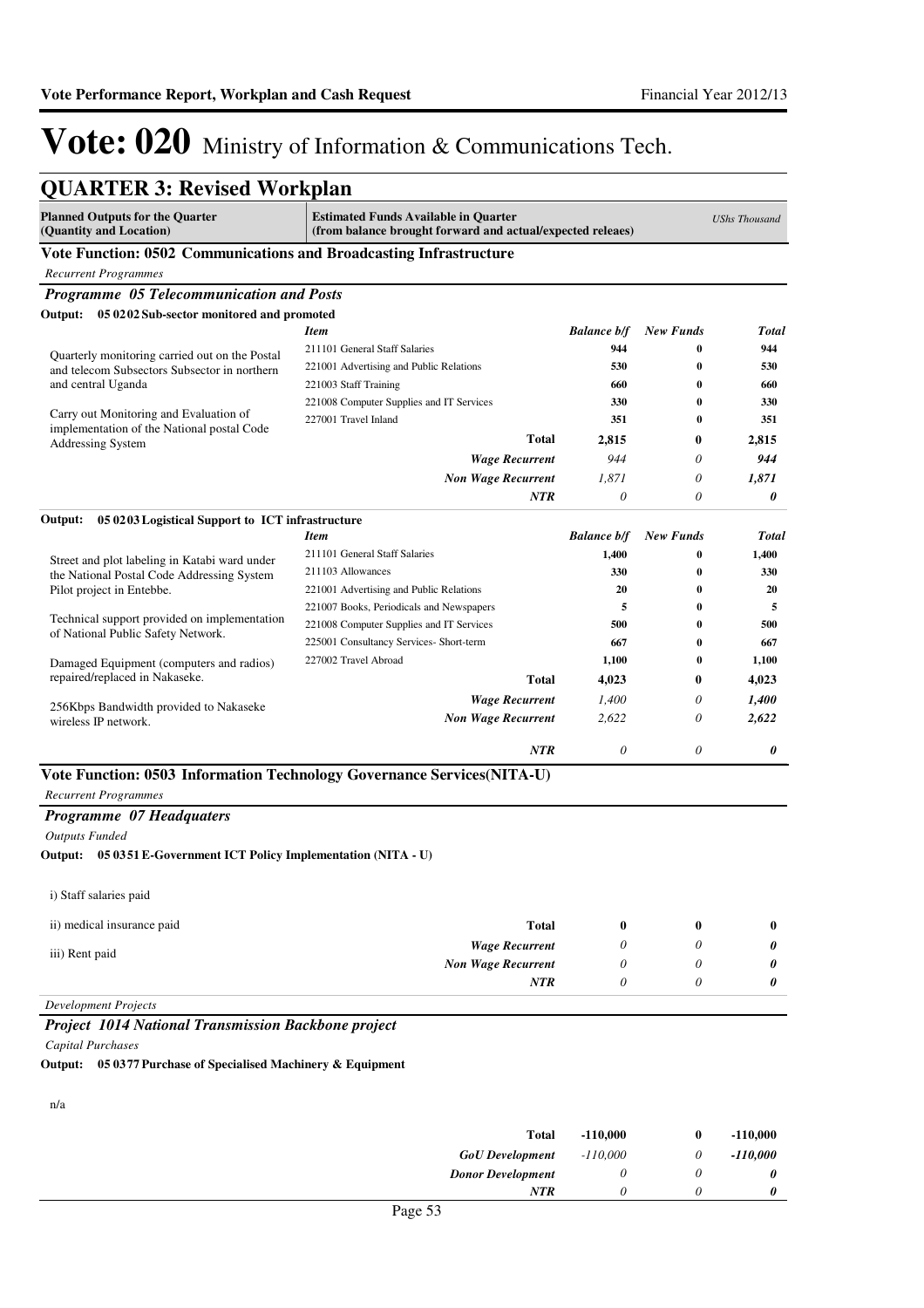| <b>QUARTER 3: Revised Workplan</b>                                                                       |                                                                                                           |                           |                       |                      |
|----------------------------------------------------------------------------------------------------------|-----------------------------------------------------------------------------------------------------------|---------------------------|-----------------------|----------------------|
| <b>Planned Outputs for the Quarter</b><br>(Quantity and Location)                                        | <b>Estimated Funds Available in Quarter</b><br>(from balance brought forward and actual/expected releaes) |                           |                       | <b>UShs Thousand</b> |
| Vote Function: 0503 Information Technology Governance Services(NITA-U)                                   |                                                                                                           |                           |                       |                      |
| <b>Development Projects</b>                                                                              |                                                                                                           |                           |                       |                      |
| <b>Project 1014 National Transmission Backbone project</b>                                               |                                                                                                           |                           |                       |                      |
| <b>Outputs Provided</b>                                                                                  |                                                                                                           |                           |                       |                      |
|                                                                                                          | Output: 05 0301 A harmonised and coordinated National Information Technology Systems developed            |                           |                       |                      |
| n/a                                                                                                      |                                                                                                           |                           |                       |                      |
|                                                                                                          | <b>Total</b>                                                                                              | 0                         | $\bf{0}$              | 0                    |
|                                                                                                          | <b>GoU</b> Development                                                                                    | 0                         | 0                     | 0                    |
|                                                                                                          | <b>Donor Development</b>                                                                                  | 0                         | 0                     | 0                    |
|                                                                                                          | <b>NTR</b>                                                                                                | 0                         | $\theta$              | 0                    |
| Output:<br>05 03 05 Communication Infrastructure Network established in Uganda                           |                                                                                                           |                           |                       |                      |
| Ensure the issues identified are resolved by<br>Huawei                                                   |                                                                                                           |                           |                       |                      |
|                                                                                                          | <b>Total</b>                                                                                              | 0                         | $\bf{0}$              | 0                    |
| Handover to the NBI Manager                                                                              | <b>GoU</b> Development                                                                                    | 0                         | 0                     | 0                    |
| Completion of procurement for Phase III                                                                  | <b>Donor Development</b>                                                                                  | 0                         | $\theta$              | 0                    |
| Sign Contract to undertake feasibility study for<br>last mile                                            |                                                                                                           |                           |                       |                      |
| Complete connection to KCCA, Gulu university                                                             |                                                                                                           |                           |                       |                      |
| Connect IFMS sites (UBOS, Uganda Police,<br>Ministry of Water) to the NBI                                |                                                                                                           |                           |                       |                      |
|                                                                                                          | <b>NTR</b>                                                                                                | 0                         | 0                     | 0                    |
| <b>Project 1053 District Business Information Centre</b>                                                 |                                                                                                           |                           |                       |                      |
| <b>Capital Purchases</b>                                                                                 |                                                                                                           |                           |                       |                      |
| 05 0378 Purchase of Office and Residential Furniture and Fittings<br>Output:                             |                                                                                                           |                           |                       |                      |
| n/a                                                                                                      |                                                                                                           |                           |                       |                      |
|                                                                                                          | Total                                                                                                     | $-7,000$                  | 0                     | $-7,000$             |
|                                                                                                          | <b>GoU</b> Development                                                                                    | $-7,000$                  | 0                     | $-7,000$             |
|                                                                                                          | <b>Donor Development</b>                                                                                  | 0                         | 0                     | 0                    |
|                                                                                                          | NTR                                                                                                       | $\boldsymbol{\mathit{0}}$ | 0                     | 0                    |
| <b>Outputs Provided</b><br>Output:<br>05 0305 Communication Infrastructure Network established in Uganda |                                                                                                           |                           |                       |                      |
| Launch Tororo DBIC                                                                                       |                                                                                                           |                           |                       |                      |
| Procurement for Kitgum DBIC                                                                              | <b>Total</b>                                                                                              | 0                         | $\bf{0}$              | 0                    |
|                                                                                                          | <b>GoU</b> Development                                                                                    | 0                         | 0                     | 0                    |
| Monitoring and Maintenance of existing DBICS                                                             | <b>Donor Development</b>                                                                                  | 0                         | 0                     | 0                    |
|                                                                                                          | <b>NTR</b>                                                                                                | $\boldsymbol{\theta}$     | $\boldsymbol{\theta}$ | 0                    |
| <b>Project 1054 National IT Authority</b>                                                                |                                                                                                           |                           |                       |                      |

*Capital Purchases*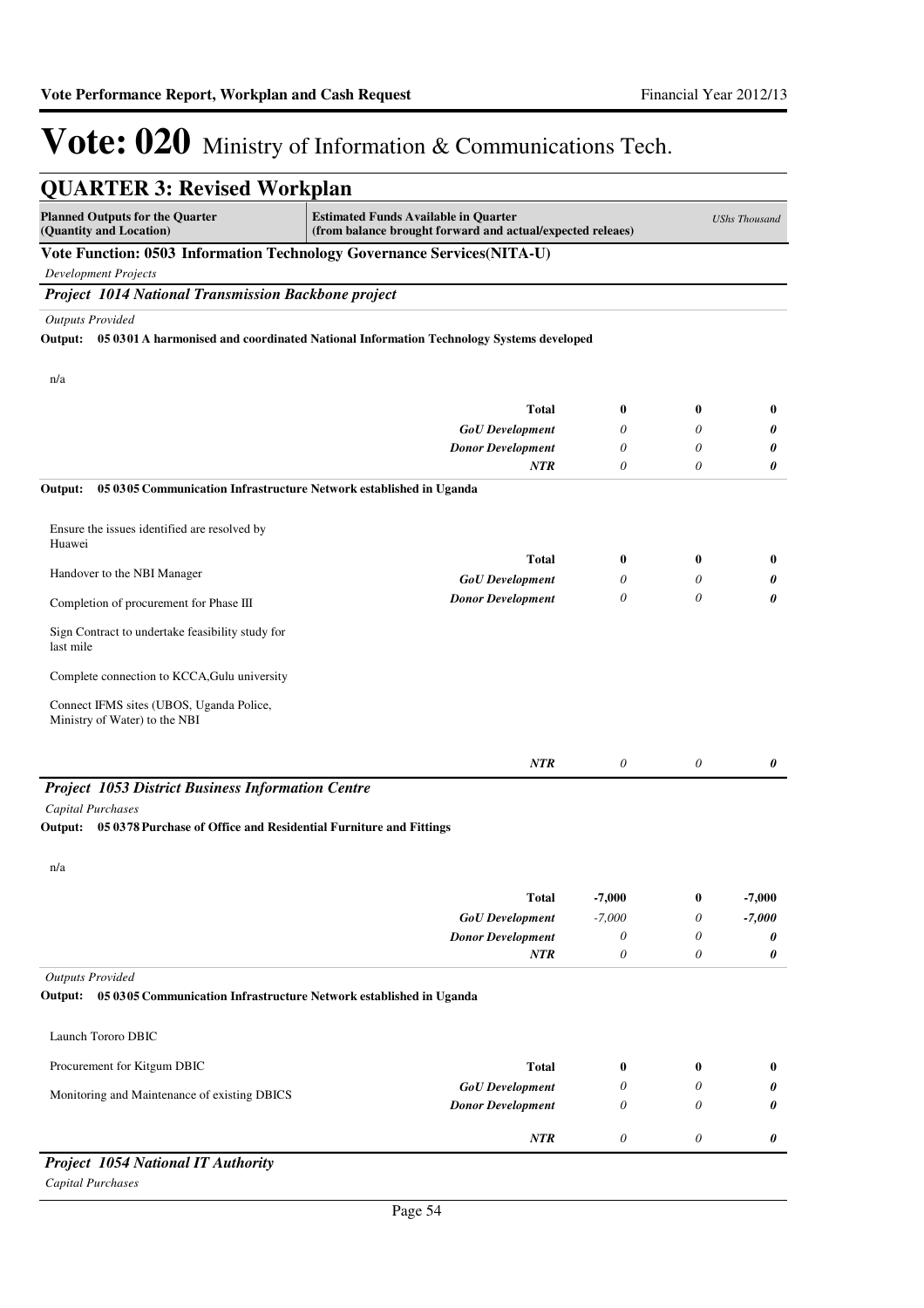| <b>QUARTER 3: Revised Workplan</b>                                                                                                                                             |                                                                                                |                  |                       |          |  |
|--------------------------------------------------------------------------------------------------------------------------------------------------------------------------------|------------------------------------------------------------------------------------------------|------------------|-----------------------|----------|--|
| <b>Planned Outputs for the Quarter</b><br><b>Estimated Funds Available in Quarter</b><br>(Quantity and Location)<br>(from balance brought forward and actual/expected releaes) |                                                                                                |                  |                       |          |  |
|                                                                                                                                                                                | Vote Function: 0503 Information Technology Governance Services(NITA-U)                         |                  |                       |          |  |
| <b>Development Projects</b>                                                                                                                                                    |                                                                                                |                  |                       |          |  |
| <b>Project 1054 National IT Authority</b>                                                                                                                                      |                                                                                                |                  |                       |          |  |
| 05 0377 Purchase of Specialised Machinery & Equipment<br>Output:                                                                                                               |                                                                                                |                  |                       |          |  |
| n/a                                                                                                                                                                            |                                                                                                |                  |                       |          |  |
|                                                                                                                                                                                | Total                                                                                          | $\boldsymbol{0}$ | $\bf{0}$              | $\bf{0}$ |  |
|                                                                                                                                                                                | <b>GoU</b> Development                                                                         | 0                | 0                     | 0        |  |
|                                                                                                                                                                                | <b>Donor Development</b>                                                                       | $\theta$         | $\theta$              | 0        |  |
|                                                                                                                                                                                | NTR                                                                                            | $\theta$         | 0                     | 0        |  |
| <b>Outputs Provided</b>                                                                                                                                                        | Output: 05 0301 A harmonised and coordinated National Information Technology Systems developed |                  |                       |          |  |
| Procurement of firm to undertake impact                                                                                                                                        |                                                                                                |                  |                       |          |  |
| assessment on the ban on used computers                                                                                                                                        |                                                                                                |                  |                       |          |  |
| completed                                                                                                                                                                      | Total                                                                                          | $\bf{0}$         | $\bf{0}$              | $\bf{0}$ |  |
| Funding proposals for support of the IT                                                                                                                                        | <b>GoU</b> Development                                                                         | $\theta$         | $\theta$              | 0        |  |
| Research Master Plan developed                                                                                                                                                 | <b>Donor Development</b>                                                                       | $\theta$         | $\theta$              | 0        |  |
| An approved Project Management<br>methodology in place                                                                                                                         |                                                                                                |                  |                       |          |  |
| Templates and guides for the PMO<br>Methodology developed                                                                                                                      |                                                                                                |                  |                       |          |  |
|                                                                                                                                                                                | <b>NTR</b>                                                                                     | $\theta$         | $\boldsymbol{\theta}$ | 0        |  |
| Output:                                                                                                                                                                        | 05 0304 Technical Support on e-Government and e-Commerce provided                              |                  |                       |          |  |
| Procurement of consultant to undertake                                                                                                                                         |                                                                                                |                  |                       |          |  |
| Certification and accreditation of IT training<br>completed                                                                                                                    | <b>Total</b>                                                                                   | $\bf{0}$         | $\bf{0}$              | $\bf{0}$ |  |
|                                                                                                                                                                                | <b>GoU</b> Development                                                                         | 0                | 0                     | 0        |  |
| Operationalization of IT professional bodies<br>facilitated                                                                                                                    | <b>Donor Development</b>                                                                       | $\theta$         | 0                     | 0        |  |
| MoUs with BTVET and DSE operationalized                                                                                                                                        |                                                                                                |                  |                       |          |  |
| Regulations for Cyber Laws submitted to<br>Solicitor General for approval                                                                                                      |                                                                                                |                  |                       |          |  |
|                                                                                                                                                                                | NTR                                                                                            | $\theta$         | $\theta$              | 0        |  |
| <b>Project 1055 Business Process Outsourcing</b>                                                                                                                               |                                                                                                |                  |                       |          |  |
| <b>Outputs Provided</b>                                                                                                                                                        |                                                                                                |                  |                       |          |  |
| Output: 05 0304 Technical Support on e-Government and e-Commerce provided                                                                                                      |                                                                                                |                  |                       |          |  |
| Management of the BPO Centre                                                                                                                                                   |                                                                                                |                  |                       |          |  |
| Operationalize technical and administration                                                                                                                                    | <b>Total</b>                                                                                   | $\bf{0}$         | $\bf{0}$              | $\bf{0}$ |  |
| guidelines                                                                                                                                                                     | <b>GoU</b> Development                                                                         | 0                | 0                     | 0        |  |
| Cabinet approval for the BPO Strategy and<br>Incentives guidelines                                                                                                             | <b>Donor Development</b>                                                                       | 0                | 0                     | 0        |  |
| Commence development of BPO standards                                                                                                                                          |                                                                                                |                  |                       |          |  |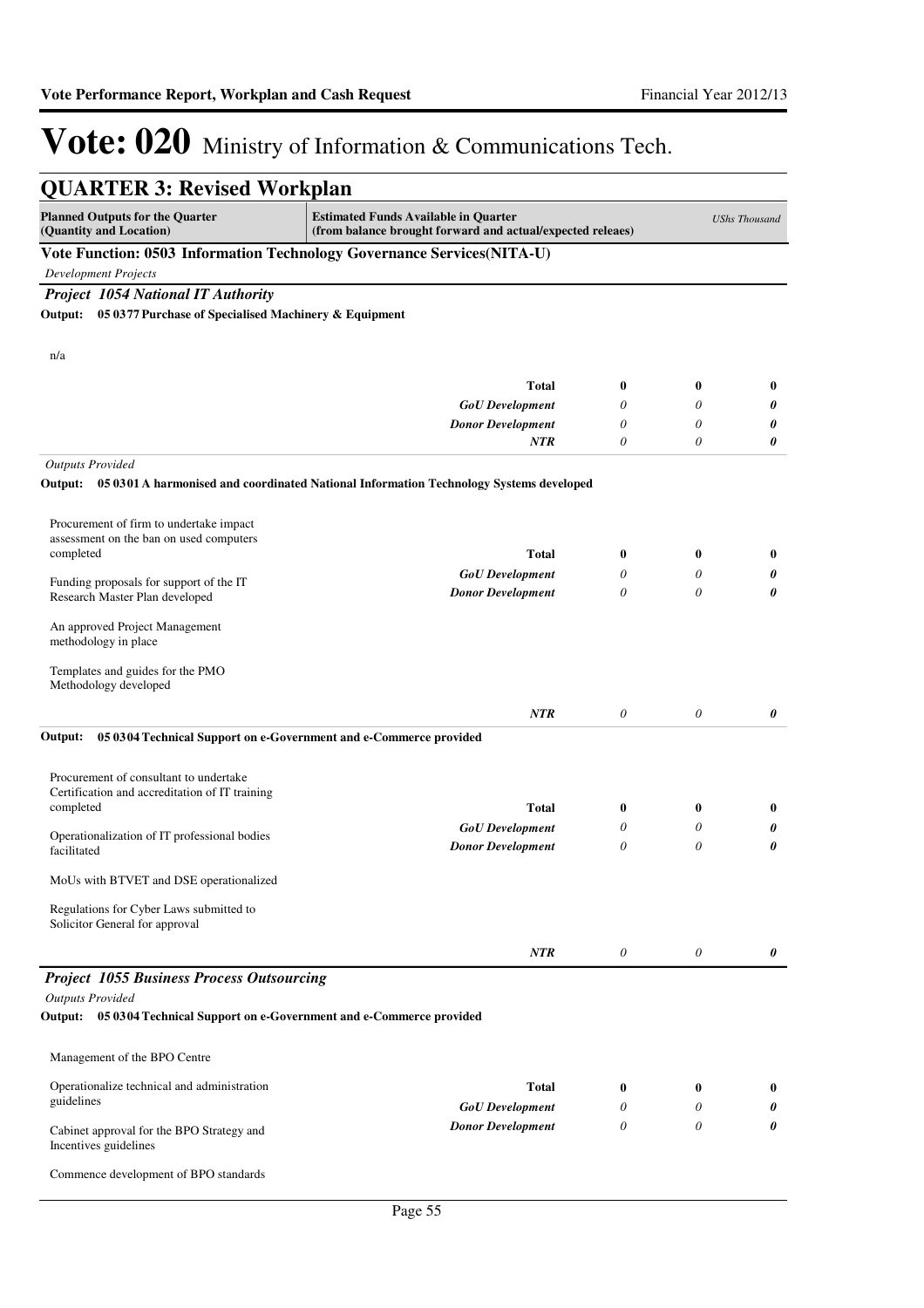| <b>QUARTER 3: Revised Workplan</b>                                                       |                                                                                                                                   |                    |                      |              |  |  |  |
|------------------------------------------------------------------------------------------|-----------------------------------------------------------------------------------------------------------------------------------|--------------------|----------------------|--------------|--|--|--|
| <b>Planned Outputs for the Quarter</b><br>(Quantity and Location)                        | <b>Estimated Funds Available in Quarter</b><br><b>UShs Thousand</b><br>(from balance brought forward and actual/expected releaes) |                    |                      |              |  |  |  |
|                                                                                          | Vote Function: 0503 Information Technology Governance Services(NITA-U)                                                            |                    |                      |              |  |  |  |
| <b>Development Projects</b>                                                              |                                                                                                                                   |                    |                      |              |  |  |  |
| <b>Project 1055 Business Process Outsourcing</b>                                         |                                                                                                                                   |                    |                      |              |  |  |  |
| Train more students in BPO Skills                                                        |                                                                                                                                   |                    |                      |              |  |  |  |
|                                                                                          |                                                                                                                                   |                    |                      |              |  |  |  |
|                                                                                          | <b>NTR</b>                                                                                                                        | 0                  | 0                    | 0            |  |  |  |
| Vote Function: 0549 Policy, Planning and Support Services<br><b>Recurrent Programmes</b> |                                                                                                                                   |                    |                      |              |  |  |  |
| Programme 01 Headquarters                                                                |                                                                                                                                   |                    |                      |              |  |  |  |
| <b>Outputs Funded</b>                                                                    |                                                                                                                                   |                    |                      |              |  |  |  |
| Output: 05 4951 Subvention Operational(UICT)                                             |                                                                                                                                   |                    |                      |              |  |  |  |
| Release more funds to UIST so that the<br>institution can meet its obligations.          |                                                                                                                                   |                    |                      |              |  |  |  |
|                                                                                          | Total                                                                                                                             | $\bf{0}$           | 0                    | 0            |  |  |  |
|                                                                                          | <b>Wage Recurrent</b>                                                                                                             | 0                  | 0                    | 0            |  |  |  |
|                                                                                          | <b>Non Wage Recurrent</b>                                                                                                         | 0                  | 0                    | 0            |  |  |  |
|                                                                                          | <b>NTR</b>                                                                                                                        | 0                  | 0                    | 0            |  |  |  |
| <b>Outputs Provided</b>                                                                  |                                                                                                                                   |                    |                      |              |  |  |  |
| Output: 05 4901 Policy, consultation, planning and monitoring services                   |                                                                                                                                   |                    |                      |              |  |  |  |
|                                                                                          | <b>Item</b>                                                                                                                       | <b>Balance b/f</b> | <b>New Funds</b>     | <b>Total</b> |  |  |  |
| Conduct 2 consultative meetings for the                                                  | 211101 General Staff Salaries                                                                                                     | 2,219              | $\bf{0}$             | 2,219        |  |  |  |
| preparations of the Sector Stategic Investment                                           | 221001 Advertising and Public Relations                                                                                           | 130                | 0                    | 130          |  |  |  |
| Plan                                                                                     | 221002 Workshops and Seminars                                                                                                     | 43                 | 0                    | 43           |  |  |  |
|                                                                                          | 221003 Staff Training<br>221007 Books, Periodicals and Newspapers                                                                 | 3,745<br>285       | 0<br>$\bf{0}$        | 3,745<br>285 |  |  |  |
|                                                                                          | 221008 Computer Supplies and IT Services                                                                                          | 2,500              | $\bf{0}$             | 2,500        |  |  |  |
|                                                                                          | 221011 Printing, Stationery, Photocopying and Binding                                                                             | 470                | $\bf{0}$             | 470          |  |  |  |
|                                                                                          | 222003 Information and Communications Technology                                                                                  | 444                | $\bf{0}$             | 444          |  |  |  |
|                                                                                          | 224002 General Supply of Goods and Services                                                                                       | 630                | $\bf{0}$             | 630          |  |  |  |
|                                                                                          | 225001 Consultancy Services- Short-term                                                                                           | 1,250              | $\bf{0}$             | 1,250        |  |  |  |
|                                                                                          | 225002 Consultancy Services-Long-term                                                                                             | 33                 | $\bf{0}$             | 33           |  |  |  |
|                                                                                          | 227002 Travel Abroad                                                                                                              | 1,100              | 0                    | 1,100        |  |  |  |
|                                                                                          | <b>Total</b>                                                                                                                      | 12,849             | 0                    | 12,849       |  |  |  |
|                                                                                          | <b>Wage Recurrent</b>                                                                                                             | 2,219              | 0                    | 2,219        |  |  |  |
|                                                                                          | <b>Non Wage Recurrent</b>                                                                                                         | 10,630             | 0                    | 10,630       |  |  |  |
|                                                                                          | <b>NTR</b>                                                                                                                        | 0                  | 0                    | 0            |  |  |  |
| 05 4902 Ministry Support Services (Finance and Administration)<br>Output:                |                                                                                                                                   |                    |                      |              |  |  |  |
|                                                                                          | <b>Item</b>                                                                                                                       | <b>Balance b/f</b> | <b>New Funds</b>     | Total        |  |  |  |
| Ministry's Financial Statements prepared (Bi-                                            | 211101 General Staff Salaries                                                                                                     | 10,739             | $\bf{0}$             | 10,739       |  |  |  |
| annual statements)                                                                       | 213002 Incapacity, death benefits and funeral expenses                                                                            | 165                | $\bf{0}$             | 165          |  |  |  |
| Ministry staff appraised (20 staff)                                                      | 221001 Advertising and Public Relations                                                                                           | 333                | $\bf{0}$             | 333          |  |  |  |
|                                                                                          | 221002 Workshops and Seminars<br>221003 Staff Training                                                                            | 20<br>2,000        | $\bf{0}$<br>$\bf{0}$ | 20<br>2,000  |  |  |  |
| Staff welfare provided for 100 staff)                                                    | 221007 Books, Periodicals and Newspapers                                                                                          | 30                 | $\bf{0}$             | 30           |  |  |  |
| Small office equipment procured                                                          | 221009 Welfare and Entertainment                                                                                                  | $\bf{0}$           | $\bf{0}$             | $\bf{0}$     |  |  |  |
|                                                                                          | 221011 Printing, Stationery, Photocopying and Binding                                                                             | 2,282              | $\bf{0}$             | 2,282        |  |  |  |
| IFMS maintained                                                                          | 221012 Small Office Equipment                                                                                                     | 190                | $\bf{0}$             | 190          |  |  |  |
|                                                                                          | 221016 IFMS Recurrent Costs                                                                                                       | 1,935              | $\bf{0}$             | 1,935        |  |  |  |
| Telephone charges and services paid                                                      | 222002 Postage and Courier                                                                                                        | 2,175              | $\bf{0}$             | 2,175        |  |  |  |
| Office rent, water and electricity paid                                                  | 227002 Travel Abroad                                                                                                              | 2,402              | $\bf{0}$             | 2,402        |  |  |  |
|                                                                                          | 228004 Maintenance Other                                                                                                          | 1,640              | $\bf{0}$             | 1,640        |  |  |  |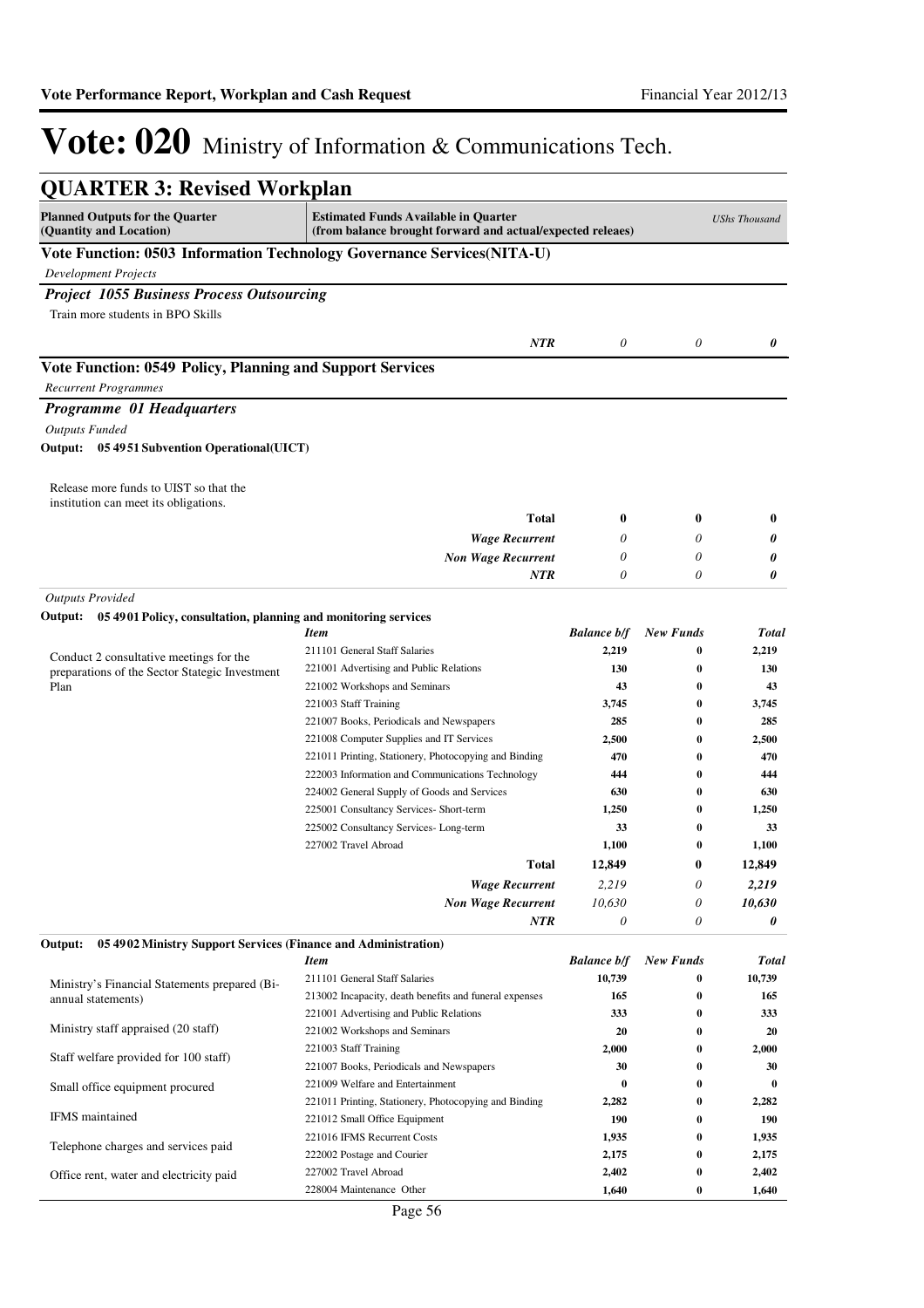*28,201 9,558 0*

*0 0 0*

**0**

**37,758**

# Vote: 020 Ministry of Information & Communications Tech.

| <b>QUARTER 3: Revised Workplan</b>                                                    |                                                                                                           |                    |                  |                  |  |
|---------------------------------------------------------------------------------------|-----------------------------------------------------------------------------------------------------------|--------------------|------------------|------------------|--|
| <b>Planned Outputs for the Quarter</b><br>(Quantity and Location)                     | <b>Estimated Funds Available in Ouarter</b><br>(from balance brought forward and actual/expected releaes) |                    |                  |                  |  |
| Vote Function: 0549 Policy, Planning and Support Services                             |                                                                                                           |                    |                  |                  |  |
| <b>Recurrent Programmes</b>                                                           |                                                                                                           |                    |                  |                  |  |
| Programme 01 Headquarters                                                             |                                                                                                           |                    |                  |                  |  |
| Training staff for short term courses locally and<br>abroad (4 Abroad and 10 locally) | Total<br><b>Wage Recurrent</b>                                                                            | 22,740<br>10.739   | $\bf{0}$<br>0    | 22,740<br>10,739 |  |
| Books, periodicals and newspapers procured                                            | <b>Non Wage Recurrent</b>                                                                                 | 12,001             | 0                | 12,001           |  |
| Computer supplies and services                                                        |                                                                                                           |                    |                  |                  |  |
| Consultancy services (ICT sector review)                                              |                                                                                                           |                    |                  |                  |  |
| Fuel, lubricants and oils provided                                                    |                                                                                                           |                    |                  |                  |  |
| Vehicle repair and servicing                                                          |                                                                                                           |                    |                  |                  |  |
| Contributions to autonomous institutions<br>(UICT sub vention)                        |                                                                                                           |                    |                  |                  |  |
| Allowances to statutory committees paid                                               |                                                                                                           |                    |                  |                  |  |
| Guard/security services provided                                                      |                                                                                                           |                    |                  |                  |  |
| Courier services provided                                                             |                                                                                                           |                    |                  |                  |  |
| <b>Timely Process of Logistics</b>                                                    |                                                                                                           |                    |                  |                  |  |
| Preparation of Procurement Plan                                                       | <b>NTR</b>                                                                                                | $\theta$           | $\theta$         | 0                |  |
| Output:<br>05 4903 Ministerial and Top Management Services                            |                                                                                                           |                    |                  |                  |  |
|                                                                                       | <b>Item</b>                                                                                               | <b>Balance b/f</b> | <b>New Funds</b> | <b>Total</b>     |  |
| Cabinet memos reviewed, approved and                                                  | 211101 General Staff Salaries                                                                             | 28,201             | 0                | 28,201           |  |
| submitted                                                                             | 211103 Allowances                                                                                         | 1,418              | $\bf{0}$         | 1,418            |  |
|                                                                                       | 213001 Medical Expenses(To Employees)                                                                     | 1,805              | $\bf{0}$         | 1,805            |  |
| Discussions and Approval of Sector Policies                                           | 221003 Staff Training                                                                                     | 1,244              | $\bf{0}$         | 1,244            |  |
| Ministry's BFP, MPS, & Draft Budget                                                   | 221007 Books, Periodicals and Newspapers                                                                  | 500                | 0                | 500              |  |
| Estimates reviewed and approved                                                       | 223004 Guard and Security services                                                                        | 1,843              | 0                | 1,843            |  |

Participation in International meetings and gatherings (EAC, COMESA, International Telecommunications Union (ITU), Internet Governance Forum, Internet Corporation for Assigned Names and Naumbers among others) *Non Wage Recurrent* 228002 Maintenance - Vehicles **60 0 60**

### *Programme 06 Internal Audit*

*Outputs Provided*

### **Output: 05 4902 Ministry Support Services (Finance and Administration)**

|                                          | Item                                     | <b>Balance b/f</b> | <b>New Funds</b> | Total    |
|------------------------------------------|------------------------------------------|--------------------|------------------|----------|
| Quartely Audit reports prepared          | 221008 Computer Supplies and IT Services | 650                | 0                | 650      |
|                                          | 227001 Travel Inland                     | 557                | $\bf{0}$         | 557      |
| Value for money audits on sector planned | <b>Total</b>                             | 1.207              | 0                | 1,207    |
| activities undertaken                    | <b>Wage Recurrent</b>                    |                    |                  | $\theta$ |
|                                          | <b>Non Wage Recurrent</b>                | 1.207              |                  | 1,207    |
|                                          | <b>NTR</b>                               | 0                  |                  |          |
|                                          |                                          |                    |                  |          |

*Wage Recurrent*

**Total**

227002 Travel Abroad **2,688 0 2,688**

*28,201 9,558 0*

**37,758**

*NTR*

*Development Projects*

*Project 0900 E-government ICT Policy Implementation*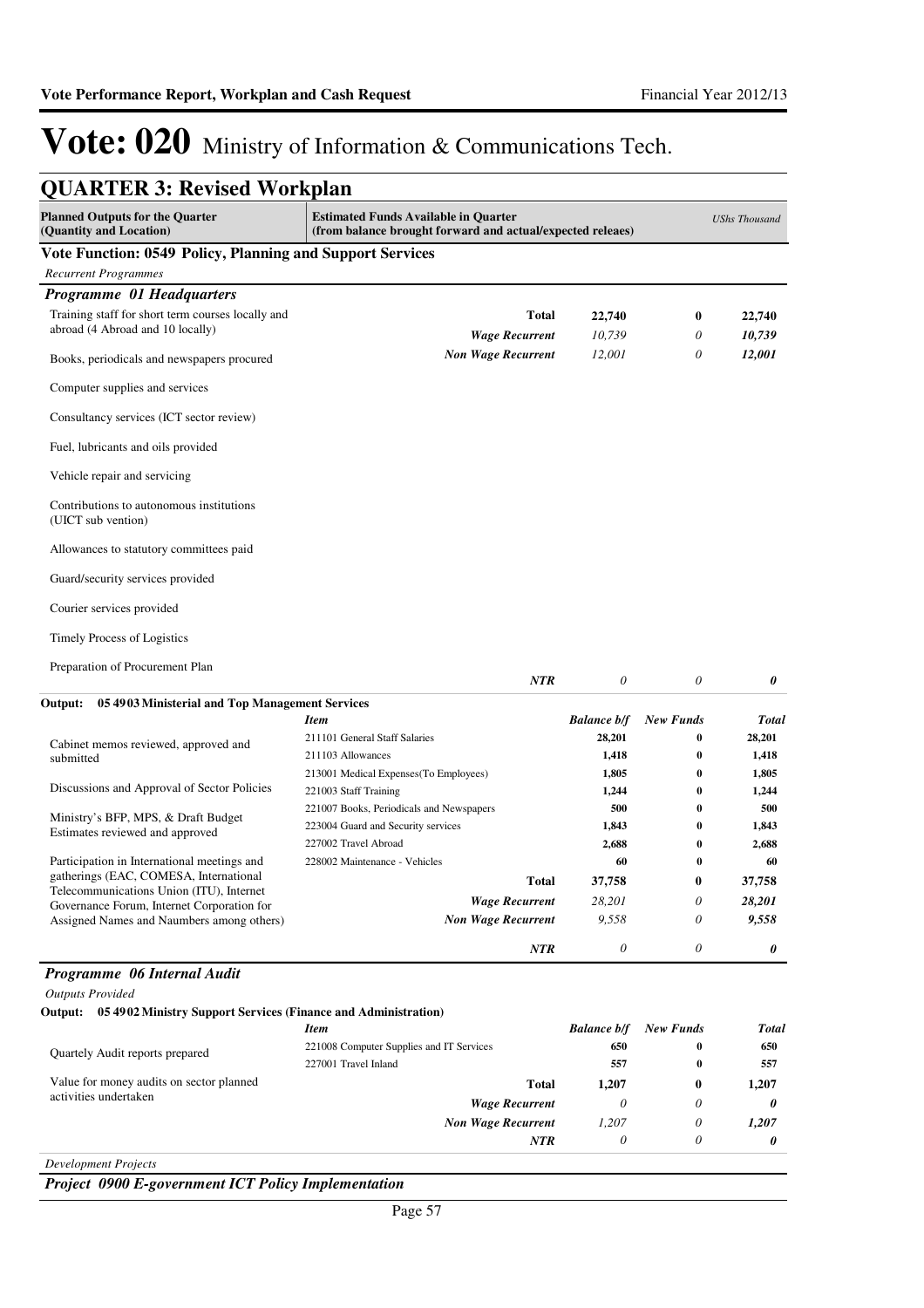# **QUARTER 3: Revised Workplan**

| <b>Planned Outputs for the Quarter</b><br>(Quantity and Location)                                               | <b>Estimated Funds Available in Quarter</b><br>(from balance brought forward and actual/expected releaes) |                    |                  | <b>UShs Thousand</b> |
|-----------------------------------------------------------------------------------------------------------------|-----------------------------------------------------------------------------------------------------------|--------------------|------------------|----------------------|
| Vote Function: 0549 Policy, Planning and Support Services                                                       |                                                                                                           |                    |                  |                      |
| Development Projects                                                                                            |                                                                                                           |                    |                  |                      |
| Project 0900 E-government ICT Policy Implementation                                                             |                                                                                                           |                    |                  |                      |
| <b>Outputs Provided</b>                                                                                         |                                                                                                           |                    |                  |                      |
| Output: 05 4901 Policy, consultation, planning and monitoring services                                          |                                                                                                           |                    |                  |                      |
|                                                                                                                 | Item                                                                                                      | <b>Balance b/f</b> | <b>New Funds</b> | <b>Total</b>         |
|                                                                                                                 | 211103 Allowances                                                                                         | 160                | 0                | 160                  |
| Semi Annual performance report compiled and<br>presented                                                        | 213001 Medical Expenses(To Employees)                                                                     | 566                | 0                | 566                  |
|                                                                                                                 | 221003 Staff Training                                                                                     | 3,838              | $\bf{0}$         | 3,838                |
| BFP prepared and submitted                                                                                      | 221008 Computer Supplies and IT Services                                                                  | 556                | $\bf{0}$         | 556                  |
|                                                                                                                 | 221012 Small Office Equipment                                                                             | 33                 | $\bf{0}$         | 33                   |
| Ministerial Policy Statement prepared and<br>submitted                                                          | 222001 Telecommunications                                                                                 | 3,013              | $\bf{0}$         | 3,013                |
|                                                                                                                 | 222003 Information and Communications Technology                                                          | 5,929              | $\bf{0}$         | 5,929                |
| 3 Consultative meetings on the preparation of                                                                   | 224002 General Supply of Goods and Services                                                               | 120                | $\bf{0}$         | 120                  |
| the ICT sector strategy and Investment plan<br>conducted                                                        | 225001 Consultancy Services- Short-term                                                                   | $\bf{0}$           | $\bf{0}$         | $\bf{0}$             |
|                                                                                                                 | 225002 Consultancy Services-Long-term                                                                     | 5,323              | $\bf{0}$         | 5,323                |
| Third quarter performance report prepared                                                                       | 227002 Travel Abroad                                                                                      | 15,406             | $\bf{0}$         | 15,406               |
|                                                                                                                 | 227004 Fuel, Lubricants and Oils                                                                          | 24                 | 0                | 24                   |
| Consultations with stakeholders of the<br>spectrum management policy (4 field visits and                        | 228002 Maintenance - Vehicles                                                                             | 208                | $\bf{0}$         | 208                  |
| 5 task team meetings) conducted                                                                                 | Total                                                                                                     | 26,052             | 0                | 26,052               |
|                                                                                                                 | <b>GoU</b> Development                                                                                    | 26,052             | 0                | 26,052               |
| Consultations with stakeholders on the<br>development of the Post code strategy (4 Field<br>visits and          | <b>Donor Development</b>                                                                                  | 0                  | 0                | 0                    |
| 5 task team meetings) conducted.                                                                                |                                                                                                           |                    |                  |                      |
| Quarterly monitoring of the Telecom and Postal<br>sub sectors (4 Field trips one for each region)<br>conducted  |                                                                                                           |                    |                  |                      |
| Supervision of installation of road isigns and<br>house numbers on Entebbe Post code Pilot<br>project conducted |                                                                                                           |                    |                  |                      |
| Sensitisation of residents of Entebbe on the<br>Post Code Project. (4 village meetings to be<br>undertaken)     |                                                                                                           |                    |                  |                      |
| Monitoring of Nakaseke wireless IP network (2)<br>field trips) to be undertaken.                                |                                                                                                           |                    |                  |                      |
| Purchase of internet band width and<br>equipment for Nakaseke Telecentre undertaken                             |                                                                                                           |                    |                  |                      |
| Review of broadcasting policy (one<br>consultative workshop) undertaken                                         |                                                                                                           |                    |                  |                      |
| Consultancy services for drafting the<br>broadcasting policy                                                    |                                                                                                           |                    |                  |                      |
| 2 field monitoring trips on implementation of<br>digital broadcasting conducted                                 |                                                                                                           |                    |                  |                      |
| Stakeholder sensitisation on digital<br>broadcasting conducted (Production of assorted<br>publicity materials)  |                                                                                                           |                    |                  |                      |
| Benchmarking on the implementation of digital<br>migration (2 trips abroad)                                     |                                                                                                           |                    |                  |                      |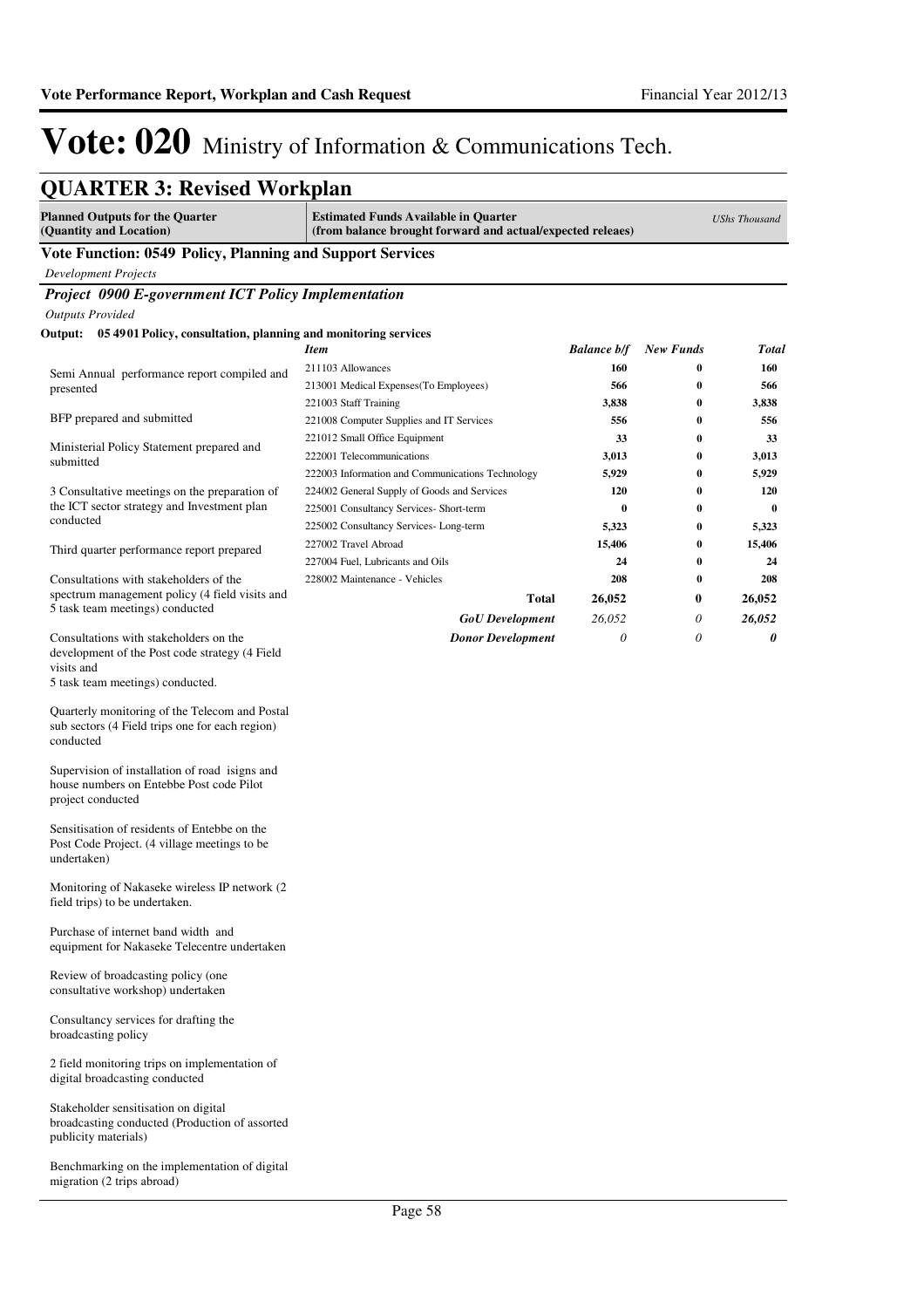### **QUARTER 3: Revised Workplan**

| <b>Planned Outputs for the Quarter</b><br>(Quantity and Location) | <b>Estimated Funds Available in Quarter</b><br>(from balance brought forward and actual/expected releaes) | <b>UShs Thousand</b> |  |  |  |
|-------------------------------------------------------------------|-----------------------------------------------------------------------------------------------------------|----------------------|--|--|--|
| Vote Function: 0549 Policy, Planning and Support Services         |                                                                                                           |                      |  |  |  |

*Development Projects*

*Project 0900 E-government ICT Policy Implementation*

ICT Policies disseminated and awareness created among the stakeholders

Management of .ug Country Code Top Level Domain developed

Utilisation of ICTs in MDAs/LGs Electronic Media Act and Communications Act harmonised

Implementation of Analogue to Digital transmission coordinated and monitored

One dissemination workshop on National Information Security standards (NIIS) conducted

Development of the principles for data protection, privacy andintellectual property.

Drafting the bill on data protection, privacy andintellectual property

One workshop on the draft bill on data protection, privacy andintellectual property conducted

Two retreats for the Task team for the development of principles and the bill on data protection, privacy and intellectual property conducted

E-waste management promoted (Development of the awareness strategy and 2 consultative workshops) conducted

Pan-African e-network coordinated (clearing of equipment for Mulago telecentre plus supervision of the project and sensitisation of stakeholders in regional hospitals to pave way for expansion)

Hole-in-the wall project monitored (Repair and renovation of 3 sites)

Facilitation of the task team to produce the final report on institutionalisation of ICTs in MDAs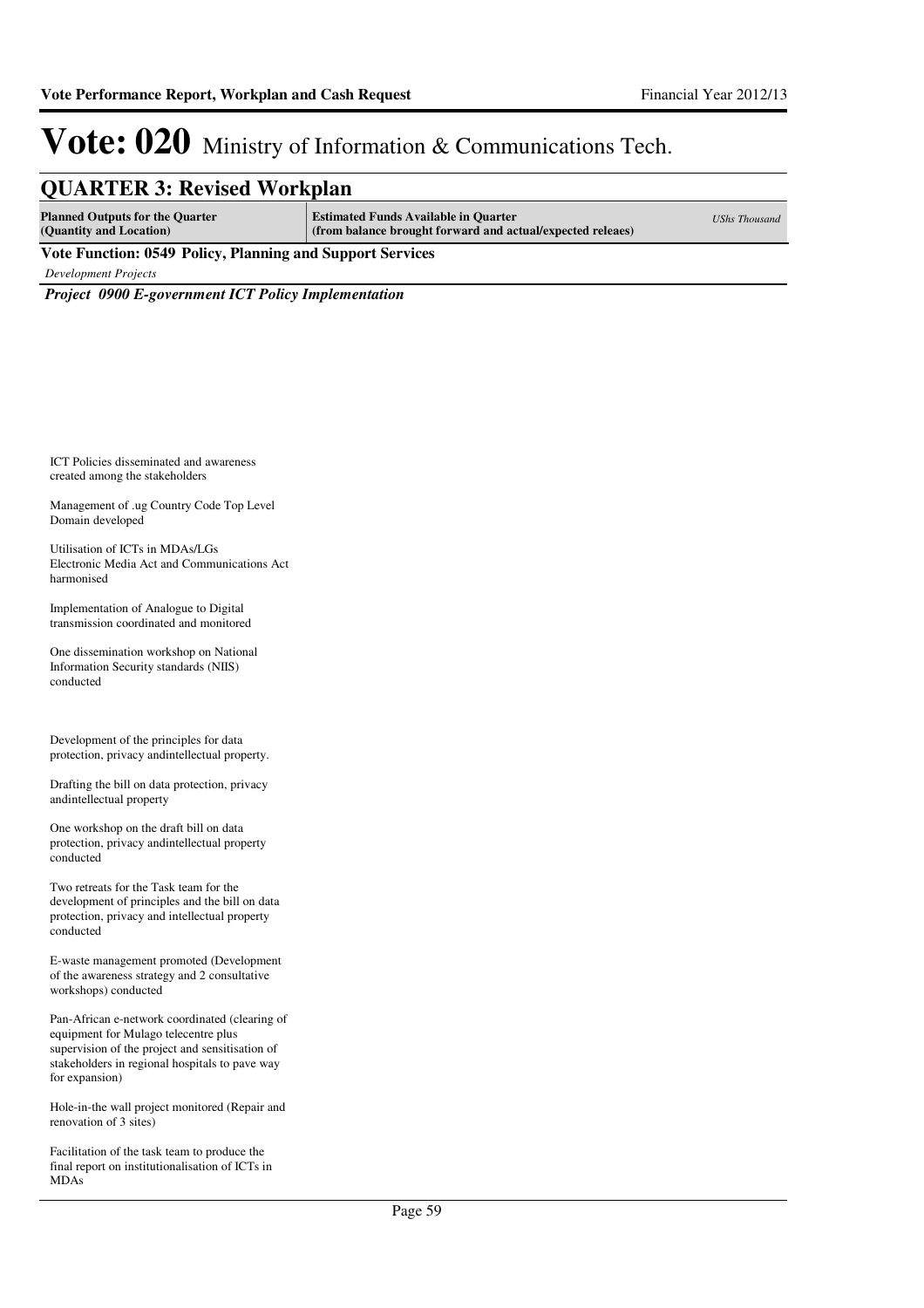| <b>QUARTER 3: Revised Workplan</b>                                                                                                           |                                                                                                           |                       |                  |                      |
|----------------------------------------------------------------------------------------------------------------------------------------------|-----------------------------------------------------------------------------------------------------------|-----------------------|------------------|----------------------|
| <b>Planned Outputs for the Quarter</b><br>(Quantity and Location)                                                                            | <b>Estimated Funds Available in Quarter</b><br>(from balance brought forward and actual/expected releaes) |                       |                  | <b>UShs Thousand</b> |
| <b>Vote Function: 0549 Policy, Planning and Support Services</b>                                                                             |                                                                                                           |                       |                  |                      |
| <b>Development Projects</b>                                                                                                                  |                                                                                                           |                       |                  |                      |
| Project 0900 E-government ICT Policy Implementation                                                                                          |                                                                                                           |                       |                  |                      |
| ccTLD management policy implementation<br>(Training and benchmarking) conducted                                                              |                                                                                                           |                       |                  |                      |
| Conduct a survey for internet usage in Uganda                                                                                                | <b>NTR</b>                                                                                                | $\boldsymbol{\theta}$ | $\theta$         | 0                    |
| <b>Project 0990 Strengthening Ministry of ICT</b>                                                                                            |                                                                                                           |                       |                  |                      |
| Capital Purchases                                                                                                                            |                                                                                                           |                       |                  |                      |
| Output: 05 4975 Purchase of Motor Vehicles and Other Transport Equipment                                                                     |                                                                                                           |                       |                  |                      |
|                                                                                                                                              | <b>Item</b>                                                                                               | <b>Balance b/f</b>    | <b>New Funds</b> | Total                |
|                                                                                                                                              | 231004 Transport Equipment                                                                                | 50,000                | 0                | 50,000               |
| Purchase of Motor Vehicle for Support services<br>in the Offices of Hon. Minister and Hon                                                    |                                                                                                           |                       |                  |                      |
| minister of State                                                                                                                            | Total                                                                                                     | 50,000                | 0                | 50,000               |
|                                                                                                                                              | <b>GoU</b> Development                                                                                    | 50,000                | 0                | 50,000               |
|                                                                                                                                              | <b>Donor Development</b>                                                                                  | 0                     | 0                | 0                    |
|                                                                                                                                              | NTR                                                                                                       | $\theta$              | 0                | 0                    |
| <b>Outputs Provided</b>                                                                                                                      |                                                                                                           |                       |                  |                      |
| 05 4902 Ministry Support Services (Finance and Administration)<br>Output:                                                                    |                                                                                                           |                       |                  |                      |
|                                                                                                                                              | <b>Item</b>                                                                                               | <b>Balance b/f</b>    | <b>New Funds</b> | Total                |
| Books and Periodicals provided (Recent                                                                                                       | 211103 Allowances                                                                                         | 75                    | 0                | 75                   |
| legislations, manuals and publications)                                                                                                      | 213001 Medical Expenses (To Employees)                                                                    | 5,000                 | 0                | 5,000                |
|                                                                                                                                              | 221003 Staff Training                                                                                     | 2,623                 | 0                | 2,623                |
| Staff training undertaken (Training of 10 staff<br>in basic management and ICT applications)                                                 | 221011 Printing, Stationery, Photocopying and Binding                                                     | 10,949                | $\bf{0}$         | 10,949               |
|                                                                                                                                              | 221012 Small Office Equipment                                                                             | 1,280                 | $\bf{0}$         | 1,280                |
| Inducion of 10 newly recruited staff conducted                                                                                               | 221016 IFMS Recurrent Costs                                                                               | 2,480                 | 0                | 2,480                |
|                                                                                                                                              | 222001 Telecommunications                                                                                 | 4,500                 | 0                | 4,500                |
| Subscription to professional bodies(ISACA,<br>UIPE and IEEE) and participation in                                                            | 222002 Postage and Courier<br>224002 General Supply of Goods and Services                                 | 1,000<br>699          | 0<br>$\bf{0}$    | 1,000<br>699         |
| international conferences.                                                                                                                   | 227001 Travel Inland                                                                                      | 55                    | 0                | 55                   |
|                                                                                                                                              | 227002 Travel Abroad                                                                                      | 4,000                 | $\bf{0}$         | 4,000                |
| General goods and services provided: Provision<br>of 500 reams of paper, 50 assorted toners for                                              | Total                                                                                                     | 27,010                | 0                | 27,010               |
| computers, photopiers and fax machines.                                                                                                      | <b>GoU</b> Development                                                                                    | 27,010                | 0                | 27,010               |
| Procurement of 4 Air conditioners (Acs)<br>conducted and servicing 30 Acs                                                                    | <b>Donor Development</b>                                                                                  | 0                     | $\theta$         | 0                    |
| on-going management services contracts<br>(Cleaning, Newspapers, servicing of electronic<br>office equipment,<br>Vehicle parking - 20 slots) |                                                                                                           |                       |                  |                      |
| Vehicle repairs $(10)$ and maintenance $(10)$<br>conducted                                                                                   |                                                                                                           |                       |                  |                      |
| Assorted vehicle tyres for 10 vehicles procured                                                                                              |                                                                                                           |                       |                  |                      |
| Office space/partitioning, furniture, fittings<br>acquired for 10 offices.                                                                   |                                                                                                           |                       |                  |                      |
|                                                                                                                                              | NTR                                                                                                       | $\theta$              | 0                | 0                    |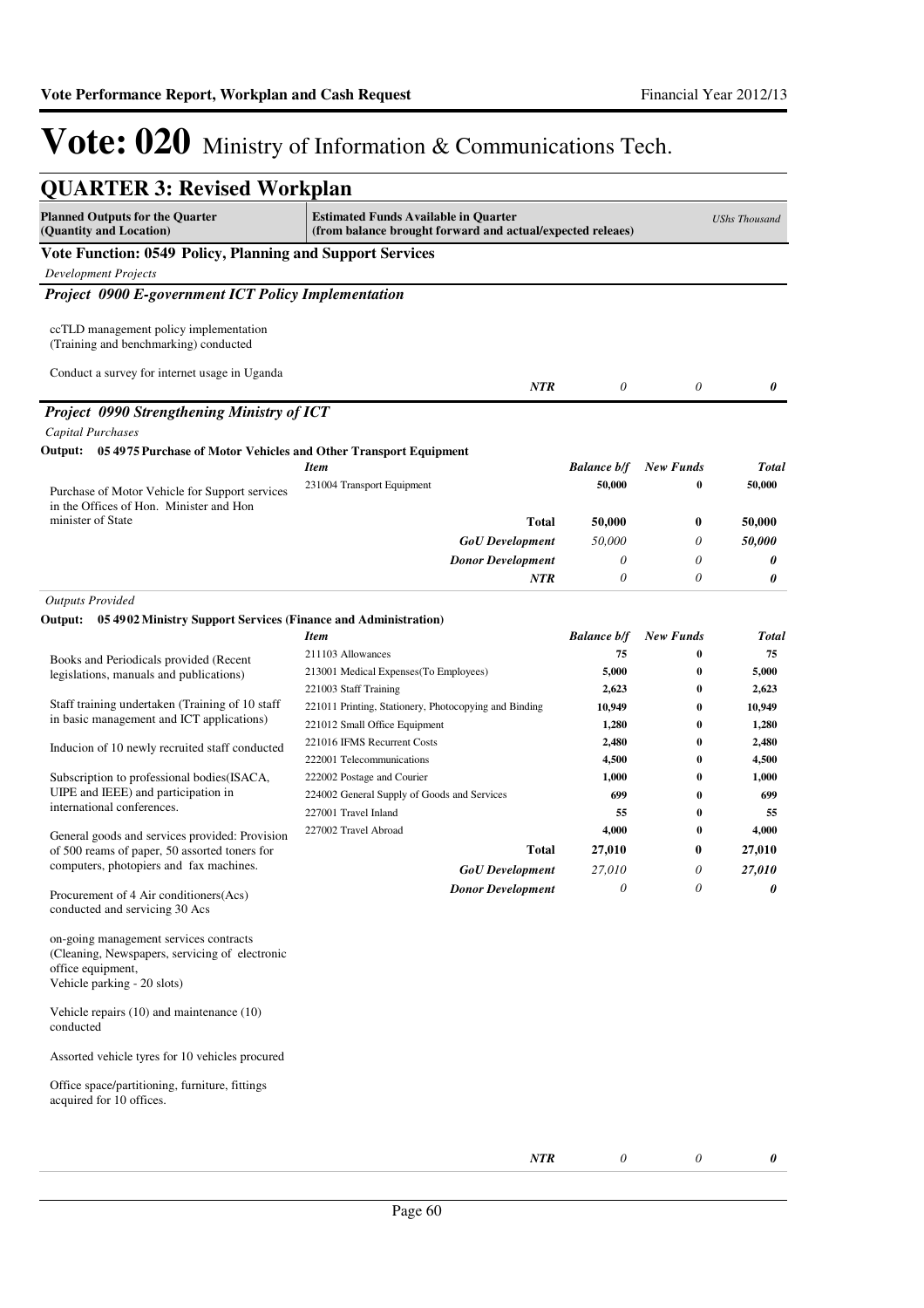## **QUARTER 3: Revised Workplan**

| . -                                                               |                                                                                                           |           |          |               |
|-------------------------------------------------------------------|-----------------------------------------------------------------------------------------------------------|-----------|----------|---------------|
| <b>Planned Outputs for the Quarter</b><br>(Quantity and Location) | <b>Estimated Funds Available in Quarter</b><br>(from balance brought forward and actual/expected releaes) |           |          | UShs Thousand |
|                                                                   | <b>GRAND TOTAL</b>                                                                                        | 131.724   | $\bf{0}$ | 131,724       |
|                                                                   | <b>Wage Recurrent</b>                                                                                     | 55,135    | 0        | 55,135        |
|                                                                   | <b>Non Wage Recurrent</b>                                                                                 | 90,527    | 0        | 90,527        |
|                                                                   | <b>GoU</b> Development                                                                                    | $-13,938$ | 0        | $-13,938$     |
|                                                                   | <b>Donor Development</b>                                                                                  | 0         | $\theta$ | $\theta$      |
|                                                                   | <b>NTR</b>                                                                                                | 0         | 0        | 0             |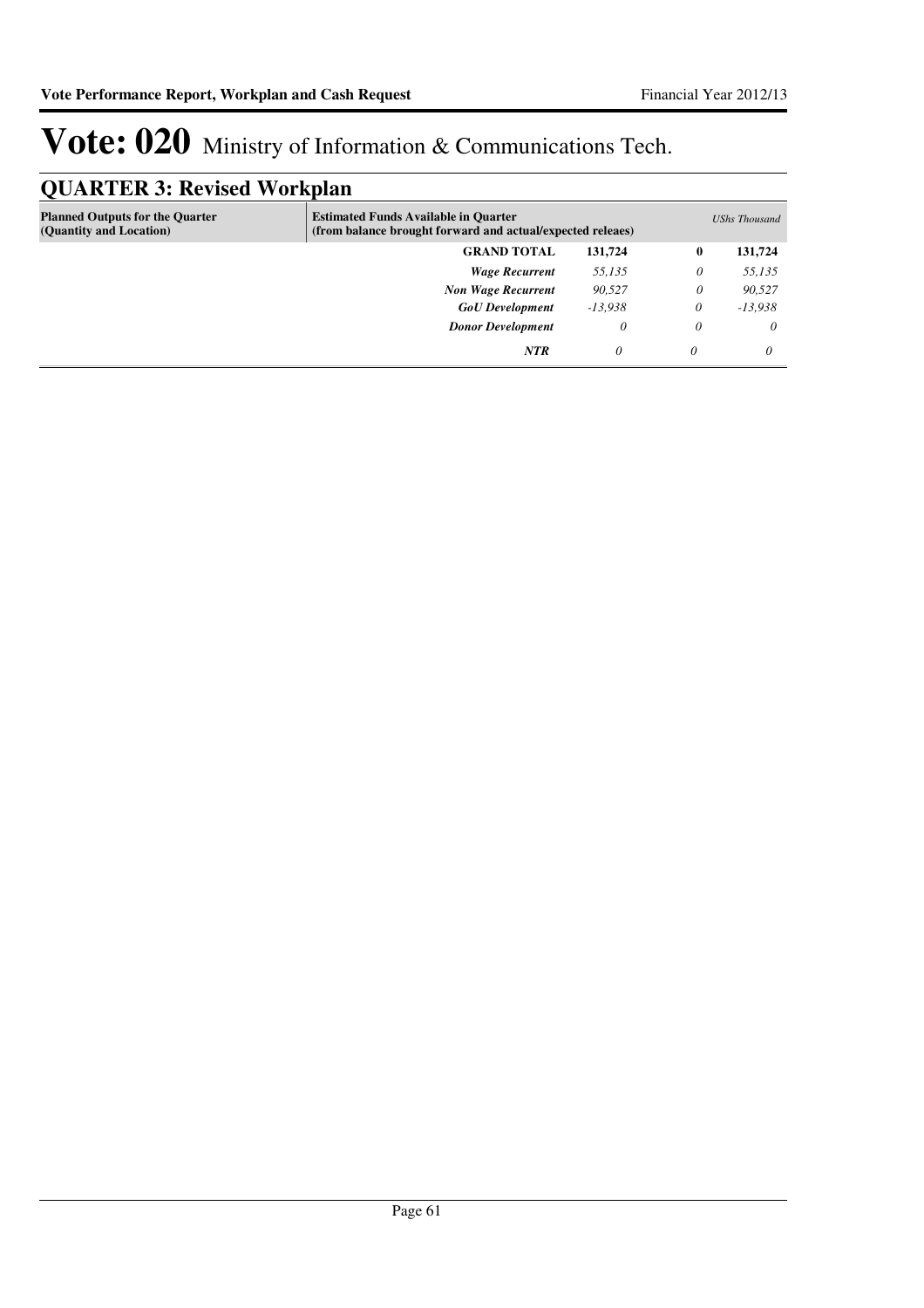## **QUARTER 4: Revised Cashflow Plan**

**Non-Wage Recurrent**

|                        | <b>Annual budget</b>                                         | <b>Release to</b> | $%$ Budget | <b>Q4 Cash Requirement</b> |                            |  |  |  |
|------------------------|--------------------------------------------------------------|-------------------|------------|----------------------------|----------------------------|--|--|--|
|                        |                                                              | end of O3         | Released   | <b>Total</b>               | % Budget                   |  |  |  |
| PAF                    | 0                                                            | 0                 | $0.0\%$    | $\mathbf{0}$               | $0.0\%$                    |  |  |  |
| Statutory              | 0                                                            | 0                 | $0.0\%$    | $\mathbf{0}$               | $0.0\%$                    |  |  |  |
| Other                  | 3.8972000479                                                 | 1.853178884       | 47.6%      | 21.9                       | 561.9%                     |  |  |  |
| Total                  | 3.8972000479                                                 | 1.853178884       | $47.6\%$   | 21.9                       | 561.9%                     |  |  |  |
|                        | Reasons for cash requirement greater than 1/4 of the budget: |                   |            | n/a                        |                            |  |  |  |
| <b>GoU</b> Development |                                                              |                   |            |                            |                            |  |  |  |
|                        | <b>Annual budget Release to</b>                              |                   | % Budget   |                            | <b>04 Cash Requirement</b> |  |  |  |

|              | Annual budget                                                | <b>Release to</b>     | <i>% Budget</i> |              | <b>Q4 Cash Requirement</b> |  |
|--------------|--------------------------------------------------------------|-----------------------|-----------------|--------------|----------------------------|--|
|              |                                                              | Released<br>end of O3 |                 | <b>Total</b> | % Budget                   |  |
| PAF          |                                                              |                       | $0.0\%$         | 0            | $0.0\%$                    |  |
| Other        | 7.24775                                                      | 2.277864019           | $31.4\%$        | 40.7         | 561.6%                     |  |
| <b>Total</b> | 7.24775                                                      | 2.277864019           | 31.4%           | 40.7         | 561.6%                     |  |
|              | Reasons for cash requirement greater than 1/4 of the budget: |                       |                 | n/a          |                            |  |

*Reasons for cash requirement greater than 1/4 of the budget:*

### **Grand Total**

|                    | <b>Annual budget Release to</b> |  | % Budget<br>end of O3<br><b>Released</b> |       | <b>04 Cash Requirement</b> |  |
|--------------------|---------------------------------|--|------------------------------------------|-------|----------------------------|--|
|                    |                                 |  |                                          | Total | % Budget                   |  |
| <b>Grand Total</b> | 11.144950048 4.131042903        |  | 37.1%                                    | 62.6  | 561.7%                     |  |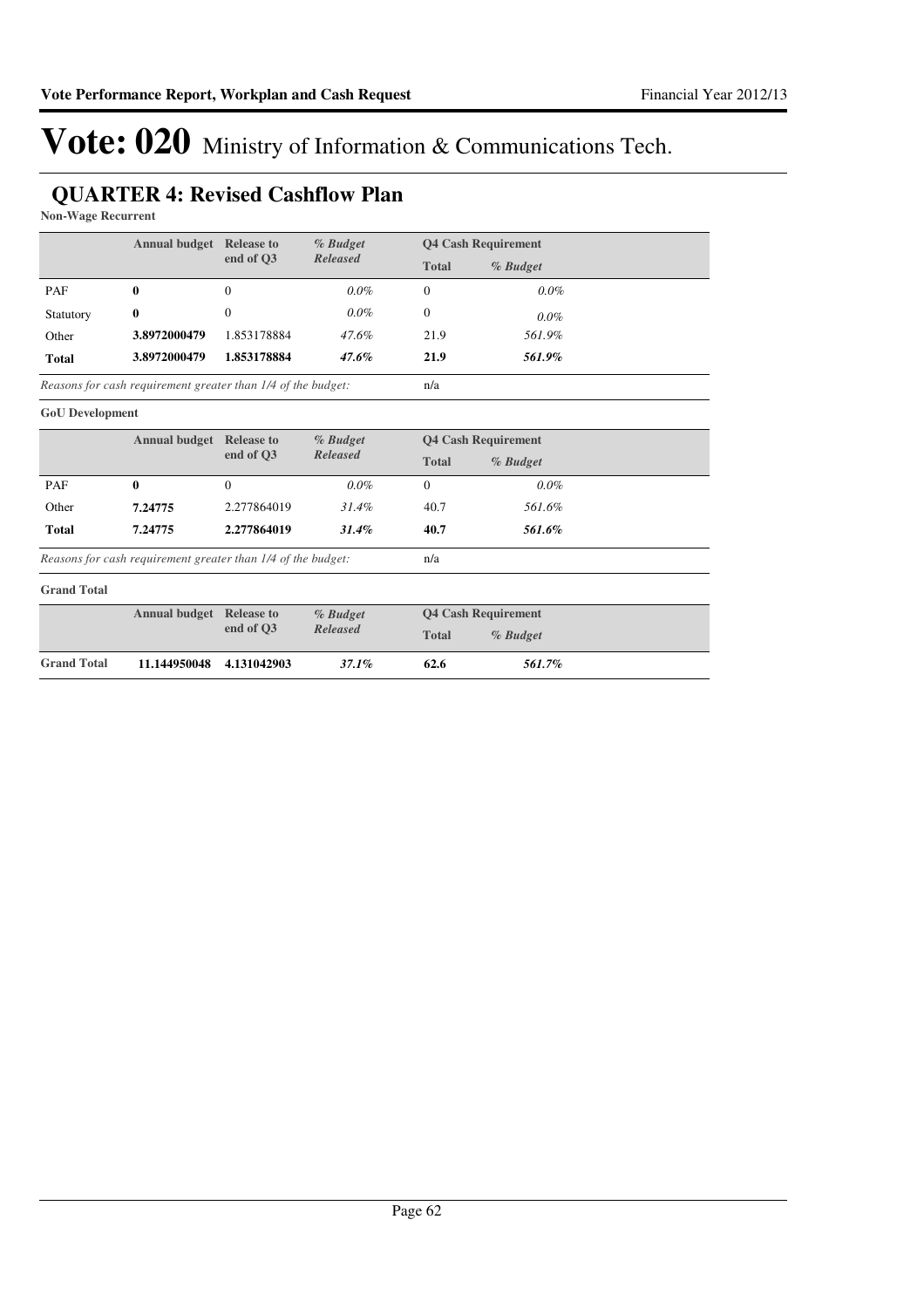## **Checklist for OBT Submissions made during QUARTER 3**

*This is an automated checklist which shows whether data has been entered into the areas which are required for a complete quarterly submission. It does not verify the quality of the data that has been entered. A complete checklist is therefore a necessary, but not sufficient condition for a satisfactory submission to MoFPED.*

### *Project and Programme Quarterly Performance Reports and Workplans (Step 2)*

The table below shows whether output information, and where relevant donor and ntr data has been entered into the required areas for the quarterly performance reports and quarterly workplans under step 2.

### **Output Information**

|                              | <b>Vote Function, Project and Program</b>               | Q <sub>2</sub> | Q3<br><b>Report Workplan</b> |
|------------------------------|---------------------------------------------------------|----------------|------------------------------|
|                              | 0549 Policy, Planning and Support Services              |                |                              |
|                              | ○ Recurrent Programmes                                  |                |                              |
| $-06$                        | <b>Internal Audit</b>                                   | Data In        | Data In                      |
| $-01$                        | Headquarters                                            | Data In        | Data In                      |
| $\circ$ Development Projects |                                                         |                |                              |
| $-0990$                      | Strengthening Ministry of ICT                           | Data In        | Data In                      |
| $-0900$                      | E-government ICT Policy Implementation                  | Data In        | Data In                      |
|                              | 0503 Information Technology Governance Services(NITA-U) |                |                              |
|                              | $\circ$ Recurrent Programmes                            |                |                              |
| $-07$                        | Headquaters                                             | Data In        | Data In                      |
| O Development Projects       |                                                         |                |                              |
| $-1014$                      | National Transmission Backbone project                  | Data In        | Data In                      |
|                              | - 1054 National IT Authority                            | Data In        | Data In                      |
| $-1053$                      | <b>District Business Information Centre</b>             | Data In        | Data In                      |
| $-1055$                      | <b>Business Process Outsourcing</b>                     | Data In        | Data In                      |
|                              | 0502 Communications and Broadcasting Infrastructure     |                |                              |
|                              | ○ Recurrent Programmes                                  |                |                              |
| $-0.5$                       | <b>Telecommunication and Posts</b>                      | Data In        | Data In                      |
| $-04$                        | <b>Broadcasting Infrastructure Department</b>           | Data In        | Data In                      |
|                              | 0501 IT and Information Management Services             |                |                              |
|                              | ○ Recurrent Programmes                                  |                |                              |
| $-02$                        | <b>Information Technology</b>                           | Data In        | Data In                      |
| $-03$                        | <b>Information Management Services</b>                  | Data In        | Data In                      |

**Donor Releases and Expenditure**

### **NTR Releases and Expenditure**

## *Vote Performance Summary (Step 3)*

The table below shows whether information has been entered into the required fields in the vote performance summary tables for each vote functions under step 3.1: